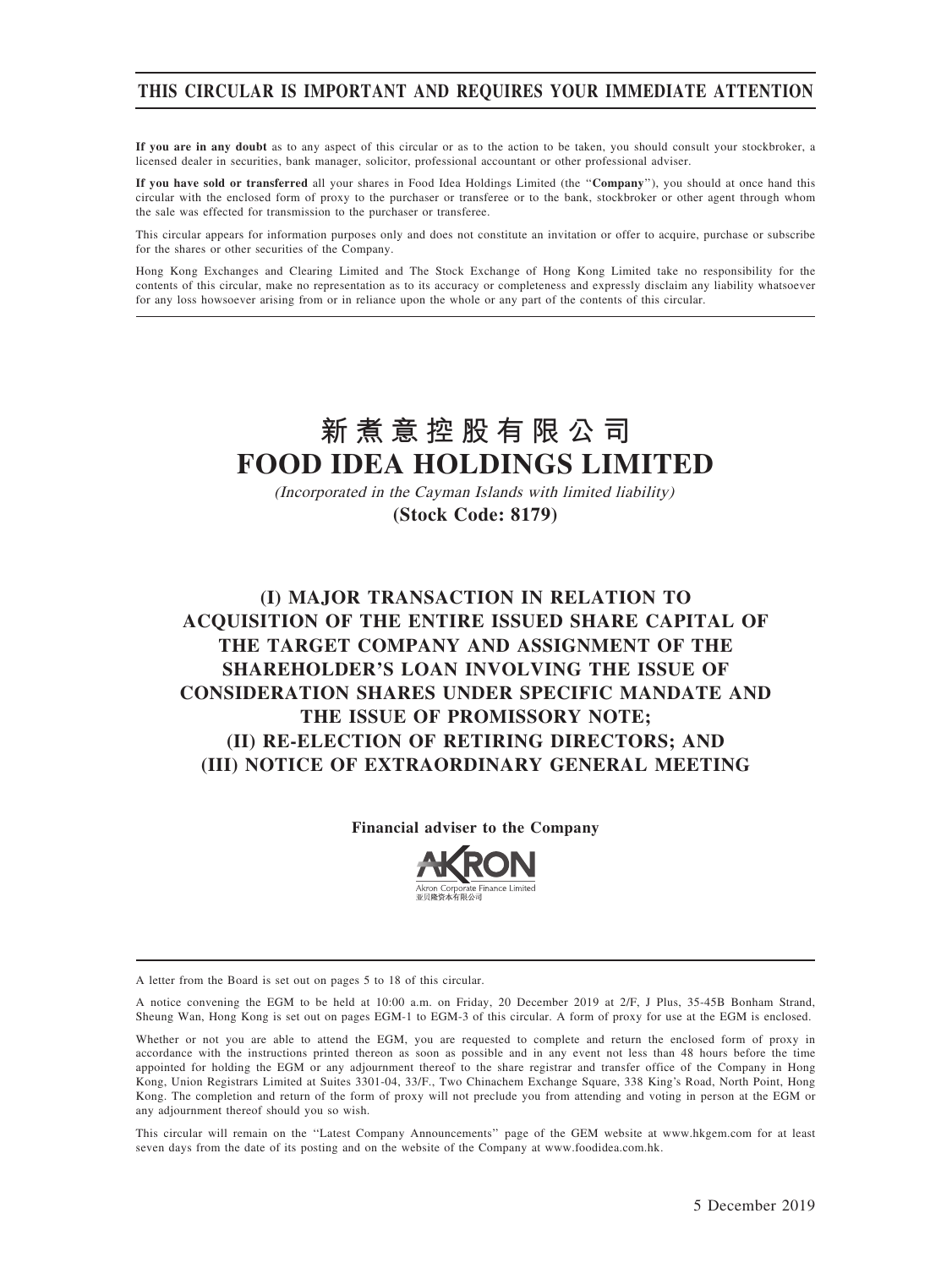GEM has been positioned as a market designed to accommodate small and mid-sized companies to which a higher investment risk may be attached than other companies listed on the Exchange. Prospective investors should be aware of the potential risks of investing in such companies and should make the decision to invest only after due and careful consideration.

Given that the companies listed on GEM are generally small and mid-sized companies, there is a risk that securities traded on GEM may be more susceptible to high market volatility than securities traded on the Main Board and no assurance is given that there will be a liquid market in the securities traded on GEM.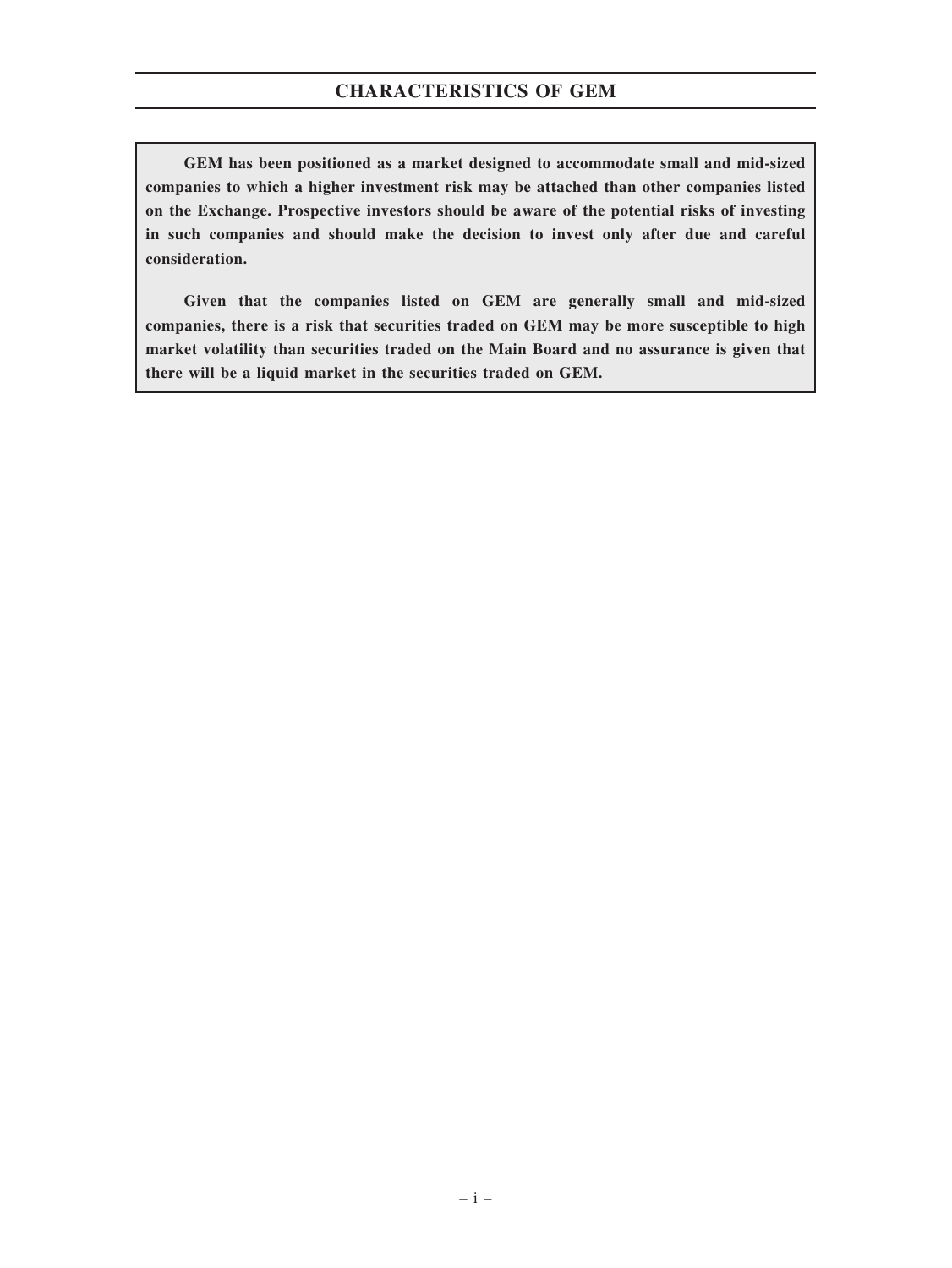# **CONTENTS**

# Page

|                                                                                   | $\overline{1}$ |
|-----------------------------------------------------------------------------------|----------------|
|                                                                                   | $\overline{5}$ |
| $APPENDIX I = FINANCIAL INFORMATION OF THE GROUP$                                 | $I-1$          |
| APPENDIX IIA - ACCOUNTANTS' REPORT ON                                             | $IIA-1$        |
|                                                                                   |                |
| APPENDIX IIB - ACCOUNTANTS' REPORT ON ADINFERN  IIB-1                             |                |
| APPENDIX III – UNAUDITED PRO FORMA FINANCIAL<br>INFORMATION OF THE ENLARGED GROUP | $III-1$        |
| APPENDIX IV - MANAGEMENT DISCUSSION AND ANALYSIS OF                               | $IV-1$         |
|                                                                                   | $V-1$          |
| APPENDIX VI - GENERAL INFORMATION                                                 | $VI-1$         |
| APPENDIX VII - DETAILS OF THE RETIRING DIRECTORS                                  |                |
|                                                                                   |                |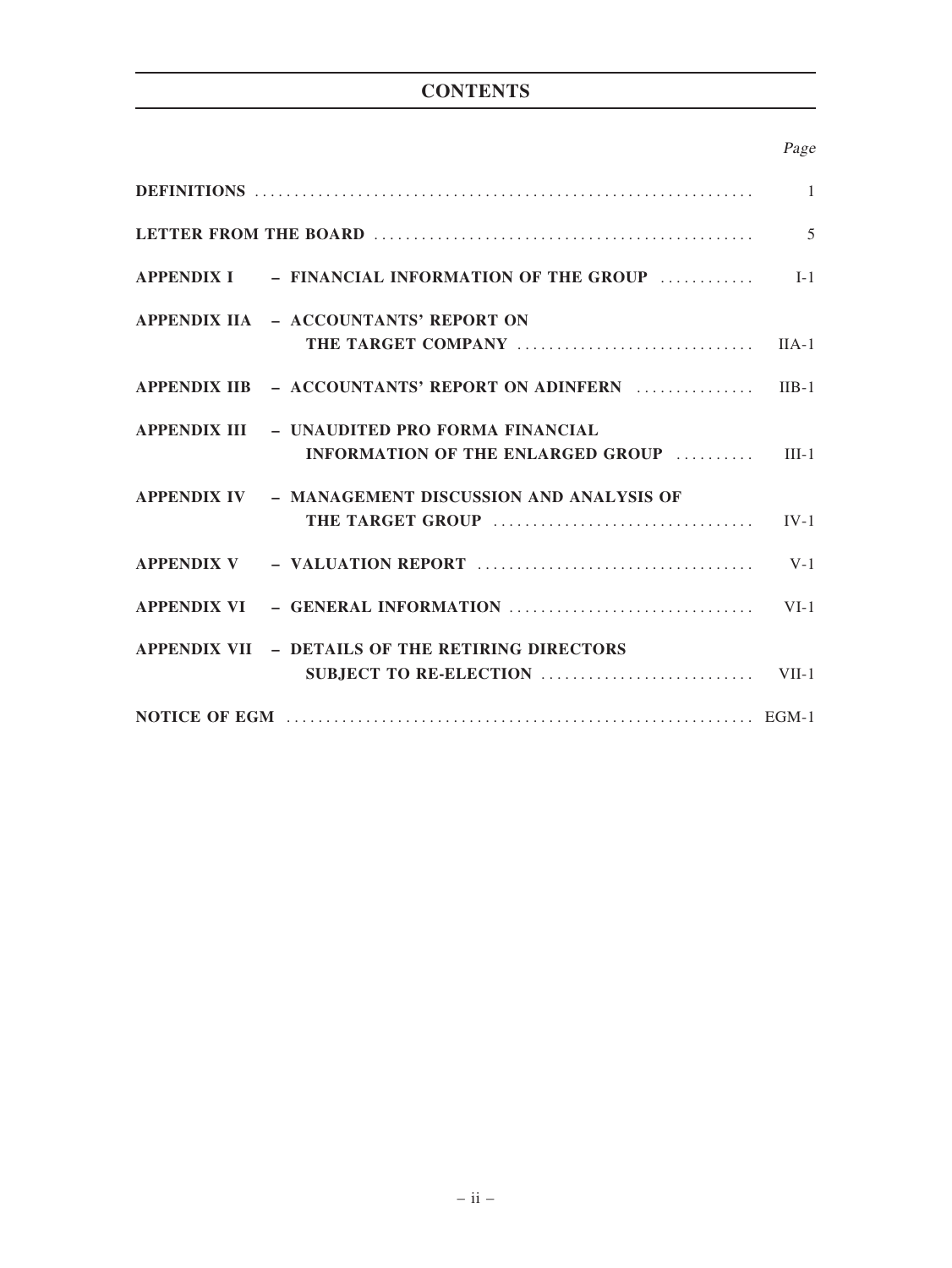# DEFINITIONS

In this circular, unless the context requires otherwise, the following expressions shall have the following meanings:

| "Acquisition"     | the proposed acquisition of 100% of the issued share<br>capital of the Target Company and the assignment of the<br>Shareholder's Loan pursuant to the terms and conditions of<br>the Agreement                                     |
|-------------------|------------------------------------------------------------------------------------------------------------------------------------------------------------------------------------------------------------------------------------|
| "Adinfern"        | Adinfern Margaret River Pty Ltd, a company incorporated<br>in Australia and a direct wholly-owned subsidiary of the<br><b>Target Company</b>                                                                                       |
| "Agreement"       | the sale and purchase agreement dated 4 October 2019<br>entered into among the Purchaser, the Company and the<br>Vendor in relation to the Acquisition                                                                             |
| "Announcement"    | the announcement of the Company dated 4 October 2019 in<br>relation to the Acquisition                                                                                                                                             |
| "Applicable Laws" | in respect of any person, any laws, rules, regulations,<br>directives, decrees, treaties, or orders of any authority<br>(including but not limited to the GEM Listing Rules), that<br>are applicable to and binding on such person |
| "Articles"        | the articles of association adopted by the Company, and as<br>amended from time to time by resolution of the<br>Shareholders                                                                                                       |
| "associates"      | has the same meaning ascribed thereto under the GEM<br><b>Listing Rules</b>                                                                                                                                                        |
| "AUD"             | Australian dollars, the lawful currency of Australia                                                                                                                                                                               |
| "Board"           | the board of Directors                                                                                                                                                                                                             |
| "Business Day(s)" | a day (other than a Saturday) on which licensed banks are<br>generally open for business in Hong Kong throughout their<br>normal business hours                                                                                    |
| "Company"         | Food Idea Holdings Limited, a company incorporated in<br>the Cayman Islands with limited liability, whose issued<br>shares are listed on GEM (stock code: 8179)                                                                    |
| "Completion"      | completion of the Acquisition in accordance with the terms<br>and conditions of the Agreement                                                                                                                                      |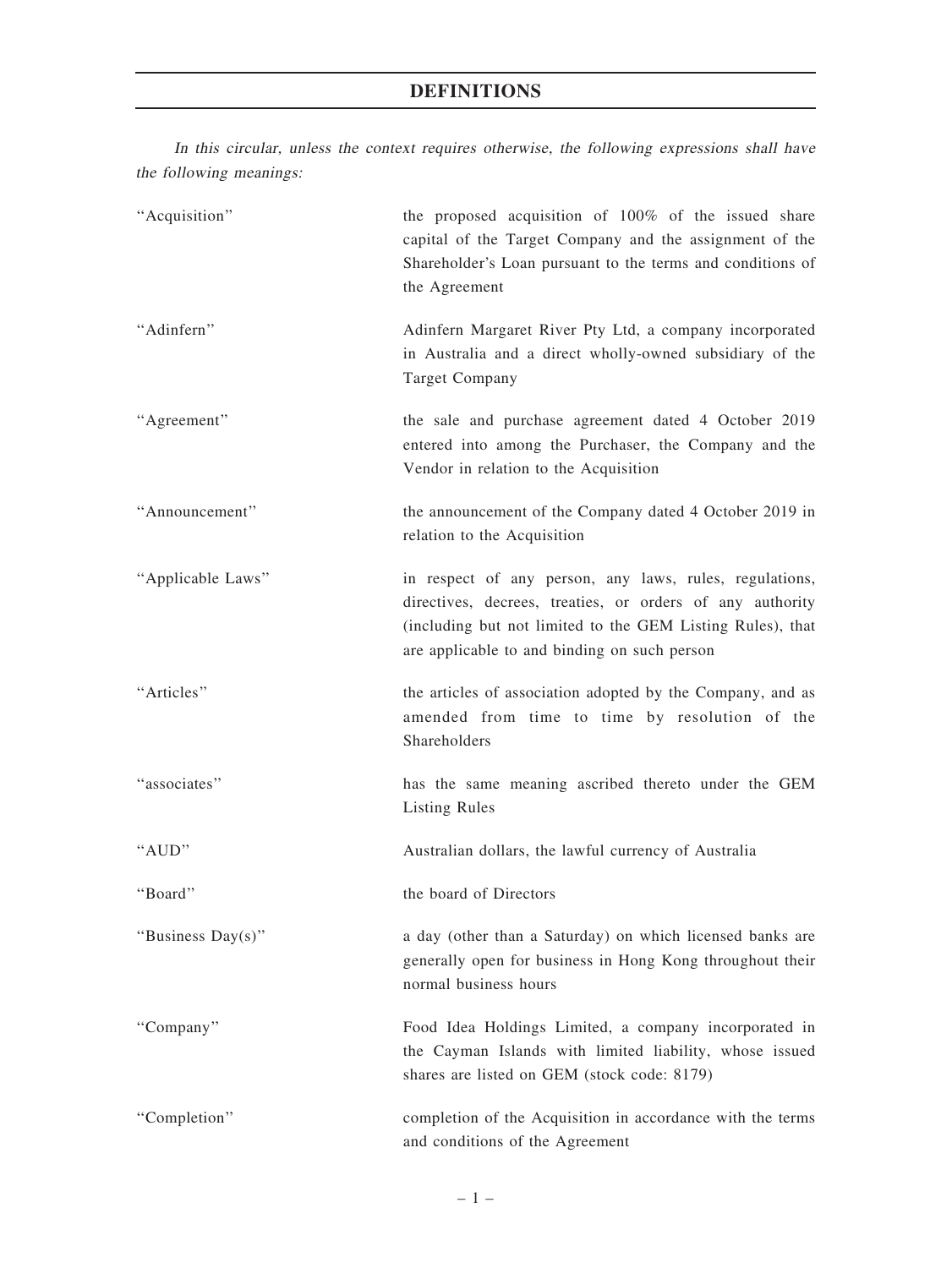| "Completion Date"              | the third Business Days after the date of fulfillment (or<br>waiver) of all the conditions set out in the Agreement                                                                                                                                                                                                                                                                                                                                                                                                          |
|--------------------------------|------------------------------------------------------------------------------------------------------------------------------------------------------------------------------------------------------------------------------------------------------------------------------------------------------------------------------------------------------------------------------------------------------------------------------------------------------------------------------------------------------------------------------|
| "Consideration"                | the consideration for the Acquisition, being<br>HK\$60,000,000                                                                                                                                                                                                                                                                                                                                                                                                                                                               |
| "Consideration Shares"         | 63,000,000 new Shares to be issued to the Vendor at an<br>issue price of HK\$0.28 per new Share as part of the<br>Consideration                                                                                                                                                                                                                                                                                                                                                                                              |
| "Director(s)"                  | the director(s) of the Company                                                                                                                                                                                                                                                                                                                                                                                                                                                                                               |
| "EGM"                          | the extraordinary general meeting of the Company to be<br>convened and held at 2/F, J Plus, 35-45B Bonham Strand,<br>Sheung Wan, Hong Kong on Friday, 20 December 2019 at<br>10:00 a.m. or any adjournment thereof for the purpose of<br>considering and, if thought fit, approving, among other<br>things, (i) the Agreement and the transactions contemplated<br>thereunder; (ii) the grant of the Specific Mandate to issue<br>and allot the Consideration Shares; and (iii) the re-election<br>of the retiring Directors |
| "Enlarged Group"               | the Group upon Completion, together with the Target<br>Group                                                                                                                                                                                                                                                                                                                                                                                                                                                                 |
| "GEM"                          | the GEM of the Stock Exchange                                                                                                                                                                                                                                                                                                                                                                                                                                                                                                |
| "GEM Listing Rules"            | the Rules Governing the Listing of Securities on GEM                                                                                                                                                                                                                                                                                                                                                                                                                                                                         |
| "Group"                        | the Company and its subsidiaries                                                                                                                                                                                                                                                                                                                                                                                                                                                                                             |
| "HKFRS"                        | the financing reporting standards and interpretations<br>including: (a) Hong Kong Financial Reporting Standards;<br>(b) Hong Kong Accounting Standards; and (c)<br>Interpretations issued by the Hong Kong Institute of<br>Certified Public Accountants                                                                                                                                                                                                                                                                      |
| "Hong Kong"                    | the Hong Kong Special Administrative Region of the PRC                                                                                                                                                                                                                                                                                                                                                                                                                                                                       |
| "HK\$"                         | Hong Kong dollars, the lawful currency of Hong Kong                                                                                                                                                                                                                                                                                                                                                                                                                                                                          |
| "Independent Third Party(ies)" | third party(ies) independent of and not connected with the<br>Company and any of its connected persons (having the<br>meaning ascribed to it under the GEM Listing Rules)                                                                                                                                                                                                                                                                                                                                                    |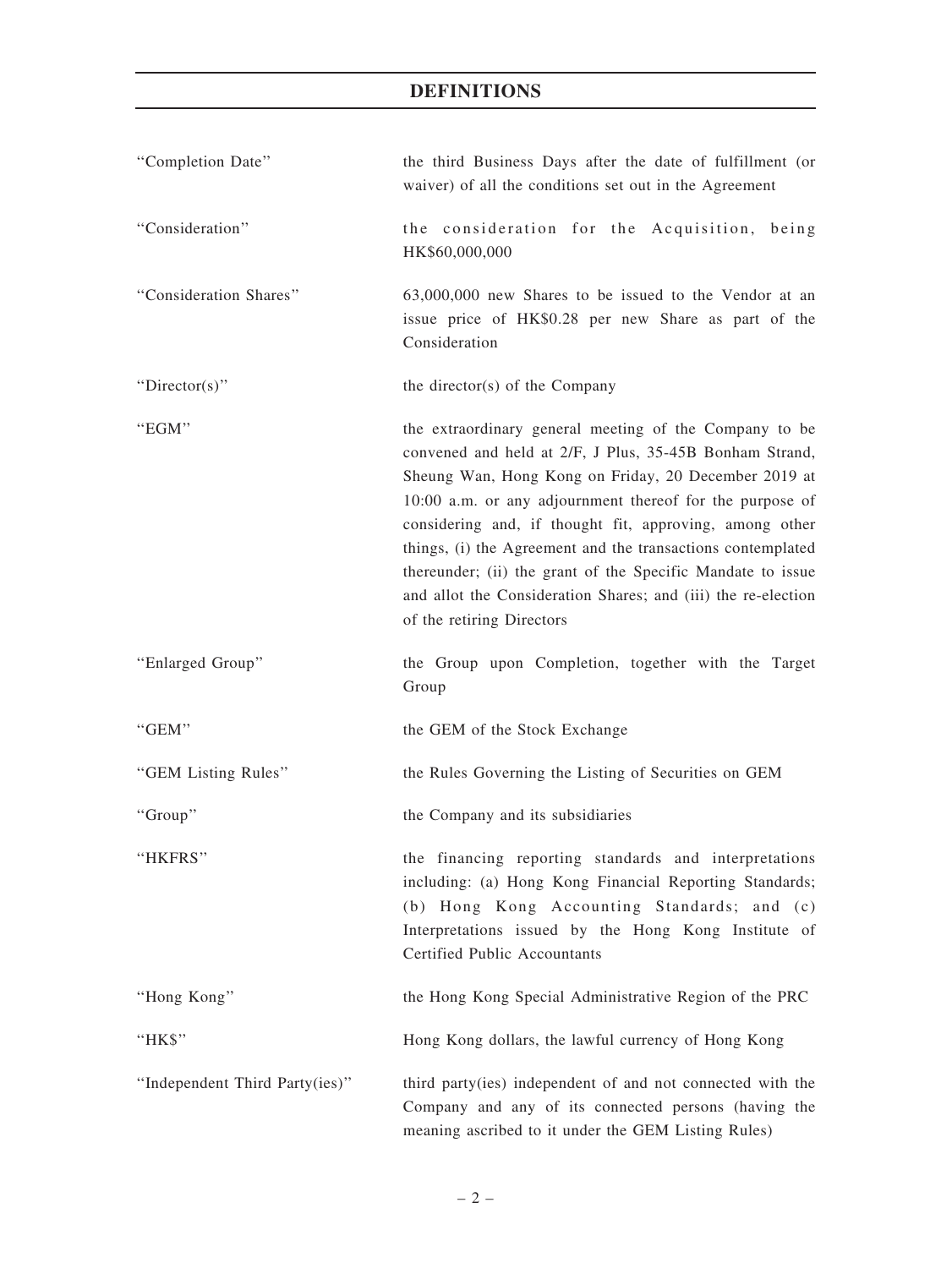# DEFINITIONS

| "Issue Price"             | HK\$0.28 per Consideration Share                                                                                                                                               |
|---------------------------|--------------------------------------------------------------------------------------------------------------------------------------------------------------------------------|
| "Latest Practicable Date" | 2 December 2019, being the latest practicable date prior to<br>the printing of this circular for the purpose of ascertaining<br>certain information contained in this circular |
| "Listing Committee"       | has the meaning ascribed to it under the GEM Listing<br>Rules                                                                                                                  |
| "Long Stop Date"          | 31 March 2020 or such later date as the Vendor and the<br>Purchaser may agree in writing                                                                                       |
| "MOU"                     | the memorandum of understanding entered into between<br>the Vendor and the Purchaser on 2 September 2019 in<br>relation to the possible acquisition of the Sales Shares        |
| "MOU Announcement"        | the announcement of the Company dated 2 September 2019<br>in relation to the MOU                                                                                               |
| "PRC"                     | the People's Republic of China which, for the purpose of<br>this circular, excludes Hong Kong, the Macau Special<br>Administrative Region of the PRC and Taiwan                |
| "Promissory Note"         | the promissory note in the principal amount of HK\$37.36<br>million to be issued by the Purchaser in favour of the<br>Vendor as part of the Consideration                      |
| "Purchaser"               | Arrow Vision Limited, a company incorporated in the<br>British Virgin Islands with limited liability, a direct<br>wholly-owned subsidiary of the Company                       |
| "Sale Shares"             | 10,000 ordinary shares of the Target Company,<br>representing 100% of the issued share capital of the Target<br>Company                                                        |
| "SFO"                     | The Securities and Future Ordinance (Chapter 571 of the<br>Laws of Hong Kong)                                                                                                  |
| "Share $(s)$ "            | ordinary share(s) of HK\$0.1 each in the capital of the<br>Company                                                                                                             |
| "Shareholders"            | $holder(s)$ of the Share $(s)$                                                                                                                                                 |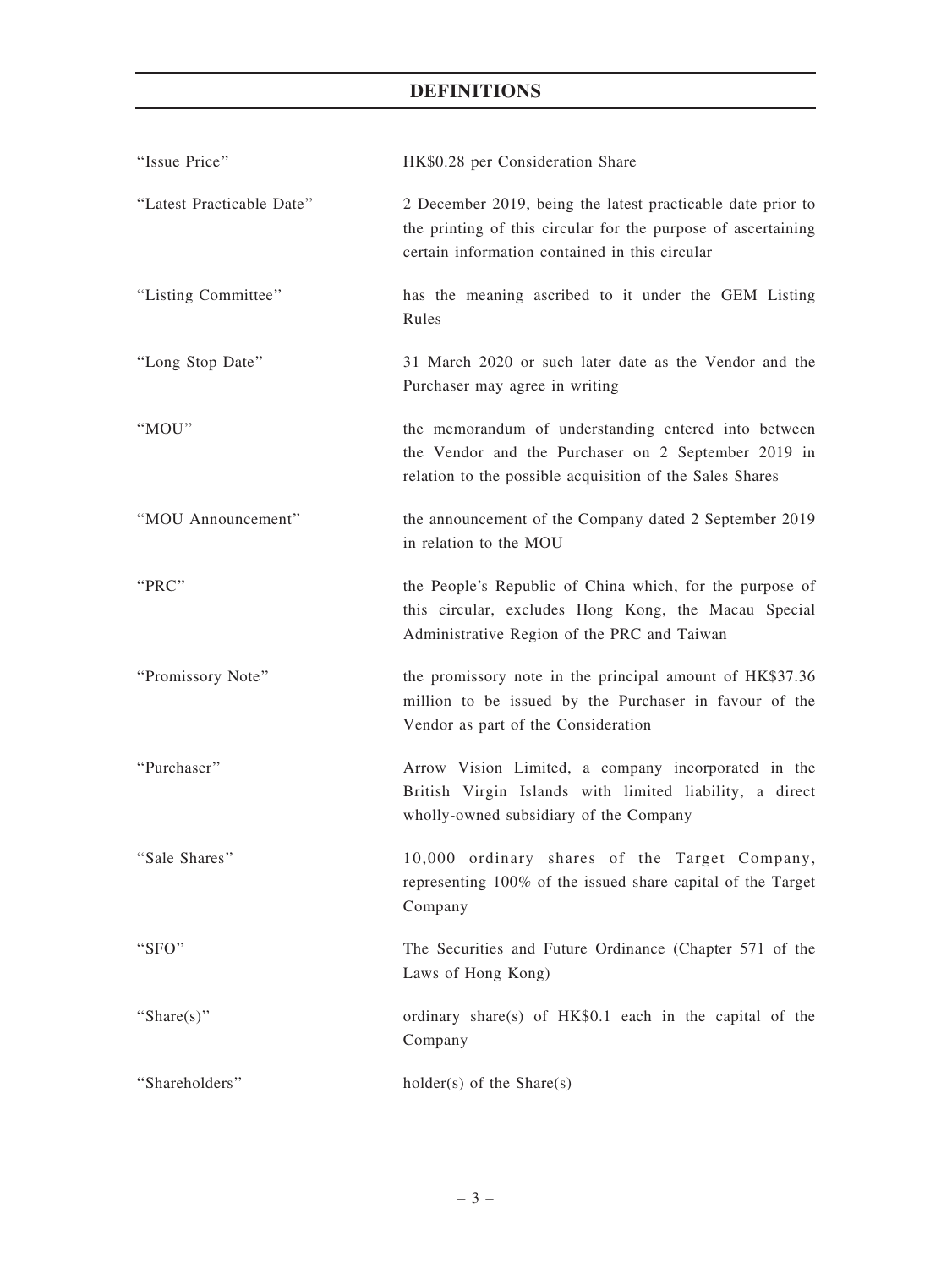| "Shareholder's Loan"   | all sums for which the Target Company is indebted to the<br>Vendor as at the Completion Date, the outstanding amount<br>of which is approximately HK\$16,918,151 as at the Latest<br>Practicable Date                                                                                                                   |
|------------------------|-------------------------------------------------------------------------------------------------------------------------------------------------------------------------------------------------------------------------------------------------------------------------------------------------------------------------|
| "Specific Mandate"     | a specific mandate to issue, allot or otherwise deal in<br>additional Shares to be sought from the Shareholders who<br>are entitled to vote and not required to be abstained from<br>voting under the GEM Listing Rules at the EGM to satisfy<br>the issue and allotment of the Consideration Shares upon<br>Completion |
| "Stock Exchange"       | The Stock Exchange of Hong Kong Limited                                                                                                                                                                                                                                                                                 |
| "Target Company"       | Win Everest Holdings Limited, a company incorporated in<br>the British Virgin Islands with limited liability, which is<br>wholly owned by the Vendor immediately prior to<br>Completion                                                                                                                                 |
| "Target Group"         | the Target Company and Adinfern                                                                                                                                                                                                                                                                                         |
| "Vendor" or "Mr. Chow" | Mr. Chow Yat Too, an individual who to the best of the<br>Directors' knowledge, information and belief having made<br>all reasonable enquiries, is an Independent Third Party                                                                                                                                           |
| $``q_0"$               | per cent.                                                                                                                                                                                                                                                                                                               |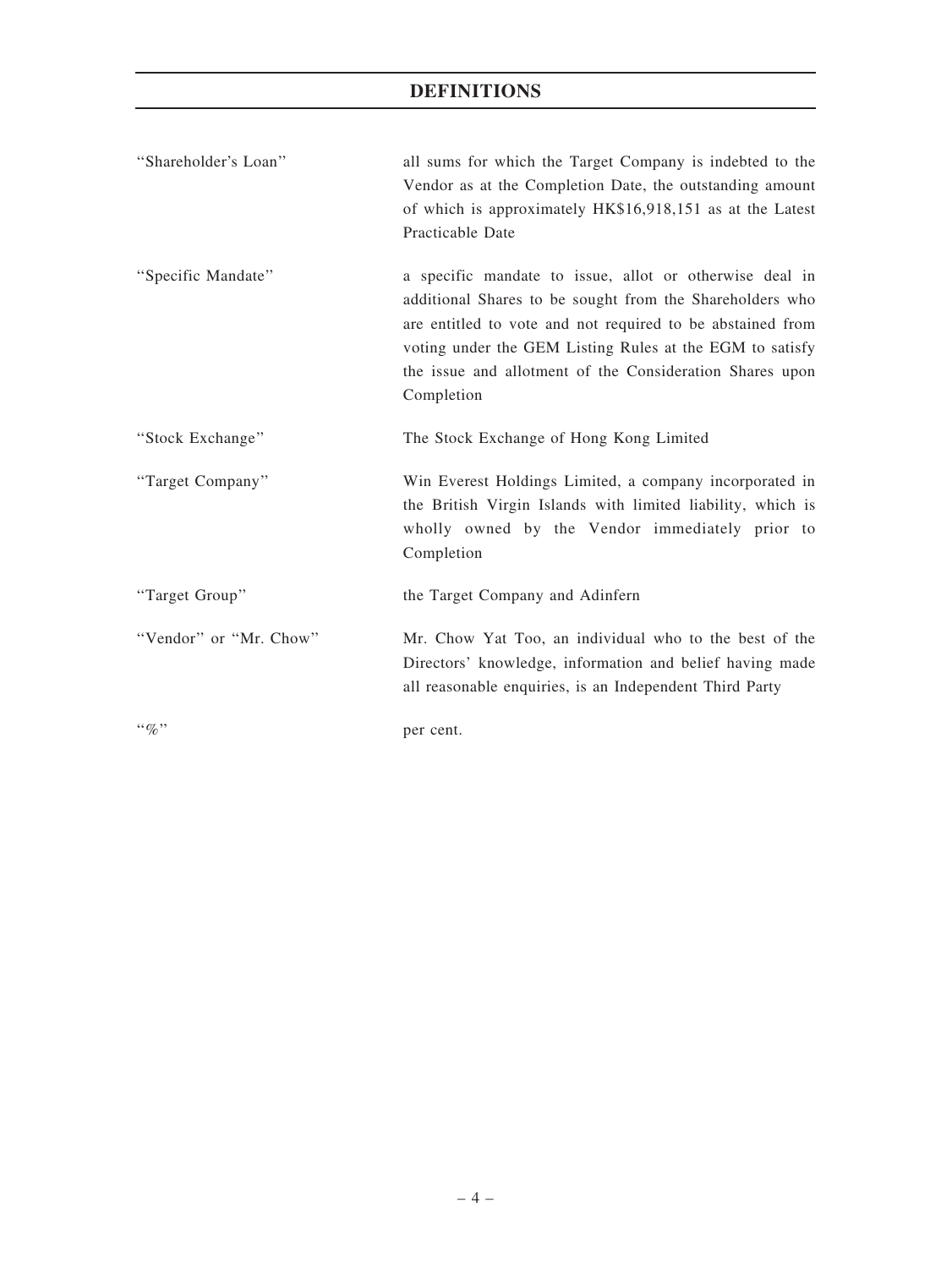# **新煮意控股有限公司 FOOD IDEA HOLDINGS LIMITED**

(Incorporated in the Cayman Islands with limited liability) **(Stock Code: 8179)**

Executive Directors: Ms. Huang Wei (Chairlady) Mr. Dou Sheng

Independent non-executive Directors: Mr. Li Lap Keung Mr. So Yat Chuen Dr. Wu Wing Kuen, B.B.S.

Registered office: Cricket Square Hutchins Drive PO Box 2681 Grand Cayman KY1-1111 Cayman Islands

Head office and principal place of business in Hong Kong: Unit 306-A201, 3/F. Harbour Centre, Tower 1 1 Hok Cheung Street Hunghom, Kowloon Hong Kong

5 December 2019

To the Shareholders

Dear Sirs,

# (I) MAJOR TRANSACTION IN RELATION TO ACQUISITION OF THE ENTIRE ISSUED SHARE CAPITAL OF THE TARGET COMPANY AND ASSIGNMENT OF THE SHAREHOLDER'S LOAN INVOLVING THE ISSUE OF CONSIDERATION SHARES UNDER SPECIFIC MANDATE AND THE ISSUE OF PROMISSORY NOTE; (II) RE-ELECTION OF RETIRING DIRECTORS; AND (III) NOTICE OF EXTRAORDINARY GENERAL MEETING

#### INTRODUCTION

References are made to the MOU Announcement and the Announcement.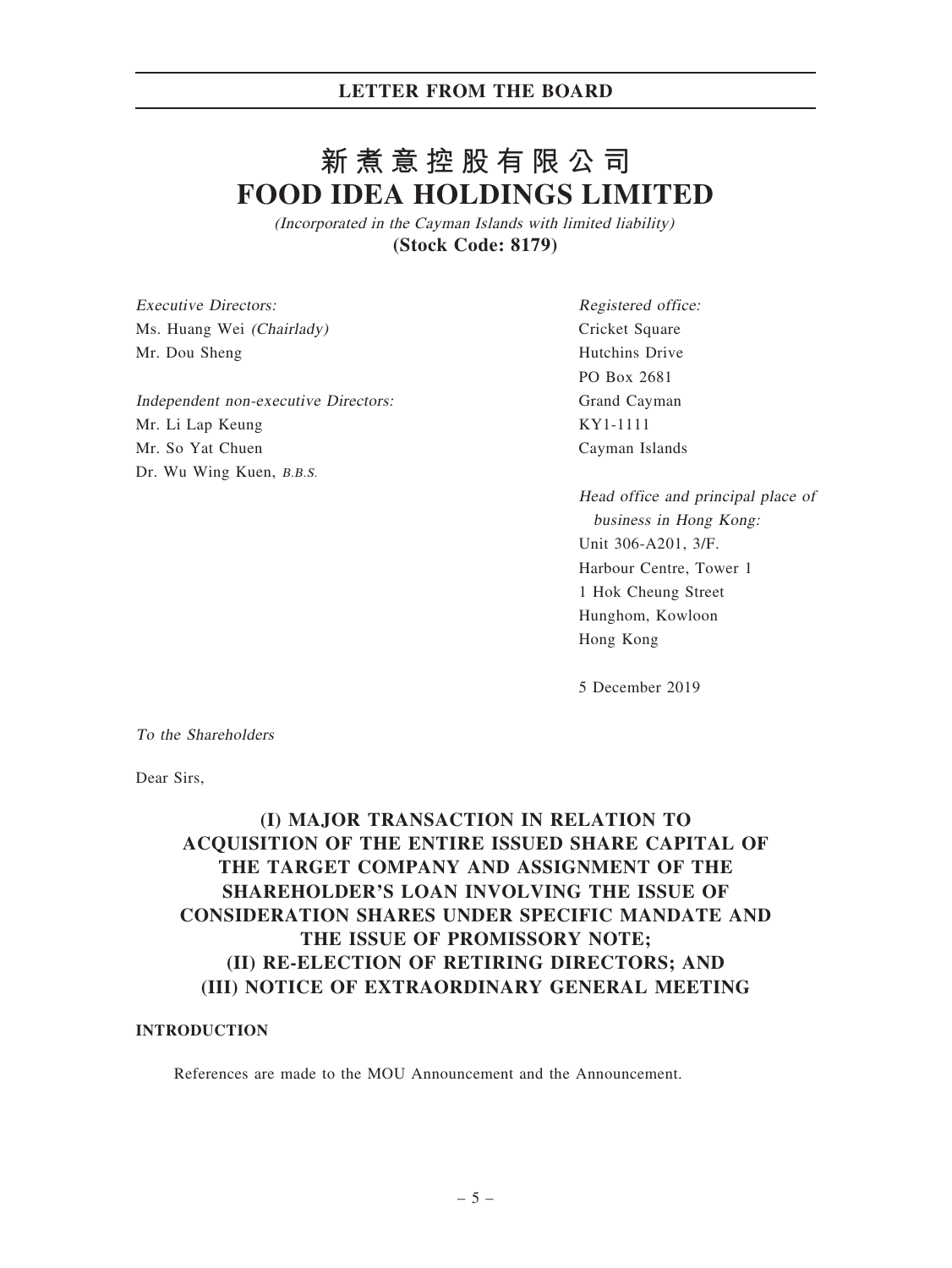On 4 October 2019 (after trading hours), the Purchaser, the Company and the Vendor entered into the Agreement, pursuant to which, the Vendor has conditionally agreed to sell the Sale Shares and to assign the Shareholder's Loan to the Purchaser, and the Purchaser has conditionally agreed to acquire the Sale Shares and take up the assignment of the Shareholder's Loan at the Consideration of HK\$60,000,000, which will be satisfied as to (i) HK\$5 million by cash; (ii) HK\$17.64 million by the issue and allotment of the 63,000,000 Consideration Shares at the Issue Price of HK\$0.28 per Consideration Share; and (iii) HK\$37.36 million by issue of the Promissory Note.

The purpose of this circular is to provide you with, among other things, (i) further information on the Acquisition; (ii) details of the Specific Mandate; (iii) accountants' reports on the Target Company and Adinfern; (iv) unaudited pro forma financial information on the Enlarged Group; (v) a valuation report on the Property (as defined below); (vi) the re-election of the retiring Directors; and (vii) a notice of the EGM.

#### THE AGREEMENT

The principal terms of the Agreement are set out as follows:

#### Date

4 October 2019 (after trading hours)

#### Parties

- (i) the Purchaser;
- (ii) the Vendor; and
- (iii) the Company. (collectively, the "Parties")

The Vendor is a merchant and a private investor. Mr. Chow has over ten years experiences in winery business in Australia. To the best of the Directors' knowledge, information and belief having made all reasonable enquiries, the Vendor is an Independent Third Party. As at the Latest Practicable Date, there is not any prior or current relationship between Adinfern and the Company and its connected person. The Purchaser is a direct wholly-owned subsidiary of the Company and is an investment holding company incorporated in the BVI.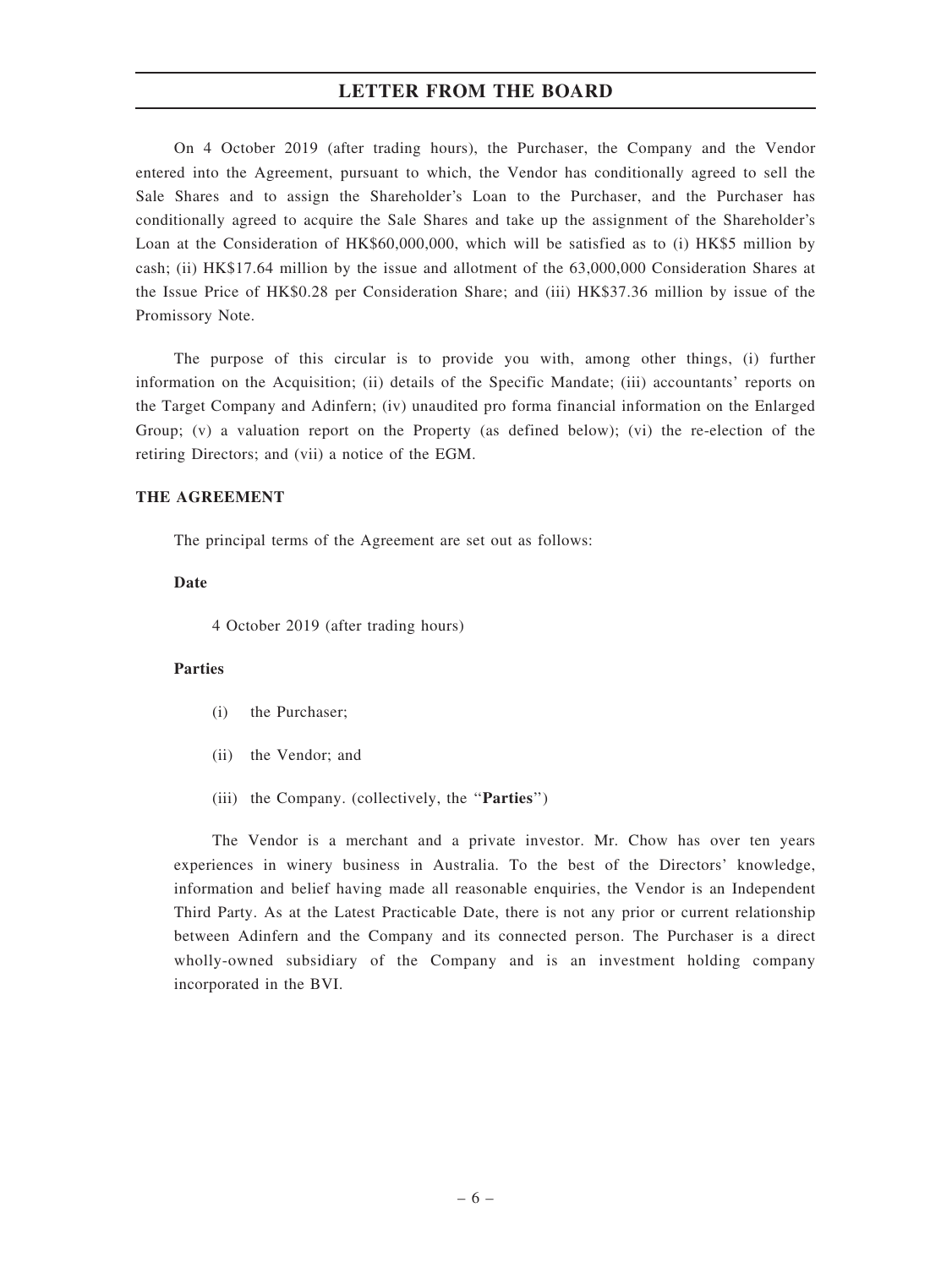#### Asset to be acquired

The Sale Shares, representing the entire issued share capital of the Target Company. The Shareholder's Loan, representing all sums for which the Target Company is indebted to the Vendor as at the Completion Date, the outstanding amount of which is HK\$16,918,151 as at the Latest Practicable Date.

#### Consideration

The Consideration for the sale and purchase of the Sale Shares and the assignment of the Shareholder's Loan shall be an aggregate sum of HK\$60 million, which shall be apportioned as follows:

- (a) the consideration for the sale and purchase of the Sale Shares shall be an amount calculated by deducting the Loan Consideration (as defined below) from the Consideration; and
- (b) the consideration for the assignment of the Shareholder's Loan shall be equal to the face value of the Shareholder's Loan (the ''Loan Consideration'').

The Consideration of HK\$60,000,000 shall be paid and satisfied in the following manner:

- (i) HK\$5 million, being the refundable deposit (the ''Deposit'') and the part payment of the Consideration, has been paid in cash by the Purchaser to the Vendor upon the signing of the Agreement. The Deposit will be refundable in full to the Purchaser within five (5) Business Days if Completion does not occur for whatever reason;
- (ii) HK\$17.64 million by the issue and allotment of 63,000,000 Consideration Shares at the Issue Price of HK\$0.28 per Consideration Share by the Company to the Vendor upon Completion; and
- (iii) the remaining amount of HK\$37.36 million by the issue of the Promissory Note by the Purchaser to the Vendor upon Completion.

Further details of the Consideration Shares and the Promissory Note are set out in the section headed ''Consideration Shares'' and ''Promissory Note'' below respectively.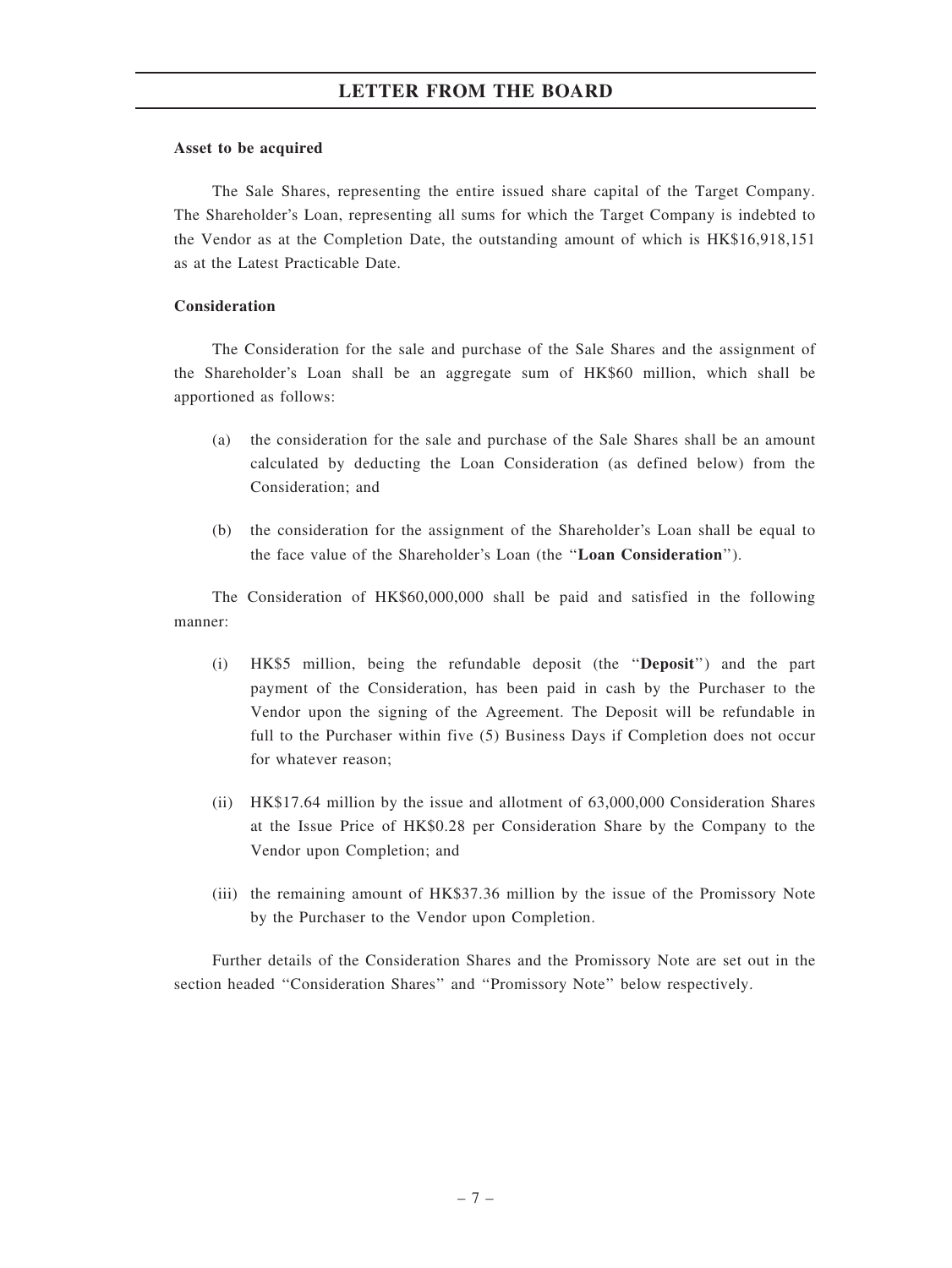The Consideration was arrived based on normal commercial terms after arm's length negotiations between the Purchaser and the Vendor and was determined with reference to among others, (i) the valuation of the Property (as defined below) of AUD12 million (equivalent to approximately HK\$63.36 million) as at 31 August 2019 (the ''Valuation'') prepared by an independent valuer (the ''Valuer''); and (ii) the reasons for and benefits of the Acquisition as stated under the section headed ''Reasons for and benefits of the Acquisition'' below.

The Board noticed that the Consideration is higher than the original acquisition cost of the Property of AUD2,800,000 (the "Original Cost") paid by Adinfern. The Company has discussed with the Vendor about the Original Cost. According to the Vendor, the Original Cost represented fire-sale price of the Property when Adinfern acquired the Property from the previous vendors (the ''Previous Vendors'') in 2017. The Original Cost was the agreed price as determined after negotiation between Adinfern and the Previous Vendors. It should be noted that the Company did not have any involvement in the discussion for arriving at the Original Cost at the relevant time and the basis in determining the Original Cost was unknown to the Company. The Directors consider that the Valuation rather than the Original Cost would better reflect the current market value of the Property.

The Consideration represents a discount of approximately 5.3% to the Valuation. The Board had performed the following work to review the reasonableness of the Valuation as prepared by the Valuer:

- (i) interviewed the Valuer as to its expertise and independence and had obtained knowledge about the qualification and experience of the Valuer;
- (ii) reviewed the scope of work of the engagement relating to the Valuation as to its appropriateness and whether there are any limitations on the scope of work which might have an adverse impact on the degree of assurance given by the Valuation; and
- (iii) reviewed and discussed with the Valuer regarding the methodologies and assumptions used for the Valuation by the Valuer and was satisfied with their work performed.

In view of work performed by the Directors regarding the Valuation as stated above, the Board is satisfied that (i) the Valuer is independent from the Company and has sufficient experience and competency to perform the valuation; (ii) scope of work of the Valuer is appropriate for the relevant engagement; and (iii) the valuation assumptions and methodologies used by the Valuer are fair and reasonable in relation to the Valuation. In this connection, the Board is of the view that the Valuation is fair and reasonable to rely upon.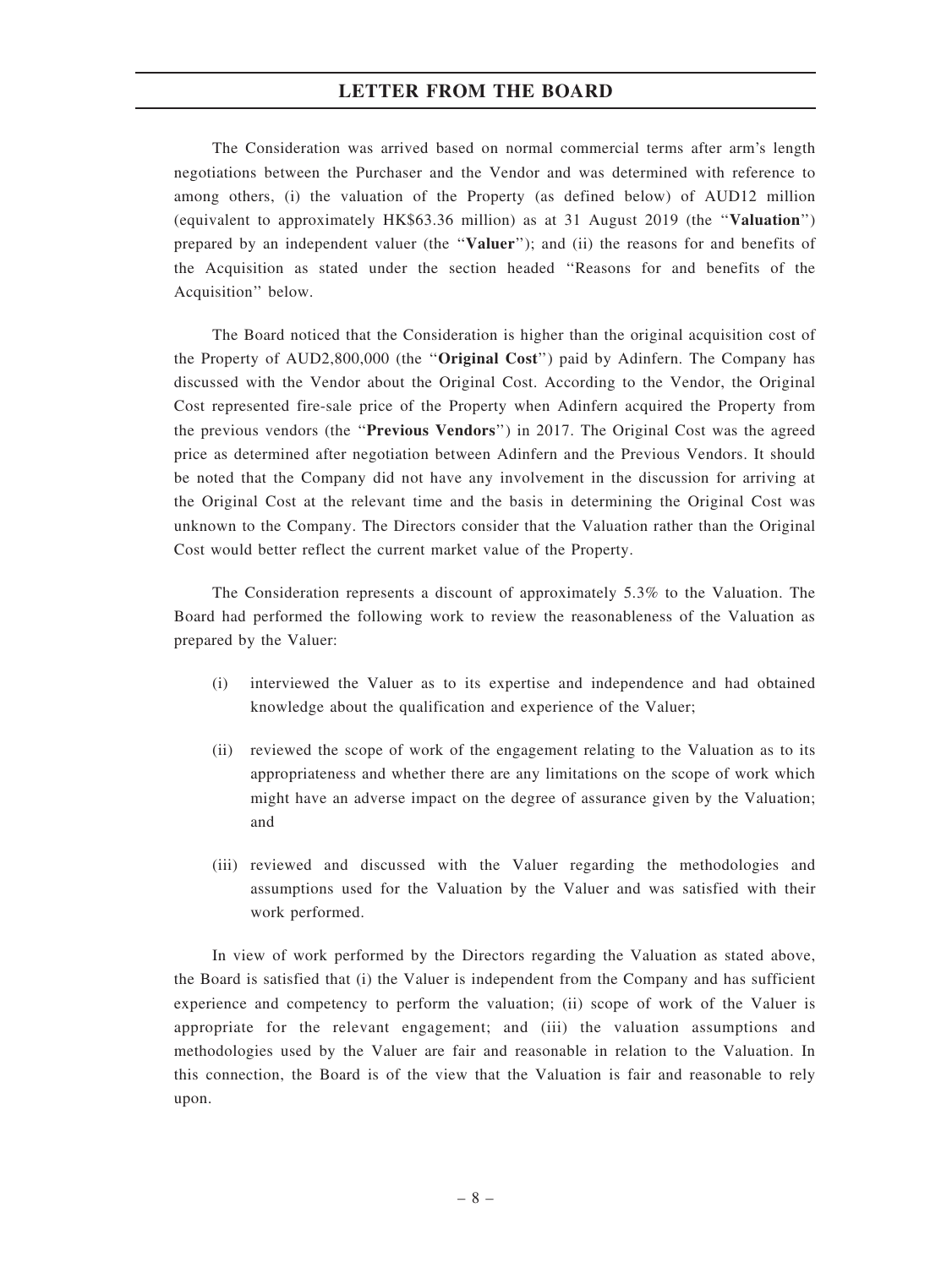In view of the above, the Directors consider that the Consideration is fair and reasonable.

#### Conditions Precedent

Completion shall be conditional upon and subject to:

- (a) Adinfern is the registered owner and in possession of the Property (as defined below) on Completion;
- (b) the completion of the due diligence review and investigation on the Target Group (which includes but not limited to, the legal and financial due diligence review) and the Property (as defined below) conducted by the Purchaser to its reasonable satisfaction;
- (c) the Vendor has proven and given good title to the Property (as defined below) at its own cost on Completion;
- (d) the Listing Committee of the Stock Exchange having granted approval for the listing of, and permission to deal in, the Consideration Shares;
- (e) the Agreement and the sale and purchase of the Sale Shares and the assignment of the Shareholder's Loan contemplated thereunder having been approved by the Shareholders at the EGM in accordance with the Applicable Laws;
- (f) all necessary consents, authorisations, approval, licence, permission, order (or, as the case may be, relevant waiver or exemption) in connection with the Agreement and the transactions contemplated thereby having been obtained by the respective Parties (including but not limited to, the necessary consent from the Stock Exchange);
- (g) the Purchaser has been provided with the audited consolidated financial statements of the Target Group for the financial years ended 30 June 2017, 30 June 2018 and 30 June 2019; and
- (h) the representations, warranties and undertakings provided by the Vendor set out in the Agreement remaining true, accurate and not misleading in any respect at Completion as if repeated at Completion and at all times between the date of the Agreement and Completion.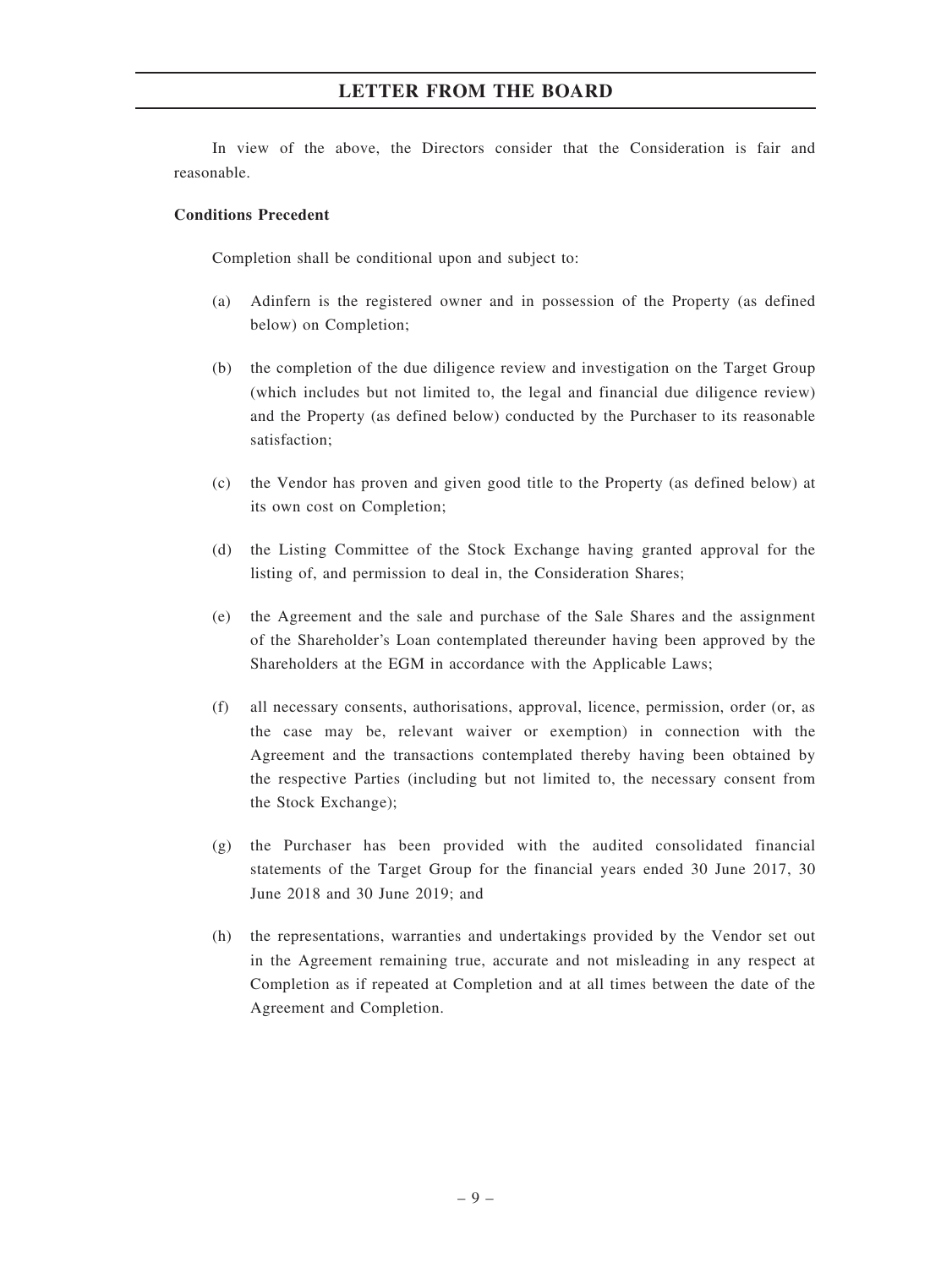The Purchaser may waive the conditions precedent (b) at its discretion. If the conditions precedent have not been satisfied (or, as the case may be, waived by Purchaser) on or before 2:00 p.m. on the Long Stop Date, the Purchaser shall not be bound to proceed with the purchase of the Sale Shares and the assignment of the Shareholder's Loan and the Agreement (other than the survival clause(s)) shall from the Long Stop Date, become void and of no further effect and, save in respect of any antecedent breaches, all liabilities and obligations of the Parties shall cease and determine provided that such termination shall be without prejudice to any rights or remedies of the parties thereto which shall have accrued prior to such termination.

As at the Latest Practicable Date, none of the condition precedent has been fulfilled or waived.

#### Completion

Completion shall take place at 2:00 p.m. on the Completion Date after all the conditions of the Agreement have been fulfilled (or waived as the case may be) or such date as the Vendor and the Purchaser may agree in writing.

Upon Completion, the Target Company will become an indirect wholly-owned subsidiary of the Company and accordingly, the financial results of the Target Group will be consolidated into the accounts of the Company.

#### THE CONSIDERATION SHARES

The Consideration Shares will be allotted and issued at the Issue Price of HK\$0.28 each, credited as fully paid. The Consideration Shares, when allotted and issued, shall rank pari passu in all respects with the Shares in issue on the date of allotment and issue of the Consideration Shares including the right to all dividends, distributions and other payments made or to be made, on the record date which falls on or after the date of such allotment and issue.

The Issue Price represents:

- (i) the closing price per Share of HK\$0.28 as quoted on the Stock Exchange on 4 October 2019, being the date of the Agreement;
- (ii) a discount of approximately 7.89% to the average closing price per Share of HK\$0.304 as quoted on the Stock Exchange for the five consecutive trading days immediately preceding the date of the Agreement;
- (iii) a discount of approximately 7.44% to the average closing price per Share of HK\$0.3025 as quoted on the Stock Exchange for the ten consecutive trading days immediately preceding the date of the Agreement;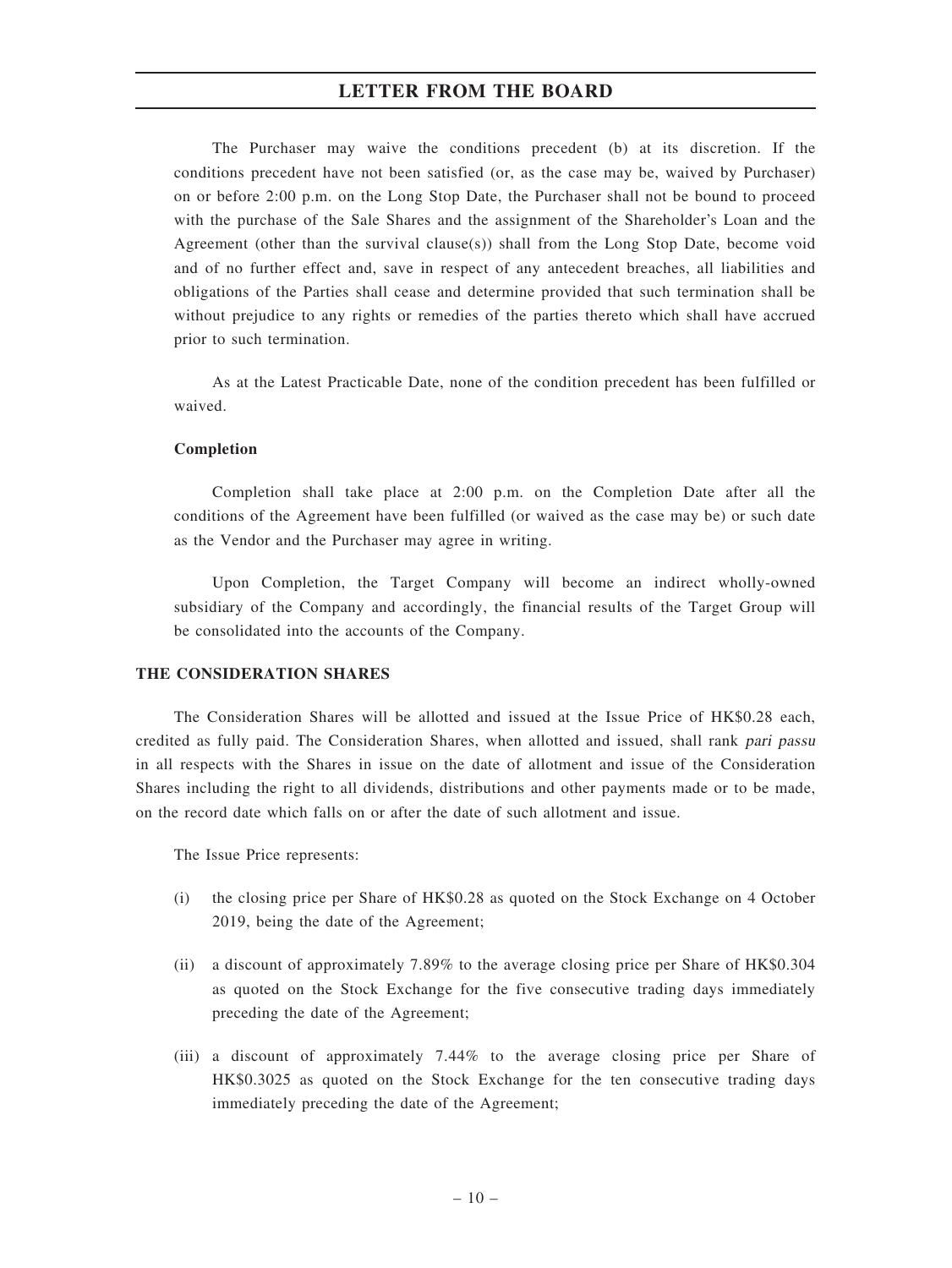- (iv) the closing price per Share of HK\$0.28 as quoted on the Stock Exchange on the Latest Practicable Date; and
- (v) a discount of approximately 71.4% to the unaudited adjusted net asset value per Share (the ''Adjusted NAV Per Share'') of approximately HK\$0.98 (based on the unaudited net assets of the Company of approximately HK\$372.0 million as at 30 June 2019, as adjusted by the net proceeds (the ''Net Proceeds'') of approximately HK\$33.2 million of the rights issue which was completed on 20 August 2019 (the ''Rights Issue'') and total 414,931,214 issued Shares as at the Latest Practicable Date).

The Issue Price was arrived at after arm's length negotiations among the Company, the Purchaser and the Vendor with reference to the prevailing market price of the Shares and the current market conditions. The Directors consider the Issue Price is fair and reasonable.

The Board noted that the Issued Price represents discount of approximately 71.4% to the Adjusted NAV Per Share as at the Latest Practicable Date.

For the period from 1 April 2019 to the date of the Agreement (the "Review Period"), being approximately six-month period prior to the date of the Agreement, during which the Rights Issue was completed on 20 August 2019 and share consolidation was effected on 2 September 2019 (the ''Share Consolidation'') (collectively, the ''Corporate Actions''). Except for the Corporate Actions, there was no change in total issued shares of the Company during the Review Period and up to the Latest Practicable Date.

The historical closing prices of the Shares quoted on the Stock Exchange during the Review Period had been adjusted for the effects of the Corporate Actions. As such, for the purpose of comparing the closing price of the Shares with the net asset value per Share, the applicable Adjusted NAV Per Share at respective dates during the Review Period should be used. The applicable Adjusted NAV Per Share is estimated based on latest available published information regarding net asset value of the Group at the relevant time and adjusted for the effect of the Corporate Actions (assuming that they had taken place) and divided by total 414,931,214 issued Shares as at the Latest Practicable Date.

It was noted that the Shares had been consistently traded at a discount to the respective applicable Adjusted NAV Per Share during the Review Period, ranging from approximately 26.6% to 79.6%, with the average of approximately 61.1%. The Board considers that it would be more appropriate to determine the Issue Price with reference to the prevailing market prices of the Shares, which reflect the fair market value of the Shares traded on the Stock Exchange, instead of making reference to the Adjusted NAV per Share.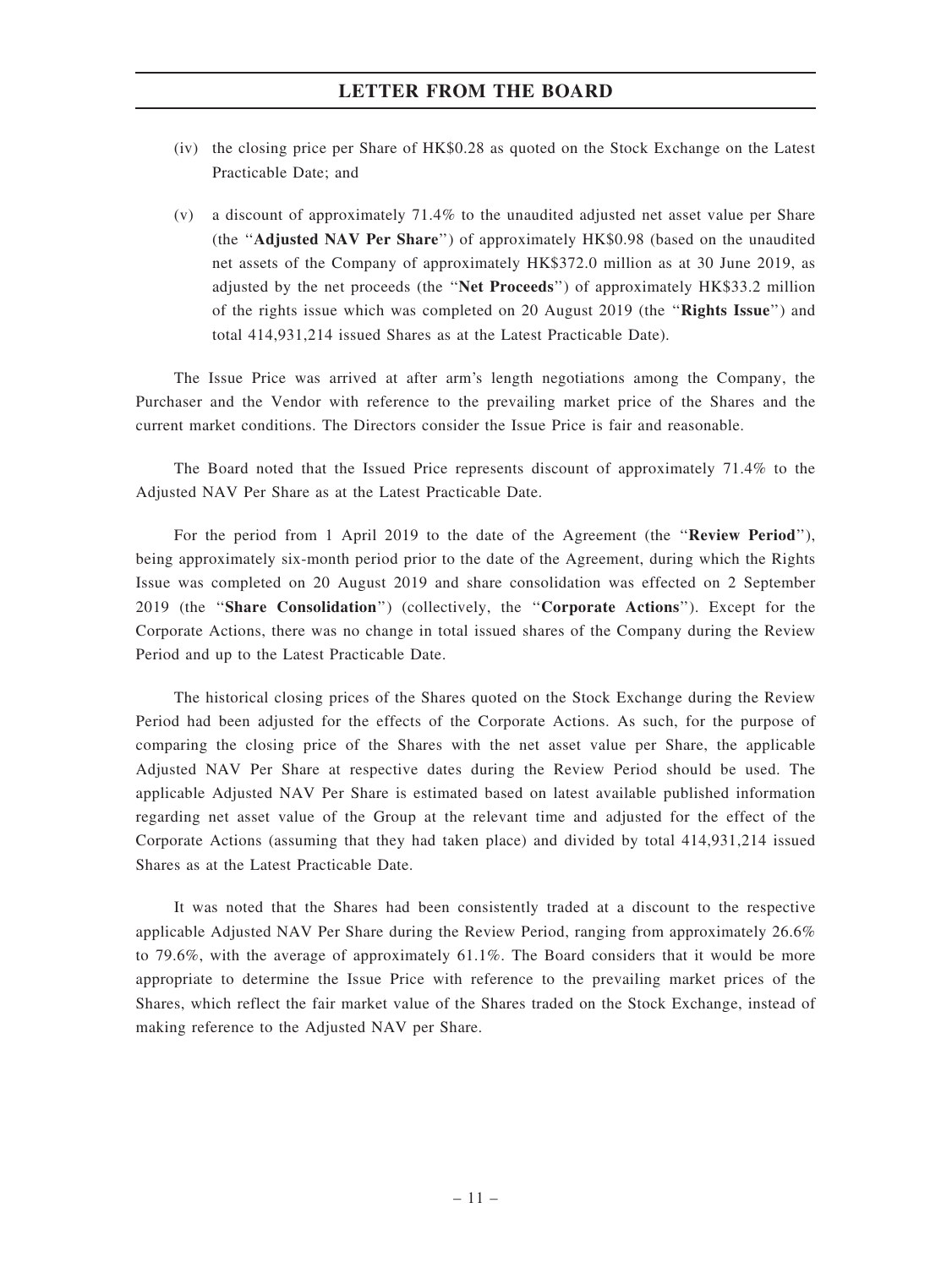The Consideration Shares represent approximately 15.18% of the number of issued Shares as at the Latest Practicable Date and represent approximately 13.18% of the number of issued Shares as enlarged by the allotment and issue of the Consideration Shares. The Consideration Shares will be allotted and issued pursuant to the Specific Mandate and will be allotted and issued on the date of Completion.

The aggregate nominal value of the Consideration Shares is HK\$6,300,000. The allotment and issue of the Consideration Shares will not result in change in control of the Company.

An application will be made by the Company to the Listing Committee for the listing of, and permission to deal in, the Consideration Shares.

#### THE PROMISSORY NOTE

Set out below are the principal terms of the Promissory Note:

| Issuer:           | The Purchaser                                                                                                                                                                  |
|-------------------|--------------------------------------------------------------------------------------------------------------------------------------------------------------------------------|
| Principal amount: | HK\$37,360,000 (the "Principal Amount")                                                                                                                                        |
| Interest:         | 5% per annum from the date of issue of the Promissory Note<br>and payable monthly in arrears                                                                                   |
| Maturity:         | 2 years from the date of issue of the Promissory Note (the<br>"Maturity Date")                                                                                                 |
| Transferability:  | The Promissory Note may only be transferable and assignable<br>by the Parties to any party with prior written approval of the<br>Parties                                       |
| Early repayment:  | The Purchaser may pay to the Vendor prior to the Maturity<br>Date any outstanding principal amount (together with the<br>outstanding accrued interests) of the Promissory Note |

# INFORMATION OF THE TARGET GROUP

The Target Company is a company incorporated in the British Virgin Islands with limited liability, which is wholly owned by the Vendor immediately prior to Completion. The Target Company is an investment holding company and the Target Group is principally engaged in supply of self-cultivated grapes for winery business and provision of short stay accommodation service and has a vineyard located in the Margaret River region in Australia. The Target Group also produces wines under its own brand name.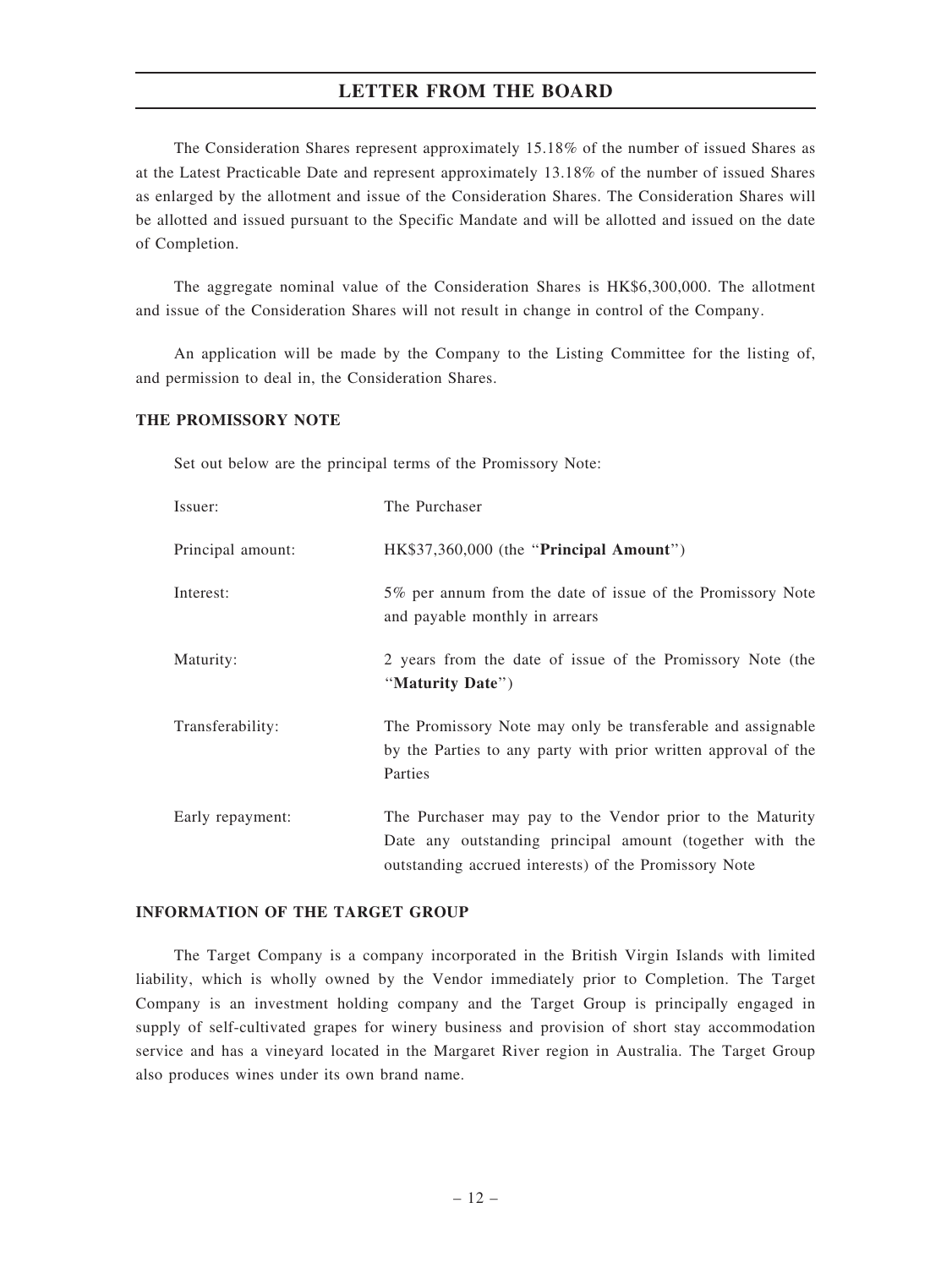The Target Group holds a property located in the Bussell Highway of the Margaret River region in Australia and has a total land area of approximately 34.0 hectares which is a complete wine producing unit comprising the vineyard, wine-making and storage facilities and housing accommodation (the ''Property''). The vineyard plants a diverse range of grape varieties, including (i) Sauvignon Blanc, Chardonnay and Semillion (representing approximately 55% in aggregate in terms of harvest volume in year 2018), which are used for white wine production; and (ii) Malbec, Shiraz, Cabernet Sauvignon, Merlot and Pinot Noir (representing approximately 45% in aggregate in terms of harvest volume in year 2018), which are used for red wine production. For year 2018, the vineyard has annual harvests of wine grapes of up to 118 tonnes.

The Target Group mainly sells the self-cultivated grapes to local wineries in Australia.

Apart from supplying self-cultivated grapes to wineries, the Target Group also participates in wine production. Currently, the winery facility of the Target Group can process up to 60 tonnes of wine grapes and produced up to 48,000 units of 750ml bottles of wine annually. The wine products of the Target Group are produced from the grapes grown in its self-operated vineyards and are sold under its own brand label ''Adinfern''. The Target Group offers various wine products, mainly red wines and white wines, with different flavours and styles for consumer appeal which target at the mid-price market.

# FINANCIAL INFORMATION OF THE TARGET GROUP

According to the accountants' report of Adinfern, being the operating entity of the Target Group, as set out in Appendix IIB to this circular, key financial data of Adinfern for the years ended 30 June 2018 and 30 June 2019 are set out as follows:

|                                   | For the year  | For the year  |
|-----------------------------------|---------------|---------------|
|                                   | ended 30 June | ended 30 June |
|                                   | 2018          | 2019          |
|                                   | (audited)     | (audited)     |
|                                   | approximately | approximately |
|                                   | AUD'000       | AUD'000       |
| Turnover                          | 327           | 310           |
| Net profit/(loss) before taxation | (73)          | 20            |
| Net profit/(loss) after taxation  | (73)          | 20            |

According to the accountants' report of Adinfern, it recorded audited net assets of approximately AUD3.0 million as at 30 June 2019.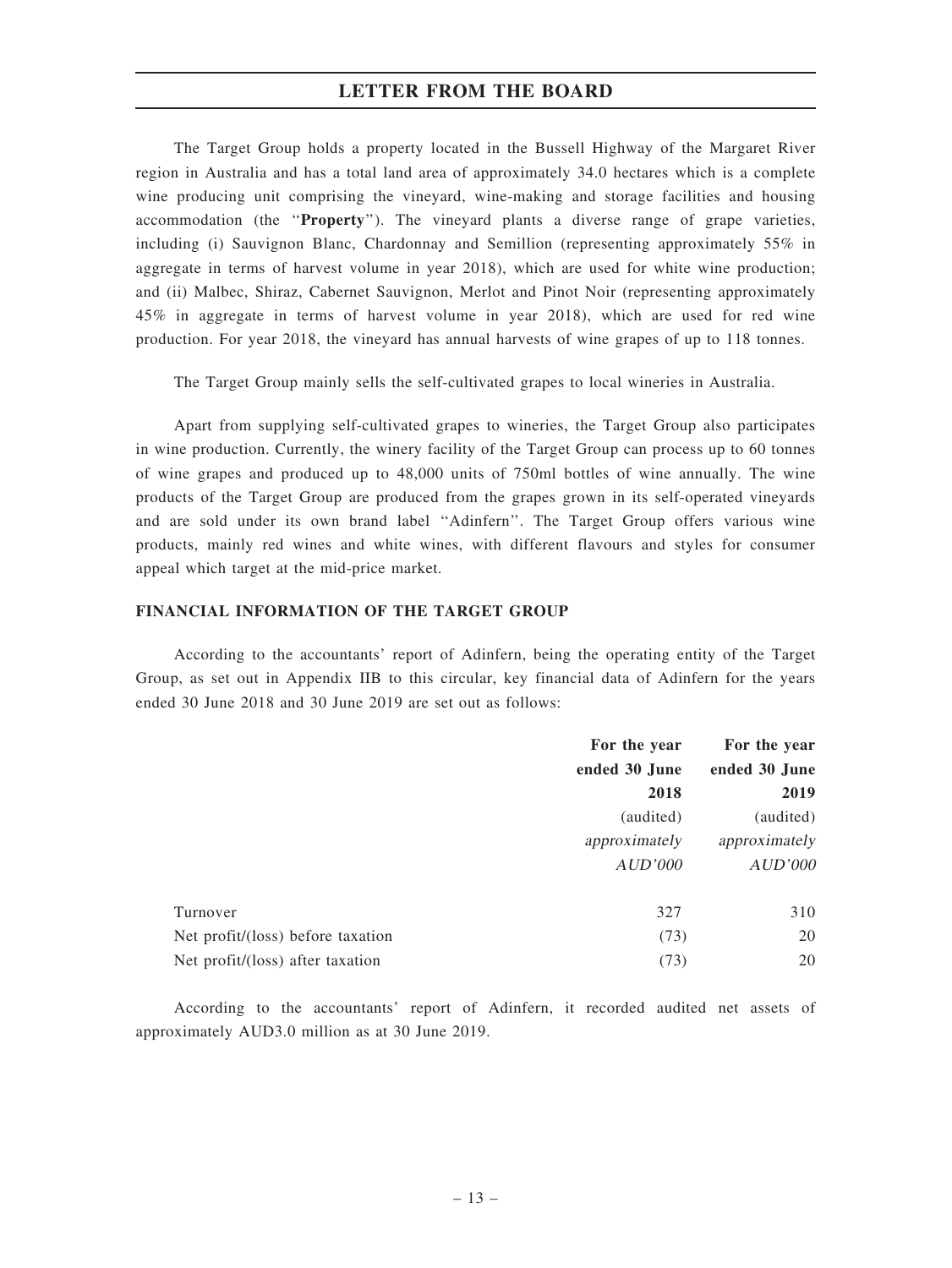#### REASONS FOR AND BENEFITS OF THE ACQUISITION

The principal activity of the Company is investment holding. The Group is principally engaged in (i) catering services; (ii) production, sales and distribution of food products to supermarket chains in Hong Kong; (iii) investment in securities; (iv) money lending business; and (v) wine trading (the ''Wine Business'').

The Group commenced its Wine Business in the first half of 2018. As disclosed in the interim report of the Company for the six months ended 30 June 2019 (the ''Interim Report 2019''), the Wine Business is the second major revenue stream of the Group and contributed segment profits to the Group's results. In view of the positive development of the Wine Business, the Group wishes to expand the operation of its Wine Business through the Acquisition.

As disclosed in the Interim Report 2019, it is the intention of the Group to further strengthen its sales capability in Wine Business with an aim to take advantage of the steady growth in the wine trading industry. Apart from continuing efforts in product portfolio expansion and marketing, the Group will seek for acquisition opportunities to enhance the operating scale and performance of the Wine Business. The Board believes that the Acquisition represents a good opportunity for the upstream vertical integration of the Wine Business by expanding into wine production through the Target Group. As such, it would help the Group to achieve comprehensive development of the Wine Business by encompassing multiple activities over the wine supply chain.

The Property is located in the Margaret River region, Australia. This region has the ideal grape growing soil for quality grapes to wine-making and renowned for its ubiquitous vineyards. The Target Group self-cultivates various types of grapes, including Sauvignon Blanc, Chardonnay, Pinot Noir and Malbec etc. The Target Group also possesses wine-making facilities and sells its wine products under its own brand label ''Adinfern''. Upon Completion, leveraging on the self-cultivated grapes from the vineyard of the Target Group, together with its winemaking facilities, it will serve as the production arm of the Wine Business. Therefore, the Acquisition will enable the Wine Business to secure stable supplies of wine through the Target Group as well as to enrich the wine products portfolio of the Group and broaden its wine offering to its customers.

In addition, the Directors believe that the Acquisition will enable the Group to capture the advantage of upstream vertical integration by eliminating the price mark-ups by different companies in the supply chain. In this regards, it will enable the Group to better manage the cost of its wine products and thus increase the profit margin.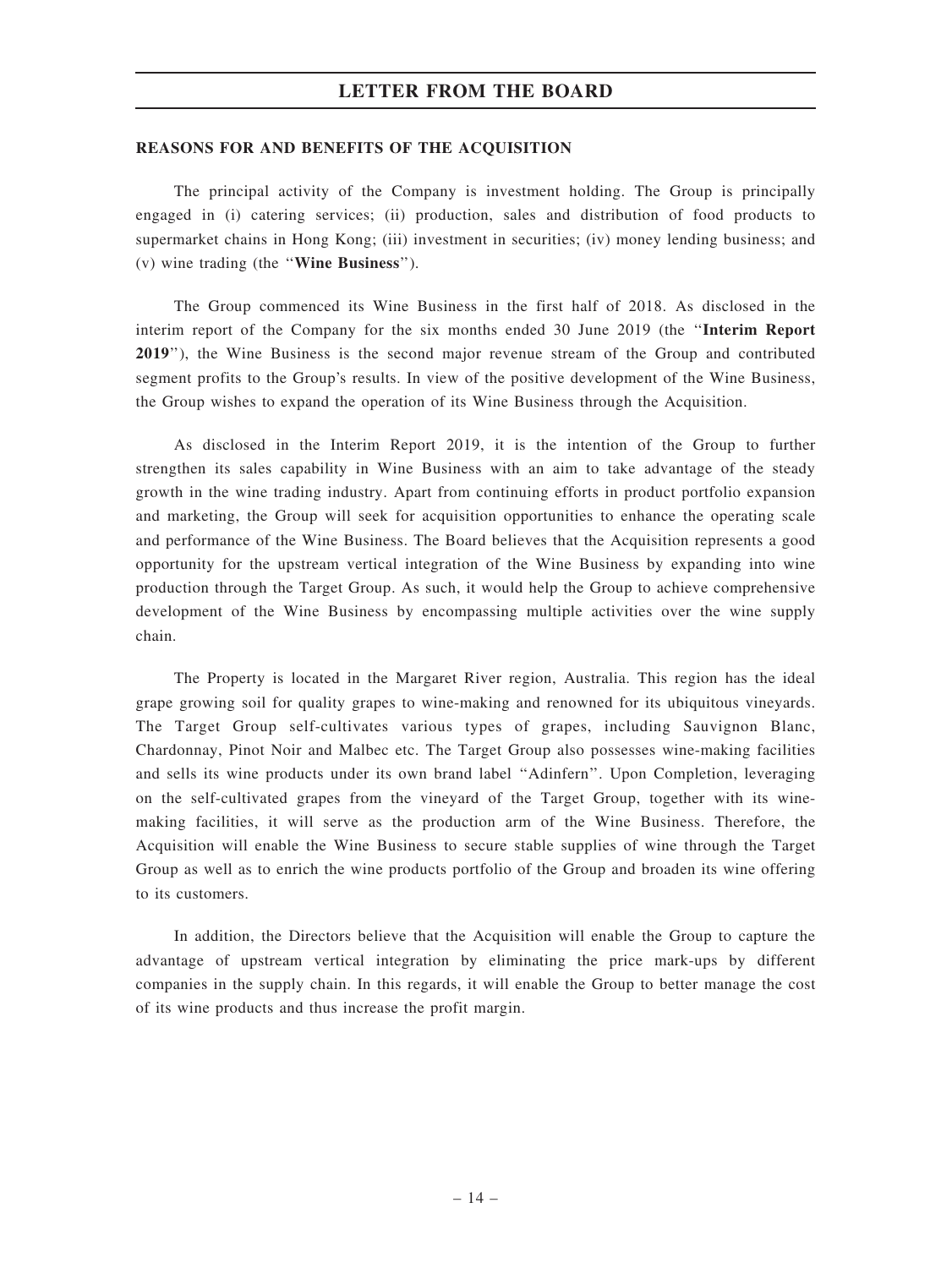The Directors noted the qualified opinion on the financial information of Adinfern by the reporting accountants set out in Appendix IIB. As the Directors understand, Adinfern is not required thus did not previously perform statutory audit. The reporting accountants, Elite Partners CPA Limited, were appointed by the Company after 30 June 2019, and thus they did not observe the counting of physical inventories as at the date of acquisition of vineyard from the Previous Vendors by Adinfern (being 28 July 2017) (the "Vineyard Acquisition Date"), 30 June 2018 and 30 June 2019. Accordingly, they are unable to obtain sufficient appropriate evidence to satisfy themselves as to whether the carrying amounts of the inventories as at the Vineyard Acquisition Date, 30 June 2018 and 30 June 2019 were fairly stated.

Taking into consideration that (i) the acquisition of the Target Company is driven by the Group's intention in leveraging on the Target Group for achieving comprehensive development of the Wine Business and pursue upstream vertical integration of the Wine Business; (ii) the Target Group will be served as the production arm of the Wine Business; (iii) the Property is the principal asset of the Target Group; and (iv) the Consideration was determined with reference to the Valuation, the Directors consider that the inventory level of Adinfern is not a material consideration in the decision to acquire the Target Company. As such, the Directors are comfortable in acquiring the Target Company despite the aforesaid qualified opinion on the financial information of Adinfern.

In addition, the Group will implement measures (the ''Measures'') to safeguard the inventories of the Target Group subsequent to Completion. The Measures including (i) arranging the counting of the physical inventories on a regular basis; and (ii) arranging the counting of the physical inventories at each of the financial year end of the Target Group. With the implementation of the Measures, the Directors consider that it will not cause qualified opinion by the reporting accountants for future financial statements of the Enlarged Group.

Hong Kong's wine imports have expanded significantly since the elimination of import duties in February 2008. With reference to the research released on 17 September 2019 by the Hong Kong Trade Development Council, in January-June 2019, imports of wine amounted to HK\$4.5 billion, which was almost three times of the value of HK\$1.6 billion in 2007. Furthermore, according to the statistics of Statista, a global independent provider of market and consumer data, for 2019 to 2023, wine sales in Asia is forecasted to grow 4.0% per annum in value terms and 1.2% per annum in volume terms.

The Directors consider that the wine business in Hong Kong will have a promising prospect and the Acquisition represents an attractive investment opportunity of the Group to expand the Wine Business with growth potential and align with the focus and future development strategies of the Group.

Furthermore, as the majority of the Consideration is satisfied through the issue of the Consideration Shares and the Promissory Note, therefore immediate cashflow burden of the Group will be largely reduced.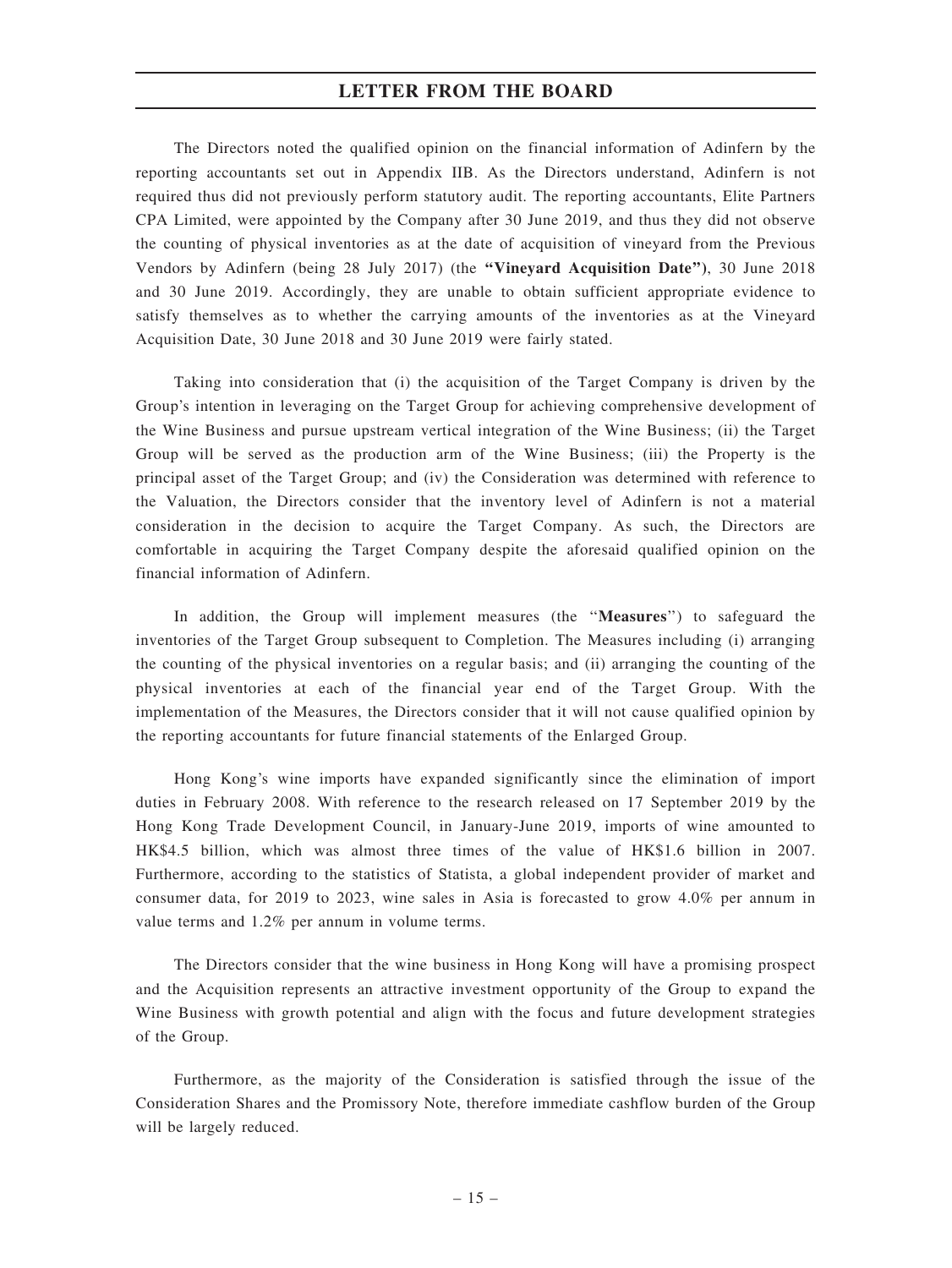In view of the above, the Directors are of the view that the terms and conditions of the Acquisition are fair and reasonable, on normal commercial terms and in the interests of the Company and the Shareholders as a whole.

#### FINANCIAL EFFECT OF THE ACQUISITION

Based on the unaudited pro forma financial information of the Enlarged Group set out in Appendix III to this circular and the bases and assumptions taken into account in preparing such unaudited pro forma financial information, the Group's total assets and liabilities would be increased by approximately HK\$66.5 million and approximately HK\$48.8 million respectively as a result of the Acquisition. The details of the financial effect of the Acquisition on the financial position of the Group together with the bases and assumptions taken into account in preparing the unaudited pro forma financial information are set out, for illustration purpose only, in Appendix III to this circular.

According to the accountants' report of Adinfern, being the operating entity of the Target Group as set out in Appendix IIB to this circular, Adinfern recorded an audited consolidated profit for the year of approximately AUD20,000 for the year ended 30 June 2019. Upon Completion, the entities comprising the Target Group will become subsidiaries of the Company and results of the Target Group will be consolidated into the results of the Enlarged Group. The Directors consider that the Acquisition will bring positive contribution to the earnings of the Enlarged Group but the quantification of such contribution will depend on the future performance of the Target Group.

#### EFFECT ON THE SHAREHOLDING STRUCTURE

The following table sets out the shareholding structure of the Company (i) as at the Latest Practicable Date; and (ii) immediately after the allotment and issue of the Consideration Shares upon Completion:

| <b>Shareholders</b>                            | As at the<br>Latest Practicable Date |                             | Immediately after<br>the allotment and issue of<br>the Consideration Shares<br>upon Completion |                             |
|------------------------------------------------|--------------------------------------|-----------------------------|------------------------------------------------------------------------------------------------|-----------------------------|
|                                                | Number of Shares                     | Approximately %<br>(Note 1) | Number of Shares                                                                               | Approximately %<br>(Note 1) |
| Huang Wei<br>The Vendor<br>Public Shareholders | 63,835,200<br>351,096,014            | 15.38<br>84.62              | 63,835,200<br>63,000,000<br>351,096,014                                                        | 13.36<br>13.18<br>73.46     |
| <b>Total</b>                                   | 414.931.214                          | 100                         | 477.931.214                                                                                    | 100                         |

Note:

1. Certain percentage figures included in the above table have been subject to rounding adjustments. Accordingly, figures shown as totals may not be an arithmetic aggregation of the figures preceding them.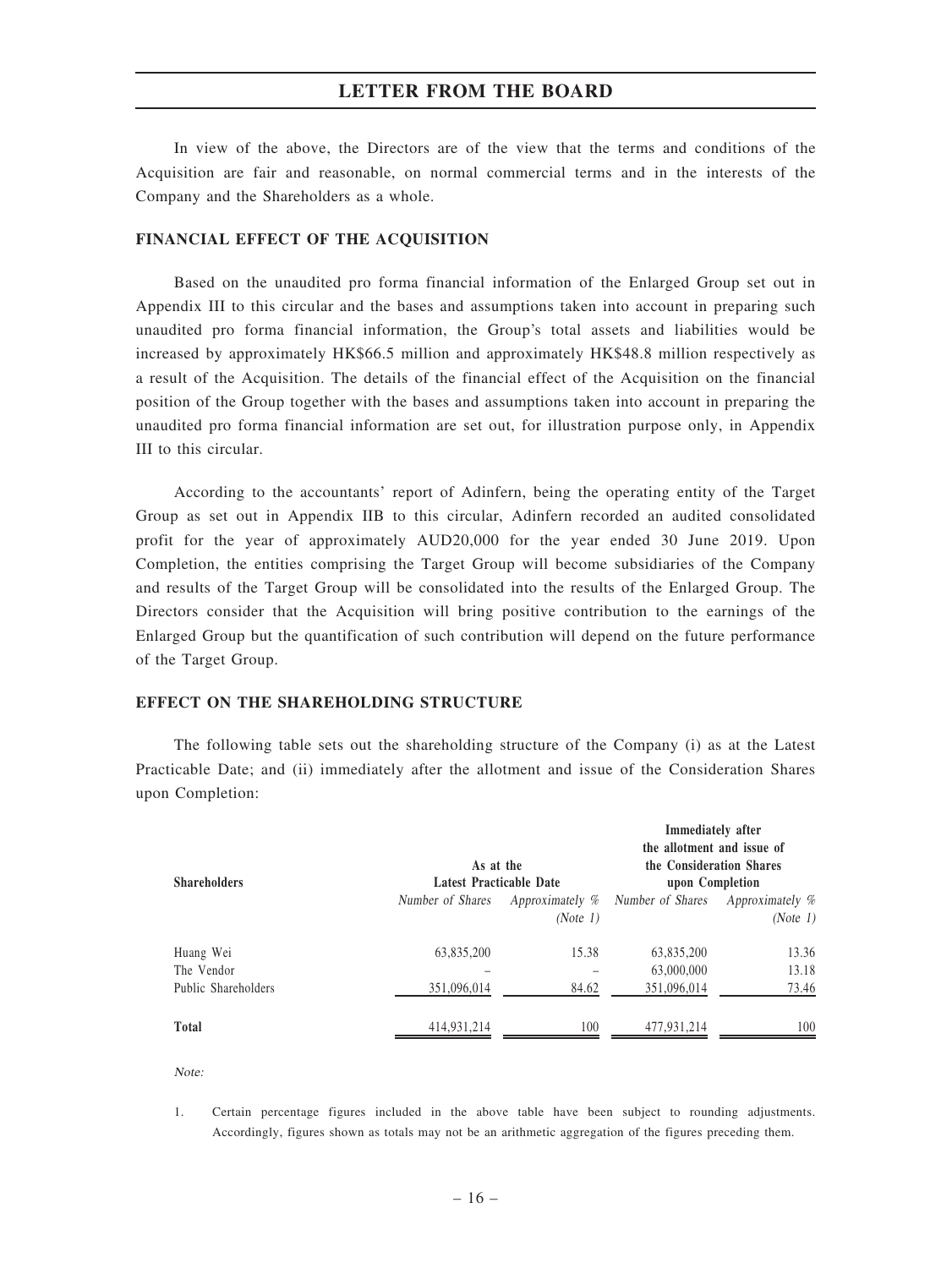#### RE-ELECTION OF THE RETIRING DIRECTORS

Reference is made to the announcements of the Company dated 12 August 2019 and 24 October 2019, whereby Ms. Huang Wei and Mr. Dou Sheng were appointed as an executive Director with effect from 12 August 2019 and 24 October 2019 respectively.

In accordance with Article 83(3) of the Articles, any Director appointed by the Board to fill a casual vacancy shall retire at the next following general meeting and shall be eligible for reelection. Accordingly, Ms. Huang Wei and Mr. Dou Sheng will retire from office as a Director and, being eligible, offer themselves for re-election at the EGM.

Details of Ms. Huang Wei and Mr. Dou Sheng are set out in Appendix VII to this circular.

#### GEM LISTING RULES IMPLICATIONS

As one of the applicable percentage ratios (as defined in the GEM Listing Rules) in respect of the Acquisition is more than 25% but all applicable percentage ratios are less than 100% under the GEM Listing Rules, the Acquisition constitutes a major transaction of the Company and is therefore subject to reporting, announcement and shareholder's approval requirements under Chapter 19 of the GEM Listing Rules.

#### **GENERAL**

The EGM will be convened and held for the Shareholders to consider and, if thought fit, approve, among other things, the relevant resolution in relation to (i) the Agreement and the transactions contemplated thereunder; (ii) the grant of the Specific Mandate to issue and allot the Consideration Shares; and (iii) re-election of the retiring Directors. A notice convening the EGM is set out on pages EGM-1 to EGM-3 of this circular. A form of proxy for use at the EGM is enclosed. Whether or not you are able to attend the EGM, you are requested to complete and return the enclosed form of proxy in accordance with the instructions printed thereon as soon as possible and in any event not less than 48 hours before the time appointed for holding the EGM or any adjournment thereof to the share registrar and transfer office of the Company in Hong Kong, Union Registrars Limited at Suites 3301-04, 33/F., Two Chinachem Exchange Square, 338 King's Road, North Point, Hong Kong. The completion and return of the form of proxy will not preclude you from attending and voting in person at the EGM or any adjournment thereof should you so wish.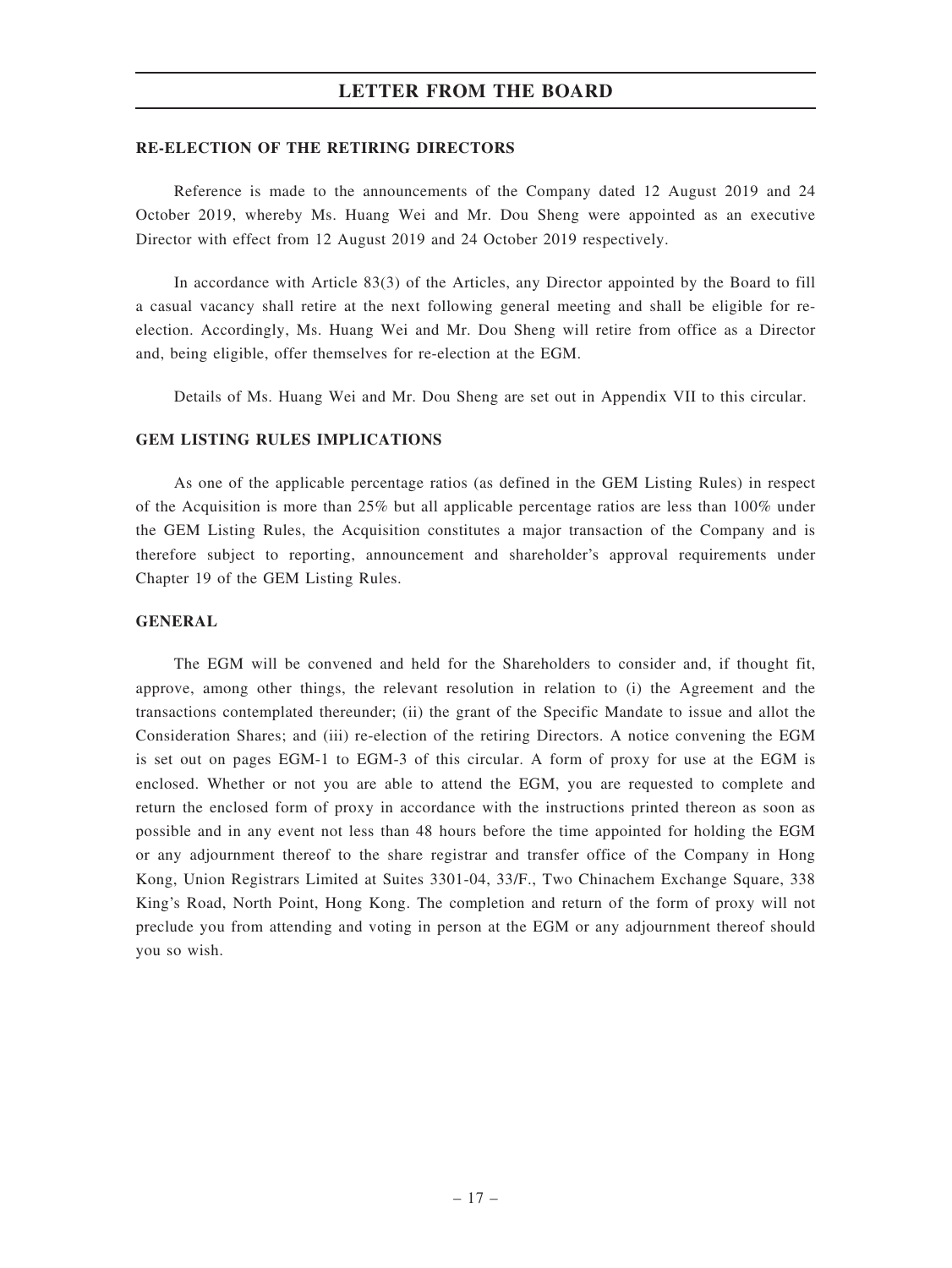The voting in respect of the resolutions to be proposed at the EGM will be conducted by poll whereby any Shareholders and their close associates (as defined under the GEM Listing Rules) who have a material interest in the Acquisition shall abstain from voting on the resolution in relation to the Acquisition to be proposed at the EGM. To the best of the Directors' knowledge, information and belief, as at the Latest Practicable Date, no Shareholder has a material interest in the Acquisition which is different from the other Shareholders. Therefore, no Shareholder would be required to abstain from voting on the resolutions to be proposed at the EGM.

#### RECOMMENDATION

Having considered the above, the Directors consider that the terms of the Agreement are on normal commercial terms, are fair and reasonable and that the entering into of the Agreement; and the proposed re-election of Directors are in the interests of the Company and the Shareholders as a whole. Accordingly, the Directors recommend the Shareholders to vote in favour of the resolutions to be proposed at the EGM.

## ADDITIONAL INFORMATION

Your attention is also drawn to the additional information set out in the appendices to this circular.

> Yours faithfully For and on behalf of the Board of Food Idea Holdings Limited Huang Wei Chairlady and executive Director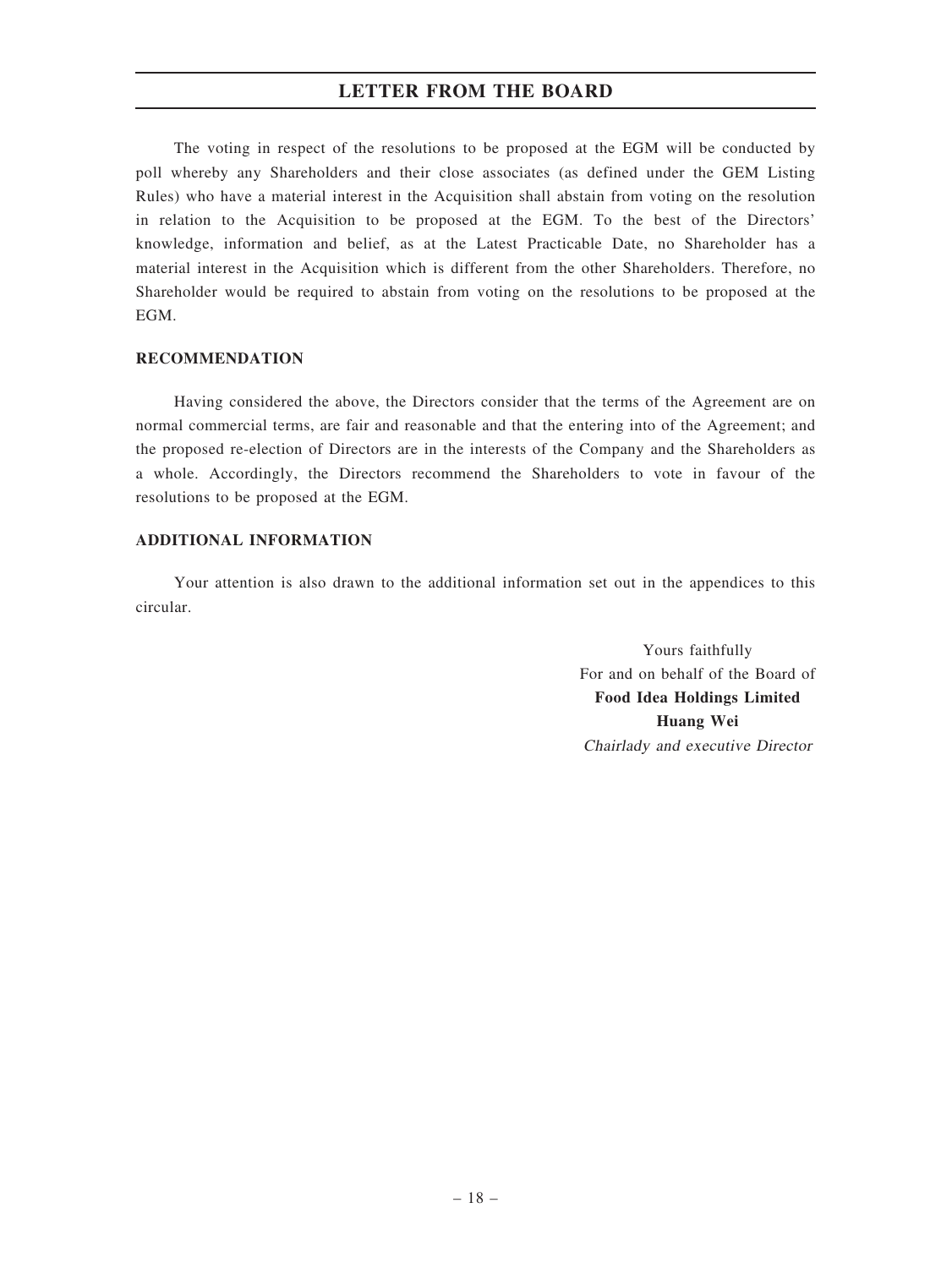#### 1. THREE-YEAR FINANCIAL INFORMATION

Financial information of the Group for the years ended 31 December 2016, 2017 and 2018 and the six months ended 30 June 2019 are disclosed in the annual report of the Company for the years ended 31 December 2016 (pages 47 to 149), 2017 (pages 50 to 153), 2018 (pages 51 to 159) and in the interim report of the Company for the six months ended 30 June 2019 (pages 5 to 36) respectively, which are published on both the GEM website (http://www.hkgem.com) and the website of the Company (http://www.foodidea.com.hk). Please refer to the hyperlinks as stated below:

2016 annual report:

https://www1.hkexnews.hk/listedco/listconews/gem/2017/0330/gln20170330405.pdf

2017 annual report:

https://www1.hkexnews.hk/listedco/listconews/gem/2018/0328/gln20180328417.pdf

2018 annual report:

https://www1.hkexnews.hk/listedco/listconews/gem/2019/0328/gln20190328531.pdf

2019 interim report:

https://www1.hkexnews.hk/listedco/listconews/gem/2019/0813/gln20190813227.pdf

#### 2. INDEBTEDNESS STATEMENT

As at the close of business on 31 October 2019, being the latest practicable date for the purpose of this indebtedness statement, the Enlarged Group has the following liabilities:

#### (a) Borrowing

As at the close of business on 31 October 2019 (being the latest practicable date for the purpose of this indebtedness statement), the Enlarged Group had bank overdraft of approximately HK\$5 million and outstanding borrowings of approximately HK\$9 million, comprising secured bank installment loan of approximately HK\$9 million. All the bank over draft and bank borrowings are guaranteed.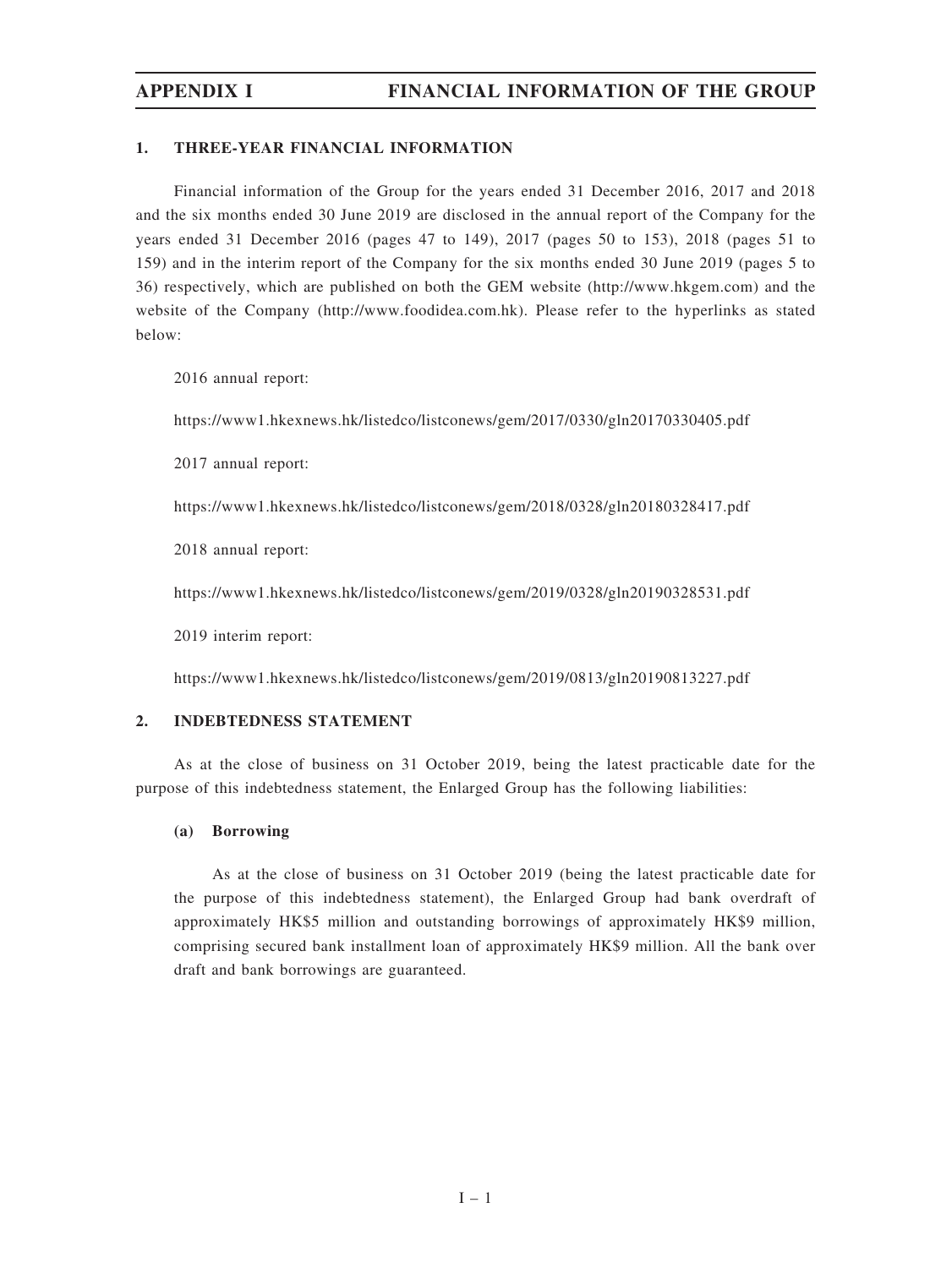#### (b) Promissory notes

As at the close of business on 31 October 2019 (being the latest practicable date for the purpose of this indebtedness statement), the Enlarged Group had outstanding promissory note with principal amount of approximately HK\$134 million. All promissory notes are unsecured, interest ranging from  $2\%$  to  $5\%$  and repayable in 1 to 3 years. Details of such promissory notes are mentioned as below.

| <b>Issue date</b> | <b>Maturity date</b> | Interest rate | Principal<br>balance as at<br>31 October<br>2019 |
|-------------------|----------------------|---------------|--------------------------------------------------|
|                   |                      |               | HK\$                                             |
| 2 August 2018     | 2 August 2020        | $2\%$ p.a     | 31,939,060                                       |
| 2 September 2018  | 2 September 2020     | $2\%$ p.a     | 41,800,000                                       |
| 22 January 2019   | 22 January 2020      | $5\%$ p.a     | 10,000,000                                       |
| 18 April 2019     | 18 April 2020        | 4% p.a        | 50,000,000                                       |

There are no option for extension for the above-mentioned promissory notes.

Save as disclosed above or otherwise mentioned in this circular, and apart from intragroup liabilities and normal trade payables in the ordinary course of business, the Enlarged Group did not have any other outstanding indebtedness at the close of business on 31 October 2019 or any debt securities issued and outstanding, and authorised or otherwise created but unissued, bank overdrafts, or other similar indebtedness, liabilities under acceptances (other than normal trade bills), acceptance credits, debentures, mortgages, charges or hire purchase commitments, or other material contingent liabilities.

### 3. WORKING CAPITAL

The Directors are of the opinion that, after taking into account the existing cash and bank balances and other internal resources available and also the effect of the Acquisition, the Enlarged Group has sufficient working capital for its present requirements and for at least 12 months from the date of publication of this circular.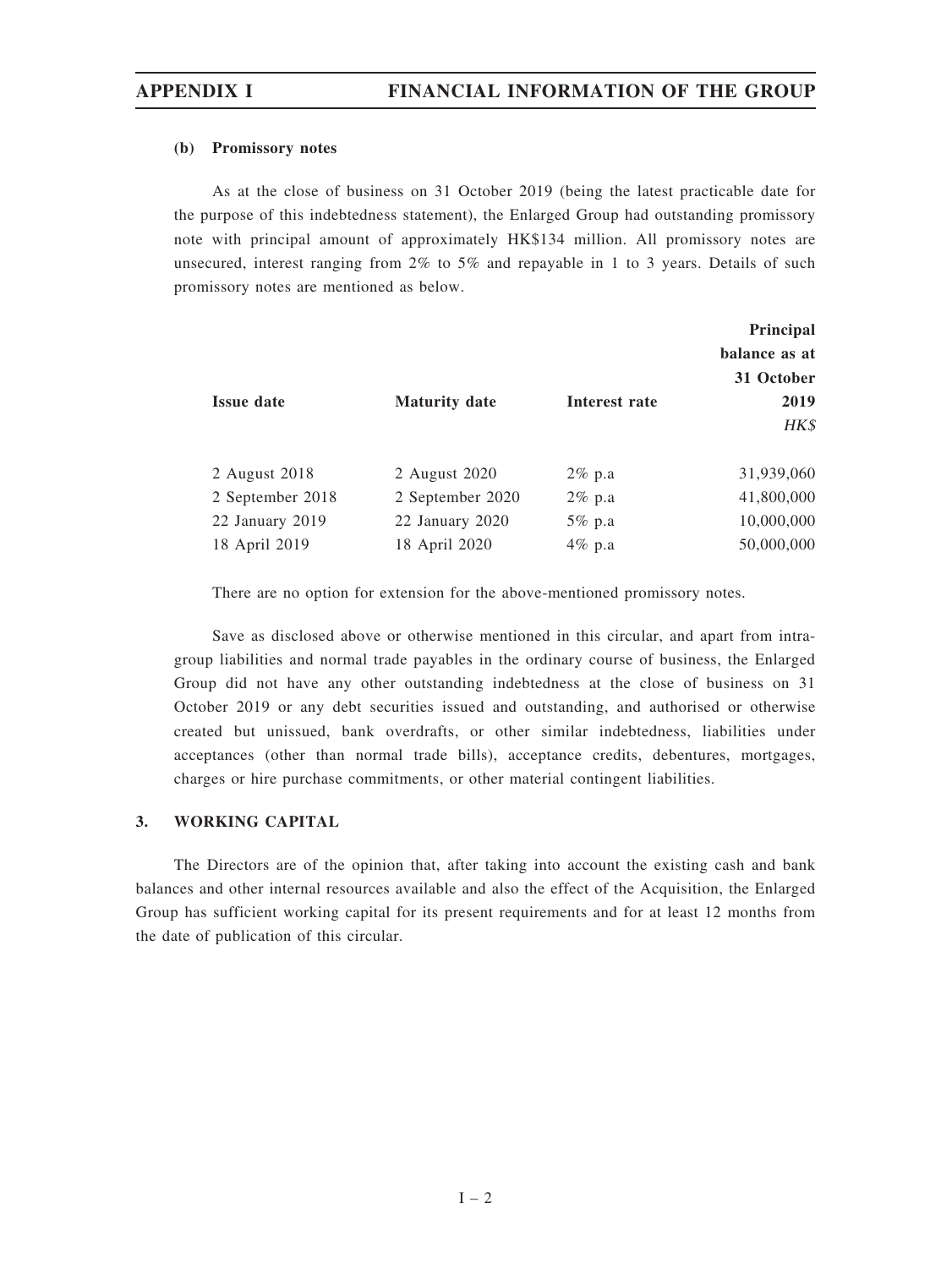#### 4. MATERIAL ADVERSE CHANGE

As at the Latest Practicable Date, the Directors are not aware of any material adverse change in the financial position or trading position of the Group since 31 December 2018, being the date to which the latest published audited financial statements of the Group was made up.

#### 5. FINANCIAL AND TRADING PROSPECT OF THE ENLARGED GROUP

The Group is principally engaged in (i) catering services; (ii) production, sales and distribution of food products to supermarket chains in Hong Kong (the "Food Products Operation''); (iii) investment in securities; (iv) money lending business; and (v) Wine Business.

#### a) Wine Business

In view of the positive results in wine trading segment for the six months ended 30 June 2019 ("2019 Interim") and the prospect of the wine industry in Hong Kong, the development of the wine trading represents a good opportunity for the Group to further develop its distribution and catering business and will help to diversify the businesses of the Group. As such, it is the intention of the Group to further strengthen its sales capability in wine trading with an aim to take advantage of the steady growth in the wine trading industry.

As disclosed in the paragraph headed ''Reasons for and Benefits of the Acquisition'' in the Letter from the Board, the Board believes that the Acquisition represents a good opportunity for the upstream vertical integration of the Wine Business by expanding into wine production through the Target Group. As such, it would help the Group to achieve comprehensive development of the Wine Business by encompassing multiple activities over the wine supply chain.

#### b) Catering Services

The dessert catering industry in the PRC is still facing a fierce competition which is further intensified by the emergence of e-commerce platform and the change of consumption pattern to online channel. The associate of the Group, the Lucky Dessert Group, competes with both new entrants and competitors with longer operating histories. Together with the rising operating costs such as rental expenses and labour costs in the PRC, the Lucky Dessert Group focused on developing its restaurant network through local business partners in the PRC, instead of operating its self-owned restaurant. The Lucky Dessert Group is consistently approached by potential local entrepreneurs of the trademark ''Lucky Dessert'' for running the dessert catering business in the PRC. The Group will explore opportunities to further develop its dessert catering business.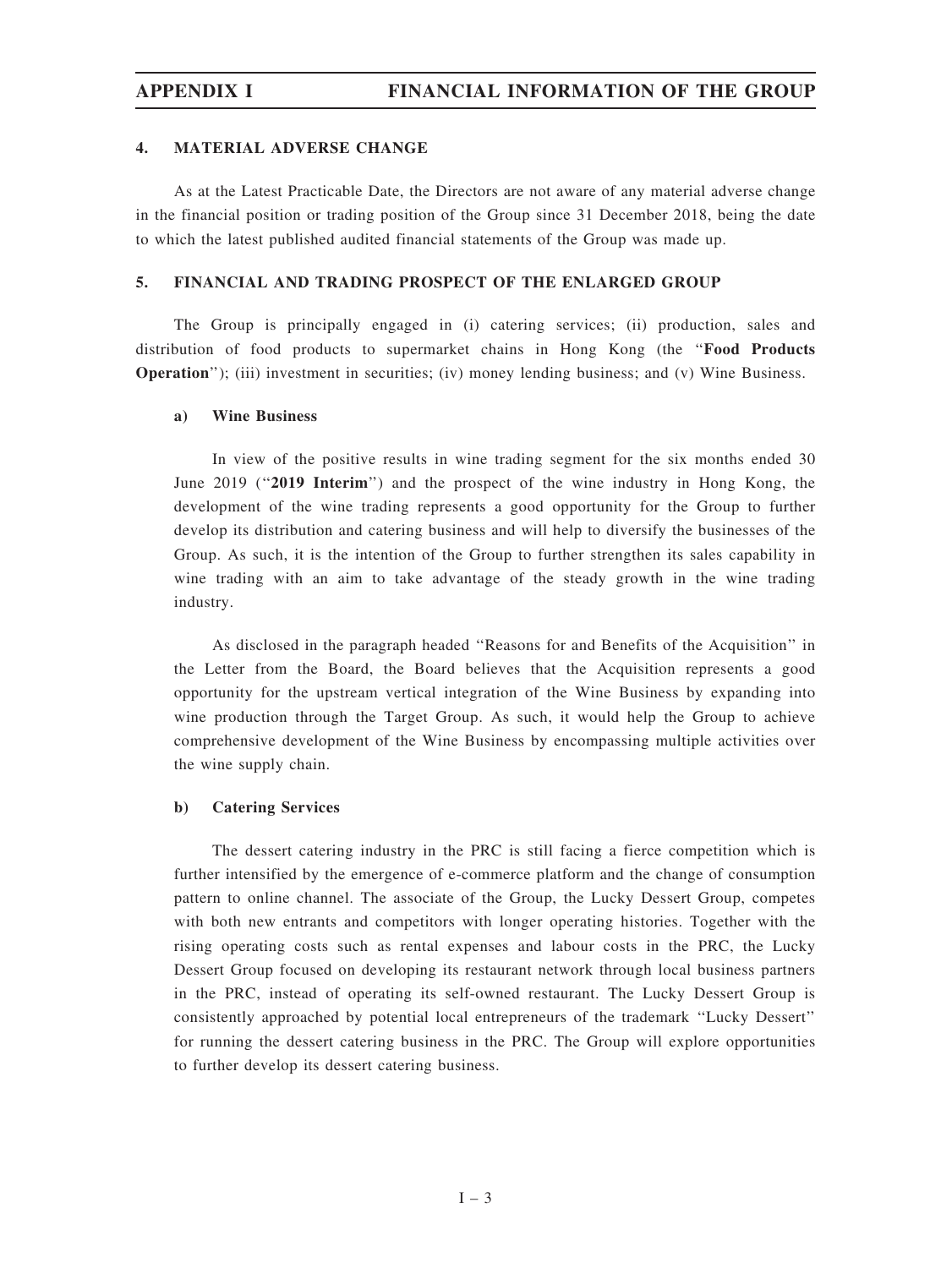#### c) Food Products Operation

For 2019 Interim, the food products operation recorded an increase in revenue of around 1.3% to approximately HK\$60.68 million when compared with approximately HK\$59.91 million for the six months ended 30 June 2018 ("2018 Interim"). Although the revenue of the food products operation recorded a rise of approximately 1.3% for the 2019 Interim, the effect was counteracted by the rise in the food cost and staff cost. As a result, the operating loss increased from approximately HK\$0.13 million for the 2018 Interim to approximately HK\$0.78 million for the 2019 Interim.

The Group continues to search for suitable sites with high traffic flow for expansion and will continue to review the performance of its concessionaire stores and close the underperforming locations. The Group is also proactively monitoring the rising food costs, labour costs and commission expenses to supermarket chains in order to raise the operational efficiencies of the food products operation.

#### d) Money Lending Business

The Group's money lending business maintained a stable performance. During the 2019 Interim, it generated interest income of approximately HK\$0.94 million (2018: HK\$4.55 million). During the 2019 Interim, the Group recorded segment profit increased to approximately HK\$0.53 million (2018: HK\$8.07 million). The Group will actively seek for opportunities to expand its money lending business.

#### e) Securities Investment Business

As at 30 June 2019, the Group had a portfolio of securities investment classified as financial assets at fair value through profit or loss of approximately HK\$12.65 million (31 December 2018: HK\$8.34 million) and all of them were equity securities/fund listed in Hong Kong. For the 2019 Interim, the Group recorded a net unrealised gain of approximately HK\$4.31 million (2018: loss HK\$47.58 million) and a net realised gain of approximately HK\$Nil (2018: HK\$3.30 million) in its entire securities investment.

The Group's investment portfolio is subject to the volatility of the market. The management will cut losses on certain investments which will be in vulnerable position and keep those with better prospect. The Group will continue to monitor the existing portfolio closely and look for other potential investment opportunities.

The Group will closely monitor and review the performance of existing business and may dispose of and scale down the underperforming businesses in order to concentrate resources to develop outperformance business.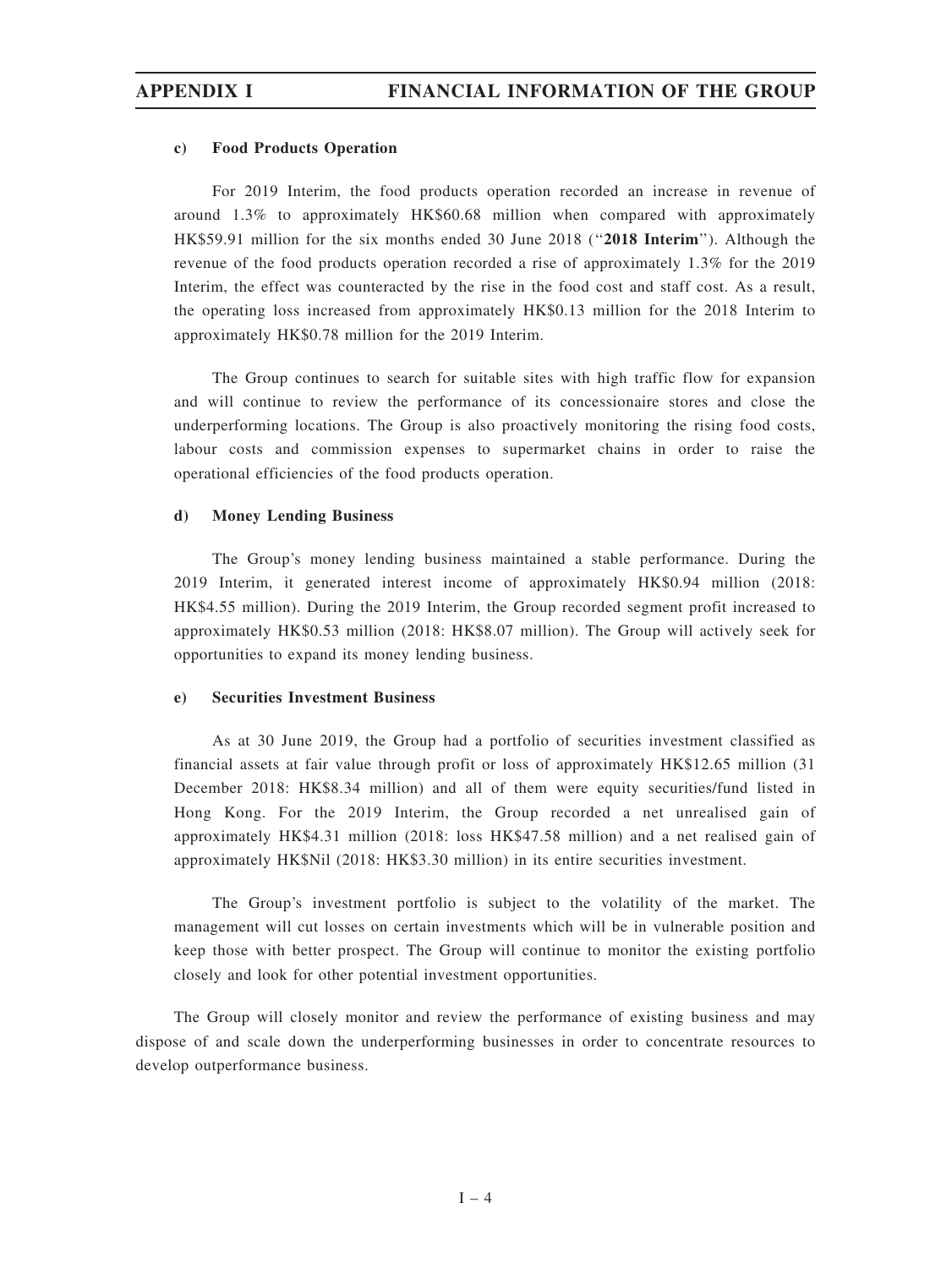#### 6. MATERIAL ACQUISITION

On 22 January 2019, the Group completed the acquisition (the ''2019 Acquisition'') of the entire issued share capital of Palinda Holding Group Limited (''Palinda Holding'') for the consideration of HK\$76,000,000 which was satisfied (i) as to HK\$55,749,408 by the issue and allotment of the 425,568,000 consideration shares at the issue price of HK\$0.131 per consideration share; and (ii) as to the remaining amount of HK\$20,250,592 by the issue of the promissory note. Palinda Holding is an investment holding company and its subsidiary, Palinda Wines  $(H,K)$  Limited ("Palinda  $HK$ ") is principally engaged in trading of wine products in Hong Kong. Details of the 2019 Acquisition were set out in announcement of the Company dated 22 October 2018 and the circular of the Company dated 13 December 2018.

There is no variation to the aggregate of the remuneration payable to and benefits in kind receivable by the directors of the acquiring company in consequence of the 2019 Acquisition.

The audited financial information of (i) Palinda Holding for the period from 13 December 2017 (date of incorporation) to 31 March 2018 and the six months ended 30 September 2018; and (ii) Palinda HK for the three years ended 31 March 2016, 2017 and 2018 and six months ended 30 September 2018 are disclosed in Appendix IIA and Appendix IIB respectively to the circular of the Company dated 13 December 2018.

Save for the 2019 Acquisition as disclosed above (other than the Acquisition which is the subject of this circular), after 31 December 2018 (being the date to which the latest published audited financial statements of the Group were made up), none of the members of the Group had acquired or agreed to acquire or was proposing to acquire a business or an interest in the share capital of a company whose profits or assets make or will make a material contribution to the figures in the auditor's report or the next published accounts of the Group.

#### 7. VALUATION RECONCILIATION STATEMENT

Ravia Global Appraisal Advisory Limited (''Ravia''), the independent valuer, has valued the Property as at 30 September 2019. Texts of its letter and valuation certificate issued by the independent valuer are included in Appendix V to this circular.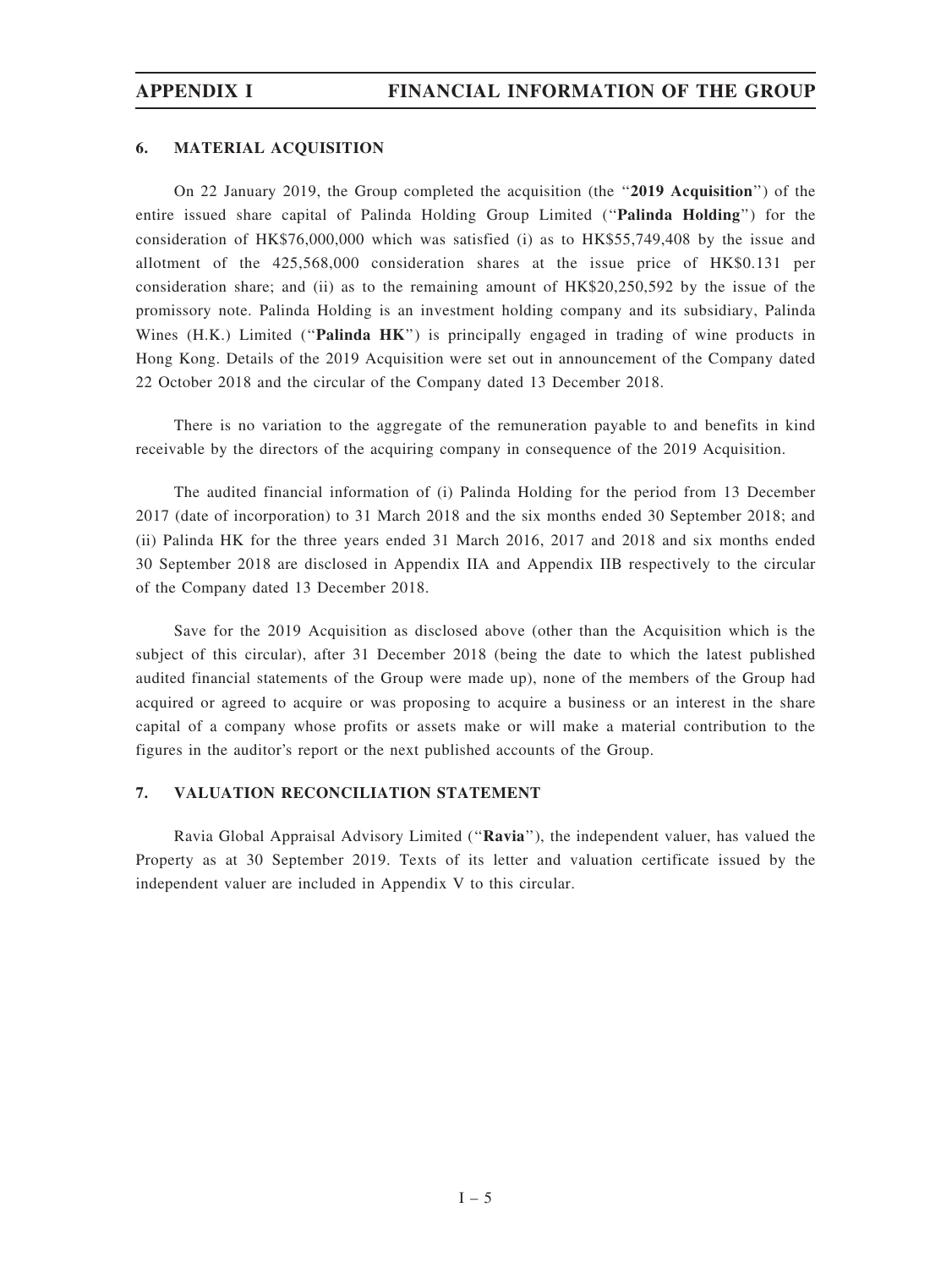# APPENDIX I FINANCIAL INFORMATION OF THE GROUP

The table below sets forth the reconciliation of the net book value of the Property as at 30 June 2019 as set out in Appendix IIB to this circular, to the market value of the Property as at 30 September 2019 as set out in the valuation report in Appendix V to this circular.

|                                                        | AUD'000 |
|--------------------------------------------------------|---------|
| Net book value of Property as at 30 June 2019          | 2,760   |
| Less: Depreciation of the Property for the period      |         |
| from 1 July 2019 to 30 September 2019                  | (3)     |
| Net book value of the Property as at 30 September 2019 | 2,757   |
| Valuation surplus                                      | 9,243   |
| Market value of Property as at 30 September 2019       | 12,000  |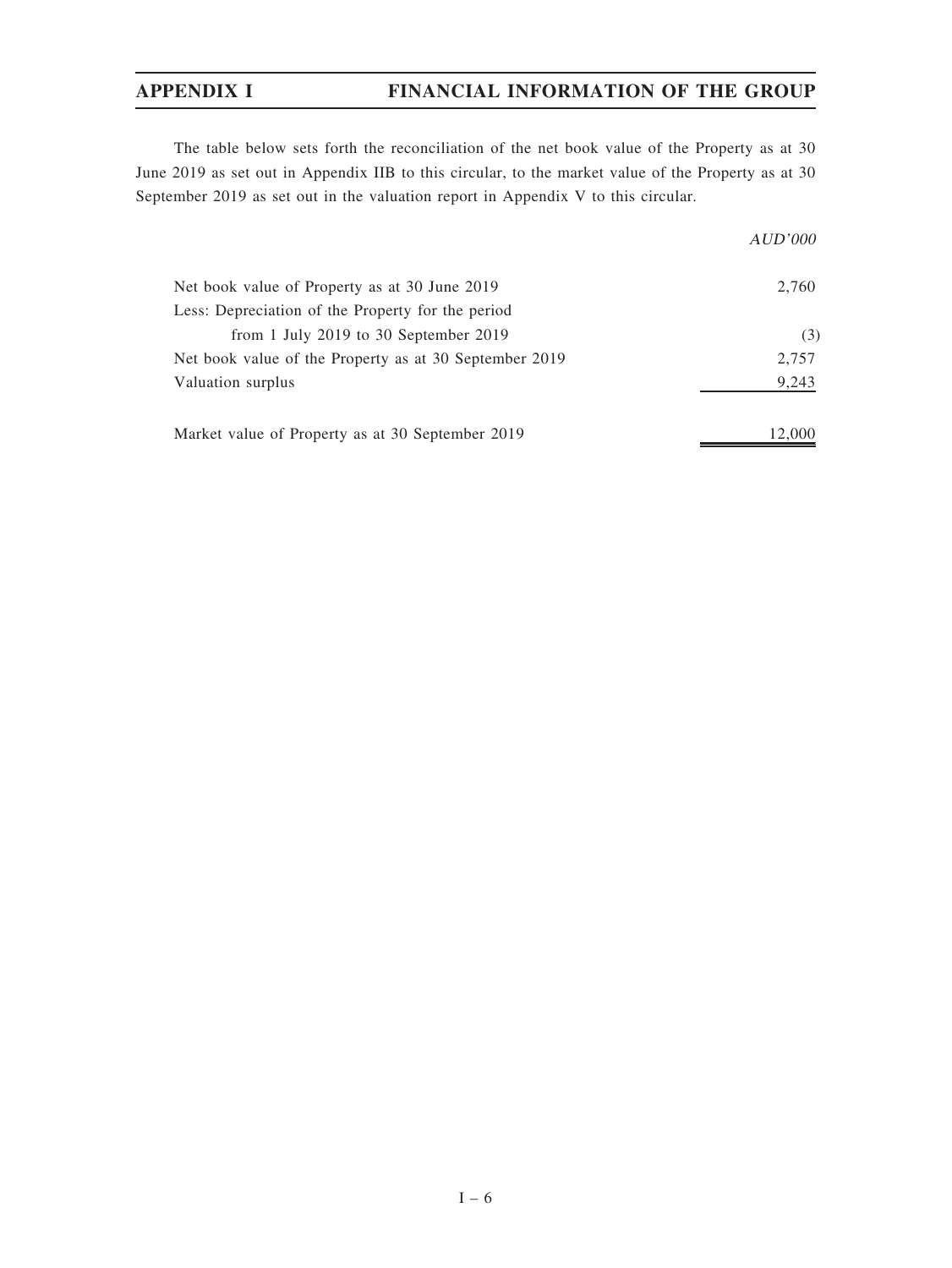The following is the text of <sup>a</sup> report received from the Company'<sup>s</sup> reporting accountants, Elite Partners CPA Limited, Certified Public Accountants, Hong Kong, for the purpose of incorporation in this circular.

# ACCOUNTANTS' REPORT ON HISTORICAL FINANCIAL INFORMATION TO THE BOARD OF DIRECTORS OF FOOD IDEA HOLDINGS LIMITED

### Introduction

We report on the historical financial information of Win Everest Holdings Limited (the ''Target Company'') set out on pages IIA-4 to IIA-19, which comprises the statement of financial position as at 30 June 2019 and the statement of profit or loss and other comprehensive income, statements of change in equity and statement of cash flows for the period from 11 April 2019 (date of incorporation) to 30 June 2019 (the ''Relevant Period'') and a summary of significant accounting policies and other explanatory information (collectively referred to as the ''Historical Financial Information''). The Historical Financial Information set out on pages IIA-4 to IIA-19 form an integral part of this report which has been prepared for inclusion in the circular dated 5 December 2019 issued by Food Idea Holdings Limited in connection with the proposed acquisition of entire issued share capital of Target Company. (the ''Circular'').

#### Directors' responsibility for the Historical Financial Information

The directors of the Company are responsible for the preparation of the Historical Financial Information that gives a true and fair view in accordance with the basis of preparation and presentation set out in Note 2 to the Historical Financial Information, and for such internal control as the directors determine is necessary to enable the preparation of the Historical Financial Information that is free from material misstatement, whether due to fraud or error.

The financial statements of the Target Company for the Relevant Periods (the ''Underlying Financial Statements''), on which the Historical Financial Information is based, were prepared by the directors of the Company based on the management accounts of the Target Company for the Relevant Periods. The director of the Target Company are responsible for the preparation of the Target Company's financial statements that gives a true and fair view in accordance with Hong Kong Financial Reporting Standards (''HKFRSs'') issued by the Hong Kong Institute of Certified Public Accountants (''HKICPA''), as appropriate, and for such internal control as the directors determine is necessary to enable the preparation of the Target Company's financial statements that are free from material misstatement, whether due to fraud or error.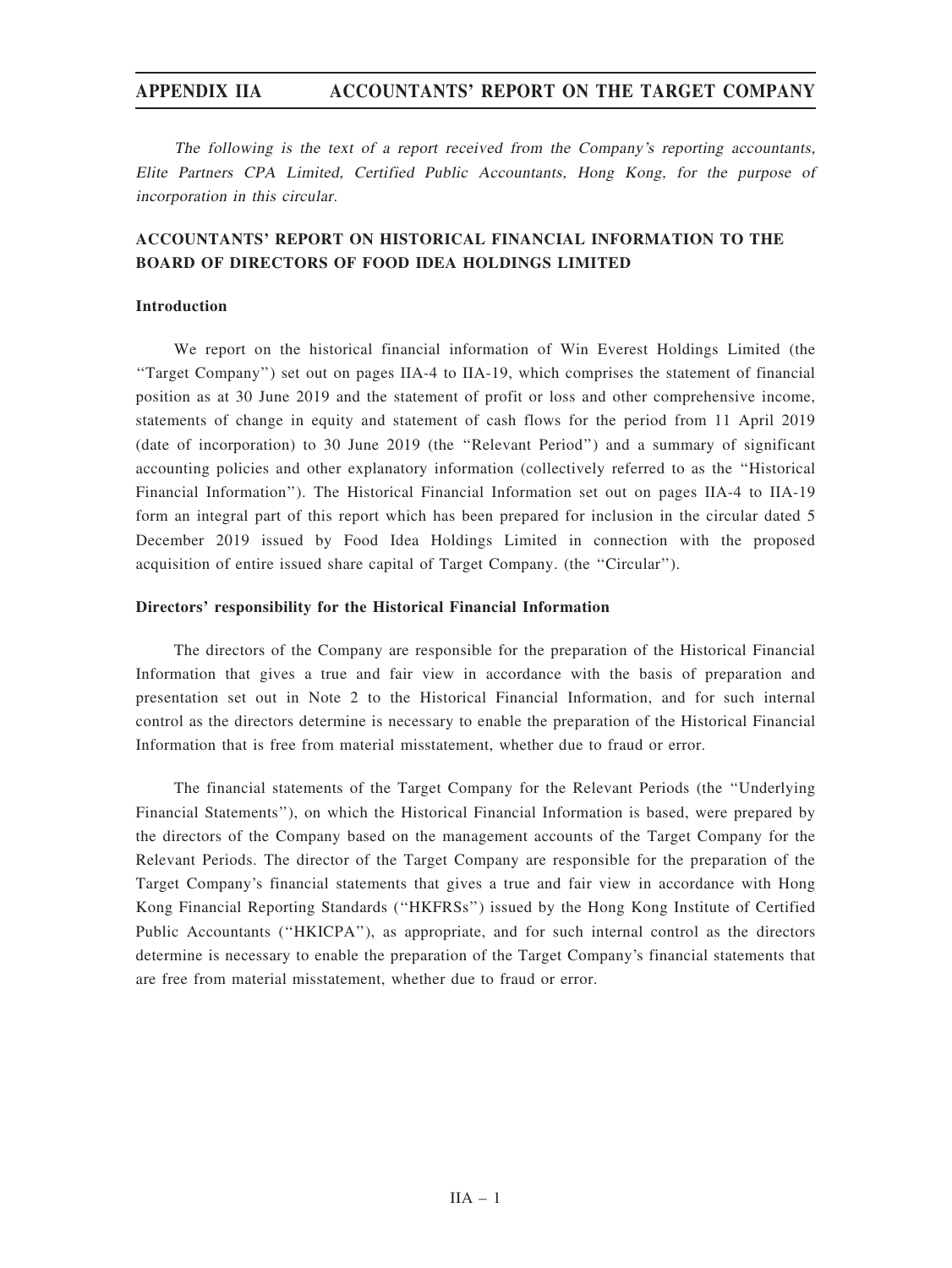#### Reporting accountants' responsibility

Our responsibility is to express an opinion on the Historical Financial Information and to report our opinion to you. We conducted our work in accordance with Hong Kong Standard on Investment Circular Reporting Engagements 200 ''Accountants' Reports on Historical Financial Information in Investment Circulars'' issued by the Hong Kong Institute of Certified Public Accountants (''HKICPA''). This standard requires that we comply with ethical standards and plan and perform our work to obtain reasonable assurance about whether the Historical Financial Information is free from material misstatement.

Our work involved performing procedures to obtain evidence about the amounts and disclosures in the Historical Financial Information. The procedures selected depend on the reporting accountants' judgement, including the assessment of risks of material misstatement of the Historical Financial Information, whether due to fraud or error. In making those risk assessments, the reporting accountants consider internal control relevant to the entity's preparation of Historical Financial Information that gives a true and fair view in accordance with the basis of preparation and presentation set out in Note 2 to the Historical Financial Information in order to design procedures that are appropriate in the circumstances, but not for the purpose of expressing an opinion on the effectiveness of the entity's internal control. Our work also included evaluating the appropriateness of accounting policies used and the reasonableness of accounting estimates made by the directors, as well as evaluating the overall presentation of the Historical Financial Information.

We believe that the evidence we have obtained is sufficient and appropriate to provide a basis for our opinion.

#### Opinion

In our opinion, the Historical Financial Information gives, for the purposes of the accountants' report, a true and fair view of the Target Company's financial position as at 30 June 2019 and of Target Company's financial performance and cash flows for the Relevant Period in accordance with the basis of preparation and presentation set out in Note 2 to the Historical Financial Information.

Report on matters under the Rules Governing the Listing of Securities on The Stock Exchange of Hong Kong Limited (the ''Listing Rules'') and the Companies (Winding Up and Miscellaneous Provisions) Ordinance

#### **Adjustments**

In preparing the Historical Financial Information, no adjustments to the Underlying Financial Statements as defined on page IIA-4 have been made.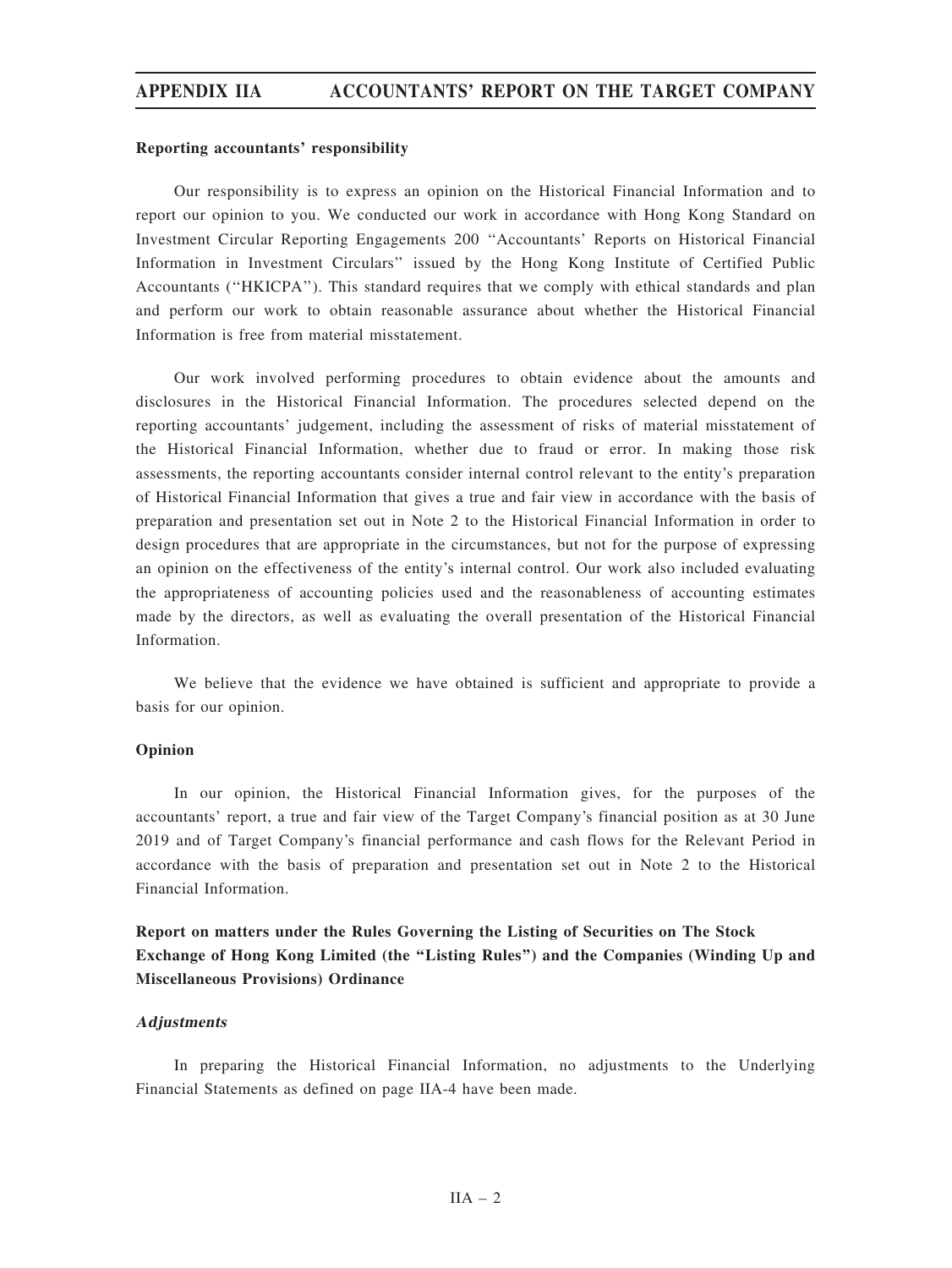### Dividends

We refer to Note 10 to the Historical Financial Information which states that no dividends have been paid by Target Company in respect of the Relevant Periods.

# Elite Partners CPA Limited

Certified Public Accountants

Hong Kong 5 December 2019

Siu Jimmy Practising Certificate No.: P05898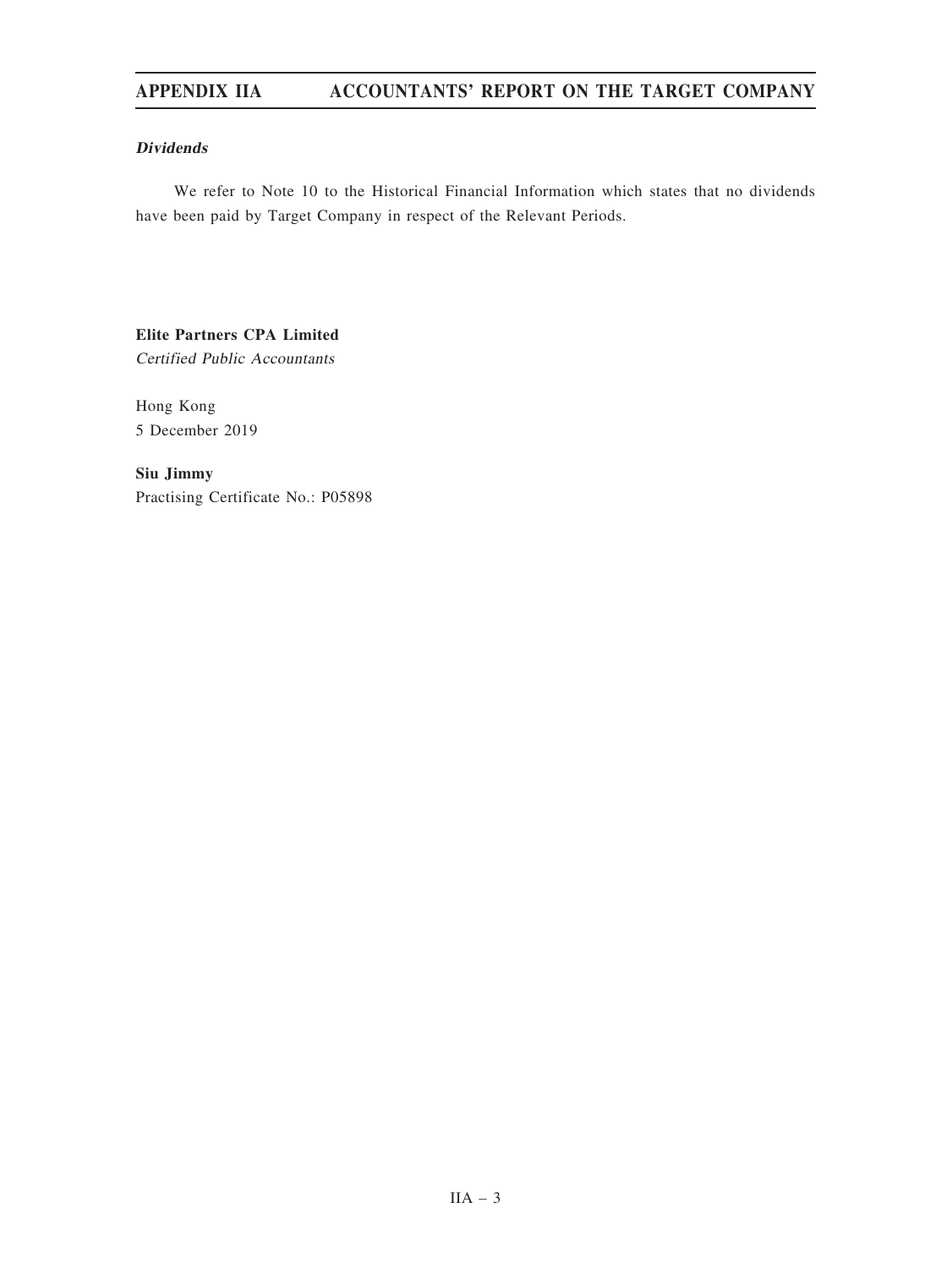#### HISTORICAL FINANCIAL INFORMATION OF THE TARGET COMPANY

#### Preparation of Historical Financial Information

Set out below is the Historical Financial Information which forms an integral part of this accountants' report.

The financial statements of the Target Company for the Relevant Period, on which the Historical Financial Information is based, have been prepared in accordance with Hong Kong Financial Reporting Standards (''HKFRSs'') issued by HKICPA and were audited by us in accordance with Hong Kong Standards on Auditing issued by HKICPA (''Underlying Financial Statements'').

The Historical Financial Information is presented in Hong Kong Dollar (''HK\$'').

#### STATEMENT OF PROFIT OR LOSS AND OTHER COMPREHENSIVE INCOME

|                                                      |                | <b>Period from</b> |
|------------------------------------------------------|----------------|--------------------|
|                                                      |                | 11 April 2019      |
|                                                      |                | (date of           |
|                                                      |                | incorporation)     |
|                                                      |                | to 30 June 2019    |
|                                                      | <b>Notes</b>   | HK\$               |
| Revenue                                              | $\overline{4}$ |                    |
| Other operating expenses                             |                | (8, 151)           |
| Loss before taxation                                 | 6              | (8,151)            |
| Income tax expenses                                  | 8              |                    |
| Loss and total comprehensive expenses for the period |                |                    |
| attributable to the owners of the Target Company     |                | (8, 151)           |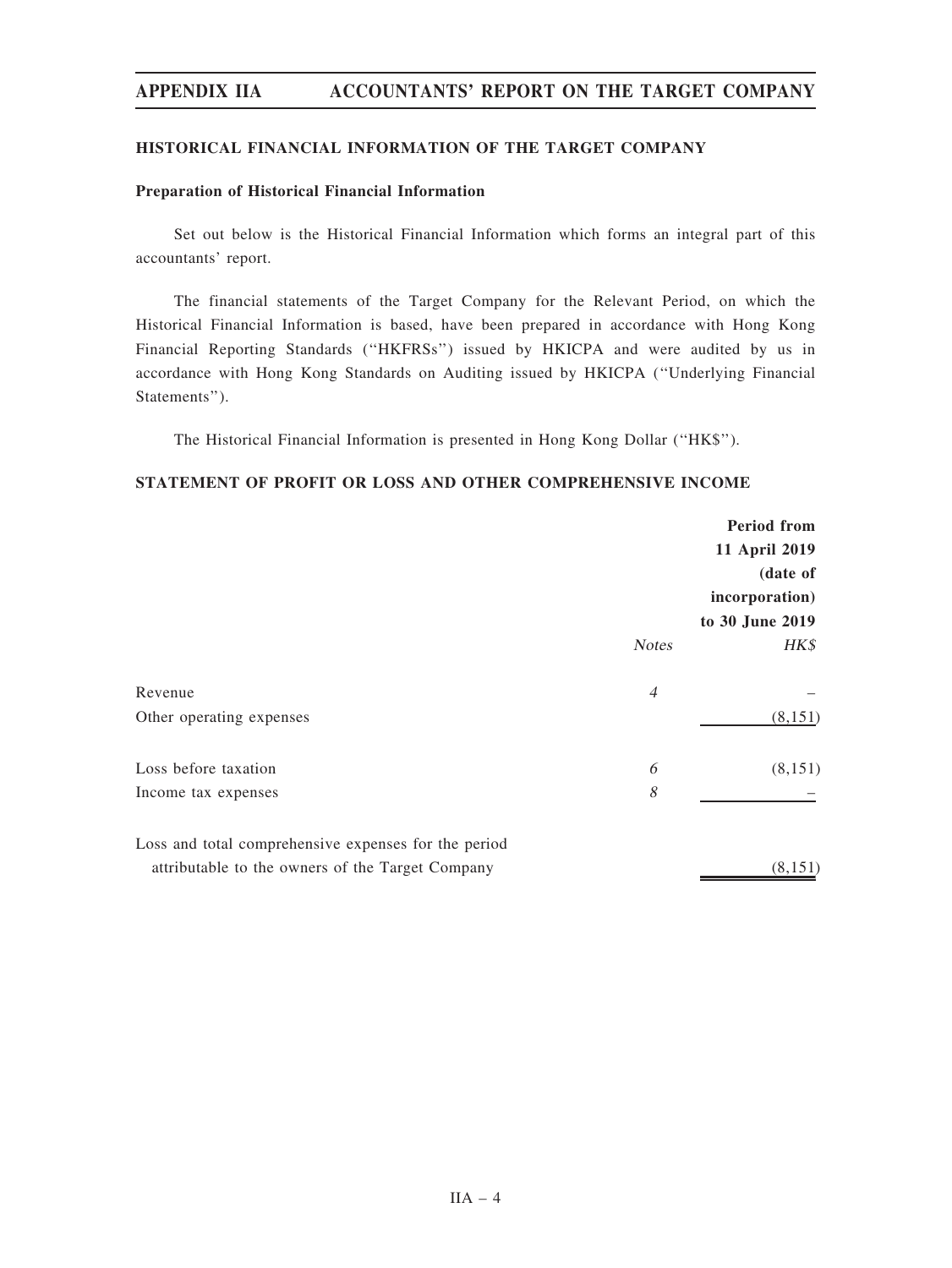# STATEMENT OF FINANCIAL POSITION

|                                    |              | As at        |
|------------------------------------|--------------|--------------|
|                                    |              | 30 June 2019 |
|                                    | <b>Notes</b> | HK\$         |
| Non-current asset                  |              |              |
| Interest in a subsidiary           | 11           | 16,988,000   |
| Non-current liability              |              |              |
| Amount due to a shareholder        | 12           | 16,918,151   |
| Net current asset                  |              |              |
| Total asset less current liability |              | 16,988,000   |
| Net liability                      |              | 69,849       |
| Capital and reserves               |              |              |
| Share capital                      | 13           | 78,000       |
| Reserves                           |              | (8,151)      |
| Total equity                       |              | 69,849       |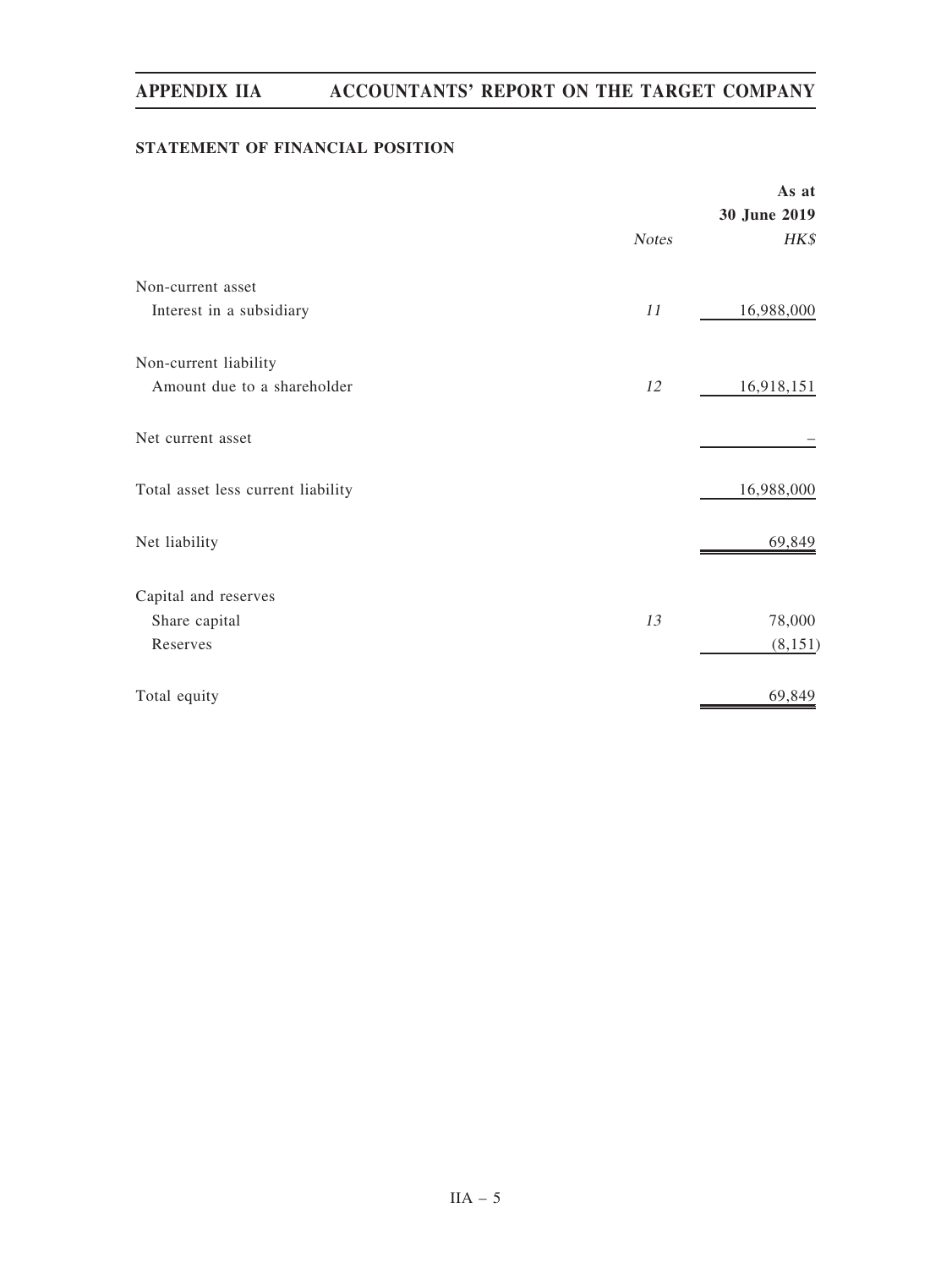# STATEMENT OF CHANGES IN EQUITY

|                                          | <b>Share</b> | Accumulated |              |  |
|------------------------------------------|--------------|-------------|--------------|--|
|                                          | capital      | loss        | <b>Total</b> |  |
|                                          | HK\$         | HK\$        | HK\$         |  |
| At 11 April 2019 (date of incorporation) | 78,000       |             | 78,000       |  |
| Loss and total comprehensive expenses    |              |             |              |  |
| for the period                           |              | (8,151)     | (8,151)      |  |
| At 30 June 2019                          | 78,000       | (8, 151)    | 69,849       |  |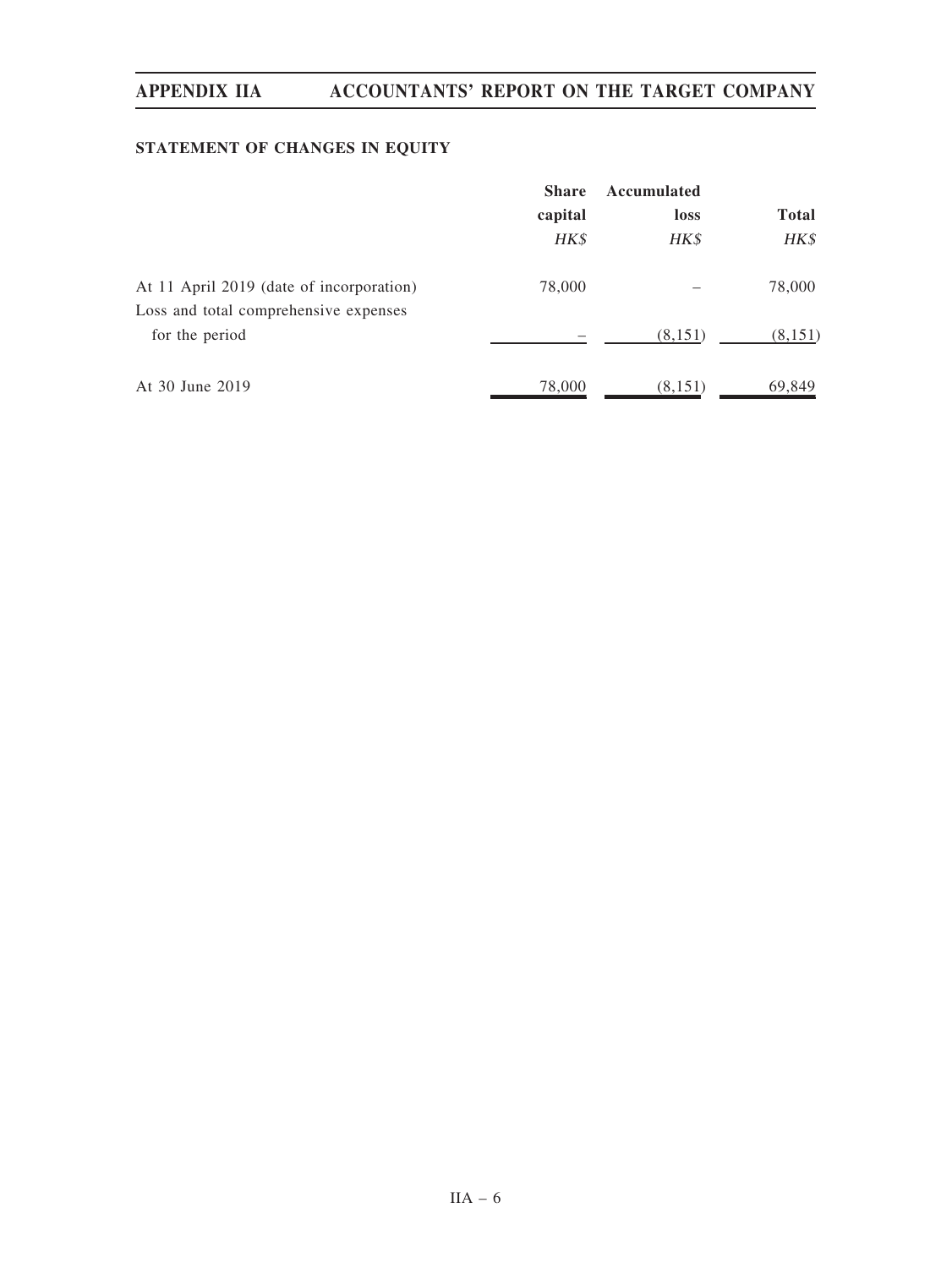# STATEMENT OF CASH FLOWS

|                                                          |              | <b>Period</b> from<br>11 April 2019<br>(date of<br>incorporation)<br>to 30 June 2019 |
|----------------------------------------------------------|--------------|--------------------------------------------------------------------------------------|
|                                                          | <b>Notes</b> | HK\$                                                                                 |
| Operating activities                                     |              |                                                                                      |
| Loss before taxation                                     |              | (8,151)                                                                              |
| Operating cash flows before movements in working capital |              | (8,151)                                                                              |
| Net cash used in operating activities                    |              | (8,151)                                                                              |
| Investing activity                                       |              |                                                                                      |
| Payment for acquisition of a subsidiary                  |              | (16,988,000)                                                                         |
| Net cash used in investing activity                      |              | (16,988,000)                                                                         |
| Financing activities                                     |              |                                                                                      |
| Issue of ordinary shares                                 |              | 78,000                                                                               |
| Increase in amount due to a shareholder                  |              | 16,918,151                                                                           |
| Net cash generated from financing activities             |              | 16,996,151                                                                           |
| Net increase in cash and cash equivalents                |              |                                                                                      |
| Cash and cash equivalents at the beginning of the period |              |                                                                                      |
| Cash and cash equivalents at the end of the period       |              |                                                                                      |
| Analysis of the balances of cash and cash equivalents    |              |                                                                                      |
| Bank balances and cash                                   |              |                                                                                      |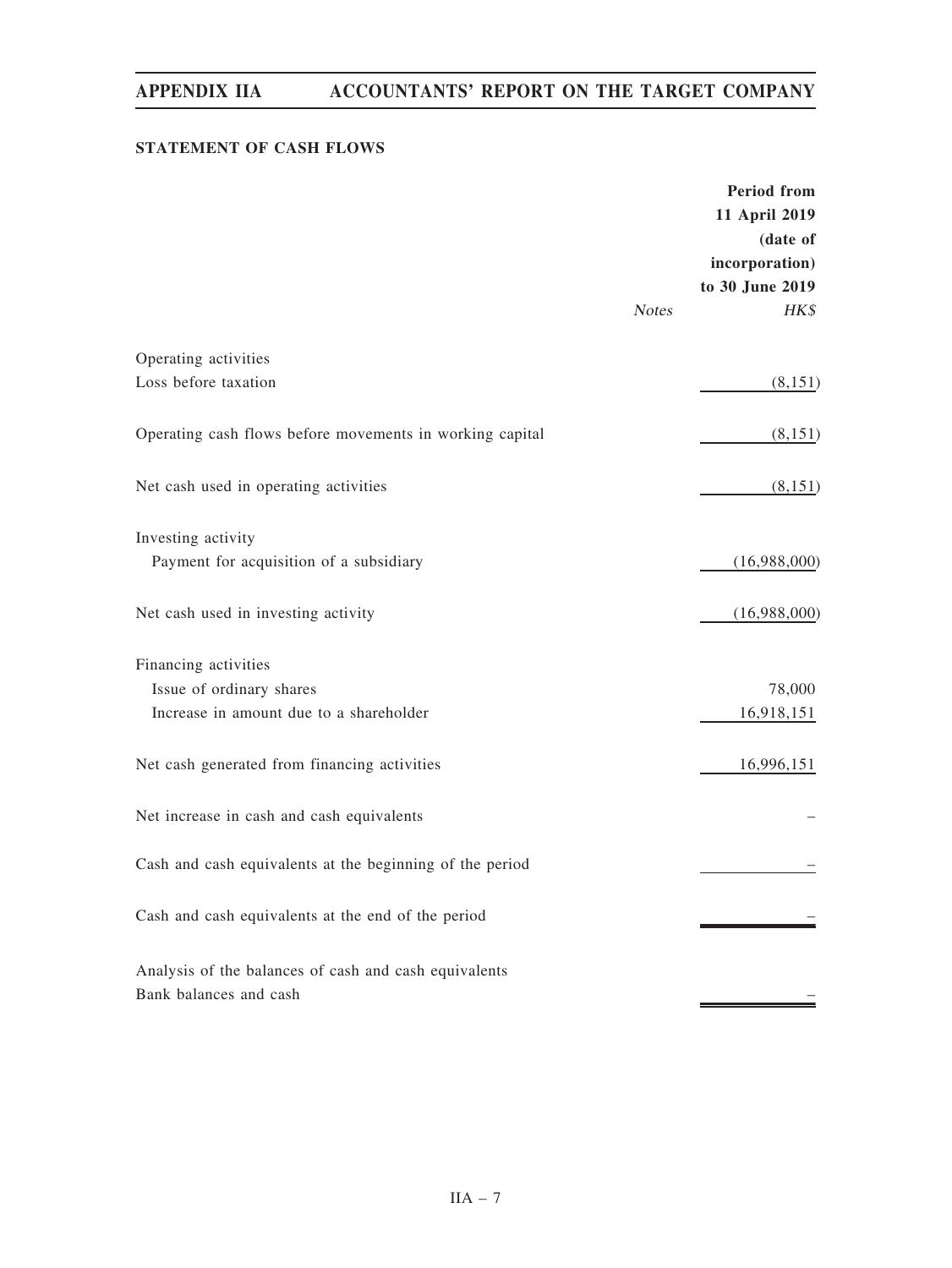#### NOTES TO THE HISTORICAL FINANCIAL INFORMATION

#### 1. GENERAL INFORMATION

Win Everest Holdings Limited (the ''Target Company'') is a company established in British Virgin Island with limited liability on 11 April 2019. The address of the registered office and the principal place of business of Target Company is Portcullis Chambers, 4th Floor Ellen Skelton Building, 3076 Sir Francis Drake Highway, Road Town, Tortola, British Virgin Islands VG1110.

The Target Company is principally engaged in investing holding.

The Financial Information is presented in Hong Kong Dollar (''HK\$''), which is the same as the functional currency of the Target Company.

# 2. APPLICATION OF HONG KONG FINANCIAL REPORTING STANDARDS (''HKFRSs'')

For the purpose of preparing and presenting the Historical Financial Information for the Relevant Period, the Target Company has consistently applied all HKFRSs which are effective for the financial period beginning on 11 April 2019 (date of incorporation) throughout the Relevant Period.

#### New and amendments to HKFRSs in issue but not yet effective

At the date of this report, the following new standards, amendments to standards and interpretation that have been issued but are not yet effective:

| HKFRS 10 and HKAS 28               | Sale or contribution of assets between an                |
|------------------------------------|----------------------------------------------------------|
| (Amendments)                       | investor and its associate or joint venture <sup>3</sup> |
| <b>HKFRS 17</b>                    | Insurance contracts <sup>2</sup>                         |
| HKFRS 3 (Amendments)               | Definition of a business <sup>1</sup>                    |
| Conceptual Framework for Financial | Revised conceptual framework for financial               |
| Reporting 2018                     | reporting <sup>1</sup>                                   |
| HKAS 1 and HKAS 8 (Amendments)     | Definition of material <sup>1</sup>                      |
|                                    |                                                          |

<sup>1</sup> Effective for annual periods beginning on or after 1 January 2020

<sup>2</sup> Effective for annual periods beginning on or after 1 January 2021

<sup>3</sup> Effective date not yet determined

The director anticipates that the application of these new and amendments to HKFRSs and interpretation, other than those set out below, will have no material impact on the Historical Financial Information.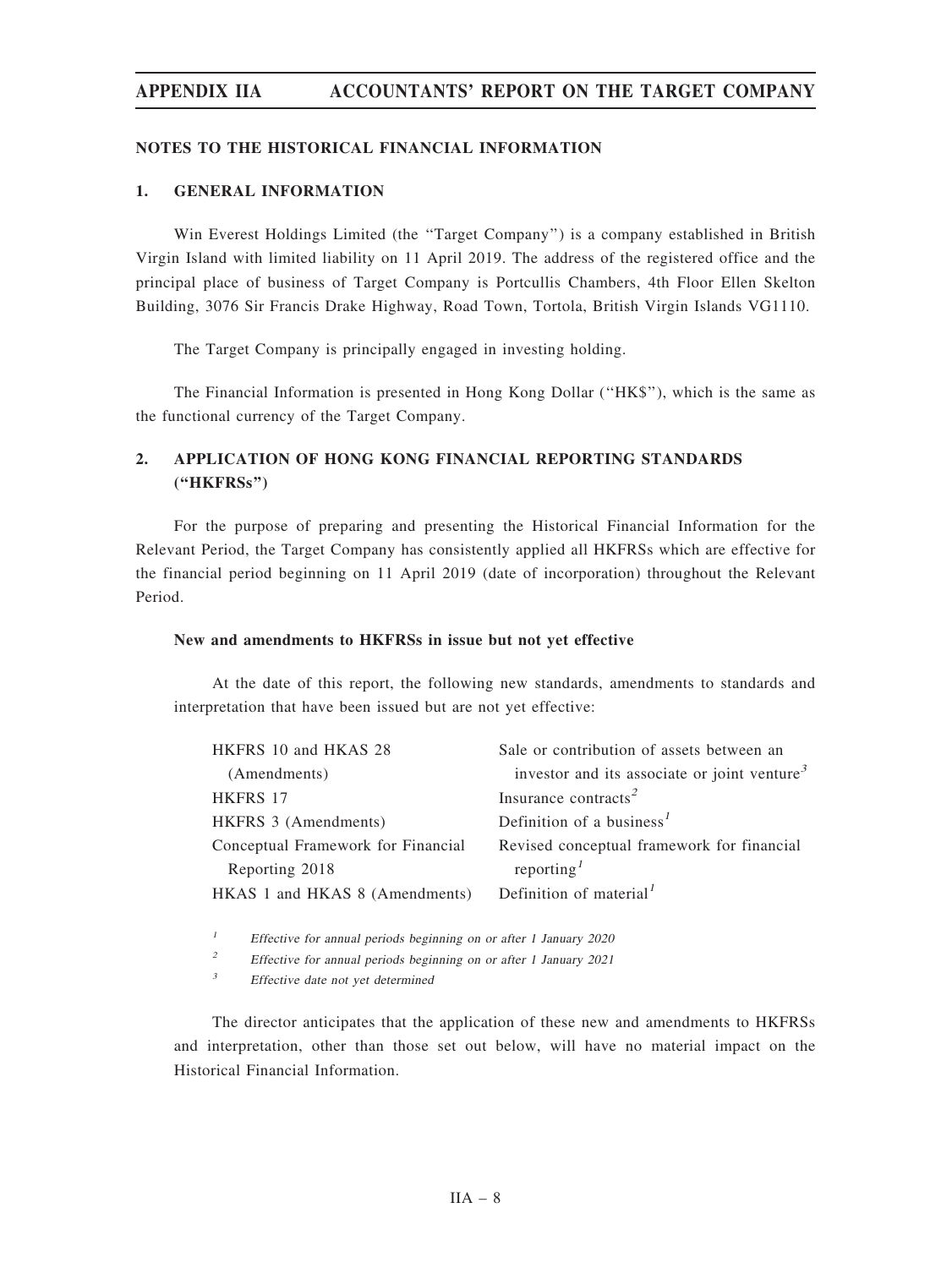#### 3. SIGNIFICANT ACCOUNTING POLICIES

The Historical Financial Information has been prepared in accordance with HKFRSs. In addition, the Historical Financial Information includes applicable disclosures required by the Rules Governing the Listing of Securities on GEM of The Stock Exchange of Hong Kong Limited and by the Hong Kong Companies Ordinance.

No statutory financial statements of the Target Company have been prepared since the date of incorporation as it is incorporated in the jurisdiction where there are no statutory audit requirements.

The Historical Financial Information have been prepared on the historical cost basis at the end of each Relevant Periods, as explained in the accounting policies set out below.

Historical cost is generally based on the fair value of the consideration given in exchange for goods and services.

Fair value is the price that would be received to sell an asset or paid to transfer a liability in an orderly transaction between market participants at the measurement date, regardless of whether that price is directly observable or estimated using another valuation technique. In estimating the fair value of an asset or a liability, the Target Company takes into account the characteristics of the asset or liability if market participants would take those characteristics into account when pricing the asset or liability at the measurement date. Fair value for measurement and/or disclosure purposes in these financial statements is determined on such a basis, except for sharebased payment transactions that are within the scope of HKFRS 2, leasing transactions that are within the scope of HKAS 17, and measurements that have some similarities to fair value but are not fair value, such as net realisable value in HKAS 2 or value in use in HKAS 36.

In addition, for financial reporting purposes, fair value measurements are categorised into Level 1, 2 or 3 based on the degree to which the inputs to the fair value measurements are observable and the significance of the inputs to the fair value measurement in its entirety, which are described as follows:

- Level 1 inputs are quoted prices (unadjusted) in active markets for identical assets or liabilities that the entity can access at the measurement date;
- Level 2 inputs are inputs, other than quoted prices included within Level 1, that are observable for the asset or liability, either directly or indirectly; and
- Level 3 inputs are unobservable inputs for the asset or liability.

The principal accounting policies are set out below.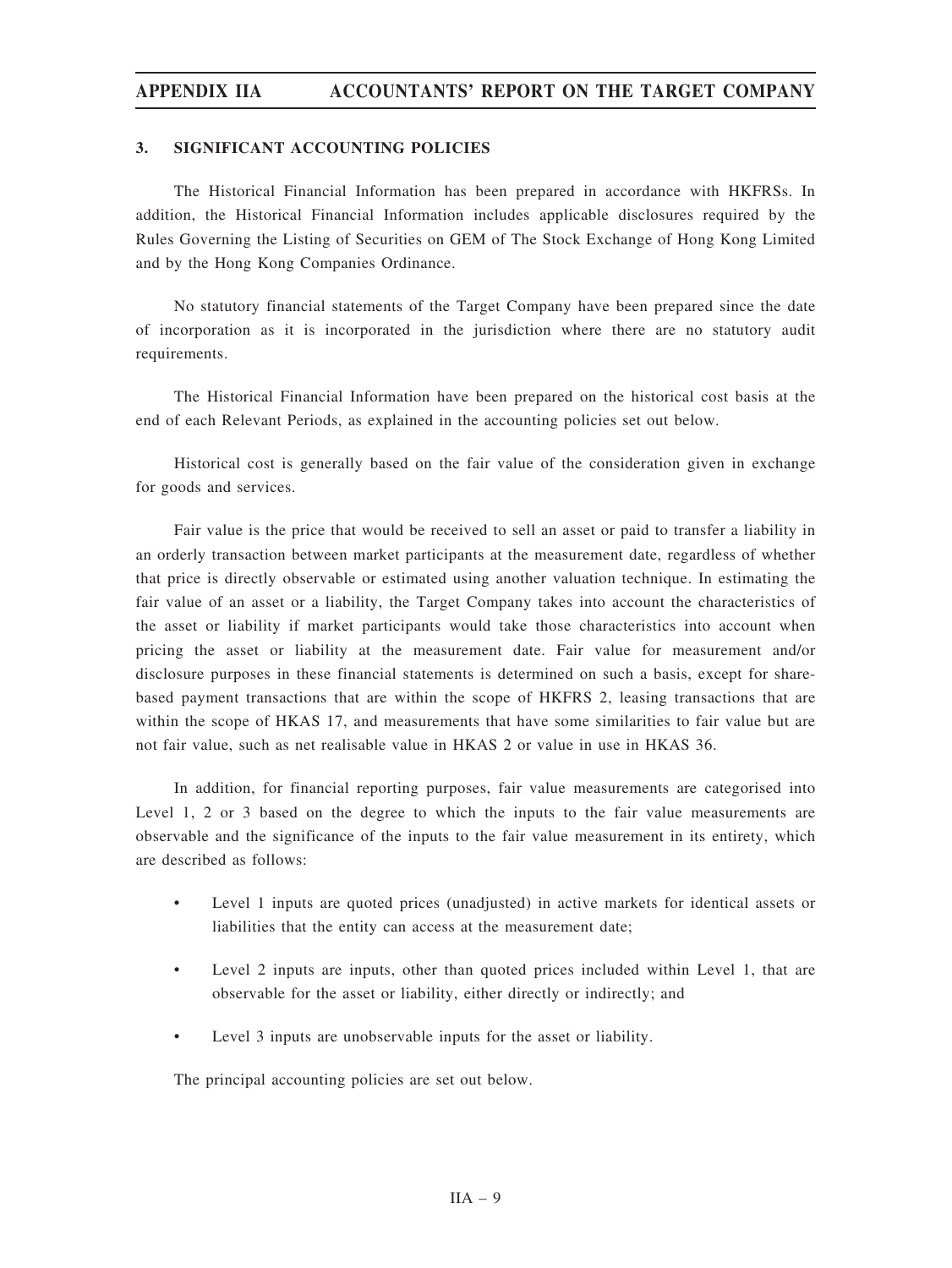## Revenue recognition

The Target Company did not generate any revenue during the Relevant Period.

## Taxation

Income tax expense represents the sum of the tax currently payable and deferred tax.

The tax currently payable is based on taxable profit for the period. Taxable profit differs from profit before tax as reported in the statement of profit or loss and other comprehensive income because it excludes items of income or expense that are taxable or deductible in other years and it further excludes items that are never taxable or deductible. The Target Company's liability for current tax is calculated using tax rates that have been enacted or substantively enacted by the end of the reporting period.

Deferred tax is recognised on temporary differences between the carrying amounts of assets and liabilities in the Historical Information and the corresponding tax bases used in the computation of taxable profit. Deferred tax liabilities are generally recognised for all taxable temporary differences. Deferred tax assets are generally recognised for all deductible temporary difference to the extent that it is probable that taxable profits will be available against which those deductible temporary differences can be utilised. Such deferred tax assets and liabilities are not recognised if the temporary difference arises from goodwill or from the initial recognition (other than in a business combination) of other assets and liabilities in a transaction that affects neither the taxable profit nor the accounting profit.

The carrying amount of deferred tax assets is reviewed at the end of each reporting period and reduced to the extent that it is no longer probable that sufficient taxable profits will be available to allow all or part of the asset to be recovered.

Deferred tax assets and liabilities are measured at the tax rates that are expected to apply in the period in which the liability is settled or the asset is realised, based on tax rate (and tax laws) that have been enacted or substantively enacted by the end of the reporting period.

The measurement of deferred tax liabilities and assets reflects the tax consequences that would follow from the manner in which the Target Company expects, at the end of the reporting period, to recover or settle the carrying amount of its assets and liabilities. Current and deferred tax are recognised in profit or loss.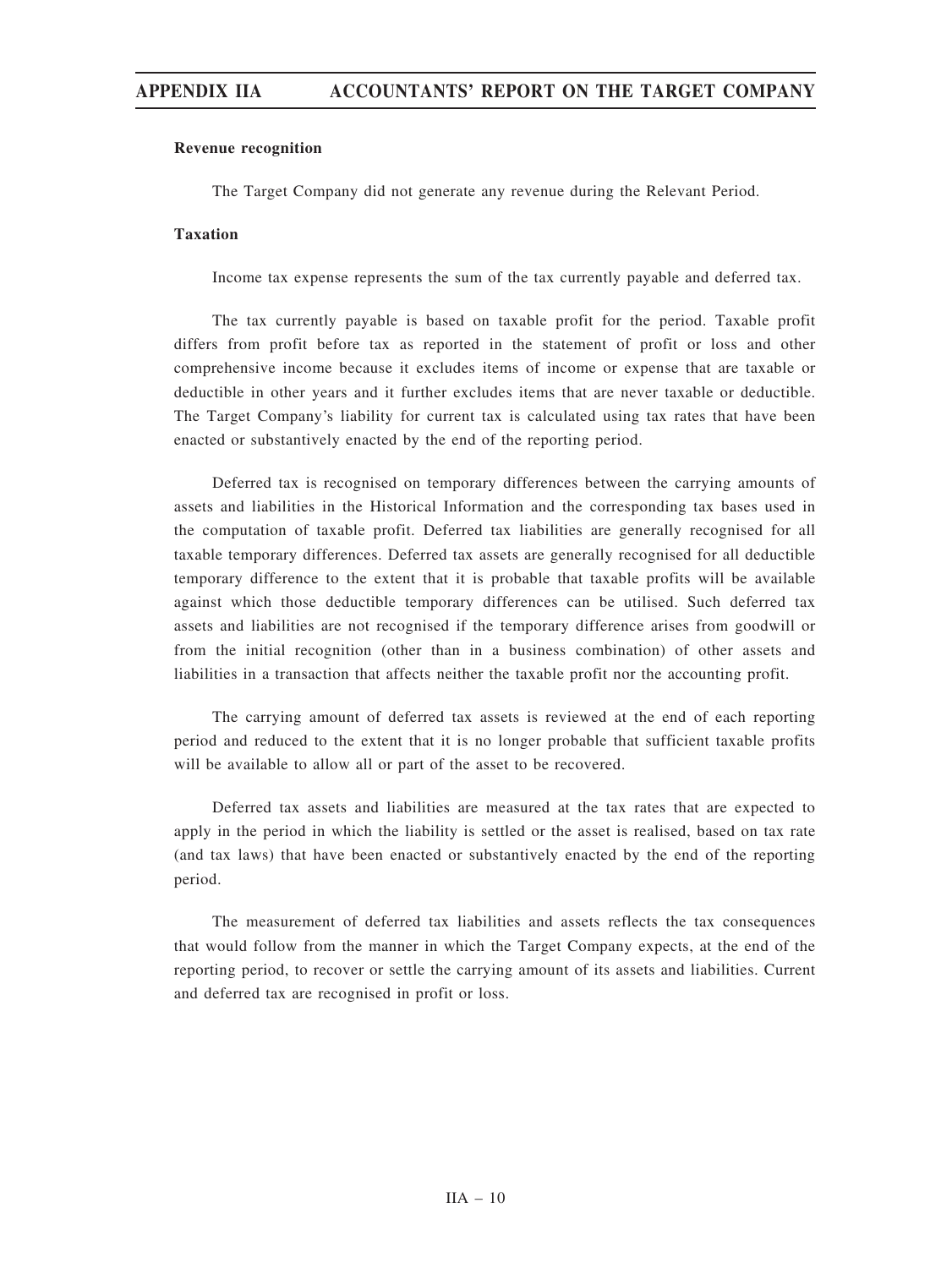### Impairment losses on tangible assets

At the end of each Relevant Periods, the Target Company reviews the carrying amounts of its interest in a subsidiary to determine whether there is any indication that those assets have suffered an impairment loss. If any such indication exists, the recoverable amount of the asset is estimated in order to determine the extent of the impairment loss, if any. When it is not possible to estimate the recoverable amount of an individual asset, the Target Company estimates the recoverable amount of the cash-generating unit to which the asset belongs. When a reasonable and consistent basis of allocation can be identified, corporate assets are also allocated to individual cash-generating units, or otherwise they are allocated to the smallest group of cash-generating units for which a reasonable and consistent allocation basis can be identified.

The recoverable amount is the higher of fair value less costs of disposal and value in use. In assessing value in use, the estimated future cash flows are discounted to their present value using a pre-tax discount rate that reflects current market assessments of the time value of money and the risks specific to the asset for which the estimates of future cash flows have not been adjusted.

### Cash and cash equivalents

Cash and short-term deposits in the statement of financial position comprise cash at banks and on hand and short-term deposits with a maturity of three months or less.

For the purpose of the statement of cash flows, cash and cash equivalents consist of cash and short-term deposits, as defined above, net of outstanding bank overdrafts.

## Financial instruments

Financial assets and financial liabilities are recognised on the statement of financial position when the Target Company becomes a party to the contractual provisions of the instrument.

Financial assets and financial liabilities are initially measured at fair value. Transaction costs that are directly attributable to the acquisition or issue of financial assets and financial liabilities (other than financial assets or financial liabilities at fair value through profit or loss (''FVTPL'')) are added to or deducted from the fair value of the financial assets or financial liabilities, as appropriate, on initial recognition. Transaction costs directly attributable to the acquisition of financial assets or financial liabilities at FVTPL are recognised immediately in profit or loss.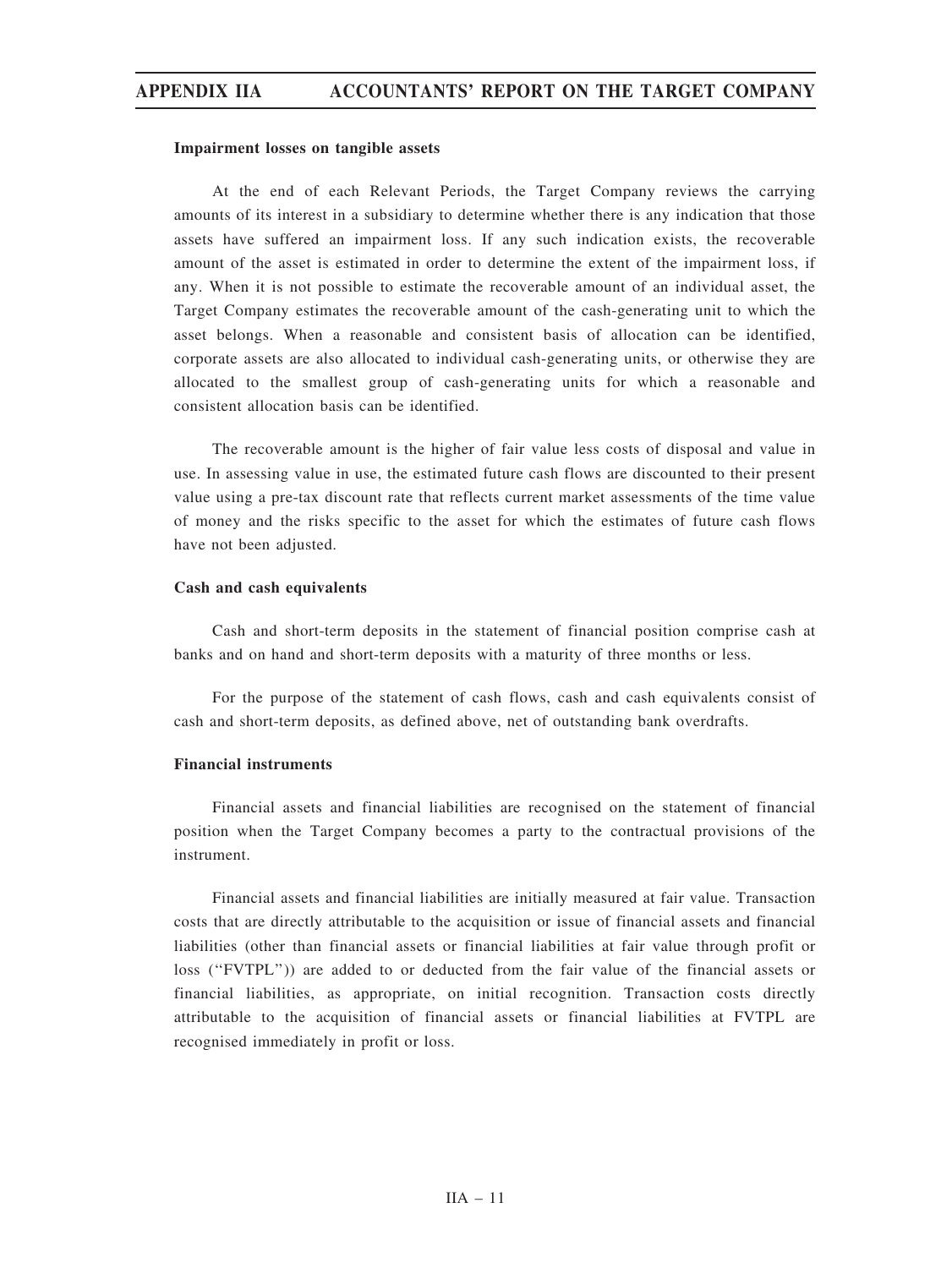The effective interest method is a method of calculating the amortised cost of a financial asset or financial liability and of allocating interest income and interest expense over the relevant period. The effective interest rate is the rate that exactly discounts estimated future cash receipts and payments (including all fees and points paid or received that form an integral part of the effective interest rate, transaction costs and other premiums or discounts) through the expected life of the financial asset or financial liability, or, where appropriate, a shorter period, to the net carrying amount on initial recognition.

## Financial liabilities and equity instruments

Debt and equity instruments are classified as either financial liabilities or as equity in accordance with the substance of the contractual arrangements and the definitions of a financial liability and an equity instrument.

The Target Company's financial liabilities are classified into other financial liabilities.

## Equity instruments

An equity instrument is any contract that evidences a residual interest in the assets of an entity after deducting all of its liabilities. Equity instruments issued by the Target Company are recognised at the proceeds received, net of direct issue costs.

## Other financial liabilities

Other financial liabilities (including amount due to shareholder) are subsequently measured at amortised cost, using the effective interest method.

### Derecognition

A financial asset is derecognised only when the contractual rights to the cash flows from the asset expire, or when it transfers the financial asset and substantially all the risks and rewards of ownership of the asset to another entity.

On derecognition of a financial asset in its entirety, the difference between the asset's carrying amount and the sum of the consideration received and receivable and the cumulative gain or loss that had been recognised in other comprehensive income and accumulated in equity is recognised in profit or loss.

A financial liability is derecognised when, and only when, the Target Company's obligations are discharged, cancelled or they expire. The difference between the carrying amount of the financial liability derecognised and the consideration paid and payable is recognised in profit or loss.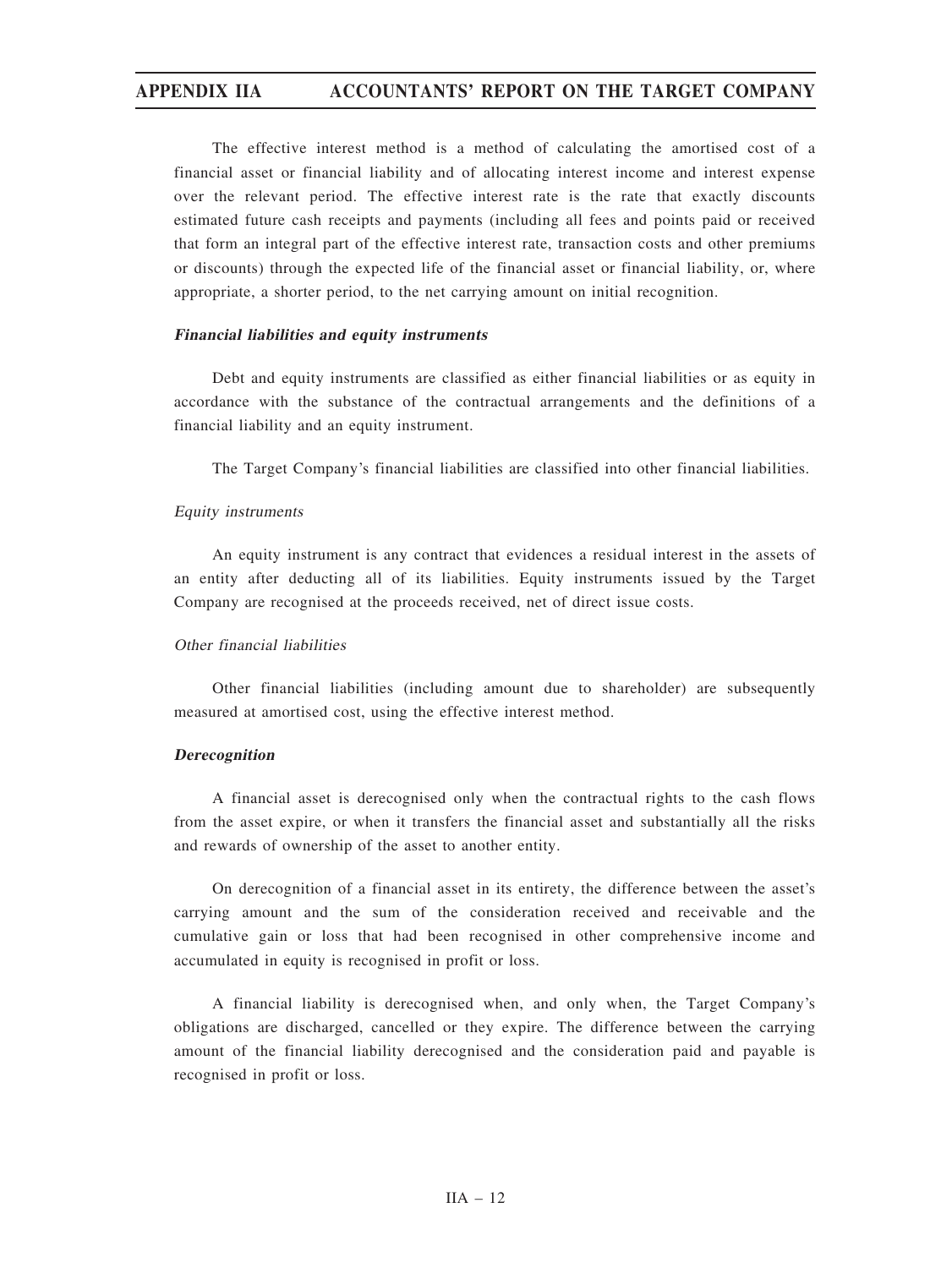## Provision

Provisions are recognised when the Target Company has a present obligation (legal or constructive) as a result of a past event, it is probable that the Target Company will be required to settle the obligation, and a reliable estimate can be made of the amount of the obligation.

Provisions are measured at the best estimate of the consideration required to settle the present obligation at the end of the reporting period, taking into account the risks and uncertainties surrounding the obligation. When a provision is measured using the cash flows estimated to settle the present obligation, its carrying amount is the present value of those cash flows (where the effect of the time value is material).

## Fair value measurement

When measuring fair value, net realisable value of inventories and value in use of property, plant and equipment for the purpose of impairment assessment, the Target Company takes into account the characteristics of the asset or liability if market participants would take those characteristics into account when pricing the asset or liability at the measurement date.

A fair value measurement of a non-financial asset takes into account a market participant's ability to generate economic benefits by using the asset in its highest and best use or by selling it to another market participant that would use the asset in its highest and best use.

The Target Company uses valuation techniques that are appropriate in the circumstances and for which sufficient data are available to measure fair value, maximising the use of relevant observable inputs and minimising the use of unobservable inputs. Specifically, the Target Company categorised the fair value measurements into three levels, based on the characteristics of inputs, as follows:

- Level 1: Quoted (unadjusted) market prices in active markets for identical assets or liabilities.
- Level 2: Valuation techniques for which the lowest level input that is significant to the fair value measurement is directly or indirectly observable.
- Level 3: Valuation techniques for which the lowest level input that is significant to the fair value measurement is unobservable.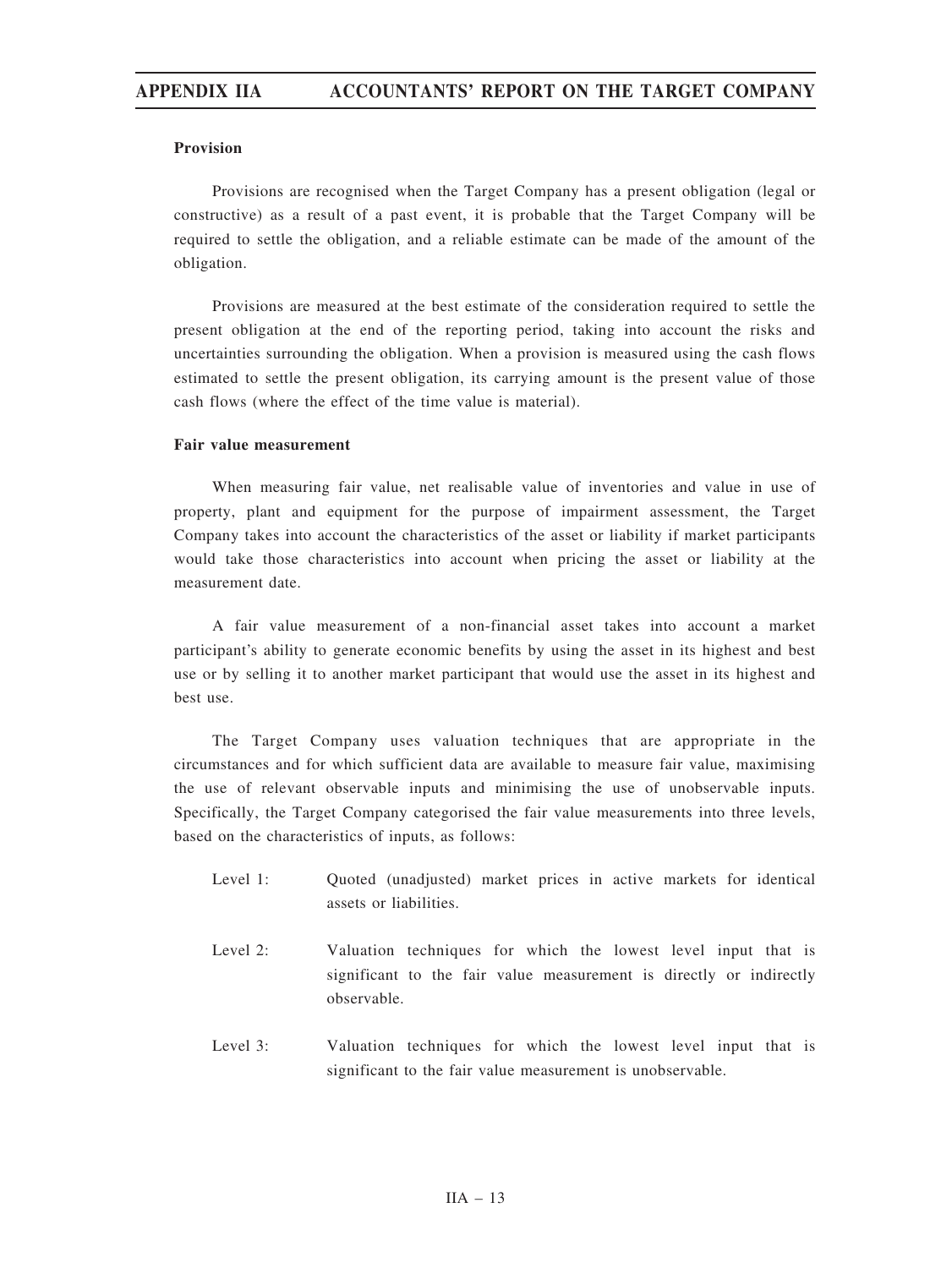At the end of the reporting period, the Target Company determines whether transfer occur between levels of the fair value hierarchy for assets and liabilities which are measured at fair value on recurring basis by reviewing their respective fair value measurement.

## 4. REVENUE

The Target Company did not generate any revenue during the Relevant Period.

# 5. SEGMENT INFORMATION

The Target Company is an investment holding company. Since this is the only operating segment of the Target Company, no further analysis thereof is presented.

The Target Company's operation and operating assets are substantially located in Hong Kong. Accordingly, no geographical segment information is presented.

# Geographical information

The Target Company's did not generate any revenue during the Relevant Period and the Target Company did not have non-current assets other than financial instruments. Accordingly, no geographical information presented.

## Revenue from major customers

No revenue is derived from a single customer of the Target Company which amounted for over 10% of the Target Company's total revenue.

# 6. LOSS BEFORE TAXATION

The Target Company's loss before taxation has been arrived at after charging the following items:

> Period from 11 April 2019 (date of incorporation) to 30 June 2019 HK\$

Preliminary expenses 8,151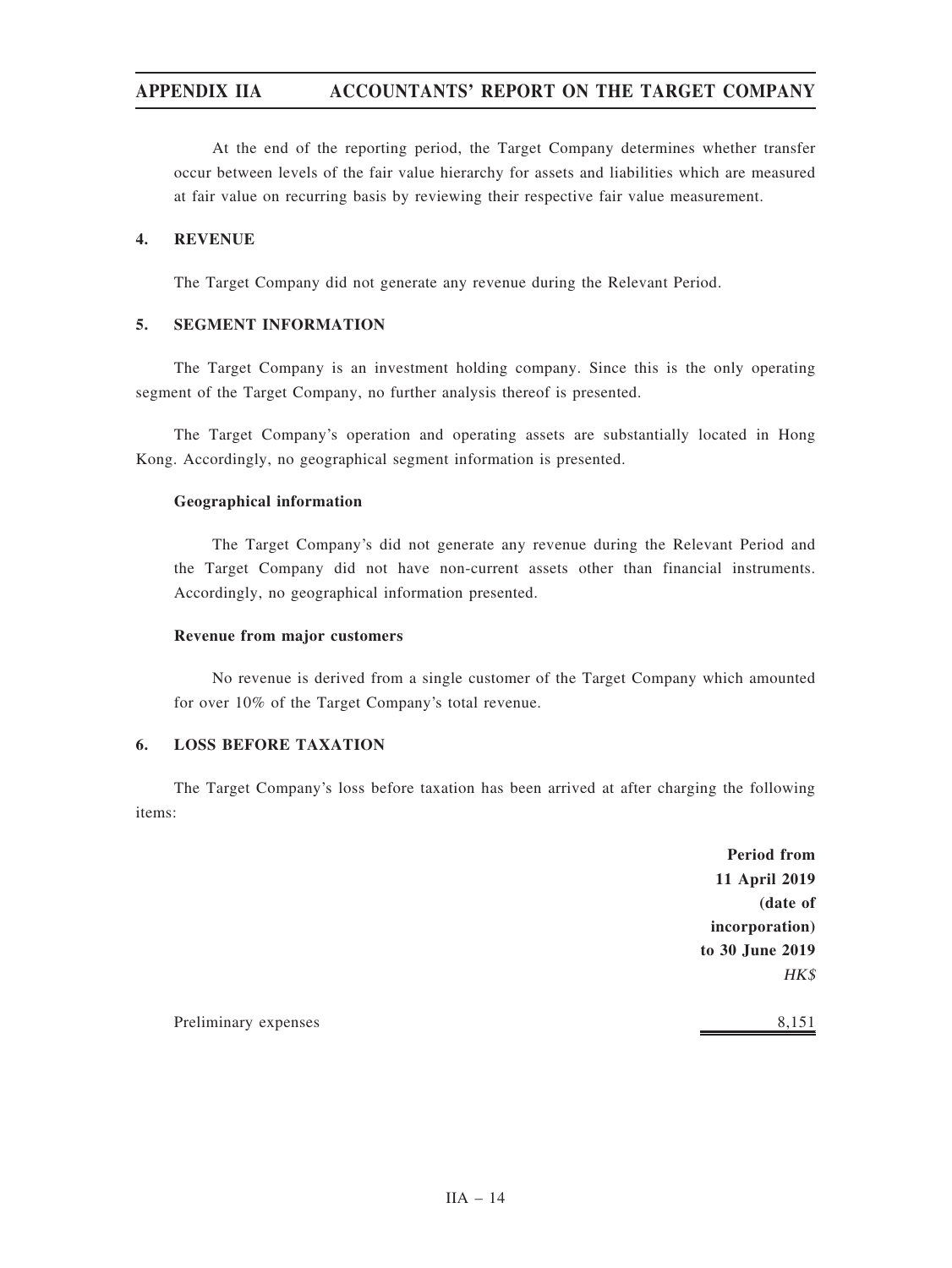## 7. DIRECTOR'S AND EMPLOYEES' EMOLUMENTS

## (a) Director's emoluments

Mr. Chow Yat Too was appointed as the director of the Target Company since 11 April 2019 (date of incorporation).

During the Relevant Period, no emoluments paid/payable by the Target Company for his service.

During the Relevant Periods, no emoluments were paid by the Target Company to these individuals as an inducement to join or upon joining the Target Company or as compensation for loss of office. None of them has waived or agreed to waive any emoluments during the Relevant Period.

## (b) Five highest paid individuals

During the Relevant Periods, the Target Company did not have any employee who is not director of the Target Company. According, no information regarding five highest paid individuals presented.

## 8. INCOME TAX EXPENSES

During the Relevant Periods, Hong Kong Profits Tax is calculated at 16.5% of the estimated assessable profits. No provision for Hong Kong Profits Tax has been made as the Target Company had no assessable profits for the Relevant Period.

Income tax charges for the Relevant Period can be reconciled to the loss before taxation per the statements of profit or loss and other comprehensive income as follows:

|                                                       | <b>Period from</b> |
|-------------------------------------------------------|--------------------|
|                                                       | 11 April 2019      |
|                                                       | (date of           |
|                                                       | incorporation)     |
|                                                       | to 30 June 2019    |
|                                                       | HK\$               |
| Loss before taxation                                  | (8, 151)           |
| Tax at the domestic income tax of $16.5\%$            | (1,345)            |
| Tax effect of expenses not deductible for tax purpose | 1,345              |
| Income tax for the period                             |                    |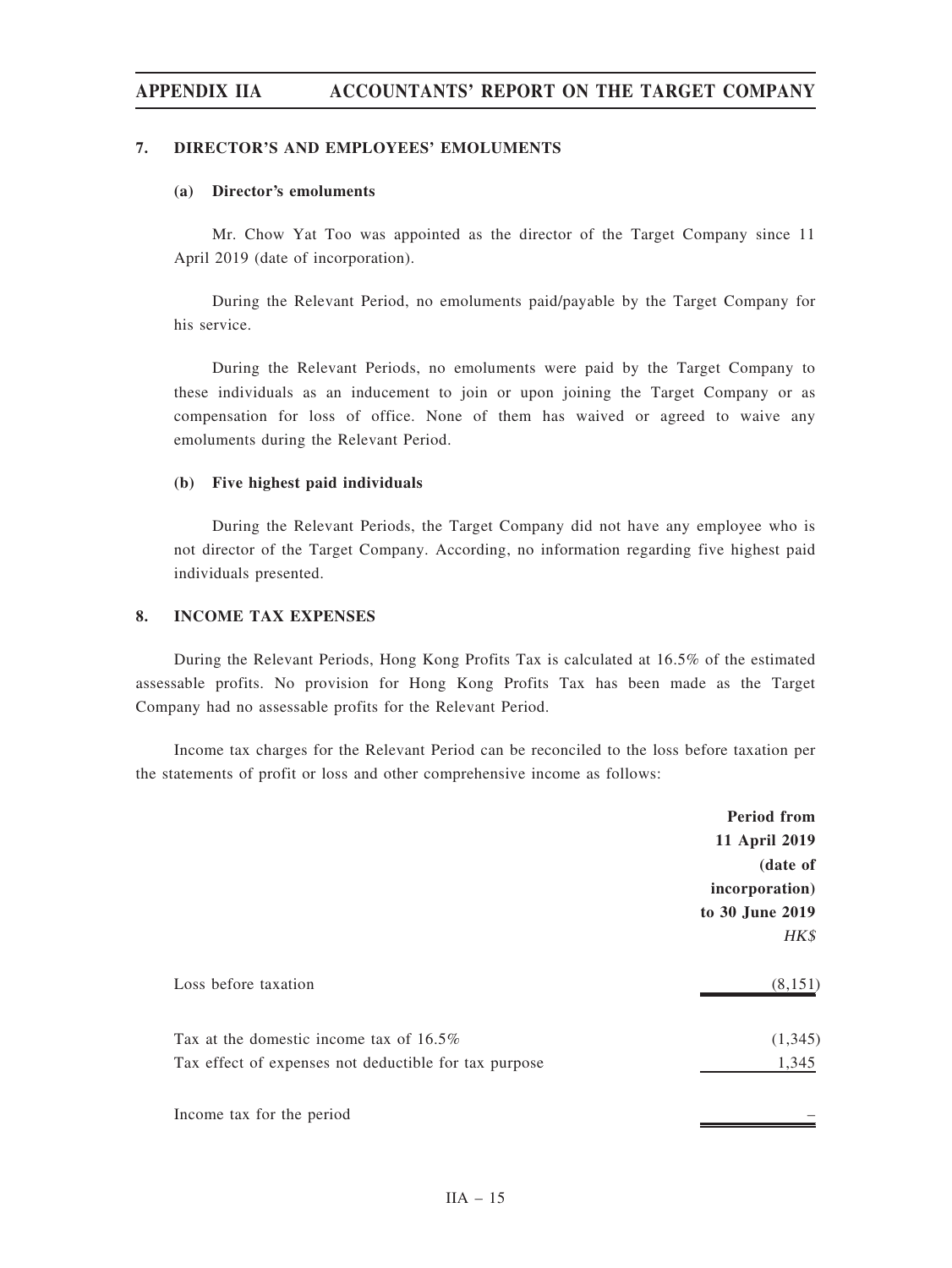# 9. LOSS PER SHARE

No loss per share information is presented for the purpose of this report as its inclusion is not considered meaningful.

## 10. DIVIDENDS

No dividend was paid or declared by the Target Company during the Relevant Period.

# 11. INTEREST IN A SUBSIDIARY

The Target Company's loss before taxation has been arrived at after charging the following items:

|                          | As at        |
|--------------------------|--------------|
|                          | 30 June 2019 |
|                          | HK\$         |
| Unlisted shares, at cost | 16,988,000   |

During the Relevant Period, the Target Company has equity interests in the following subsidiary:

| Place of      |                           | <b>Equity interest</b><br>attributable to<br><b>Target Company</b><br>as at 30 June |                                                                                                                        |
|---------------|---------------------------|-------------------------------------------------------------------------------------|------------------------------------------------------------------------------------------------------------------------|
| establishment | Registered capital        | 2019                                                                                | <b>Principal activities</b>                                                                                            |
|               |                           |                                                                                     |                                                                                                                        |
| Australia     | 10,000 ordinary<br>shares | 100%                                                                                | Supply of self-cultivated<br>grapes for winery<br>business and provision<br>of short stay<br>accommodation<br>service. |
|               | incorporation/            |                                                                                     |                                                                                                                        |

The subsidiary of the Target Company is private limited liability company and has adopted 30 June as their financial year end date.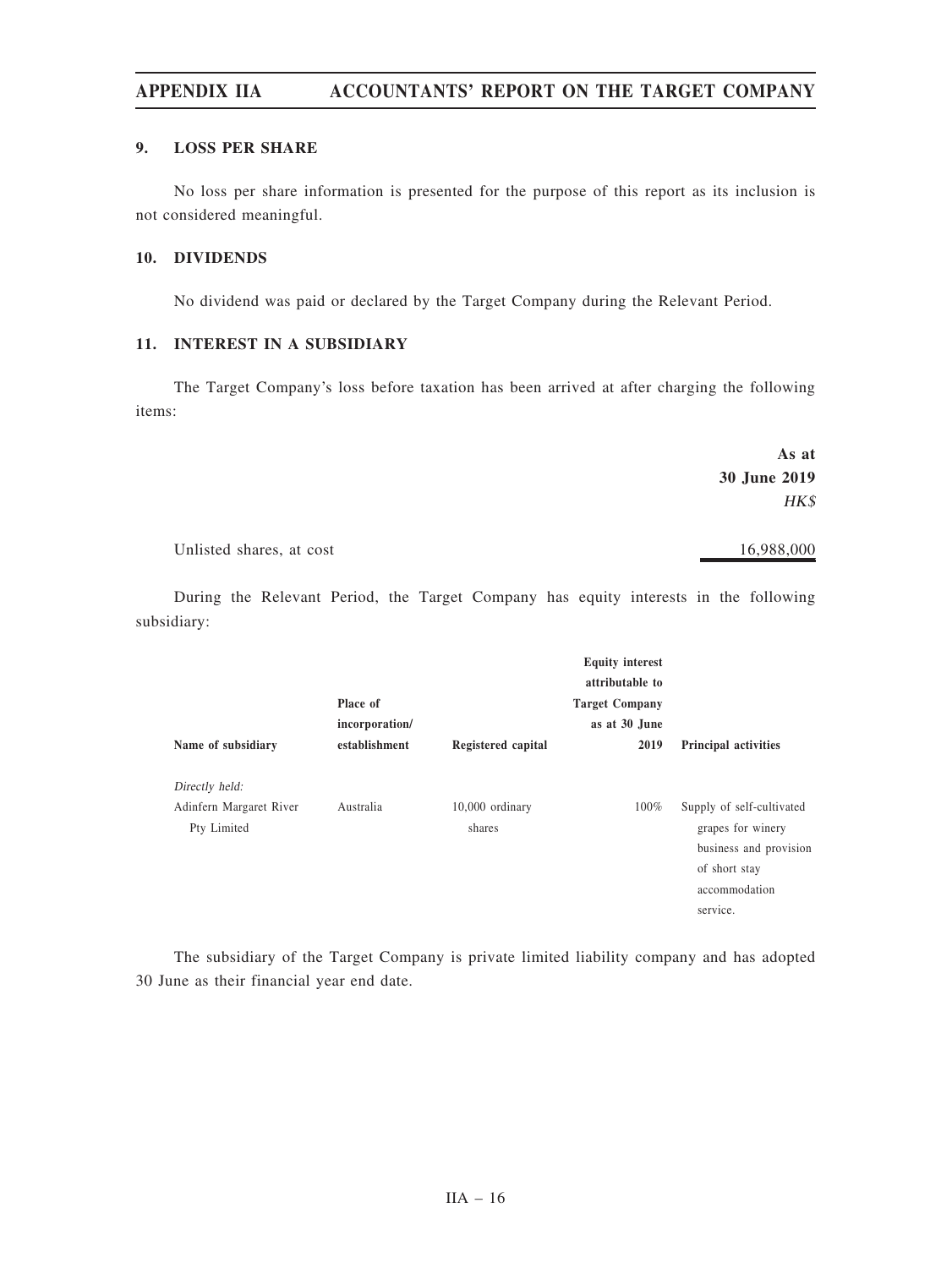## 12. AMOUNT DUE TO A SHAREHOLDER

The amount is unsecured, interest-free and have no fixed repayment terms.

# 13. SHARE CAPITAL

|                                     | As at        |
|-------------------------------------|--------------|
|                                     | 30 June 2019 |
|                                     | HK\$         |
| Authorised:                         |              |
| 50,000 ordinary shares of USD1 each | 390,000      |
| Issued and fully paid:              |              |
|                                     |              |
| 10,000 ordinary shares of USD1 each | 78,000       |

# 14. CAPITAL RISK MANAGEMENT

The Target Company manages its capital to ensure that entities in the Target Company will be able to continue as a going concern while maximising the return to stakeholders through the optimisation of the debt and equity balance. The Target Company's overall strategy remains unchanged in the Relevant Periods.

The capital structure of the Target Company consists of equity attributable to owners of the Target Company, comprising issued share capital and accumulated losses.

The director of the Target Company review the capital structure on an annual basis. As part of this review, the director of the Target Company considers the cost of capital and the risks associated with each class of capital. Based on the results of the review of the director of the Target Company, the Target Company will balance its overall capital structure through the payment of dividends, raising new share capital as well as the issue of new debt or the redemption of existing debt.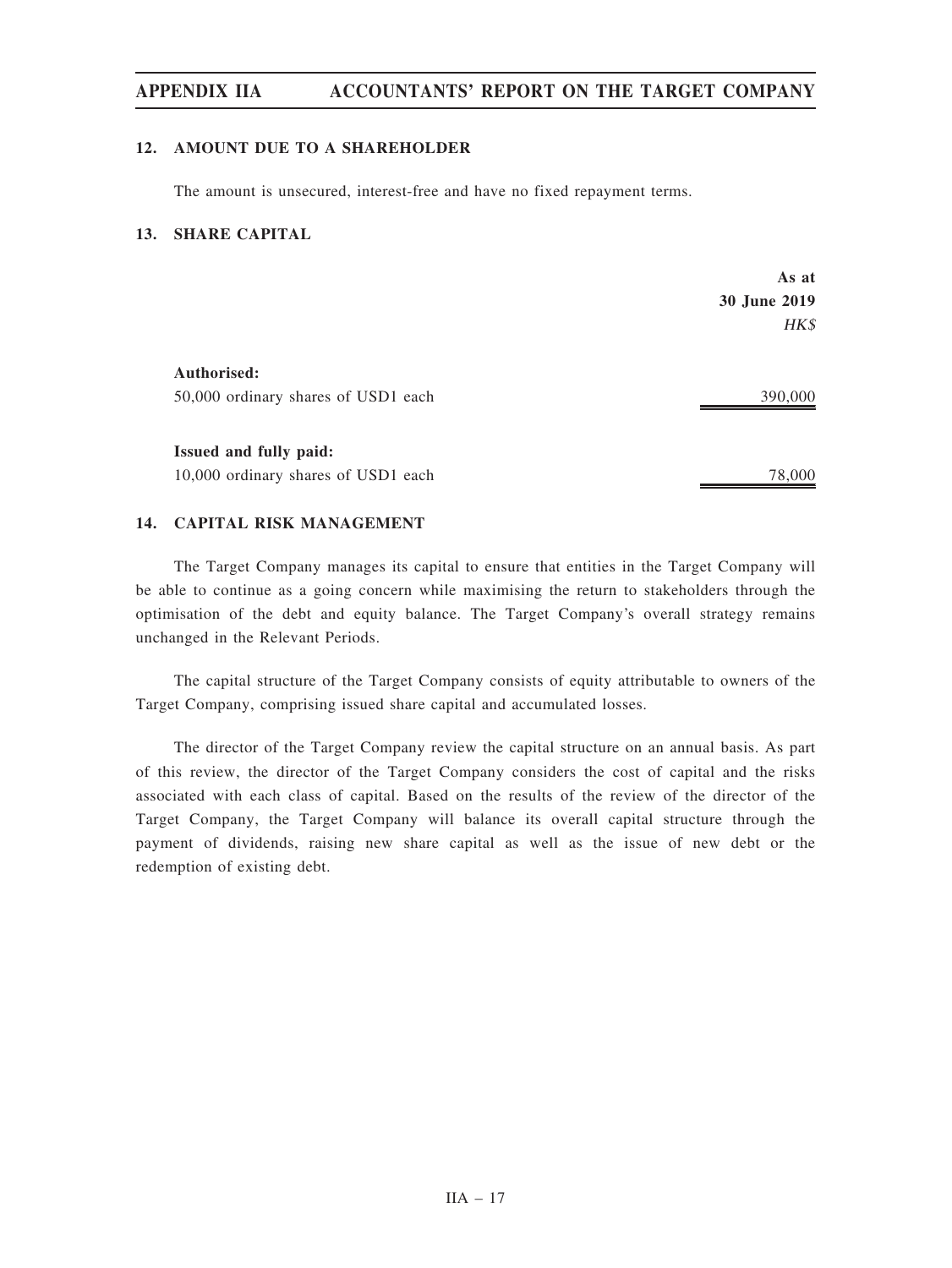## 15. FINANCIAL INSTRUMENTS

### Categories of financial instruments

As at 30 June 2019 HK\$

Financial liabilities

Amortised cost 16,918,151

# Financial risk management objectives and policies

The Target Company's major financial instruments include amount due to director. Details of these financial instruments are set out in the respective notes. The risks associated with these financial instruments and the policies on how to mitigate these risks are set out below. The management manages and monitors these exposures to ensure appropriate measures are implemented on a timely and effective manner.

The main risks arising from the Target Company's financial instruments are market risk (interest rate risk), credit risk and liquidity risk. The Target Company's overall financial risk management objectives and policies remain unchanged in the Relevant Period. The directors of the Target Company review and agree policies for managing each of these risks and they are summarised below.

## Interest rate risk

The Target Company's exposure to interest rate risk is not significant.

## Liquidity risk

To manage the liquidity risk, the Target Company monitors and maintains a level of cash and cash equivalents deemed adequate by management to finance the operations of the Target Company and mitigate the effects of fluctuations in cash flows. The Target Company expects to fund its future cash flow needs through internally generated cash flows from operations, bank borrowings, as well as financing through owners.

The remaining contractual maturity of the Target Company's financial liabilities at the end of the Relevant Period which are based on the undiscounted cash flows of financial liabilities based on the earliest date on which the Target Company can be required to pay are no fixed term of repayment.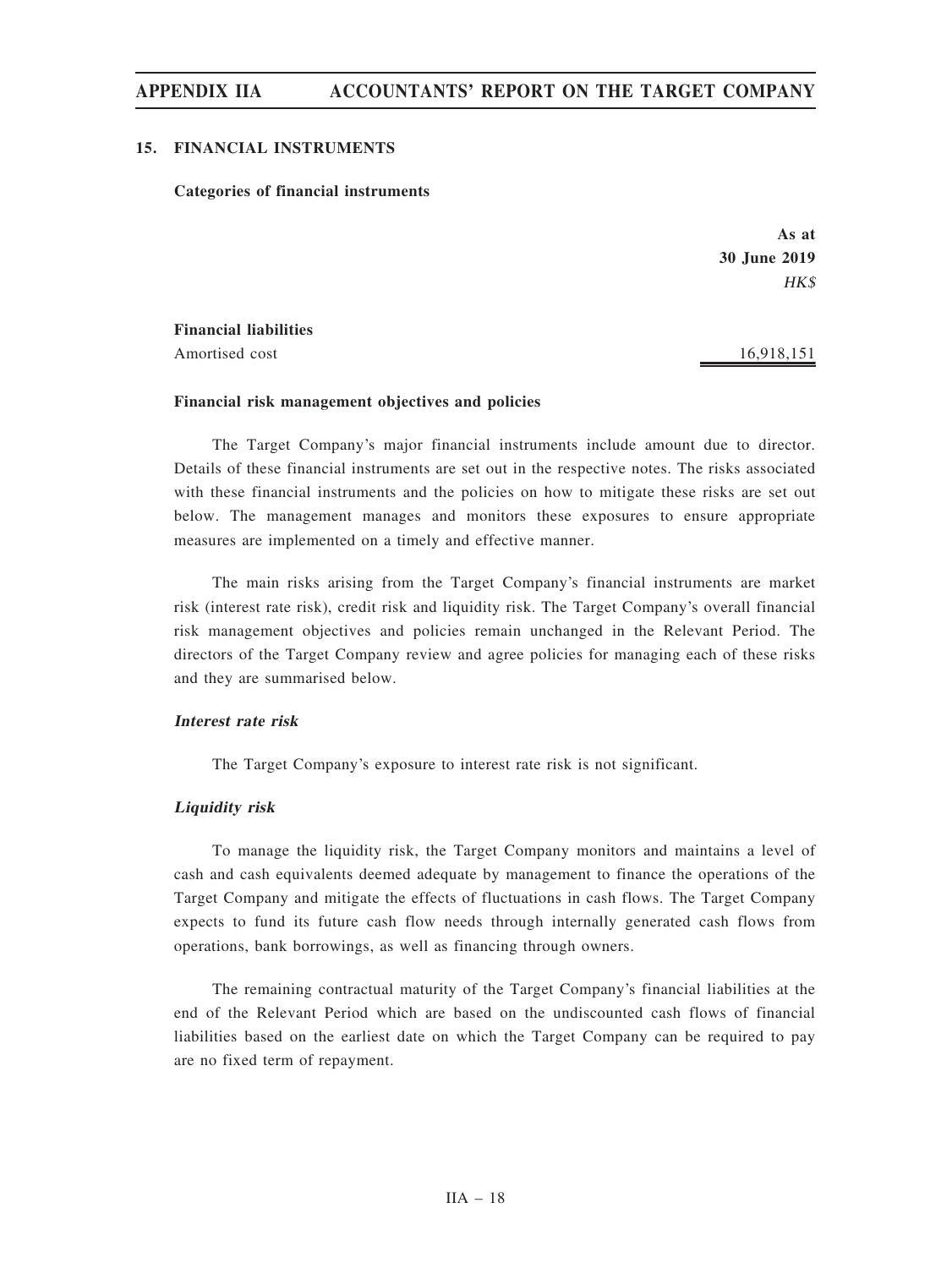## Fair values measurement of financial instruments

The Director consider that the carrying amounts of financial assets and financial liabilities recorded at amortised cost in the Historical Financial Information approximate their fair values.

# 16. SUBSEQUENT EVENTS

There was no subsequent event that needs to be disclosed or adjusted by the Target Company as at the date of this report.

# 17. SUBSEQUENT FINANCIAL STATEMENTS

No audited financial statements of the Target Company has been prepared in respect of any period subsequent to 30 June 2019.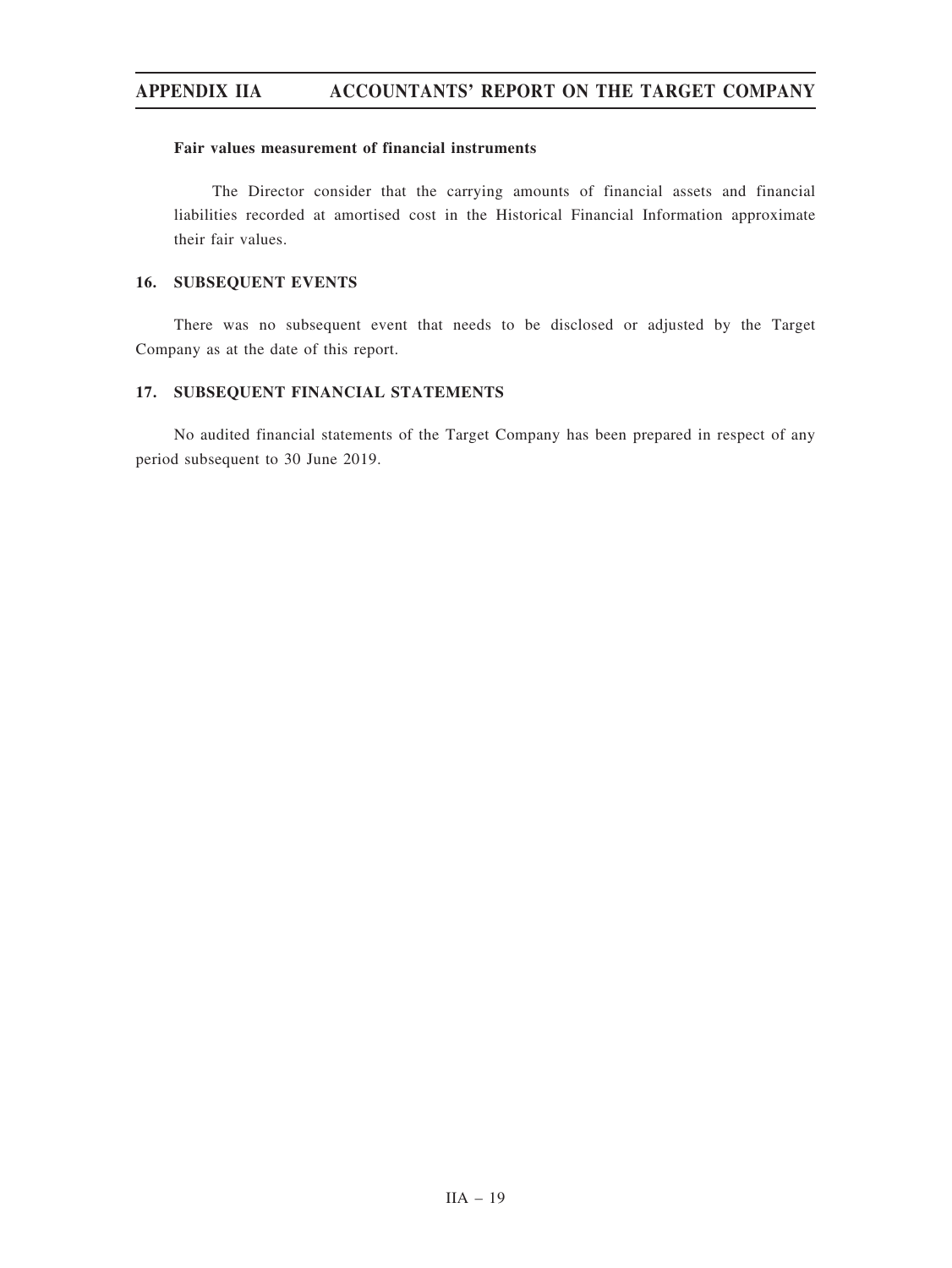The following is the text of <sup>a</sup> report received from the Company'<sup>s</sup> reporting accountants, Elite Partners CPA Limited, Certified Public Accountants, Hong Kong, for the purpose of incorporation in this circular.

# ACCOUNTANTS' REPORT ON HISTORICAL FINANCIAL INFORMATION TO THE DIRECTORS OF FOOD IDEA HOLDINGS LIMITED

# Introduction

We report on the historical financial information of Adinfern Margaret River Pty Limited (the ''Adinfern'') set out on pages IIB-5 to IIB-34, which comprises the statement of financial position as at 30 June 2017, 2018 and 2019 and the statement of profit or loss and other comprehensive income, statements of change in equity and statement of cash flows for each of the three years ended 30 June 2017, 2018 and 2019 (the ''Relevant Periods'') and a summary of significant accounting policies and other explanatory information (collectively referred to as the ''Historical Financial Information''). The Historical Financial Information set out on pages IIB-5 to IIB-34 form an integral part of this report which has been prepared for inclusion in the circular dated 5 December 2019 issued by Food Idea Holdings Limited in connection with the proposed acquisition of entire issued share capital of the Target Company. (the "Circular").

### Directors' responsibility for the Historical Financial Information

The directors of the Adinfern are responsible for the preparation of the Historical Financial Information that gives a true and fair view in accordance with the basis of preparation and presentation set out in Note 2 to the Historical Financial Information, and for such internal control as the directors determine is necessary to enable the preparation of the Historical Financial Information that is free from material misstatement, whether due to fraud or error.

## Reporting accountants' responsibility

Our responsibility is to express an opinion on the Historical Financial Information and to report our opinion to you. We conducted our work in accordance with Hong Kong Standard on Investment Circular Reporting Engagements 200 ''Accountants' Reports on Historical Financial Information in Investment Circulars'' issued by the Hong Kong Institute of Certified Public Accountants (''HKICPA''). This standard requires that we comply with ethical standards and plan and perform our work to obtain reasonable assurance about whether the Historical Financial Information is free from material misstatement.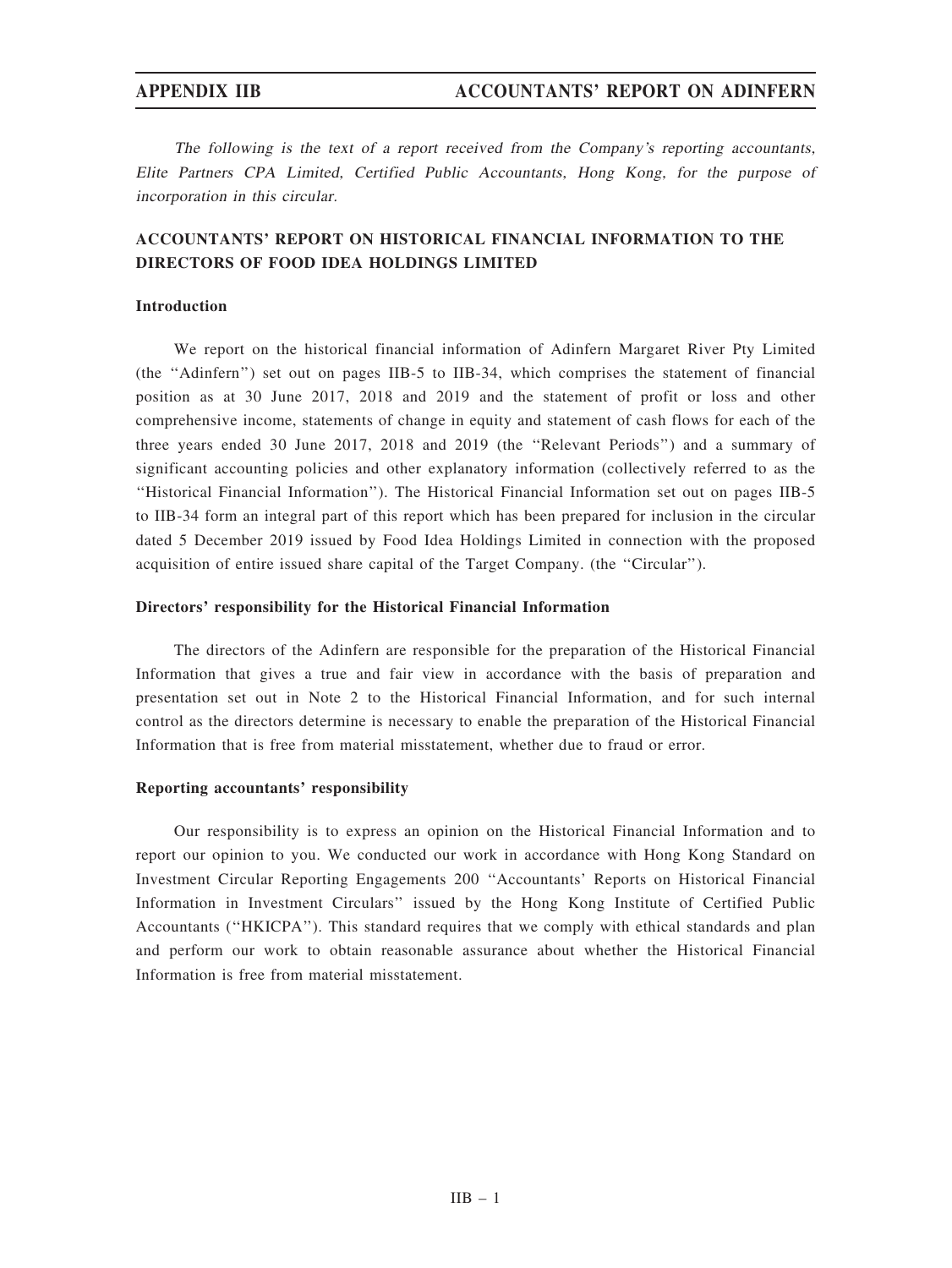Our work involved performing procedures to obtain evidence about the amounts and disclosures in the Historical Financial Information. The procedures selected depend on the reporting accountants' judgement, including the assessment of risks of material misstatement of the Historical Financial Information, whether due to fraud or error. In making those risk assessments, the reporting accountants consider internal control relevant to the entity's preparation of Historical Financial Information that gives a true and fair view in accordance with the basis of preparation and presentation set out in Note 2 to the Historical Financial Information in order to design procedures that are appropriate in the circumstances, but not for the purpose of expressing an opinion on the effectiveness of the entity's internal control. Our work also included evaluating the appropriateness of accounting policies used and the reasonableness of accounting estimates made by the directors, as well as evaluating the overall presentation of the Historical Financial Information.

We believe that the evidence we have obtained is sufficient and appropriate to provide a basis for our qualified opinion.

# Basis for qualified opinion

We were appointed as reporting accountants of Adinfern after 30 June 2019, and thus we did not observe the counting of physical inventories as at the date of acquisition of vineyard, 30 June 2018 and 30 June 2019. We were unable to satisfy ourselves by alternative means concerning the quantities of inventories held by Adinfern as at the date of acquisition of vineyard, 30 June 2018 and 30 June 2019. Accordingly, we are unable to obtain sufficient appropriate evidence to satisfy ourselves as to whether the carrying amounts of the inventories as at the date of acquisition of vineyard, 30 June 2018 and 30 June 2019 were fairly stated. Since the carrying amounts of the inventories of AUD55,760 and AUD179,195 as at 30 June 2018 and 2019 respectively affect the determination of cost of inventories consumed of AUD58,683 and AUD21,397 for the years ended 2018 and 2019 and cost of sales of AUD51,543 and AUD61,092 for the years ended 30 June 2018 and 2019, we are unable to determine whether any adjustments to the statements of profit or loss and other comprehensive income for the years ended 30 June 2018 and 2019 were necessary.

Any adjustments found to be necessary to the carrying amounts of the inventories as at the date of acquisition of vineyard, 30 June 2018 and 30 June 2019 would have a consequential effect on Adinfern's profit or loss for the years ended 30 June 2018 and 2019, the related elements making up the statements of cash flows, the statements of changes in equity, and related disclosures in the notes to the Historical Financial Information.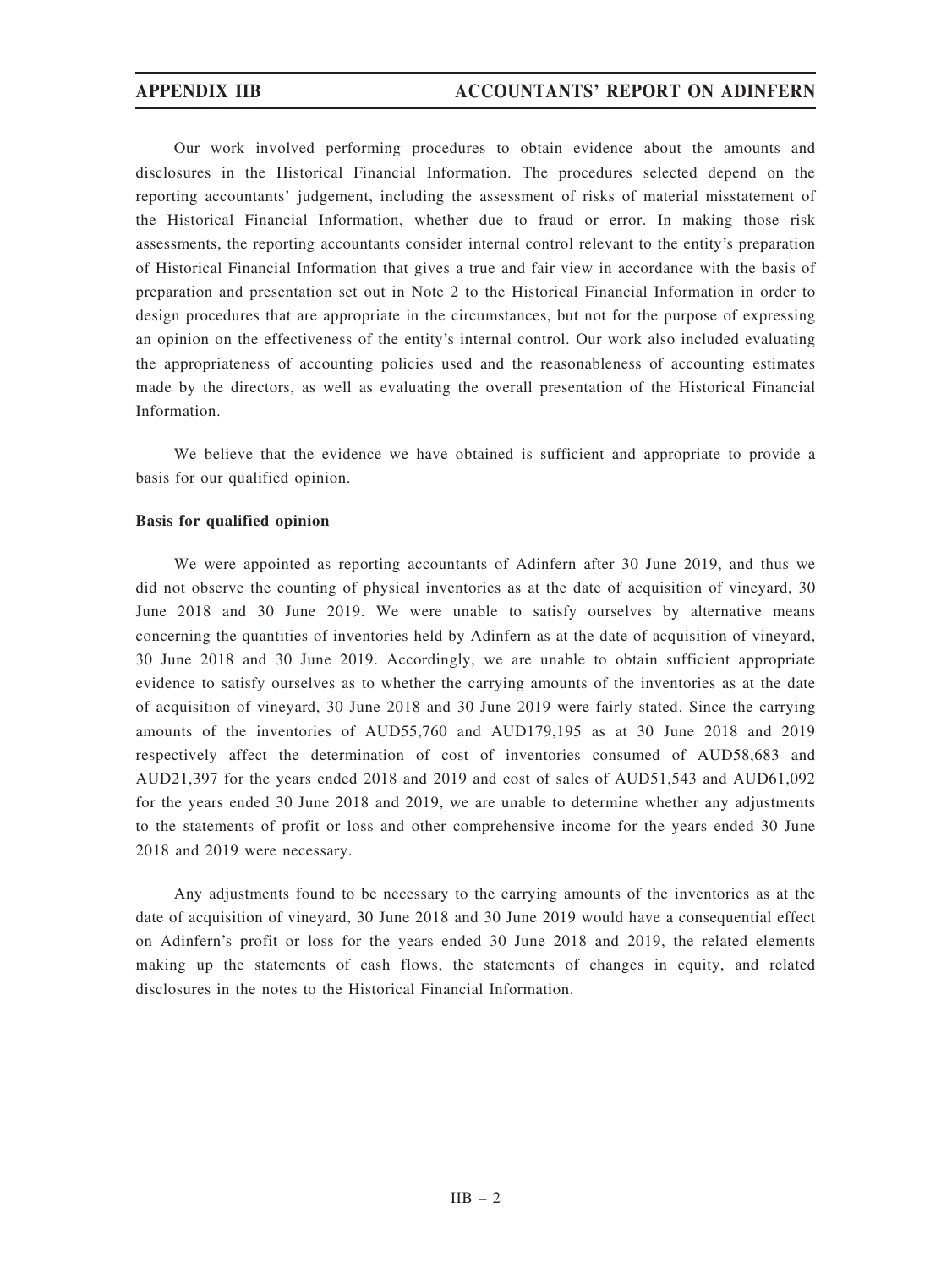# Qualified opinion

In our opinion, except for the possible effects of the matter described in the ''Basis for qualified opinion'' paragraph, , the statement of financial position give a true and fair view of the financial position of Adinfern as at 30 June 2017, 30 June 2018 and 30 June 2019, and of its financial performance and its cash flows for the years then ended in accordance with Hong Kong Financial Reporting Standards ("HKFRSs") issued by the Hong Kong Institute of Certified Public Accountants ("HKICPA") and have been properly prepared in compliance with the disclosure requirements of the Hong Kong Companies Ordinance.

Report on matters under the Rules Governing the Listing of Securities on GEM of The Stock Exchange of Hong Kong Limited (the ''GEM Listing Rules'') and the Companies (Winding Up and Miscellaneous Provisions) Ordinance

## **Adjustments**

In preparing the Historical Financial Information, no adjustments to the Underlying Financial Statements as defined on page IIB-4 have been made.

## Dividends

We refer to Note 10 to the Historical Financial Information which states that no dividends have been paid by Adinfern in respect of the Relevant Periods.

Elite Partners CPA Limited Certified Public Accountants

Hong Kong 5 December 2019

Siu Jimmy Practising Certificate No.: P05898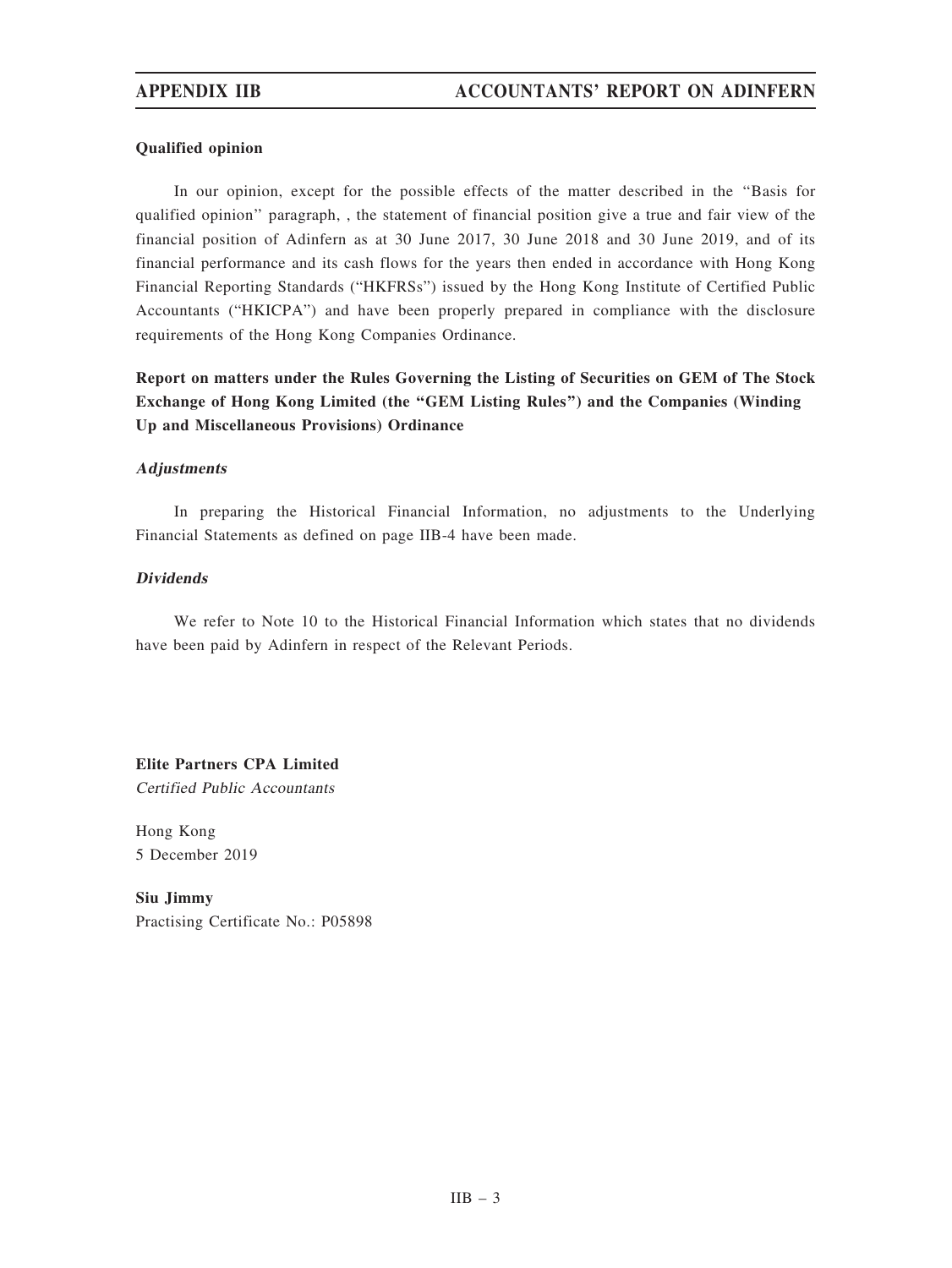## HISTORICAL FINANCIAL INFORMATION OF ADINFERN

## Preparation of Historical Financial Information

Set out below is the Historical Financial Information which forms an integral part of this accountants' report.

The financial statements of Adinfern for the Relevant Periods, on which the Historical Financial Information is based, have been prepared in accordance with Hong Kong Financial Reporting Standards (''HKFRSs'') issued by HKICPA and were audited by us in accordance with Hong Kong Standards on Auditing issued by HKICPA (''Underlying Financial Statements'').

The Historical Financial Information is presented in Australian Dollar (''AUD'').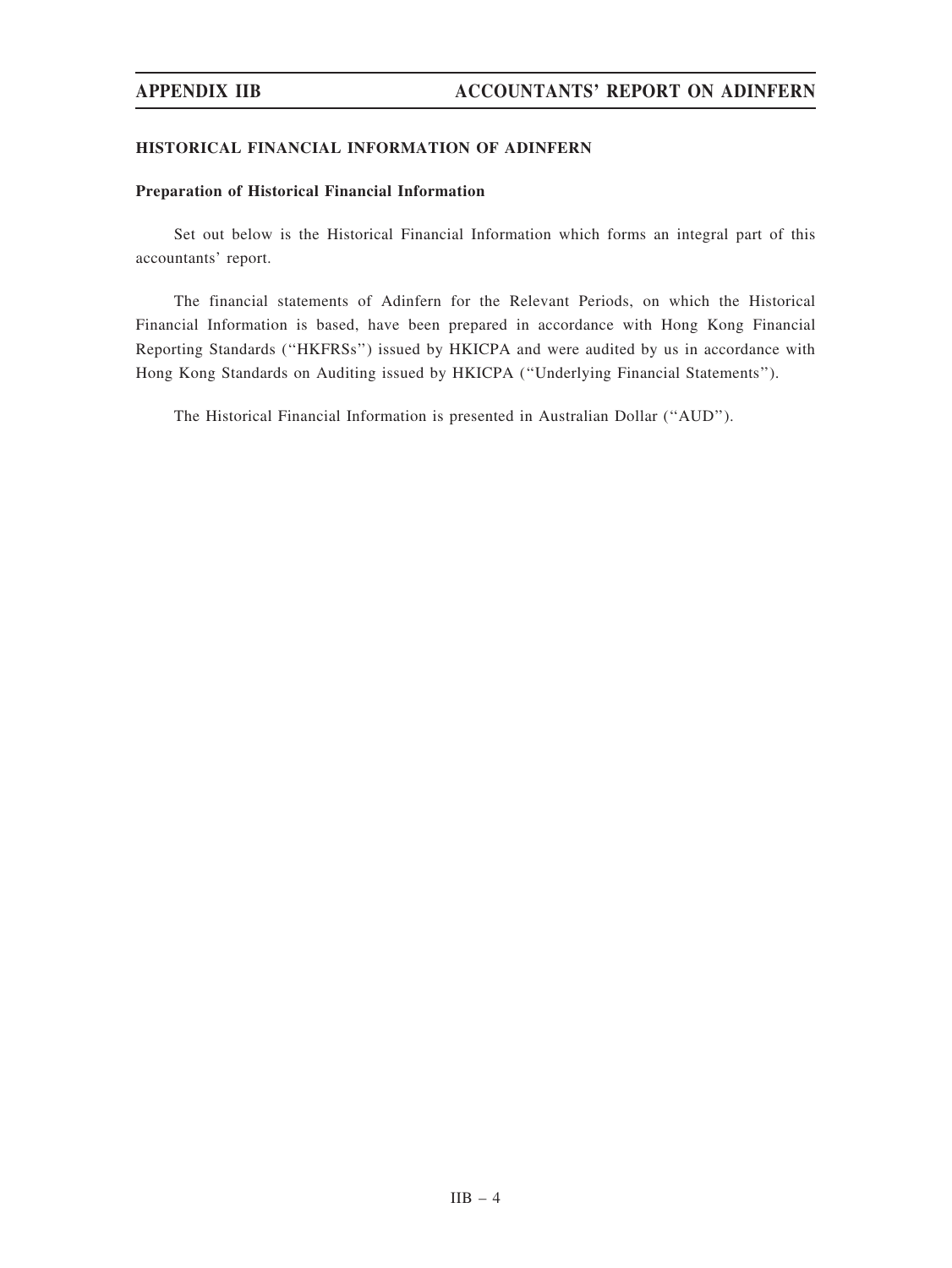# STATEMENT OF PROFIT OR LOSS AND OTHER COMPREHENSIVE INCOME

|                                                                         | Year ended 30 June |            |            |            |
|-------------------------------------------------------------------------|--------------------|------------|------------|------------|
|                                                                         |                    | 2019       | 2018       | 2017       |
|                                                                         | <b>Notes</b>       | <b>AUD</b> | <b>AUD</b> | <b>AUD</b> |
| Revenue                                                                 | $\overline{4}$     | 309,911    | 327,476    |            |
| Other income                                                            | 5                  | 1,661      | 3,004      |            |
| Cost of inventories consumed                                            |                    | (21, 397)  | (58, 683)  |            |
| Cost of sales                                                           |                    | (61,092)   | (51, 543)  |            |
| Depreciation                                                            |                    | (21,000)   | (19,250)   |            |
| Other operating expenses                                                |                    | (187, 696) | (273, 979) | (250)      |
| Profit/(loss) before taxation                                           | 6                  | 20,387     | (72, 975)  | (250)      |
| Income tax expenses                                                     | 8                  |            |            |            |
| Profit/(loss) and total comprehensive<br>income/(expenses) for the year |                    |            |            |            |
| attributable to the owners of Adinfern                                  |                    | 20,387     | (72, 975)  | (250)      |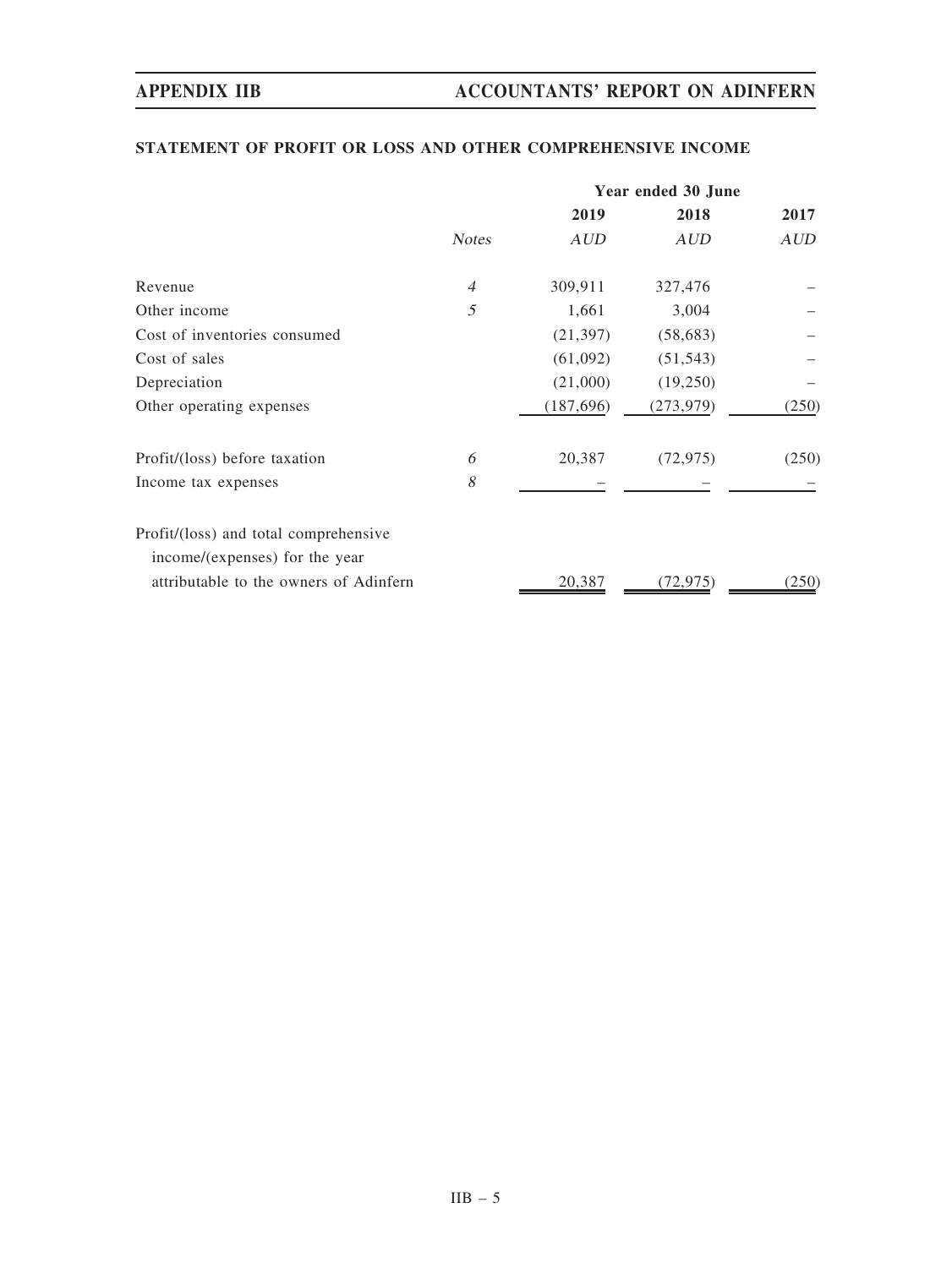# STATEMENT OF FINANCIAL POSITION

|                                       |              |            | As at 30 June |         |
|---------------------------------------|--------------|------------|---------------|---------|
|                                       |              | 2019       | 2018          | 2017    |
|                                       | <b>Notes</b> | <b>AUD</b> | <b>AUD</b>    | AUD     |
| Non-current asset                     |              |            |               |         |
| Property, plant and equipment         | 11           | 2,759,750  | 2,780,750     |         |
| Current assets                        |              |            |               |         |
| Inventories                           | 12           | 179,195    | 55,760        |         |
| Biological assets                     | 13           |            |               |         |
| Trade receivables                     | 14           | 126,165    | 77,775        |         |
| Other receivables                     | 14           |            |               | 150     |
| Amount due from a director            | 15           | 1,289      | 4,182         |         |
| Amount due from the ultimate          |              |            |               |         |
| shareholder                           | 15           | 19,395     |               |         |
| Bank balances and cash                | 16           | 36,605     | 33,600        | 100     |
|                                       |              | 362,649    | 171,317       | 250     |
| Current liabilities                   |              |            |               |         |
| Trade payables                        | 17           | 37,714     | 1,418         |         |
| Amount due to the ultimate            |              |            |               |         |
| shareholder                           | 15           |            | 3,006,600     |         |
| Other payables and accruals           | 17           | 39,963     | 19,614        | 2,840   |
|                                       |              | 77,677     | 3,027,632     | 2,840   |
| Net current assets/(liabilities)      |              | 284,972    | (2,856,315)   | (2,590) |
| Total assets less current liabilities |              | 3,044,722  | (75, 565)     | (2,590) |
| Net assets/(liabilities)              |              | 3,044,722  | (75, 565)     | (2,590) |
| Capital and reserves                  |              |            |               |         |
| Share capital                         | $18\,$       | 3,100,000  | 100           | 100     |
| Reserves                              |              | (55,278)   | (75, 665)     | (2,690) |
| Total equity                          |              | 3,044,722  | (75, 565)     | (2,590) |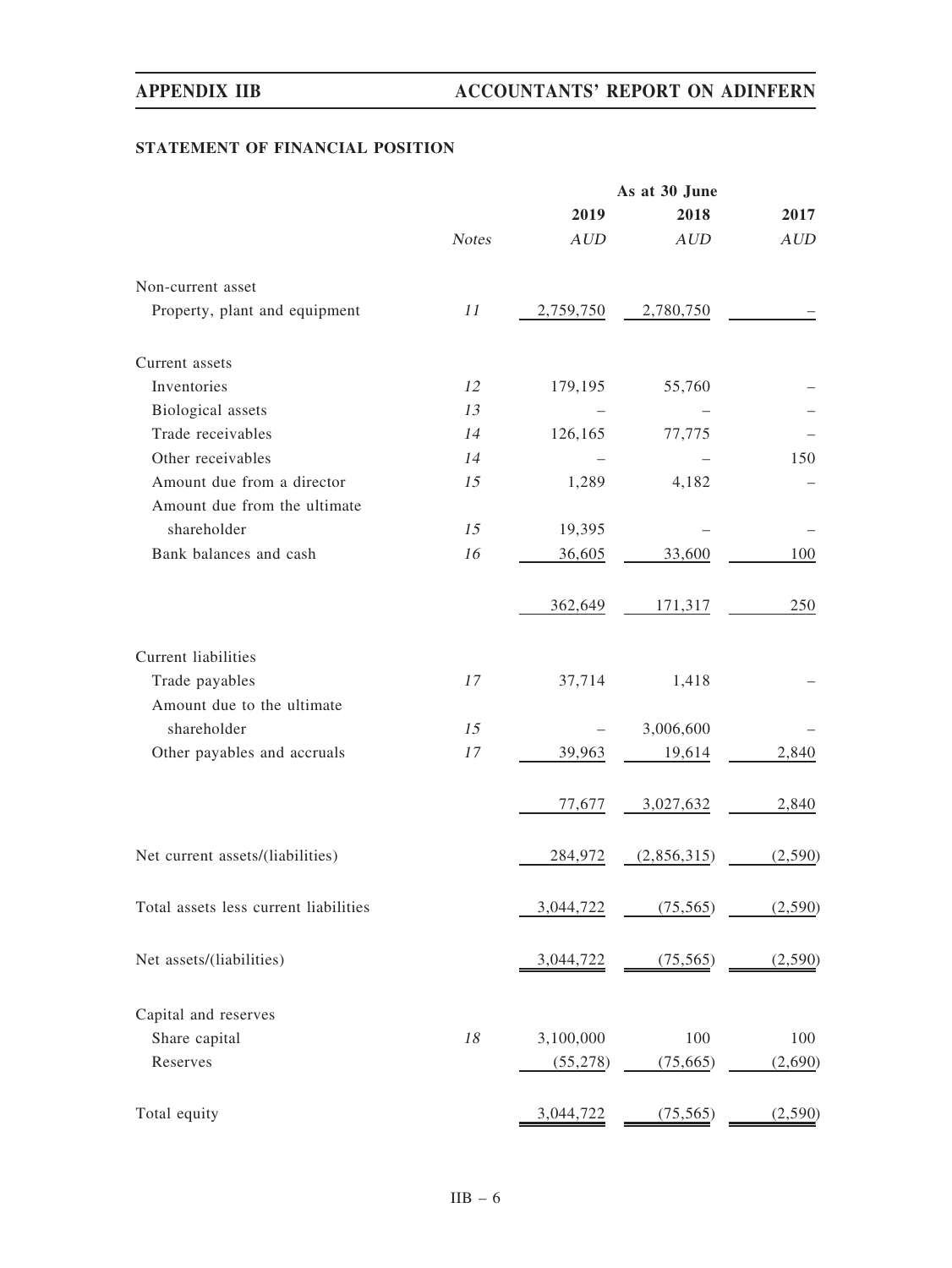# STATEMENT OF CHANGES IN EQUITY

|                                       | <b>Share</b> | Accumulated |              |
|---------------------------------------|--------------|-------------|--------------|
|                                       | capital      | losses      | <b>Total</b> |
|                                       | <b>AUD</b>   | <b>AUD</b>  | <b>AUD</b>   |
| At 1 July 2016                        | 100          | (2,440)     | (2,340)      |
| Loss and total comprehensive expenses |              |             |              |
| for the year                          |              | (250)       | (250)        |
| At 30 June 2017 and 1 July 2017       | 100          | (2,690)     | (2,590)      |
| Loss and total comprehensive expenses |              |             |              |
| for the year                          |              | (72, 975)   | (72, 975)    |
| At 30 June 2018 and 1 July 2018       | 100          | (75,665)    | (75, 565)    |
| Issuance of shares                    | 3,099,900    |             | 3,099,900    |
| Profit and total comprehensive income |              |             |              |
| for the year                          |              | 20,387      | 20,387       |
| At 30 June 2019                       | 3,100,000    | (55, 278)   | 3,044,722    |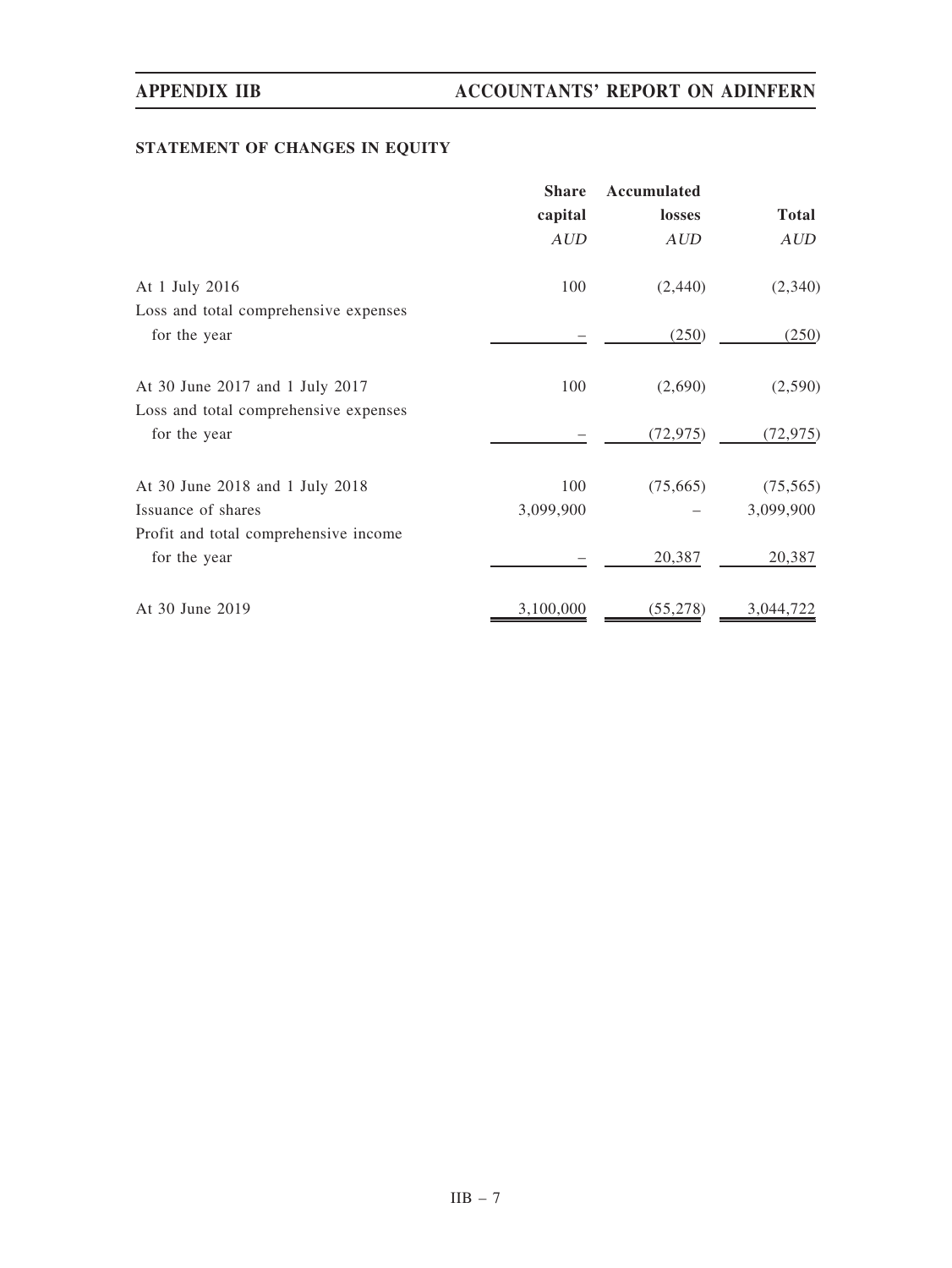# STATEMENT OF CASH FLOWS

|                                              |              |             | Year ended 30 June |            |
|----------------------------------------------|--------------|-------------|--------------------|------------|
|                                              |              | 2019        | 2018               | 2017       |
|                                              | <b>Notes</b> | <b>AUD</b>  | AUD                | <b>AUD</b> |
| Operating activities                         |              |             |                    |            |
| Profit/(loss) before taxation                |              | 20,387      | (72, 975)          | (250)      |
| Adjustment for:                              |              |             |                    |            |
| Depreciation                                 |              | 21,000      | 19,250             |            |
| Operating cash flows before movements in     |              |             |                    |            |
| working capital                              |              | 41,387      | (53, 725)          | (250)      |
| Increase in inventories                      |              | (123, 435)  | (55,760)           |            |
| Increase in trade receivables                |              | (48,390)    | (77, 775)          |            |
| Decrease in other receivables                |              |             | 150                |            |
| Decrease/(increase) in amount                |              |             |                    |            |
| due from a director                          |              | 2,893       | (4,182)            |            |
| Increase in amount due to trade payables     |              | 36,296      | 1,418              |            |
| Increase in amount due to accruals and       |              |             |                    |            |
| other payables                               |              | 20,349      | 16,774             | 250        |
| Net cash used in operating activities        |              | (70,900)    | (173, 100)         |            |
| Investing activity                           |              |             |                    |            |
| Purchases of property,                       |              |             |                    |            |
| plant and equipment                          |              |             | (2,800,000)        |            |
| Net cash used in investing activity          |              |             | (2,800,000)        |            |
| Financing activities                         |              |             |                    |            |
| Issuance of ordinary shares                  |              | 3,099,900   |                    |            |
| Increase in amount due from                  |              |             |                    |            |
| the ultimate shareholder                     |              | (19,395)    |                    |            |
| (Decrease)/increase in amount due to         |              |             |                    |            |
| the ultimate shareholder                     |              | (3,006,600) | 3,006,600          |            |
| Net cash generated from financing activities |              | 73.905      | 3.006.600          |            |
| Net increase in cash and cash equivalents    |              | 3,005       | 33,500             |            |
| Cash and cash equivalents at                 |              |             |                    |            |
| the beginning of the year                    |              | 33,600      | 100                | 100        |
| Cash and cash equivalents at                 |              |             |                    |            |
| the end of the year                          |              | 36,605      | 33,600             | 100        |
| Analysis of the balances of cash and         |              |             |                    |            |
| cash equivalents                             |              |             |                    |            |
| Bank balances and cash                       |              | 36,605      | 33,600             | 100        |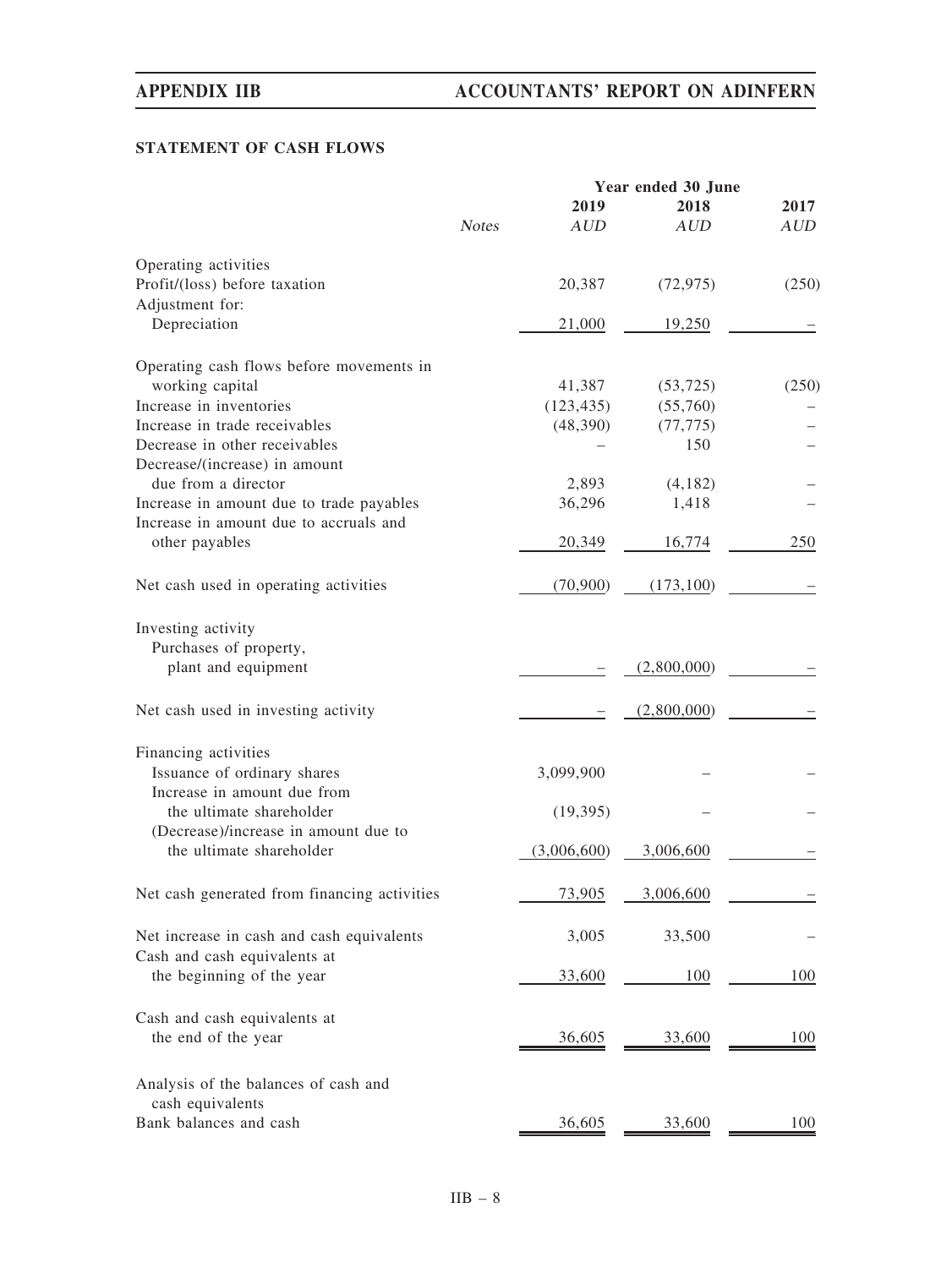### NOTES TO THE HISTORICAL FINANCIAL INFORMATION

# 1. GENERAL INFORMATION

Adinfern Margaret River Pty Limited (''Adinfern'') is a company established in Australia with limited liability. The address of the registered office and the principal place of business of the Adinfern is 8772 Bussell Highway, COWARAMUP WA 6284.

Adinfern is principally engaged in operating a vineyard, winemaking and trading of grape and wine.

In the opinion of the directors of Adinfern, the ultimate shareholder is Mr. Chow Yat Too and the immediate holding company is Win Everest Holdings Limited as at 30 June 2017, 2018 and 2019.

The Financial Information is presented in Australian Dollar (''AUD''), which is the same as the functional currency of Adinfern.

# 2. APPLICATION OF HONG KONG FINANCIAL REPORTING STANDARDS (''HKFRSs'')

For the purpose of preparing and presenting the Historical Financial Information for the Relevant Periods, Adinfern has consistently applied all HKFRSs which are effective for the financial year beginning on 1 July 2018 throughout the Relevant Periods.

### New and amendments to HKFRSs in issue but not yet effective

At the date of this report, the following new standards, amendments to standards and interpretation that have been issued but are not yet effective:

| HKFRS 10 and HKAS 28               | Sale or contribution of assets between an                |
|------------------------------------|----------------------------------------------------------|
| (Amendments)                       | investor and its associate or joint venture <sup>3</sup> |
| HKFRS 17                           | Insurance contracts <sup>2</sup>                         |
| HKFRS 3 (Amendments)               | Definition of a business <sup>1</sup>                    |
| Conceptual Framework for Financial | Revised conceptual framework for financial               |
| Reporting 2018                     | reporting $I$                                            |
| HKAS 1 and HKAS 8 (Amendments)     | Definition of material <sup>1</sup>                      |
|                                    |                                                          |

<sup>1</sup> Effective for annual periods beginning on or after 1 January 2020

<sup>2</sup> Effective for annual periods beginning on or after 1 January 2021

<sup>3</sup> Effective date not yet determined

The directors anticipate that the application of these new and amendments to HKFRSs and interpretation, other than those set out below, will have no material impact on the Historical Financial Information.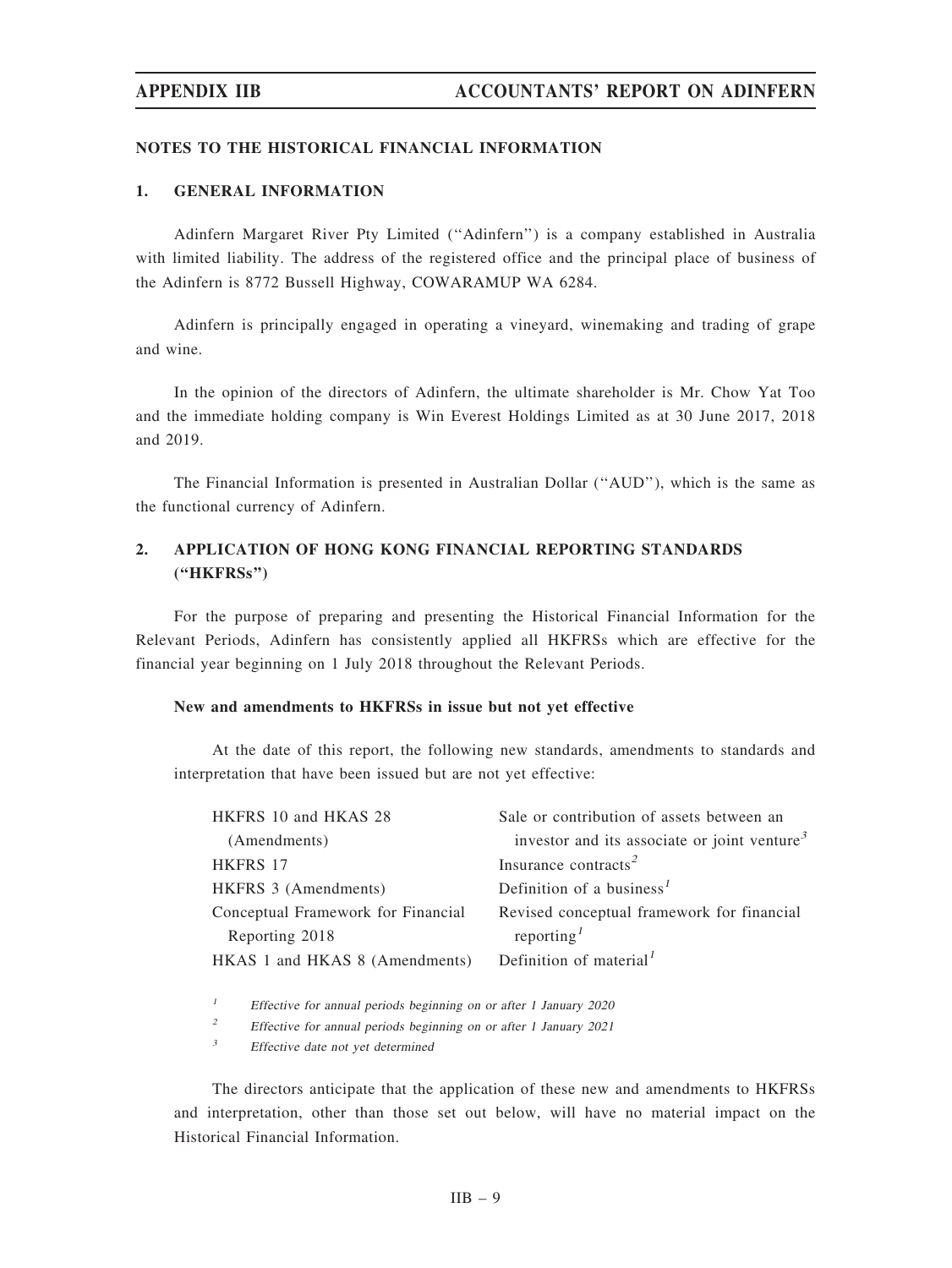# 3. SIGNIFICANT ACCOUNTING POLICIES

The Historical Financial Information has been prepared in accordance with HKFRSs. In addition, the Historical Financial Information includes applicable disclosures required by the Rules Governing the Listing of Securities on GEM of The Stock Exchange of Hong Kong Limited and by the Hong Kong Companies Ordinance.

The Historical Financial Information have been prepared on the historical cost basis at the end of each Relevant Periods, except the biological assets are stated at their fair value as explained in the accounting policies set out below.

Historical cost is generally based on the fair value of the consideration given in exchange for goods and services.

Fair value is the price that would be received to sell an asset or paid to transfer a liability in an orderly transaction between market participants at the measurement date, regardless of whether that price is directly observable or estimated using another valuation technique. In estimating the fair value of an asset or a liability, the Adinfern takes into account the characteristics of the asset or liability if market participants would take those characteristics into account when pricing the asset or liability at the measurement date. Fair value for measurement and/or disclosure purposes in these financial statements is determined on such a basis, except for share-based payment transactions that are within the scope of HKFRS 2, leasing transactions that are within the scope of HKAS 17, and measurements that have some similarities to fair value but are not fair value, such as net realisable value in HKAS 2 or value in use in HKAS 36.

In addition, for financial reporting purposes, fair value measurements are categorised into Level 1, 2 or 3 based on the degree to which the inputs to the fair value measurements are observable and the significance of the inputs to the fair value measurement in its entirety, which are described as follows:

- Level 1 inputs are quoted prices (unadjusted) in active markets for identical assets or liabilities that the entity can access at the measurement date;
- Level 2 inputs are inputs, other than quoted prices included within Level 1, that are observable for the asset or liability, either directly or indirectly; and
- Level 3 inputs are unobservable inputs for the asset or liability.

The principal accounting policies are set out below.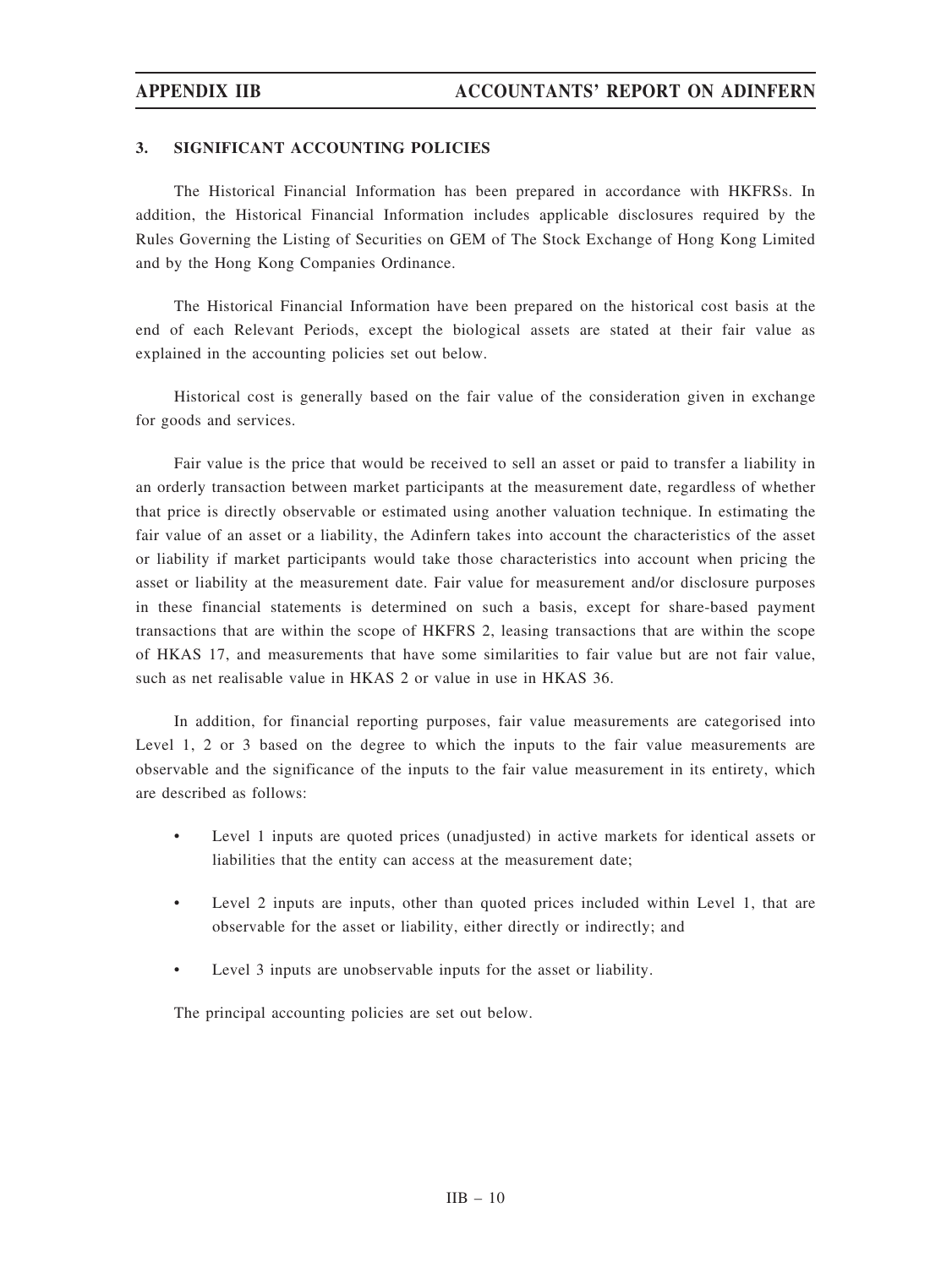### Revenue recognition

Under HKFRS 15, revenue is recognised in profit or loss when Adinfern satisfies a performance obligation by transferring a promised good or service (i.e. an asset) to a customer. An asset is transferred when the customer obtains control of that asset. Revenue may be over time or at a particular point in time. Revenue is recognised over time when one of the following criteria is satisfied:

- (a) the customer simultaneously receives and consumes the benefits provided by Adinfern's performance as Adinfern performs;
- (b) Adinfern's performance creates or enhances an asset that the customer controls as the asset is created or enhanced; or
- (c) Adinfern's performance does not create an asset with an alternative use to Adinfern and Adinfern has an enforceable right to payment for performance completed to date.

Revenue is recognised at a particular point in time (i.e. when the customer obtains control of the promised goods or service) when none of the abovementioned criteria are satisfied. The below is a summary of how Adinfern's revenue from different types of operations is recognised under HKFRS 15.

## 1) Sales of goods

Revenue from the sales of goods is recognised at the point in time when control of the asset is transferred to the customer, generally on delivery of the products. Adinfern does not expect to have any contracts where the period between the transfer of the promised goods to the customer and the payment by the customer exceeds one year. As a consequence, Adinfern does not adjust any of the transaction prices for the time value of money.

## 2) Tourism and servicing income

Tourism and servicing income represented income earned from the provision of services to customers staying overnight in the vineyard. Revenue is recognised over the scheduled period on a straight-line basis because the customer simultaneously receives and consumes the benefits provided by Adinfern.

## Taxation

Income tax expense represents the sum of the tax currently payable and deferred tax.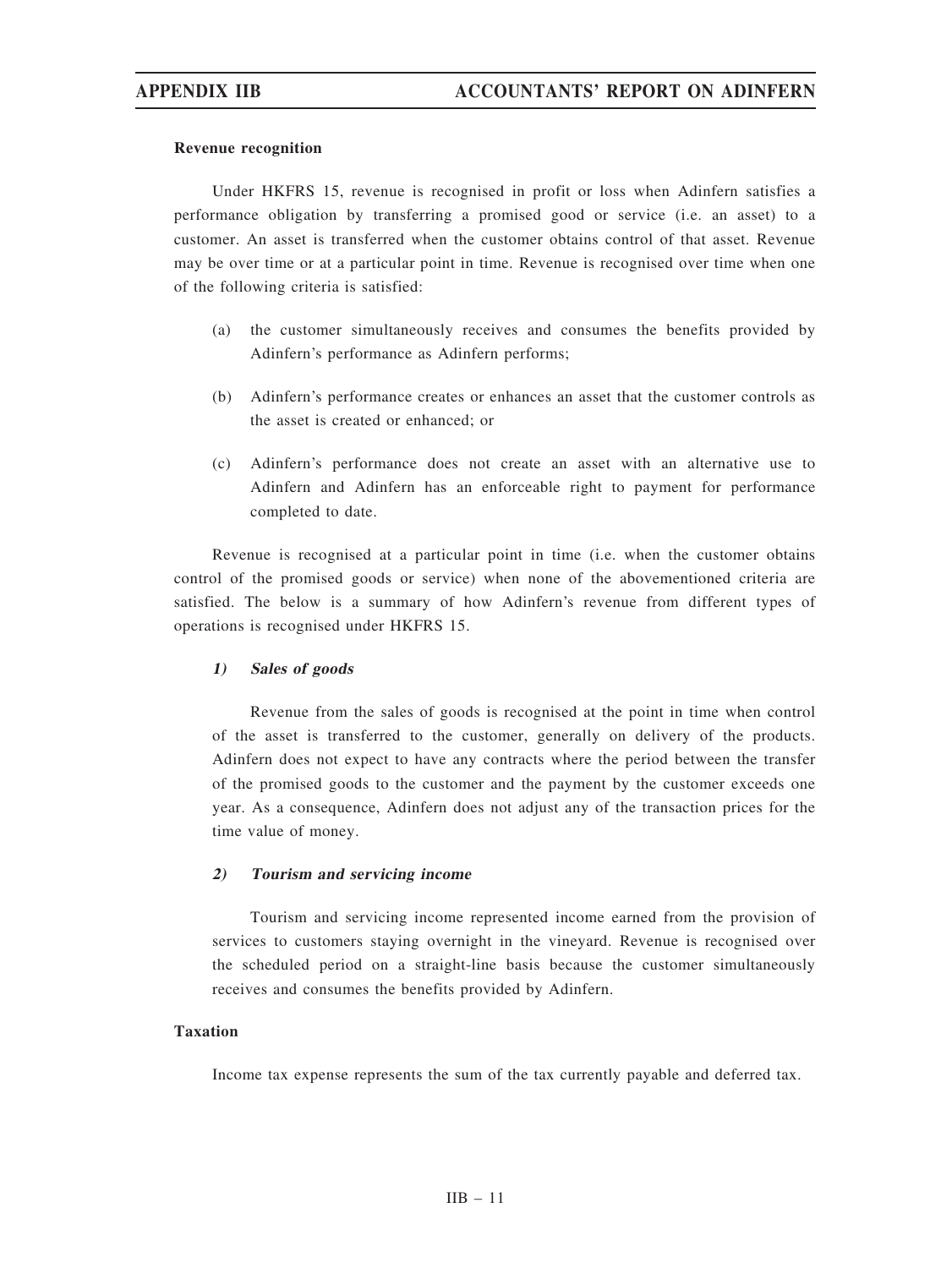The tax currently payable is based on taxable profit for the period. Taxable profit differs from profit before tax as reported in the statement of profit or loss and other comprehensive income because it excludes items of income or expense that are taxable or deductible in other years and it further excludes items that are never taxable or deductible. Adinfern's liability for current tax is calculated using tax rates that have been enacted or substantively enacted by the end of the Relevant Periods.

Deferred tax is recognised on temporary differences between the carrying amounts of assets and liabilities in the Historical Financial Information and the corresponding tax bases used in the computation of taxable profit. Deferred tax liabilities are generally recognised for all taxable temporary differences. Deferred tax assets are generally recognised for all deductible temporary difference to the extent that it is probable that taxable profits will be available against which those deductible temporary differences can be utilised. Such deferred tax assets and liabilities are not recognised if the temporary difference arises from goodwill or from the initial recognition (other than in a business combination) of other assets and liabilities in a transaction that affects neither the taxable profit nor the accounting profit.

The carrying amount of deferred tax assets is reviewed at the end of each Relevant Periods and reduced to the extent that it is no longer probable that sufficient taxable profits will be available to allow all or part of the asset to be recovered.

Deferred tax assets and liabilities are measured at the tax rates that are expected to apply in the period in which the liability is settled or the asset is realised, based on tax rate (and tax laws) that have been enacted or substantively enacted by the end of the Relevant Periods.

The measurement of deferred tax liabilities and assets reflects the tax consequences that would follow from the manner in which Adinfern expects, at the end of the Relevant Periods, to recover or settle the carrying amount of its assets and liabilities. Current and deferred tax are recognised in profit or loss.

## Property, plant and equipment

Buildings held for own use which are situated on freehold land are stated at cost less accumulated depreciation and impairment losses.

Freehold land is stated at cost and not depreciated.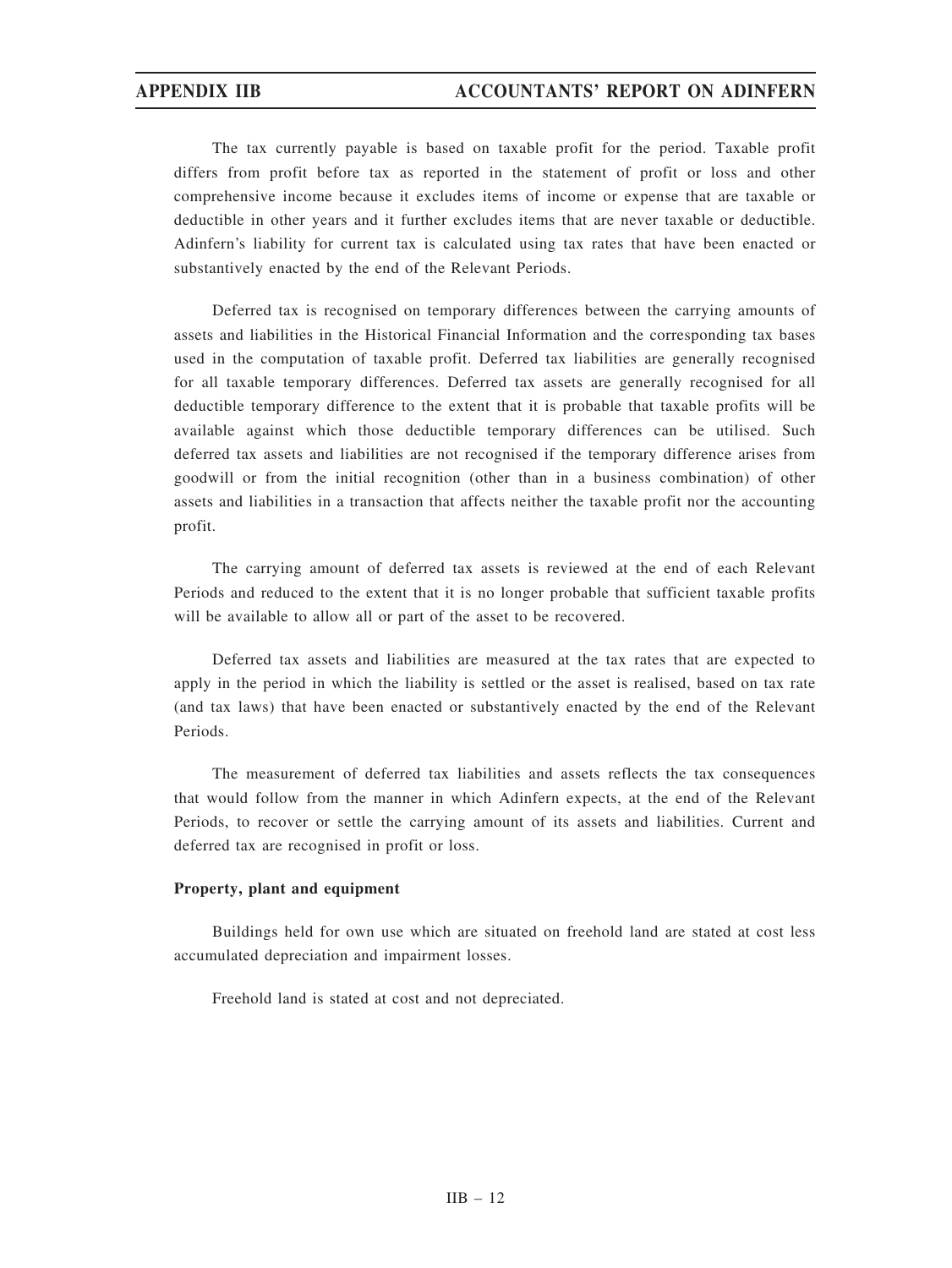Depreciation is calculated to write off the costs of property, plant and equipment to their estimated residual values over their estimated useful lives on a straight-line basis as set out below:

| <b>Buildings</b> | 50 years |
|------------------|----------|
| Bearer plant     | 50 years |

The residual values, useful lives and depreciation method are reviewed and adjusted, if appropriate, at the end of each reporting period.

Gains or losses arising from the retirement or disposal of an item of property, plant and equipment are determined as the difference between the net disposal proceeds and the carrying amount of the item and are recognised in profit or loss on the date of retirement or disposal.

## Impairment losses on tangible assets

At the end of each Relevant Periods, Adinfern reviews the carrying amounts of its property, plant and equipments to determine whether there is any indication that those assets have suffered an impairment loss. If any such indication exists, the recoverable amount of the asset is estimated in order to determine the extent of the impairment loss, if any. When it is not possible to estimate the recoverable amount of an individual asset, the Adinfern estimates the recoverable amount of the cash-generating unit to which the asset belongs. When a reasonable and consistent basis of allocation can be identified, corporate assets are also allocated to individual cash-generating units, or otherwise they are allocated to the smallest group of cash-generating units for which a reasonable and consistent allocation basis can be identified.

The recoverable amount is the higher of fair value less costs of disposal and value in use. In assessing value in use, the estimated future cash flows are discounted to their present value using a pre-tax discount rate that reflects current market assessments of the time value of money and the risks specific to the asset for which the estimates of future cash flows have not been adjusted.

### Cash and cash equivalents

Cash and short-term deposits in the statement of financial position comprise cash at banks and on hand and short-term deposits with a maturity of three months or less.

For the purpose of the statement of cash flows, cash and cash equivalents consist of cash and short-term deposits, as defined above, net of outstanding bank overdrafts.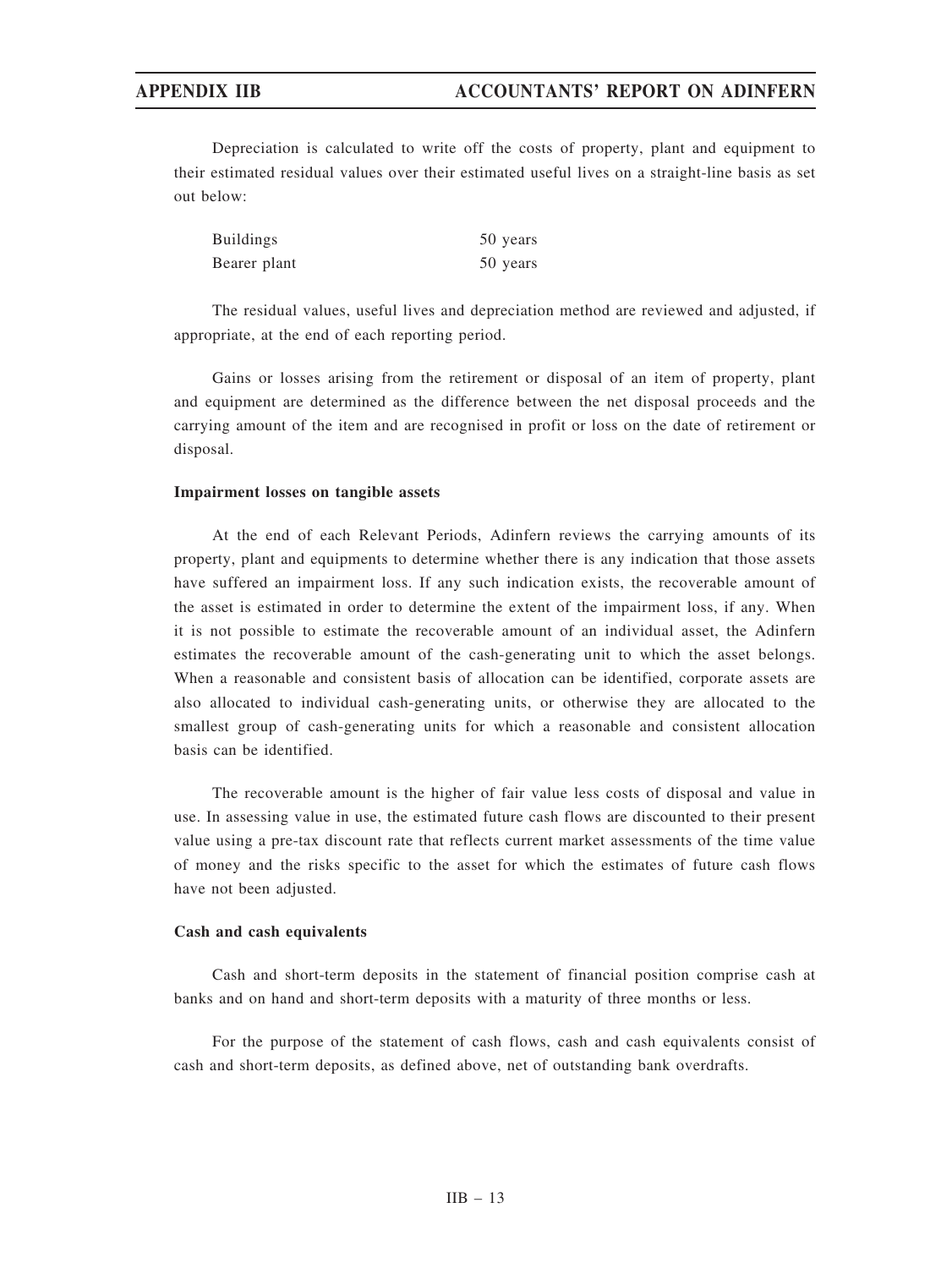### Financial instruments

Financial assets and financial liabilities are recognised on the statement of financial position when Adinfern becomes a party to the contractual provisions of the instrument.

Financial assets and financial liabilities are initially measured at fair value. Transaction costs that are directly attributable to the acquisition or issue of financial assets and financial liabilities (other than financial assets or financial liabilities at fair value through profit or loss (''FVTPL'')) are added to or deducted from the fair value of the financial assets or financial liabilities, as appropriate, on initial recognition. Transaction costs directly attributable to the acquisition of financial assets or financial liabilities at FVTPL are recognised immediately in profit or loss.

The effective interest method is a method of calculating the amortised cost of a financial asset or financial liability and of allocating interest income and interest expense over the Relevant Periods. The effective interest rate is the rate that exactly discounts estimated future cash receipts and payments (including all fees and points paid or received that form an integral part of the effective interest rate, transaction costs and other premiums or discounts) through the expected life of the financial asset or financial liability, or, where appropriate, a shorter period, to the net carrying amount on initial recognition.

Dividend or interest income which are derived from Adinfern's ordinary course of business are presented as revenue.

## Financial assets

### Classification and subsequent measurement of financial assets

Financial assets that meet the following conditions are subsequently measured at amortised cost:

- the financial asset is held within a business model whose objective is to collect contractual cash flows; and
- the contractual terms give rise on specified dates to cash flows that are solely payments of principal and interest on the principal amount outstanding.

Financial assets that meet the following conditions are subsequently measured at fair value through other comprehensive income ("FVTOCI"):

• the financial asset is held within a business model whose objective is achieved by both collecting contractual cash flows and selling; and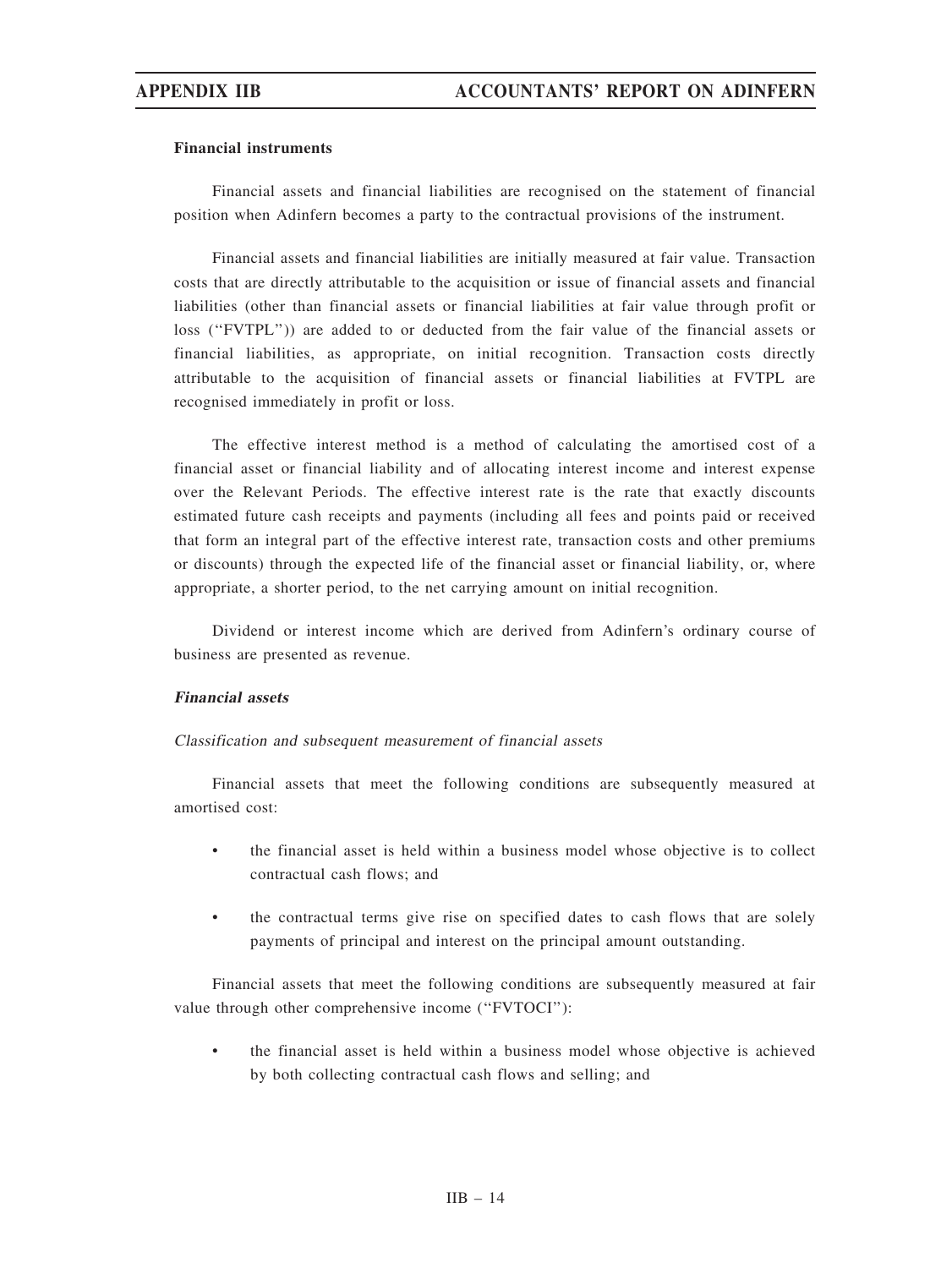the contractual terms give rise on specified dates to cash flows that are solely payments of principal and interest on the principal amount outstanding.

All other financial assets are subsequently measured at fair value through profit or loss (''FVTPL''), except that at the date of initial application/initial recognition of a financial asset the Adinfern may irrevocably elect to present subsequent changes in fair value of an equity investment in other comprehensive income (''OCI'') if that equity investment is neither held for trading nor contingent consideration recognised by an acquirer in a business combination to which HKFRS 3 ''Business Combinations'' applies.

A financial asset is classified as held for trading if:

- it has been acquired principally for the purpose of selling in the near term; or
- on initial recognition it is a part of a portfolio of identified financial instruments that the Adinfern manages together and has a recent actual pattern of short-term profit-taking; or
- it is a derivative that is not designated and effective as a hedging instrument.

In addition, Adinfern may irrevocably designate a financial asset that are required to be measured at the amortised cost or FVTOCI as measured at FVTPL if doing so eliminates or significantly reduces an accounting mismatch.

## (i) Amortised cost and interest income

Interest income is recognised using the effective interest method for financial assets measured subsequently at amortised cost and debt instruments/receivables subsequently measured at FVTOCI. Interest income is calculated by applying the effective interest rate to the gross carrying amount of a financial asset, except for financial assets that have subsequently become credit-impaired (see below). For financial assets that have subsequently become credit-impaired, interest income is recognised by applying the effective interest rate to the amortised cost of the financial asset from the next reporting period. If the credit risk on the credit-impaired financial instrument improves so that the financial asset is no longer credit impaired, interest income is recognised by applying the effective interest rate to the gross carrying amount of the financial asset from the beginning of the reporting period following the determination that the asset is no longer credit impaired.

(ii) Financial assets at FVTPL

Financial assets that do not meet the criteria for being measured at amortised cost or FVTOCI or designated as FVTOCI are measured at FVTPL.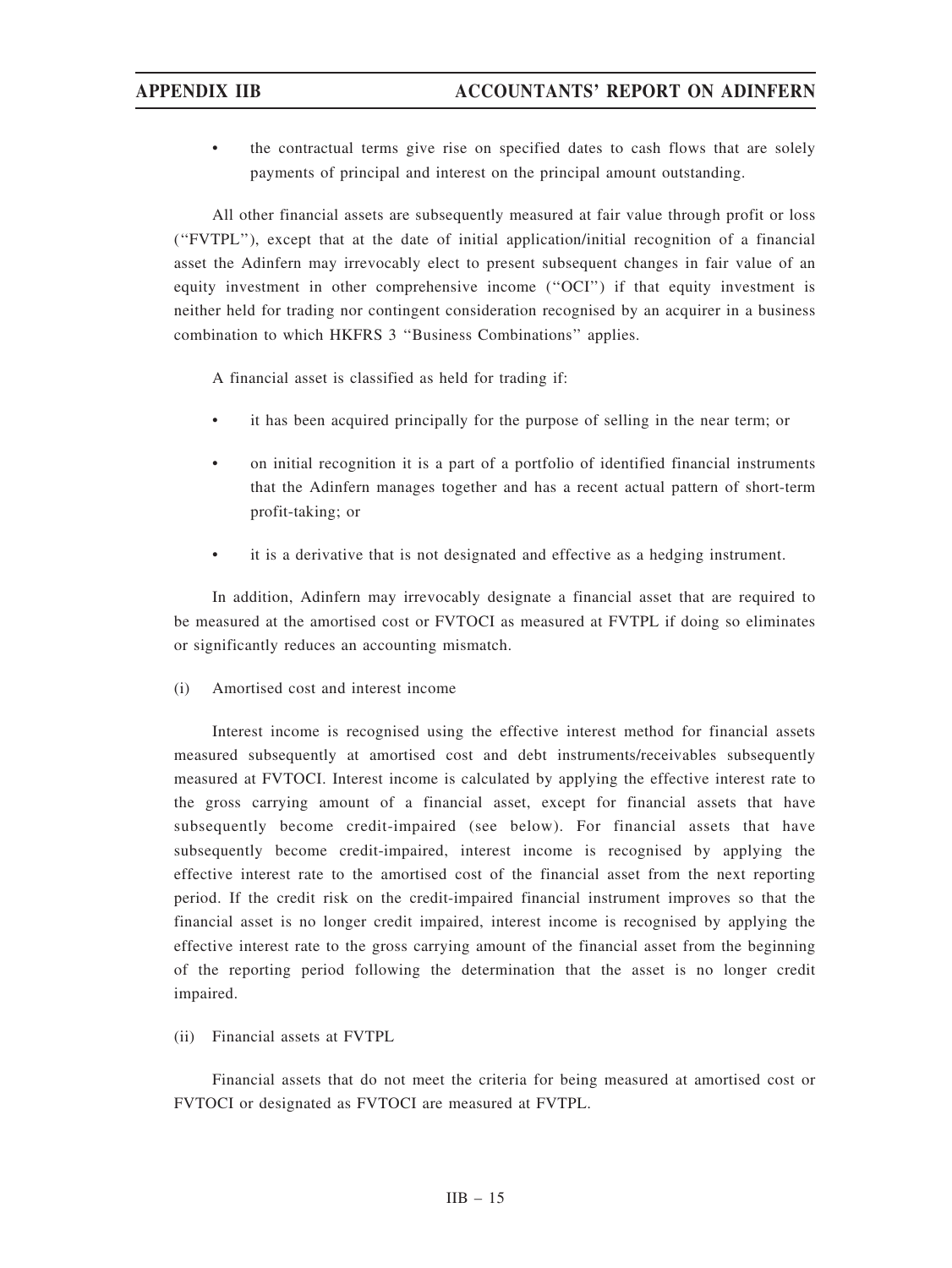Financial assets at FVTPL are measured at fair value at the end of each Relevant Periods, with any fair value gains or losses recognised in profit or loss. The net gain or loss recognised in profit or loss includes any dividend or interest earned on the financial asset.

### Impairment of financial assets

Adinfern recognises a loss allowance for ECL on financial assets which are subject to impairment under HKFRS 9 (including trade receivables, other receivables, amount due from a director, amount due from the ultimate shareholder, cash and cash equivalents, bank balances and cash). The amount of ECL is updated at each reporting date to reflect changes in credit risk since initial recognition.

Lifetime ECL represents the ECL that will result from all possible default events over the expected life of the relevant instrument. In contrast, 12-month ECL (''12m ECL'') represents the portion of lifetime ECL that is expected to result from default events that are possible within 12 months after the reporting date. Assessment are done based on the Adinfern's historical credit loss experience, adjusted for factors that are specific to the debtors, general economic conditions and an assessment of both the current conditions at the reporting date as well as the forecast of future conditions.

Adinfern always recognises lifetime ECL for trade receivables. The ECL on these assets are assessed individually for debtors with significant balances and/or collectively using a provision matrix with appropriate groupings.

For all other instruments, Adinfern measures the loss allowance equal to 12m ECL, unless when there has been a significant increase in credit risk since initial recognition, Adinfern recognises lifetime ECL. The assessment of whether lifetime ECL should be recognised is based on significant increases in the likelihood or risk of a default occurring since initial recognition.

## (i) Significant increase in credit risk

In assessing whether the credit risk has increased significantly since initial recognition, Adinfern compares the risk of a default occurring on the financial instrument as at the reporting date with the risk of a default occurring on the financial instrument as at the date of initial recognition. In making this assessment, Adinfern considers both quantitative and qualitative information that is reasonable and supportable, including historical experience and forward-looking information that is available without undue cost or effort.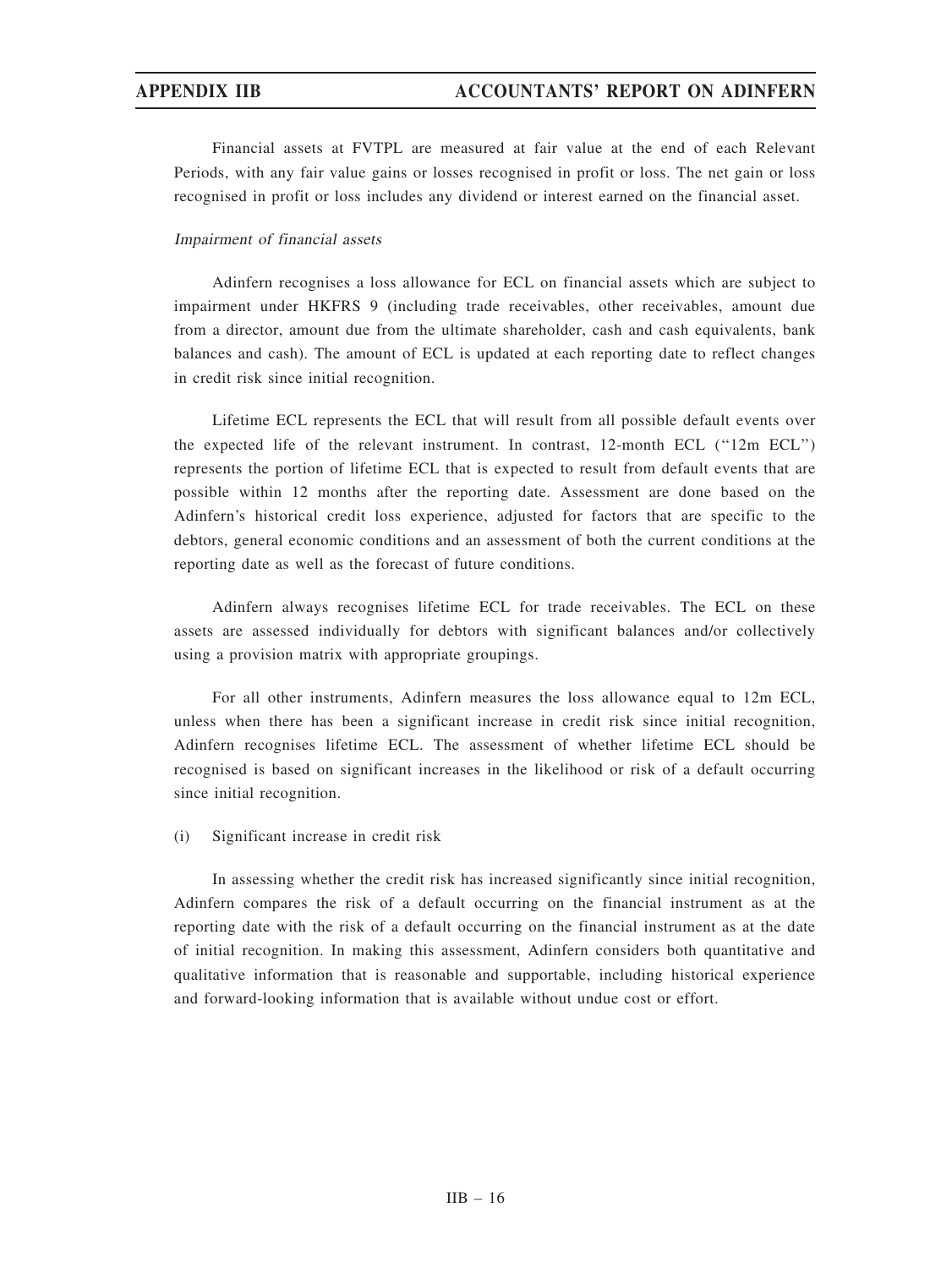In particular, the following information is taken into account when assessing whether credit risk has increased significantly:

- an actual or expected significant deterioration in the financial instrument's external (if available) or internal credit rating;
- significant deterioration in external market indicators of credit risk, e.g. a significant increase in the credit spread, the credit default swap prices for the debtor;
- existing or forecast adverse changes in business, financial or economic conditions that are expected to cause a significant decrease in the debtor's ability to meet its debt obligations;
- an actual or expected significant deterioration in the operating results of the debtor;
- an actual or expected significant adverse change in the regulatory, economic, or technological environment of the debtor that results in a significant decrease in the debtor's ability to meet its debt obligations.

Irrespective of the outcome of the above assessment, Adinfern presumes that the credit risk has increased significantly since initial recognition when contractual payments are more than 30 days past due, unless Adinfern has reasonable and supportable information that demonstrates otherwise.

# (ii) Definition of default

For internal credit risk management, Adinfern considers an event of default occurs when information developed internally or obtained from external sources indicates that the debtor is unlikely to pay its creditors, including the Adinfern, in full (without taking into account any collaterals held by Adinfern).

Irrespective of the above, Adinfern considers that default has occurred when a financial asset is more than 90 days past due unless Adinfern has reasonable and supportable information to demonstrate that a more lagging default criterion is more appropriate.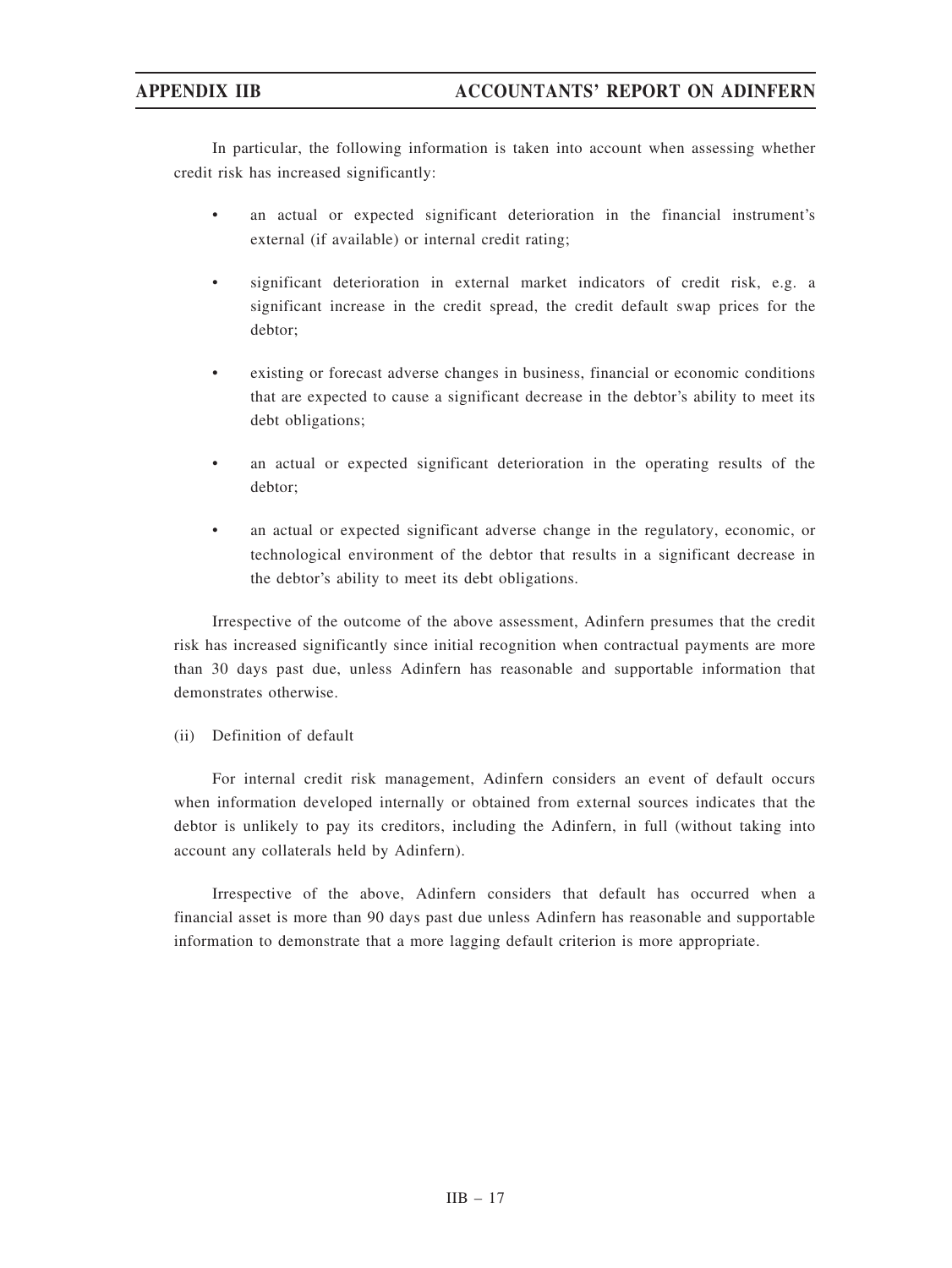(iii) Credit-impaired financial assets

A financial asset is credit-impaired when one or more events of default that have a detrimental impact on the estimated future cash flows of that financial asset have occurred. Evidence that a financial asset is credit-impaired includes observable data about the following events:

- (a) significant financial difficulty of the issuer or the borrower;
- (b) a breach of contract, such as a default or past due event;
- (c) the lender(s) of the borrower, for economic or contractual reasons relating to the borrower's financial difficulty, having granted to the borrower a concession(s) that the lender(s) would not otherwise consider;
- (d) it is becoming probable that the borrower will enter bankruptcy or other financial reorganisation; or
- (e) the disappearance of an active market for that financial asset because of financial difficulties.
- (iv) Write-off policy

Adinfern writes off a financial asset when there is information indicating that the counterparty is in severe financial difficulty and there is no realistic prospect of recovery, for example, when the counterparty has been placed under liquidation or has entered into bankruptcy proceedings, or in the case of trade receivables, when the amounts are over two years past due, whichever occurs sooner. Financial assets written off may still be subject to enforcement activities under Adinfern's recovery procedures, taking into account legal advice where appropriate. A write-off constitutes a derecognition event. Any subsequent recoveries are recognised in profit or loss.

(v) Measurement and recognition of ECL

The measurement of ECL is a function of the probability of default, loss given default (i.e. the magnitude of the loss if there is a default) and the exposure at default. The assessment of the probability of default and loss given default is based on historical data adjusted by forward looking information. Estimation of ECL reflects an unbiased and probability-weighted amount that is determined with the respective risks of default occurring as the weights.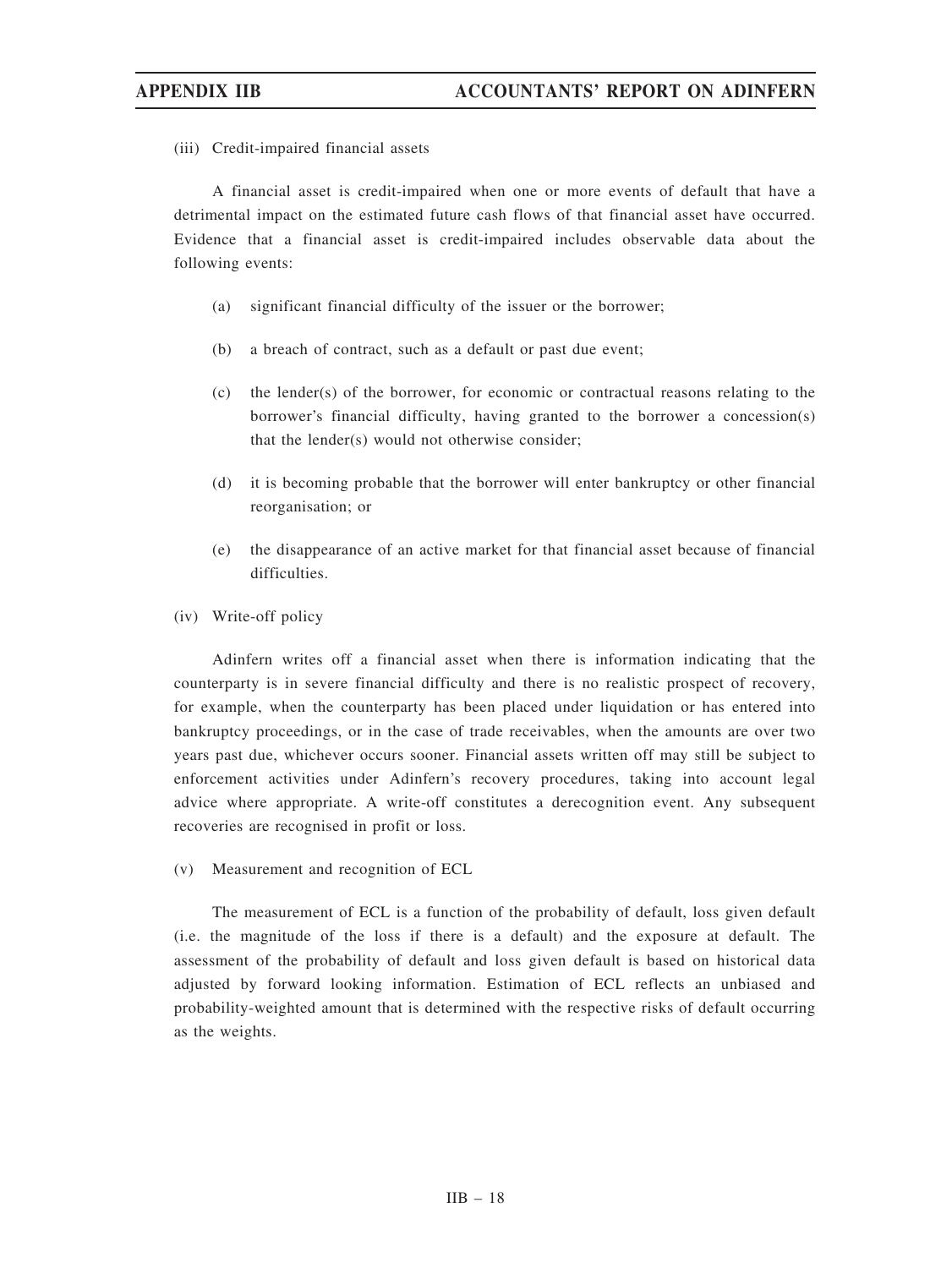Generally, the ECL is the difference between all contractual cash flows that are due to the Adinfern in accordance with the contract and the cash flows that the Adinfern expects to receive, discounted at the effective interest rate determined at initial recognition.

Where ECL is measured on a collective basis or cater for cases where evidence at the individual instrument level may not yet be available, the financial instruments are grouped on the following basis:

- Nature of financial instruments (i.e. the Adinfern's trade and other receivables, and amounts due from a director and the ultimate shareholder are each assessed as a separate group.);
- Past-due status;
- Nature, size and industry of debtors; and
- External credit ratings where available.

The grouping is regularly reviewed by management to ensure the constituents of each group continue to share similar credit risk characteristics.

Interest income is calculated based on the gross carrying amount of the financial asset unless the financial asset is credit impaired, in which case interest income is calculated based on amortised cost of the financial asset.

## Financial liabilities and equity

Debt and equity instruments are classified as either financial liabilities or as equity in accordance with the substance of the contractual arrangements and the definitions of a financial liability and an equity instrument.

Adinfern's financial liabilities are classified into other financial liabilities.

## Other financial liabilities

Other financial liabilities (including trade payables, other payables and accruals, amount due to the ultimate shareholder) are subsequently measured at amortised cost, using the effective interest method.

### Derecognition

A financial asset is derecognised only when the contractual rights to the cash flows from the asset expire, or when it transfers the financial asset and substantially all the risks and rewards of ownership of the asset to another entity.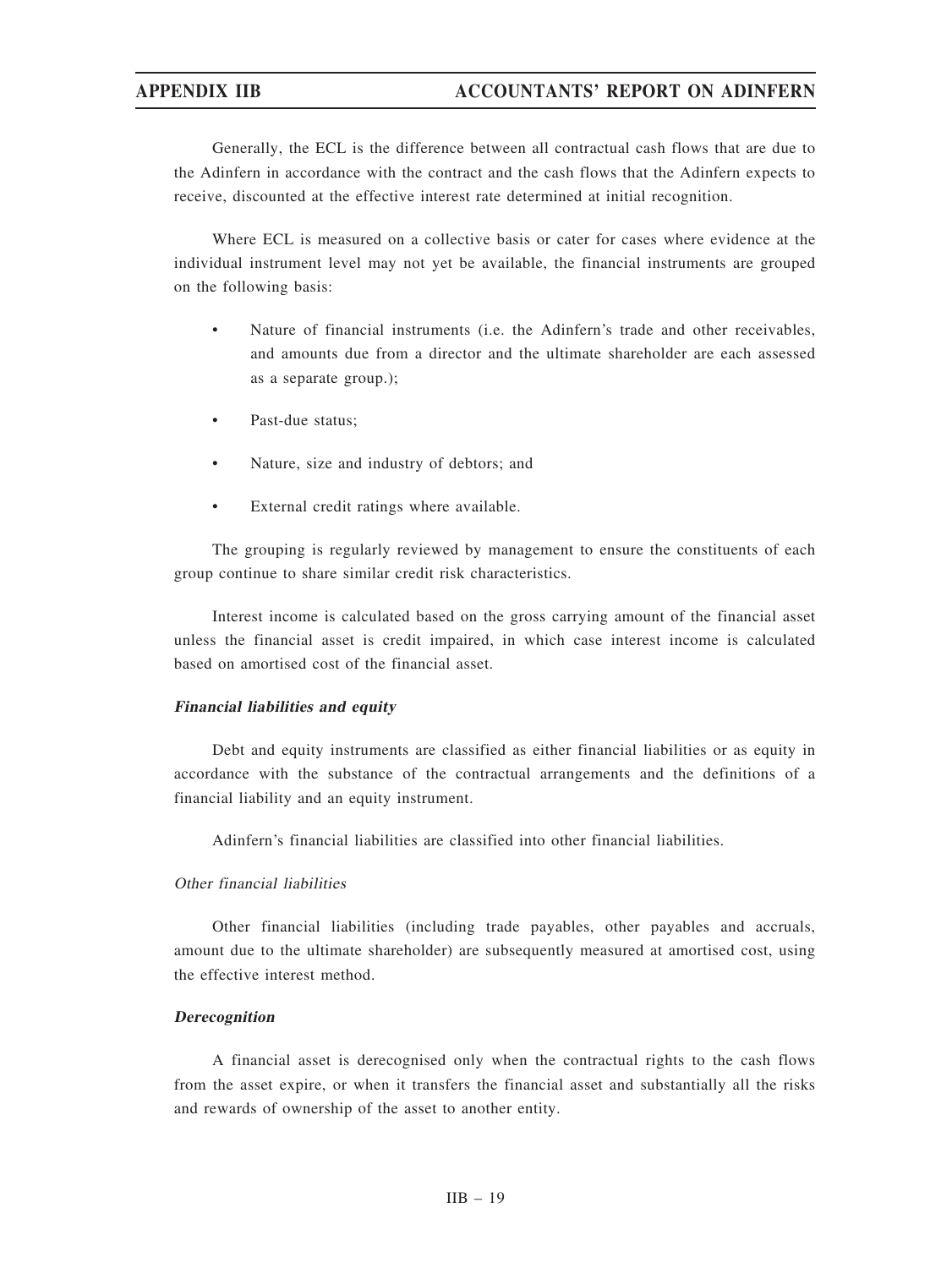On derecognition of a financial asset in its entirety, the difference between the asset's carrying amount and the sum of the consideration received and receivable and the cumulative gain or loss that had been recognised in other comprehensive income and accumulated in equity is recognised in profit or loss.

A financial liability is derecognised when, and only when, Adinfern's obligations are discharged, cancelled or they expire. The difference between the carrying amount of the financial liability derecognised and the consideration paid and payable is recognised in profit or loss.

## Biological assets

Biological assets comprise grapes before harvest in farms and are classified as current assets due to the short development period, prior to harvest.

Biological assets are stated at fair value less costs to sell from initial measurement up to the point of harvest, except where fair value cannot be measured reliably due to unavailability of quoted market prices and no reliable alternative estimates exist to determine fair value, in which case the assets are held at growing cost incurred less impairment losses.

Once the fair value becomes reliably measurable, the biological assets are measured at fair value less costs to sell and changes in fair value are recognised in the consolidated statement of profit or loss for the period in which it arises.

Biological assets that meet the definition of bearer plants (i.e., grapevines) are within the scope of HKAS 16 Property, Plant and Equipment. Bearer plants are accounted for in the same way as self-constructed items of property, plant and equipment before they are in the location and condition necessary to be capable of operating in the manner intended by management. After initial recognition, bearer plants are measured at accumulated cost less any impairment before maturity. Subsequently when the bearer plants are mature, they are measured at cost, less any subsequent accumulated depreciation and impairment, with changes recognised in profit or loss.

The grapevines are presented and accounted for as bearer plants, see ''property, plant and equipment''. However, the fresh fruit bunches growing on the grapevines are accounted for as biological assets until the point of harvest. Harvested grapes are transferred to inventories at fair value less costs to sell when harvested. Fair value at the point of harvest is based on the selling prices for similar fruits prevailing in the market as at or close to the harvest dates.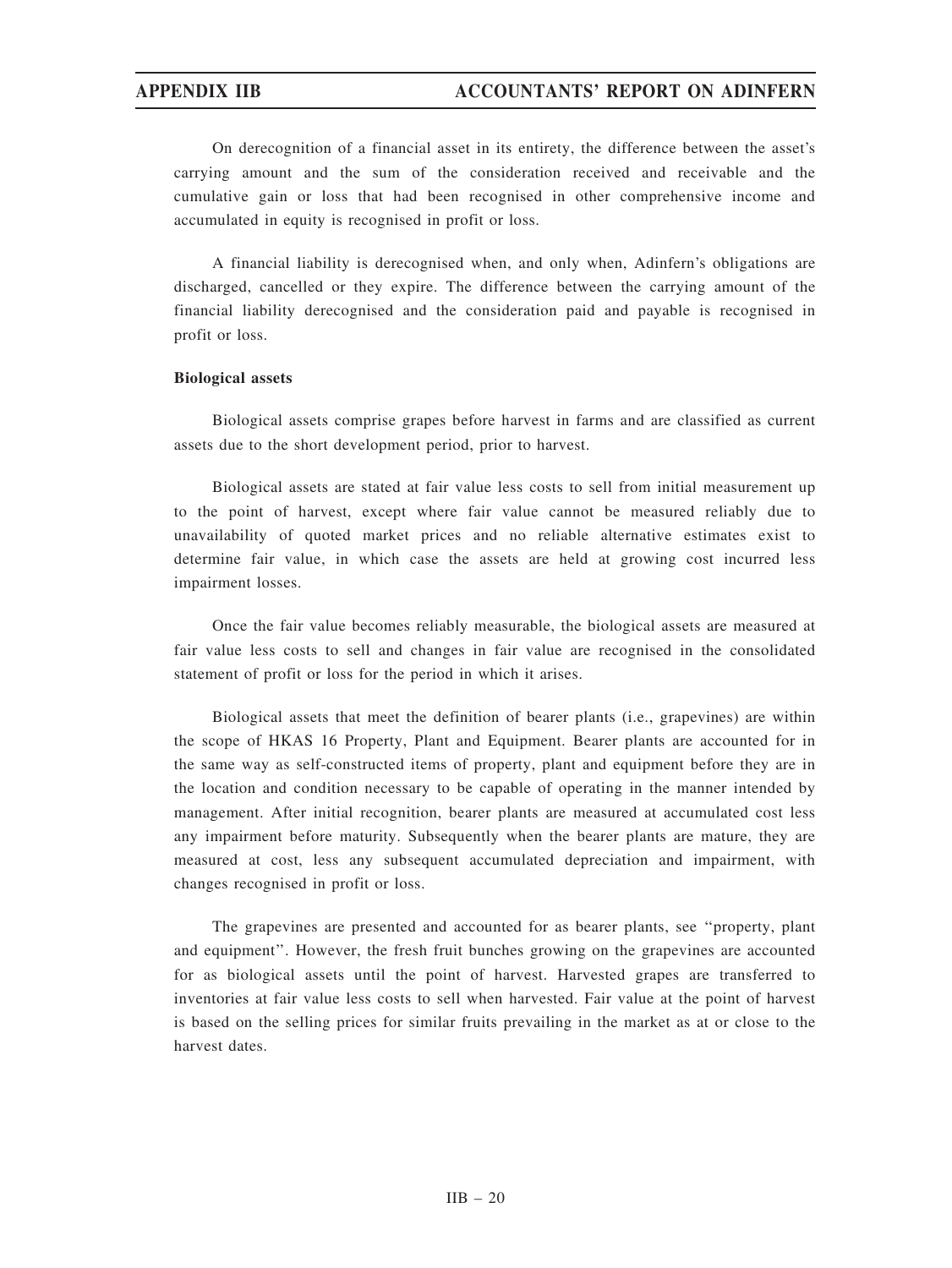## Inventories

Inventories are stated at the lower of cost or the deemed cost for agricultural produce harvested from biological assets and net realisable value. Cost is determined on the weighted average basis. Net realisable value is based on estimated selling prices less any estimated costs to be incurred to completion and disposal.

Goods in stock, the net realisable value is determined based on the estimated selling price less the estimated selling expenses and relevant taxes.

## Provision

Provisions are recognised when Adinfern has a present obligation (legal or constructive) as a result of a past event, it is probable that Adinfern will be required to settle the obligation, and a reliable estimate can be made of the amount of the obligation.

Provisions are measured at the best estimate of the consideration required to settle the present obligation at the end of the Relevant Periods, taking into account the risks and uncertainties surrounding the obligation. When a provision is measured using the cash flows estimated to settle the present obligation, its carrying amount is the present value of those cash flows (where the effect of the time value is material).

# Fair value measurement

When measuring fair value, net realisable value of inventories and value in use of property, plant and equipment for the purpose of impairment assessment, Adinfern takes into account the characteristics of the asset or liability if market participants would take those characteristics into account when pricing the asset or liability at the measurement date.

A fair value measurement of a non-financial asset takes into account a market participant's ability to generate economic benefits by using the asset in its highest and best use or by selling it to another market participant that would use the asset in its highest and best use.

Adinfern uses valuation techniques that are appropriate in the circumstances and for which sufficient data are available to measure fair value, maximising the use of relevant observable inputs and minimising the use of unobservable inputs. Specifically, Adinfern categorised the fair value measurements into three levels, based on the characteristics of inputs, as follows:

Level 1: Quoted (unadjusted) market prices in active markets for identical assets or liabilities.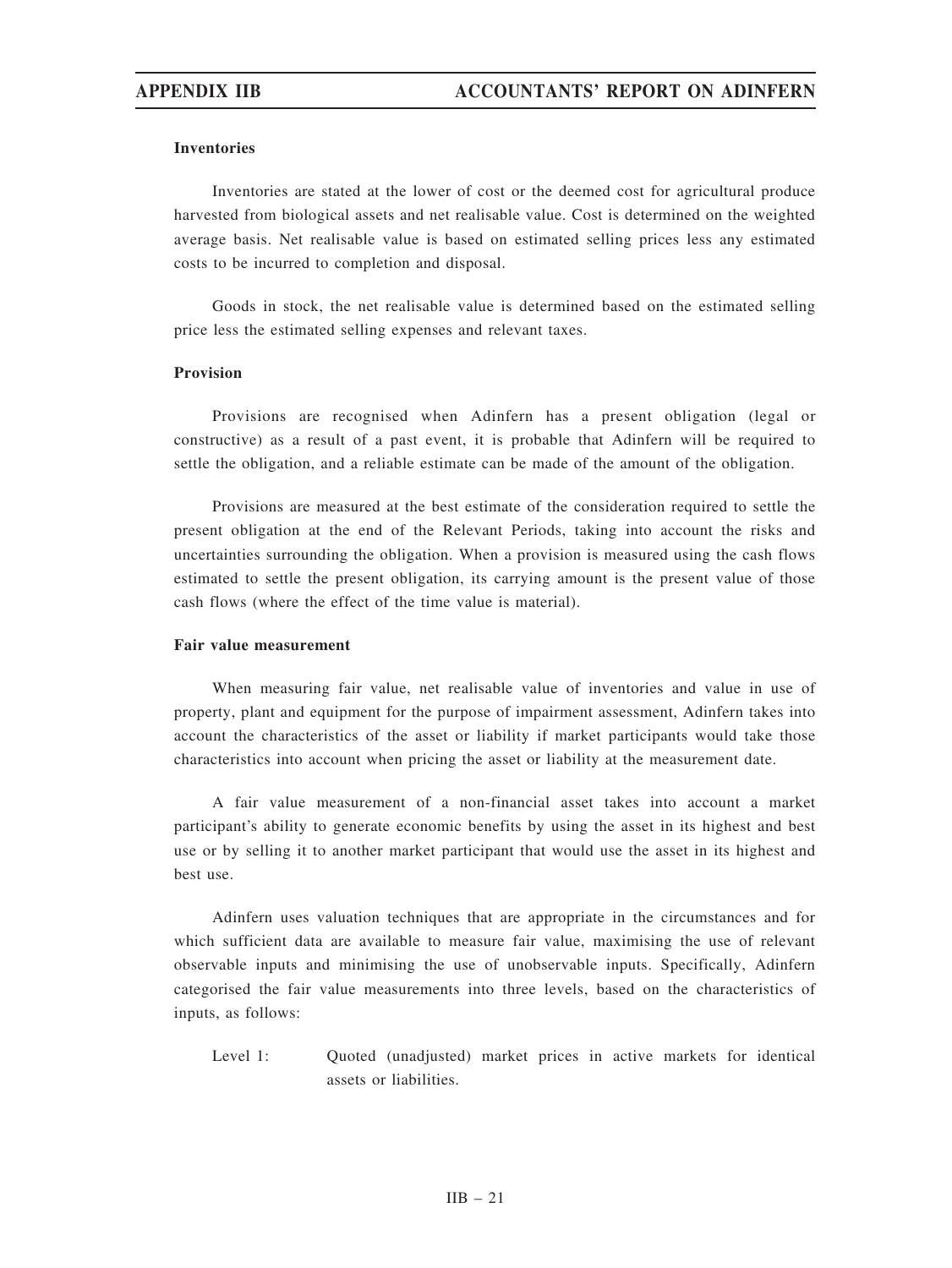- Level 2: Valuation techniques for which the lowest level input that is significant to the fair value measurement is directly or indirectly observable.
- Level 3: Valuation techniques for which the lowest level input that is significant to the fair value measurement is unobservable.

At the end of the Relevant Periods, Adinfern determines whether transfer occur between levels of the fair value hierarchy for assets and liabilities which are measured at fair value on recurring basis by reviewing their respective fair value measurement.

## 4. REVENUE

# Revenue within the scope of HKFRS 15 (Note):

|                              | Year ended 30 June |            |            |
|------------------------------|--------------------|------------|------------|
|                              | 2019               | 2018       | 2017       |
|                              | AUD                | <b>AUD</b> | <b>AUD</b> |
| Sales of wines               | 49,140             | 135,045    |            |
| Sales of grapes              | 236,994            | 172,032    |            |
| Tourism and servicing income | 23,777             | 20,399     |            |
|                              | 309,911            | 327,476    |            |

### Note:

Revenue within the scope of HKFRS 15:

|                               | Year ended 30 June |            |      |
|-------------------------------|--------------------|------------|------|
|                               | 2019               | 2018       | 2017 |
|                               | AUD                | <b>AUD</b> | AUD  |
| Recognised at a point in time | 286,134            | 307,077    |      |
| Recognised over time          | 23,777             | 20,399     |      |
|                               | 309,911            | 327,476    |      |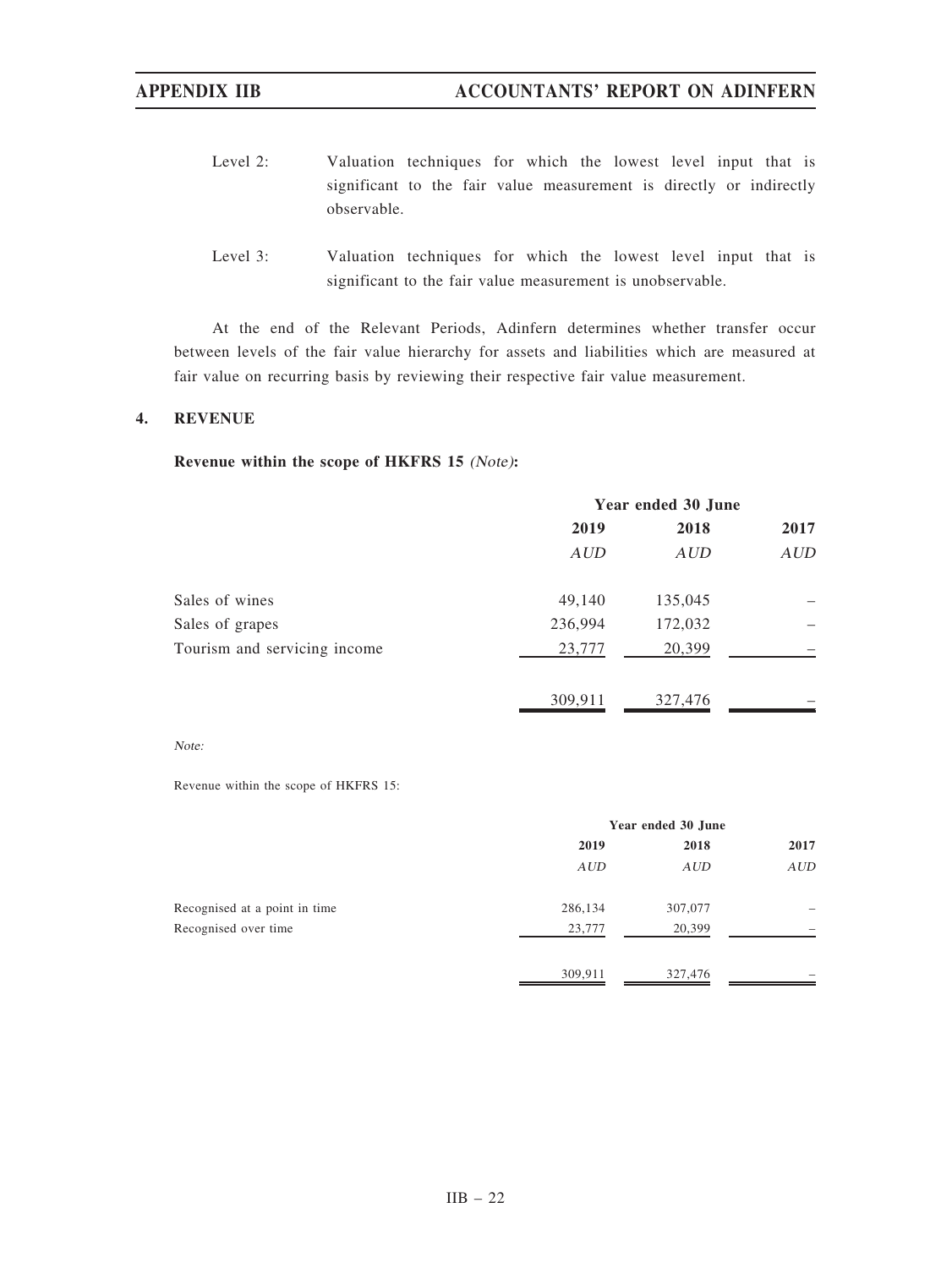# 5. OTHER INCOME

|                      | Year ended 30 June |       |            |
|----------------------|--------------------|-------|------------|
|                      | 2019               | 2018  | 2017       |
|                      | AUD                | AUD   | <b>AUD</b> |
| Bank interest income |                    | 952   |            |
| Other sales          | 1,573              | 1,931 |            |
| Miscellaneous income | 88                 | 121   |            |
|                      | 1,661              | 3,004 |            |

# 6. PROFIT/(LOSS) BEFORE TAXATION

Adinfern's profit/(loss) before taxation has been arrived at after charging the following items:

|                                              | Year ended 30 June |         |      |
|----------------------------------------------|--------------------|---------|------|
|                                              | 2019               | 2018    | 2017 |
|                                              | <b>AUD</b>         | AUD     | AUD  |
| Employee benefits expenses (including        |                    |         |      |
| Director's emoluments)                       |                    |         |      |
| Salaries, wages and other benefits           | 80,225             | 62,723  |      |
| Contribution to retirement benefits scheme – |                    |         |      |
| defined contribution plan                    | 9,223              | 5,458   |      |
|                                              | 89,448             | 68,181  |      |
|                                              |                    |         |      |
| Auditor's remuneration                       |                    |         |      |
| Cost of inventories consumed                 | 21,397             | 58,683  |      |
| Depreciation                                 | 21,000             | 19,250  |      |
| Handling fee*                                |                    | 144,807 |      |

\* During the Relevant Periods, included in the operating expenses.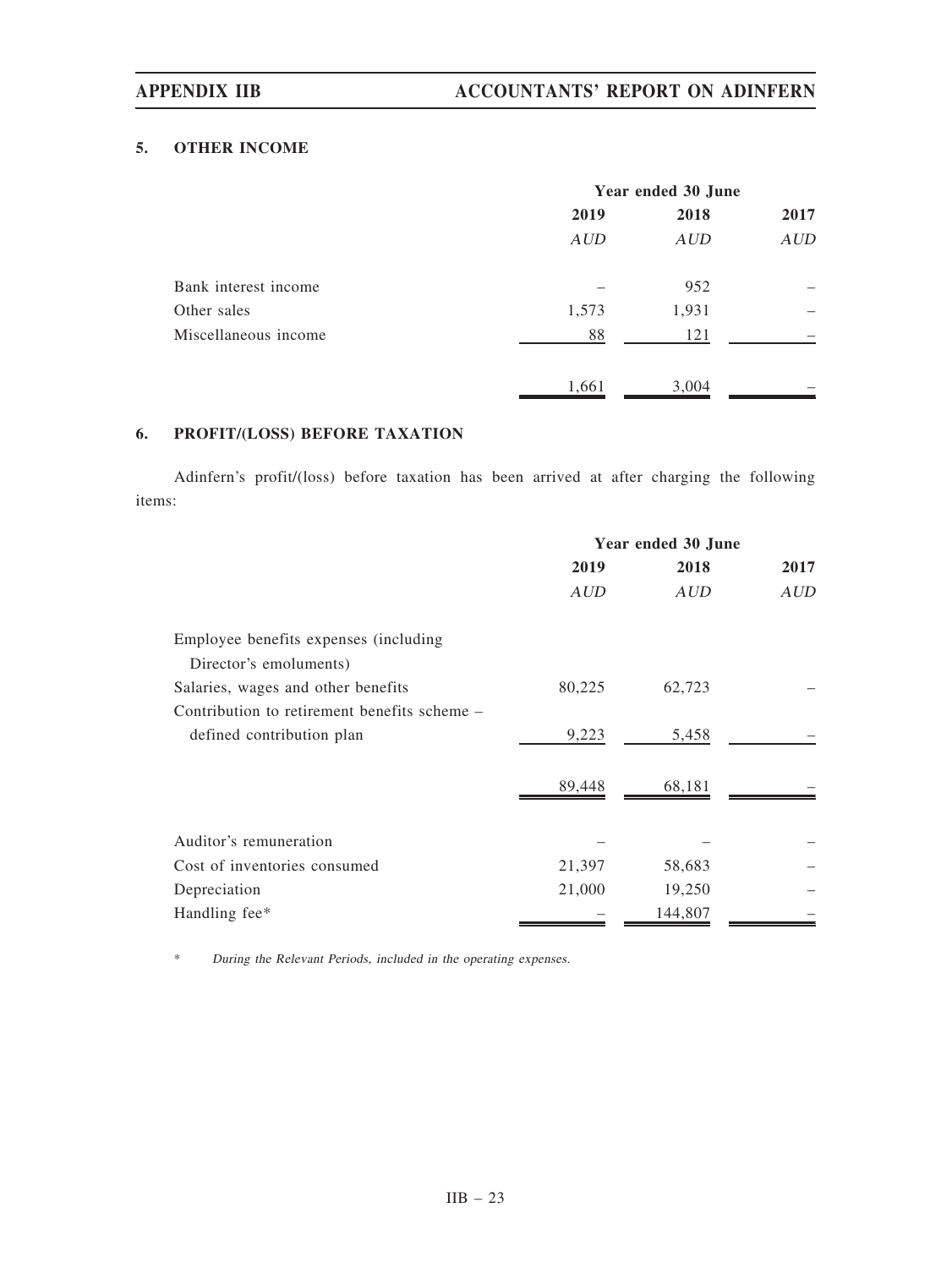## 7. DIRECTORS' AND EMPLOYEES' EMOLUMENTS

# (a) Directors' emoluments

Ms. Wong Howe Yee and Ms. Ngai Ka Ling were appointed as the directors of Adinfern since 28 March 2014 and 17 June 2019 respectively. Their emoluments for the Relevant Periods paid/payable by Adinfern during the Relevant Periods for their service are as follow:

|                                  | Year ended 30 June |      |            |
|----------------------------------|--------------------|------|------------|
|                                  | 2019               | 2018 | 2017       |
|                                  | AUD                | AUD  | <b>AUD</b> |
| Fee                              |                    |      |            |
| Retirement benefit contributions |                    |      |            |
|                                  |                    |      |            |

The remuneration of each director for the year ended 30 June 2017 is set out as below:

|                   |            | Salaries,     | Retirement    |              |
|-------------------|------------|---------------|---------------|--------------|
|                   |            | allowance and | benefit       |              |
|                   | Fees       | benefits      | contributions | <b>Total</b> |
|                   | <b>AUD</b> | AUD           | AUD           | <b>AUD</b>   |
| Ms. Wong Howe Yee |            |               |               |              |

The remuneration of each director for the year ended 30 June 2018 is set out as below:

|                   |                          | Salaries,     | Retirement    |              |
|-------------------|--------------------------|---------------|---------------|--------------|
|                   |                          | allowance and | benefit       |              |
|                   | Fees                     | benefits      | contributions | <b>Total</b> |
|                   | <b>AUD</b>               | AUD           | <b>AUD</b>    | AUD          |
| Ms. Wong Howe Yee | $\overline{\phantom{a}}$ |               |               |              |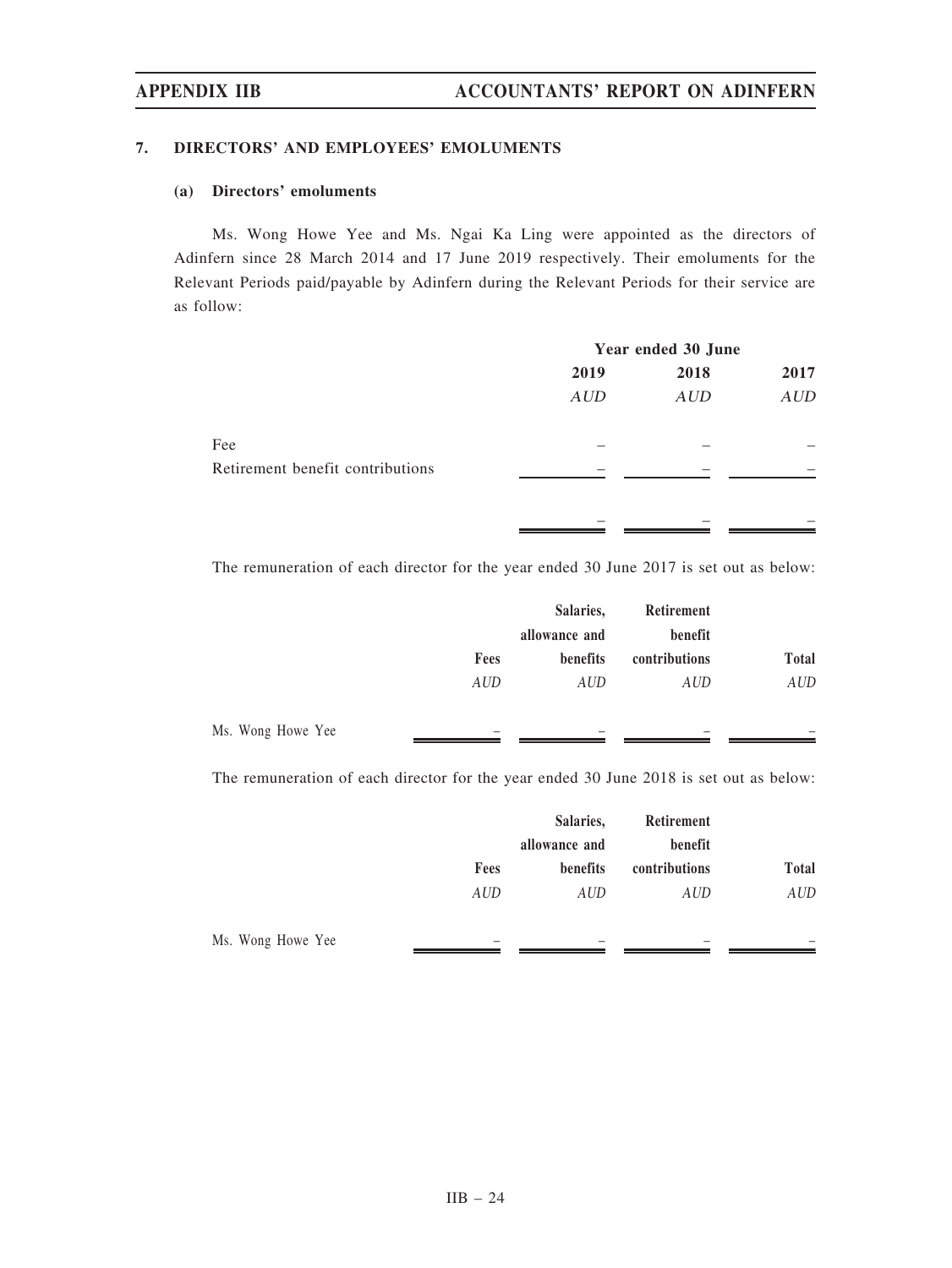The remuneration of each directors for the year ended 30 June 2019 is set out as below:

|                   |                    | Salaries,              | Retirement           |              |
|-------------------|--------------------|------------------------|----------------------|--------------|
|                   |                    | allowance and          | benefit              | <b>Total</b> |
|                   | Fees<br><b>AUD</b> | benefits<br><b>AUD</b> | contributions<br>AUD | AUD          |
| Ms. Wong Howe Yee |                    |                        |                      |              |
| Ms. Ngai Ka Ling  |                    |                        |                      |              |
|                   | -                  |                        |                      |              |

During the Relevant Periods, no emoluments were paid by Adinfern to these individuals as an inducement to join or upon joining Adinfern or as compensation for loss of office. None of them has waived or agreed to waive any emoluments during the Relevant Periods.

## (b) Five highest paid individuals

The aggregate of the emoluments in respect of the five highest paid individuals who are not directors of Adinfern during the Relevant Periods are as follows:

|                                  | Year ended 30 June |            |      |
|----------------------------------|--------------------|------------|------|
|                                  | 2019               | 2018       | 2017 |
|                                  | AUD                | <b>AUD</b> | AUD  |
| Salaries and other benefits      | 74,619             | 47,846     |      |
| Retirement benefit contributions | 7,050              | 4,511      |      |
|                                  | 81,669             | 52,357     |      |

The number of the five highest paid individuals who are not directors of Adinfern whose emoluments fell are within the following band is as follows:

|                      | Year ended 30 June |      |      |
|----------------------|--------------------|------|------|
|                      | 2019               | 2018 | 2017 |
| Nil to HK\$1,000,000 |                    |      |      |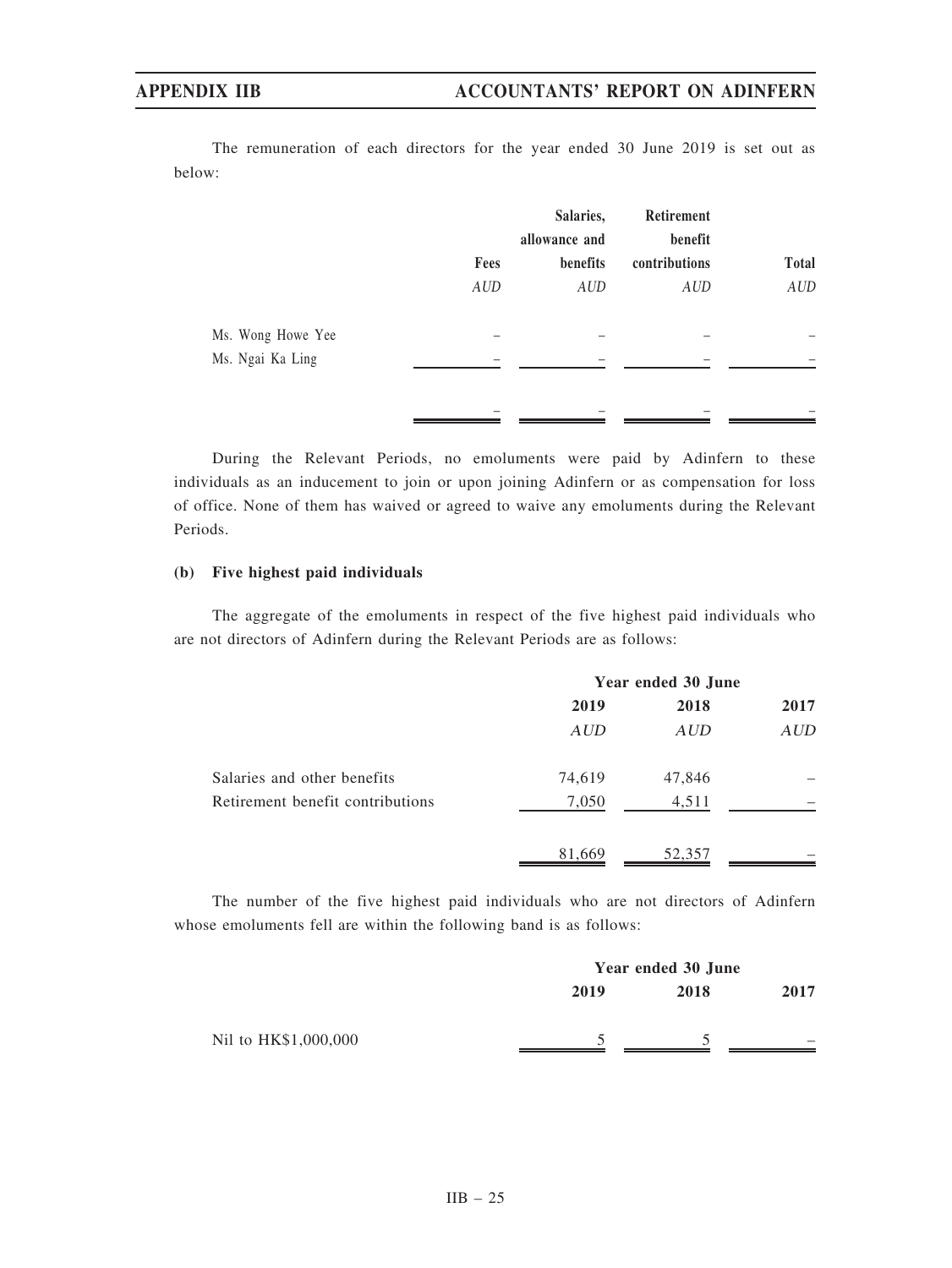## 8. INCOME TAX EXPENSES

|                                 | Year ended 30 June |      |      |
|---------------------------------|--------------------|------|------|
|                                 | 2019               | 2018 | 2017 |
|                                 | AUD                | AUD  | AUD  |
| Current income tax – Australia: |                    |      |      |
| Current year provision          | _                  |      |      |

The applicable Australia profit tax rate is 30% throughout the Relevant Periods.

Income tax charges for the Relevant Periods can be reconciled to the profits/(loss) before taxation per the statements of profit or loss and other comprehensive income as follows:

|                                                                              | Year ended 30 June |           |            |
|------------------------------------------------------------------------------|--------------------|-----------|------------|
|                                                                              | 2019               | 2018      | 2017       |
|                                                                              | <b>AUD</b>         | AUD       | <b>AUD</b> |
| Profit/(loss) before taxation                                                | 20,387             | (72, 975) | (250)      |
| Tax at the domestic income tax of $30\%$<br>Tax effect of income not taxable | 6,116              | (21,893)  | (75)       |
| for tax purpose                                                              | (6, 116)           |           |            |
| Tax effect of expenses not deductible<br>for tax purpose                     |                    | 21,893    | 75         |
| Income tax expenses for the year                                             |                    |           |            |

# 9. EARNINGS/(LOSS) PER SHARE

No earnings/(loss) per share information is presented for the purpose of this report as its inclusion is not considered meaningful.

# 10. DIVIDENDS

No dividend was paid or declared by the Adinfern during the Relevant Periods.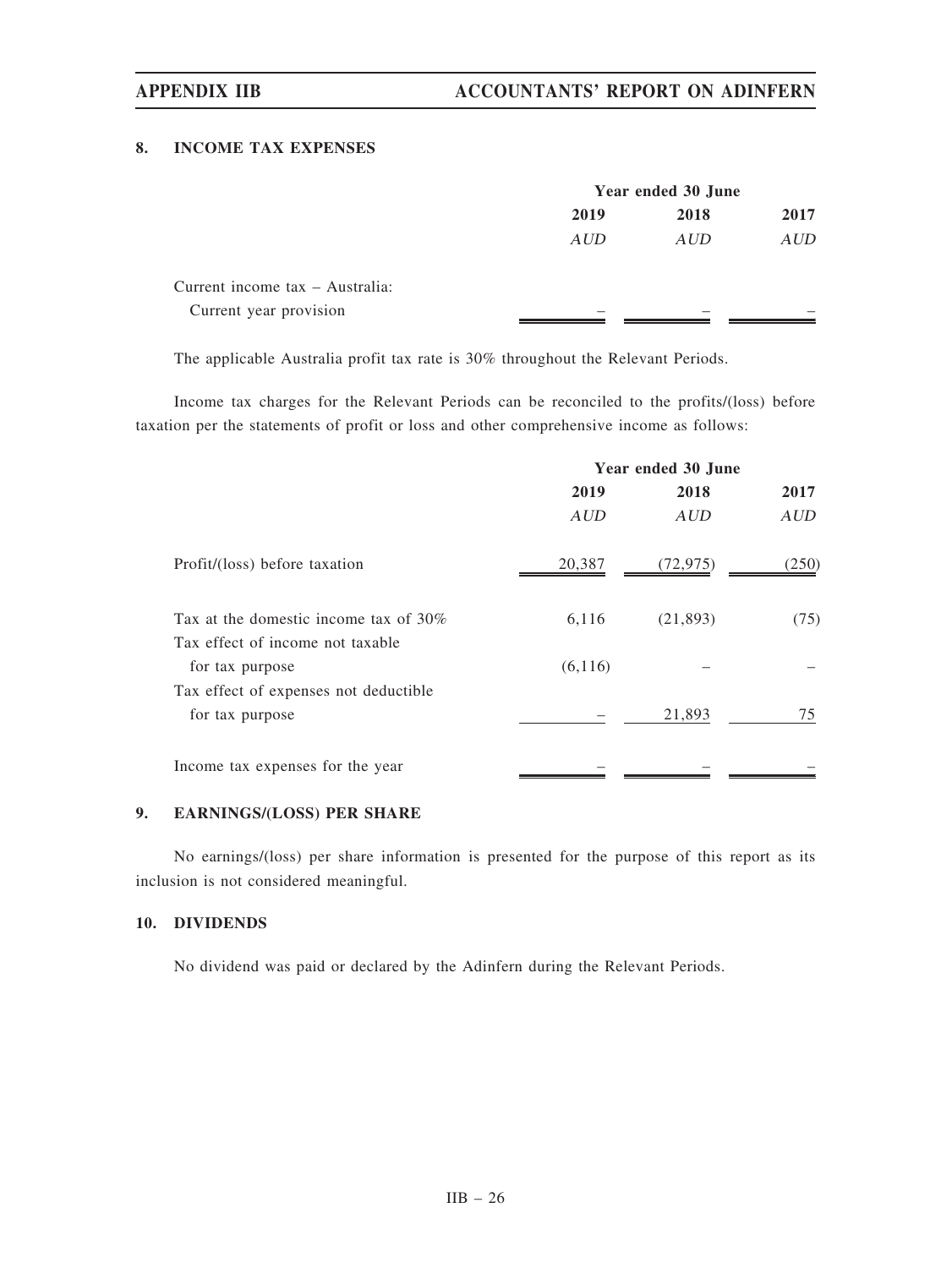# 11. PROPERTY, PLANT AND EQUIPMENT

|                                                 | Freehold  |                  | <b>Bearer</b> |              |  |
|-------------------------------------------------|-----------|------------------|---------------|--------------|--|
|                                                 | land      | <b>Buildings</b> | plants        | <b>Total</b> |  |
|                                                 | AUD       | AUD              | AUD           | AUD          |  |
| <b>COST</b>                                     |           |                  |               |              |  |
| At 1 July 2016, 30 June 2017<br>and 1 July 2017 |           |                  |               |              |  |
| Addition                                        | 1,750,000 | 980,000          | 70,000        | 2,800,000    |  |
| At 30 June 2018, 1 July 2018                    |           |                  |               |              |  |
| and 30 June 2019                                | 1,750,000 | 980,000          | 70,000        | 2,800,000    |  |
| <b>ACCUMULATED</b>                              |           |                  |               |              |  |
| <b>DEPRECIATION</b>                             |           |                  |               |              |  |
| At 1 July 2016, 30 June 2017                    |           |                  |               |              |  |
| and 1 July 2017                                 |           |                  |               |              |  |
| Provided for the year                           |           | 17,967           | 1,283         | 19,250       |  |
| At 30 June 2018 and                             |           |                  |               |              |  |
| 1 July 2018                                     |           | 17,967           | 1,283         | 19,250       |  |
| Provided for the year                           |           | 19,600           | 1,400         | 21,000       |  |
| At 30 June 2019                                 |           | 37,567           | 2,683         | 40,250       |  |
| NET, CARRYING VALUES                            |           |                  |               |              |  |
| At 30 June 2019                                 | 1,750,000 | 942,433          | 67,317        | 2,759,750    |  |
| At 30 June 2018                                 | 1,750,000 | 962,033          | 68,717        | 2,780,750    |  |
| At 30 June 2017                                 |           |                  |               |              |  |

The above items of property, plant and equipment are depreciated over their estimated useful lives, after taking into account their estimated residual value, on a straight-line basis, as follows:

| Freehold land    | Not depreciated |
|------------------|-----------------|
| <b>Buildings</b> | 50 years        |
| Bearer plants    | 30 years        |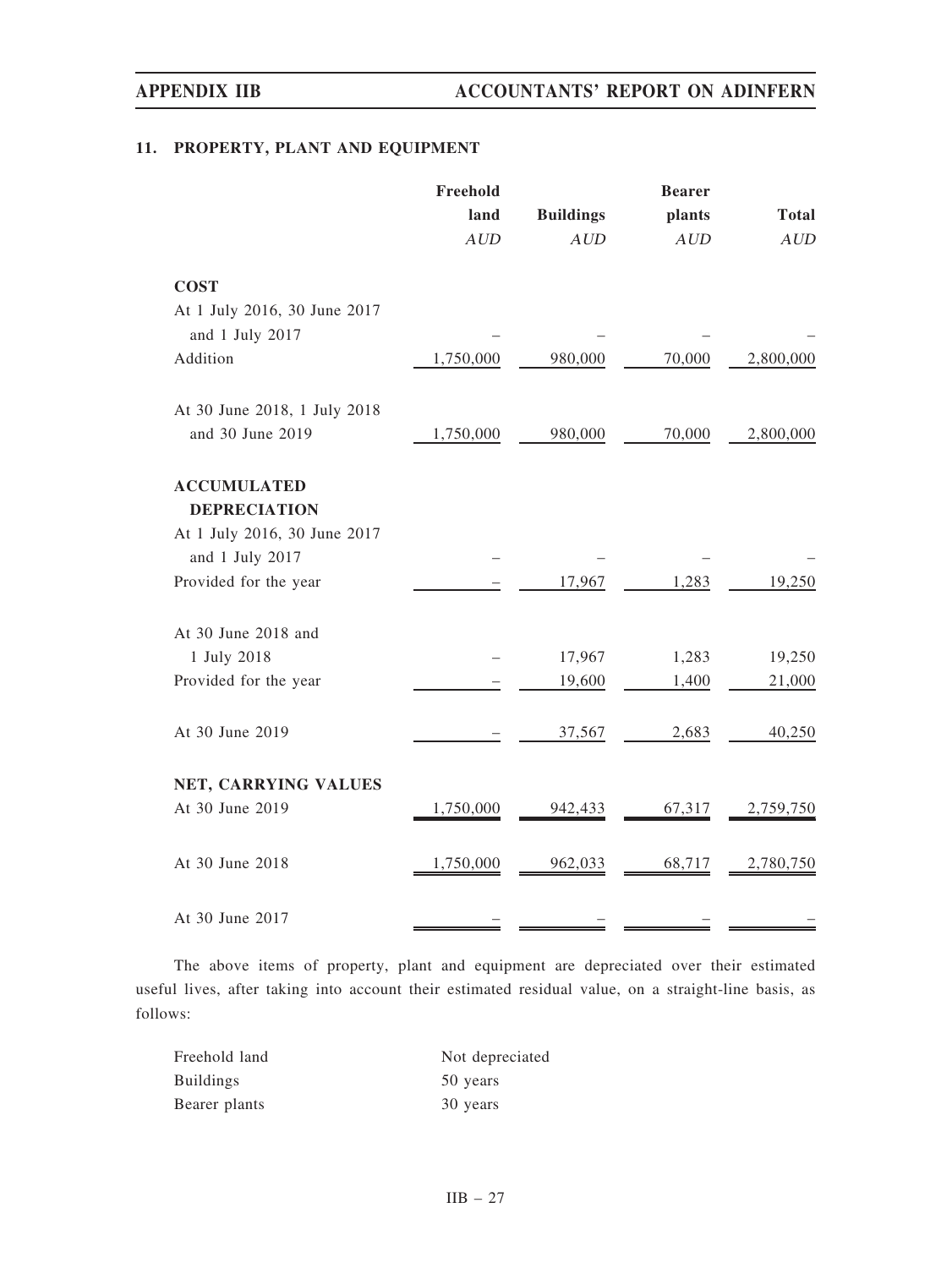### 12. INVENTORIES

|       |         | As at 30 June |                          |  |  |
|-------|---------|---------------|--------------------------|--|--|
|       | 2019    | 2018          |                          |  |  |
|       | AUD     | AUD           | AUD                      |  |  |
| Wines | 179,195 | 55,760        | $\overline{\phantom{a}}$ |  |  |

## 13. BIOLOGICAL ASSETS

Movements of biological assets, representing grapes growing on bearer plants, are summarised as follows:

|                              | As at 30 June |            |            |  |  |
|------------------------------|---------------|------------|------------|--|--|
|                              | 2019          | 2018       | 2017       |  |  |
|                              | <b>AUD</b>    | <b>AUD</b> | <b>AUD</b> |  |  |
| At the beginning of the year |               |            |            |  |  |
| Increase due to cultivation  | 60,832        | 50,856     |            |  |  |
| Decrease due to sales        | (60, 832)     | (50, 856)  |            |  |  |
| At the end of the year       |               |            |            |  |  |

During the Relevant Periods, Adinfern harvested of approximately 61 tonnes, 103 tonnes and Nil of grapes during the three years ended 30 June 2019, 2018 and 2017 respectively. The directors measured the fair value less costs to sell of grapes at harvest based on market prices as at or close to the harvest dates.

Cultivation costs incurred are accounted for as additions to the biological assets. All grapes are harvested annually from February to April of each year. After the harvest, plantation works commence again on the farmland. The directors consider that there was no active market for the grapes before harvest at the end of the Relevant Periods. The market approach is adopted to value the harvested grapes (''Agricultural Produce'') and the cost approach is adopted to value the immature grapes (''Immature Grapes'') during the growing period as at the end of respective years. The cost of direct raw materials, direct labour, labour service and cultivation cost incurred, including fertilisers, pesticides and labour costs, have been considered in the calculation of the fair values for the growing period and these costs approximate to their fair values. During the harvesting period, the market approach is adopted whereby the fair values of the Agricultural Produce as at the end of respective years are calculated to be the product of market price and estimated quantities of the Agricultural Produce after deducting reasonable costs related to selling.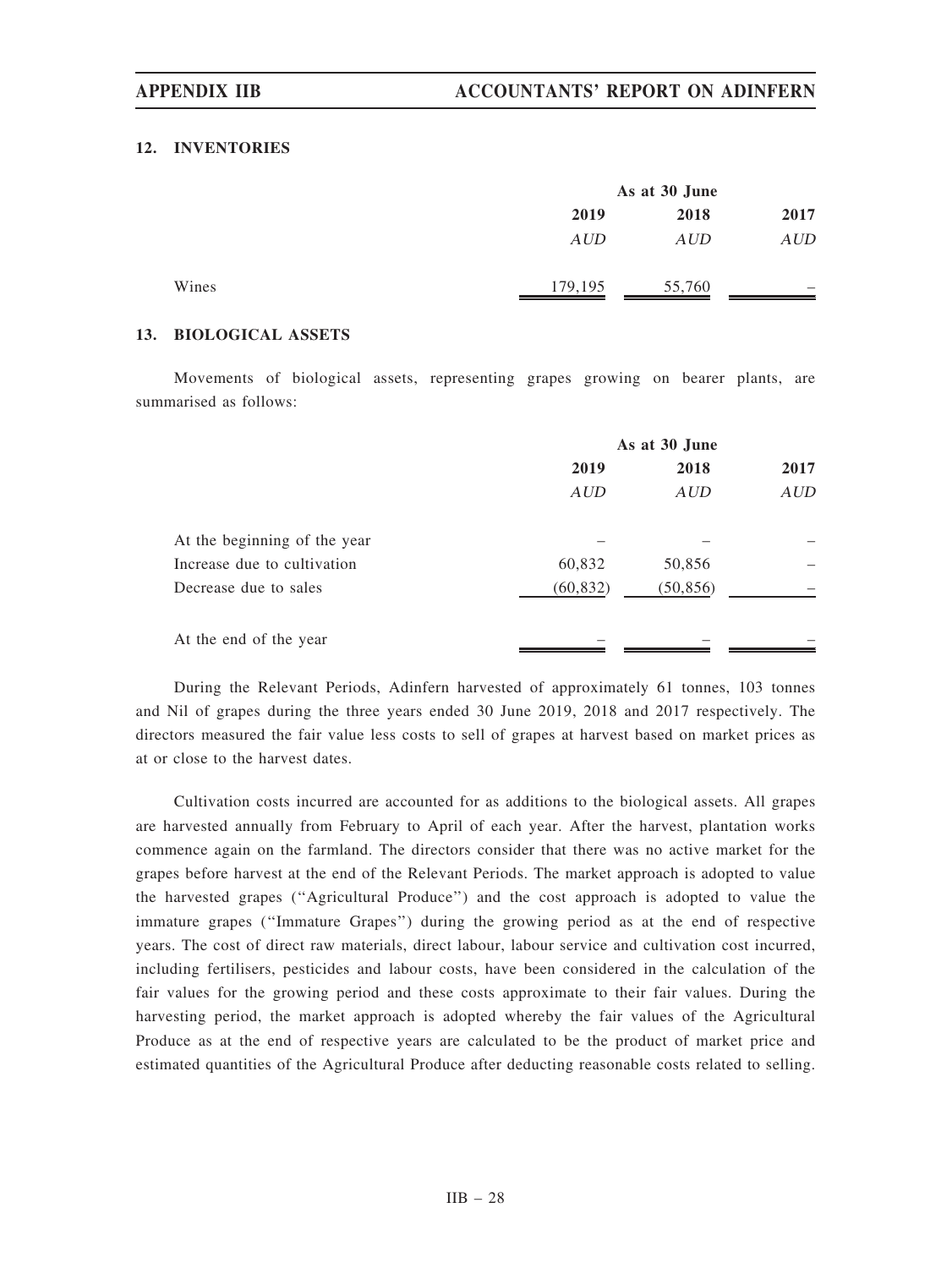# APPENDIX IIB ACCOUNTANTS' REPORT ON ADINFERN

The fair value measurement of the grapes is categorised as level 3 fair value measurement within the three-level fair value hierarchy as defined in HKFRS 13 Fair Value Measurement. Significant unobservable inputs are mainly the replacement cost for Immature Grapes and the market price for harvested grapes.

During the Relevant Periods, no transfers occurred between levels in the hierarchy.

# 14. TRADE RECEIVABLES AND OTHER RECEIVABLES

|                          | As at 30 June |            |            |  |  |
|--------------------------|---------------|------------|------------|--|--|
|                          | 2019          | 2018       | 2017       |  |  |
|                          | <b>AUD</b>    | <b>AUD</b> | <b>AUD</b> |  |  |
| Trade receivables (Note) | 126,165       | 77,775     |            |  |  |
| Other receivables        |               |            | 150        |  |  |
|                          | 126,165       | 77,775     | 150        |  |  |

Note:

The aging analysis of trade receivables, presented based on invoice date which approximates the respective revenue recognition dates, at the end of each Relevant Periods are as follows:

|                | As at 30 June |            |                   |  |
|----------------|---------------|------------|-------------------|--|
|                | 2019          | 2018       |                   |  |
|                | <b>AUD</b>    | <b>AUD</b> | <b>AUD</b>        |  |
| Within 30 days | 126,165       | 77.775     | $\hspace{0.05cm}$ |  |

Adinfern has not provided for impairment loss because there is no recent history of default.

Adinfern does not hold any collateral over its trade receivables, deposits and other receivables.

The trade receivables allow a credit period from 0 to 60 days to its customers.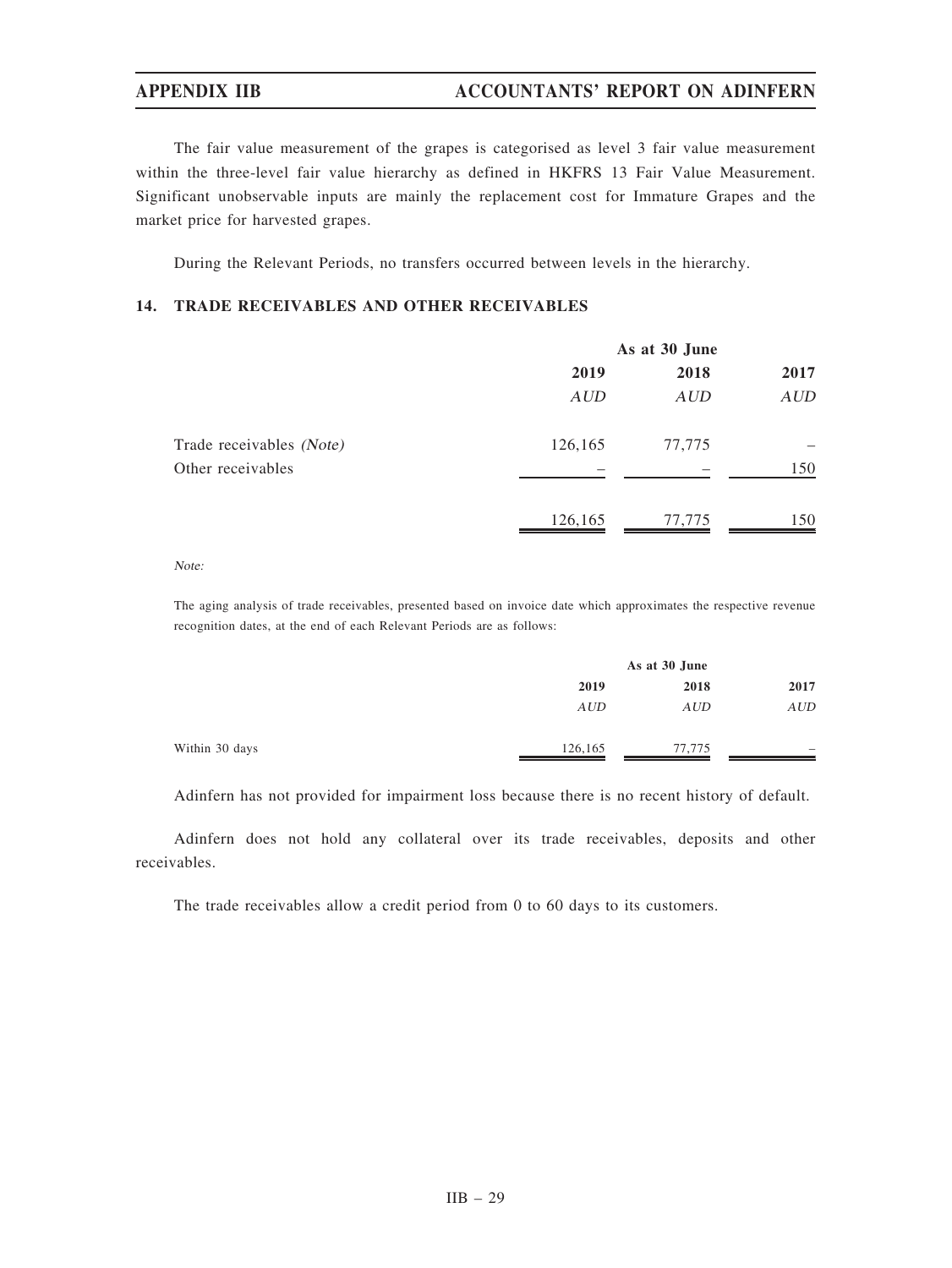# 15. AMOUNTS DUE FROM/(TO) A DIRECTOR AND THE ULTIMATE SHAREHOLDER

The amounts due are unsecured, interest-free and have no fixed repayment terms.

# 16. BANK BALANCES AND CASH

Cash at banks carry interest at prevailing market rates per annum as at 30 June 2017, 2018 and 2019.

# 17. TRADE PAYABLES AND OTHER PAYABLES AND ACCRUALS

|                |            | As at 30 June |       |  |  |  |
|----------------|------------|---------------|-------|--|--|--|
|                | 2019       | 2018          | 2017  |  |  |  |
|                | <b>AUD</b> | <b>AUD</b>    | AUD   |  |  |  |
| Trade payables | 37,714     | 1,418         |       |  |  |  |
| Other payables | 19,707     | 11,772        | 2,590 |  |  |  |
| Accruals       | 20,256     | 7,842         | 250   |  |  |  |
|                | 39,963     | 19,614        | 2,840 |  |  |  |
|                | 77,677     | 21,032        | 2,840 |  |  |  |

Adinfern normally received credit term of 30 days from its suppliers. An aged analysis of Adinfern's trade payables, as at the end of each of the Relevant Periods, based on the invoice date, is as follows:

|                |            | As at 30 June |                          |  |  |
|----------------|------------|---------------|--------------------------|--|--|
|                | 2019       | 2018          |                          |  |  |
|                | <b>AUD</b> | <b>AUD</b>    | AUD                      |  |  |
| Within 30 days | 37,714     | 1,418         | $\overline{\phantom{a}}$ |  |  |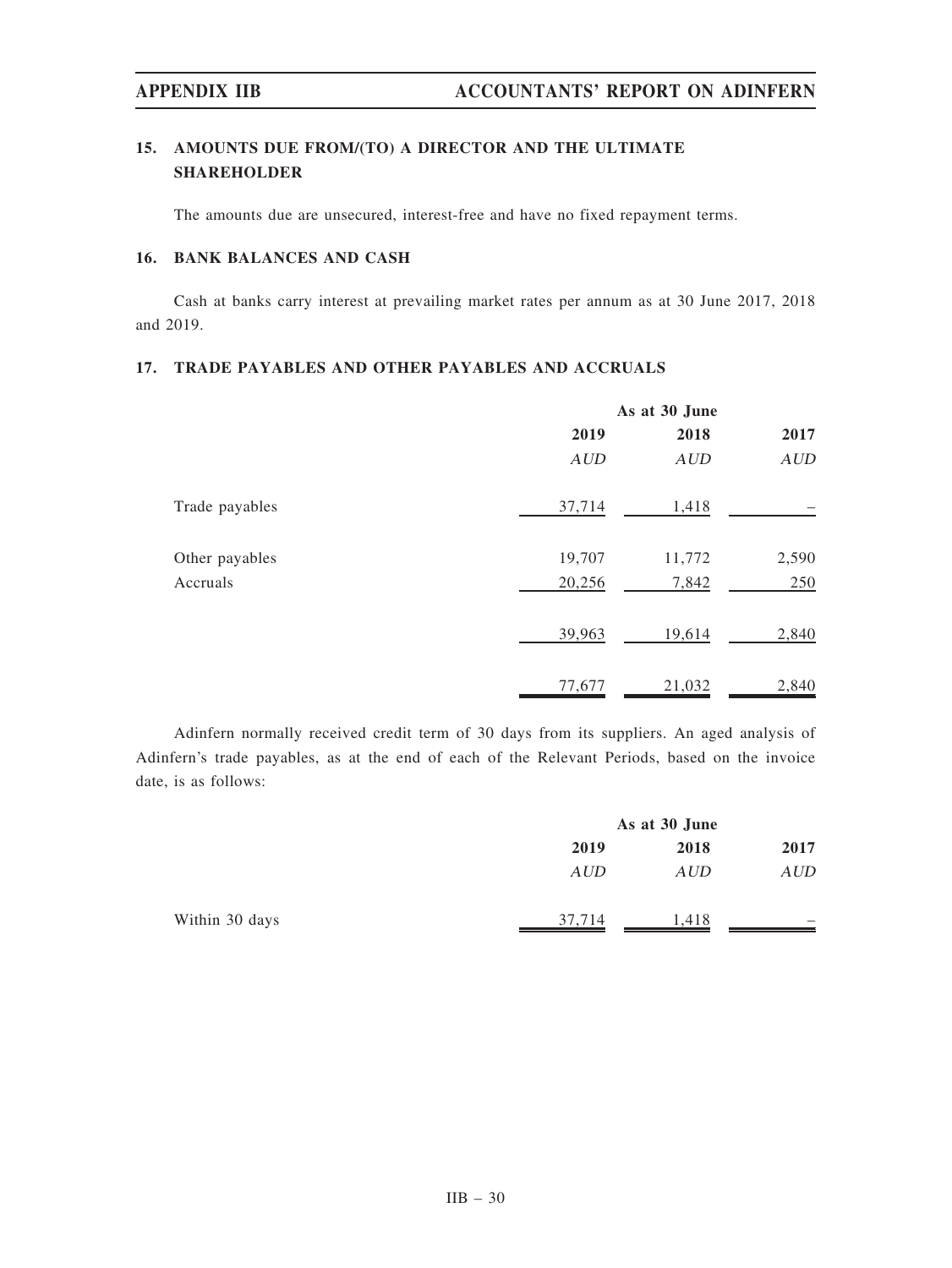# 18. SHARE CAPITAL

|                                            | Number of |               |
|--------------------------------------------|-----------|---------------|
|                                            | share     | <b>Amount</b> |
|                                            |           | AUD           |
| Ordinary share issued and fully paid:      |           |               |
| At 1 July 2016, 30 June 2017, 1 July 2017, |           |               |
| 30 June 2018 and 1 July 2018               | 100       | 100           |
| Issuance of shares <i>(note)</i>           | 3,099,900 | 3,099,900     |
| At 30 June 2019                            | 3,100,000 | 3,100,000     |

Note:

On 22 May 2019 and 16 June 2019, the Adinfern issued and allotted 99,900 and 3,000,000 ordinary shares of AUD1 each as to the Target Company and Vendor for settlement of the amount due to the ultimate shareholder.

# 19. RETIREMENT BENEFIT SCHEME

Adinfern operates the Public Sector Superannuation Accumulation Plan under the Superannuation Guarantee (Administration) Act 1992 (SG Act). Under the Public Sector Superannuation Accumulation Plan, Adinfern is required to make contributions to the scheme at 9.50% of the employees' relevant income, subject to a cap of quarterly relevant income of AUD51,620, AUD52,760 and AUD54,030 per employee for respective income year 2016-17, 2017-18 and 2018-19. Contributions to the Public Sector Superannuation Accumulation Plan vest immediately.

The total expense recognised in profit or loss as follows:

|                                      | Year ended 30 June |       |      |
|--------------------------------------|--------------------|-------|------|
|                                      | 2019               | 2018  | 2017 |
|                                      | AUD                | AUD   | AUD  |
| Retirement benefit contribution made |                    |       |      |
| during the Relevant Periods          | 9.223              | 5,458 |      |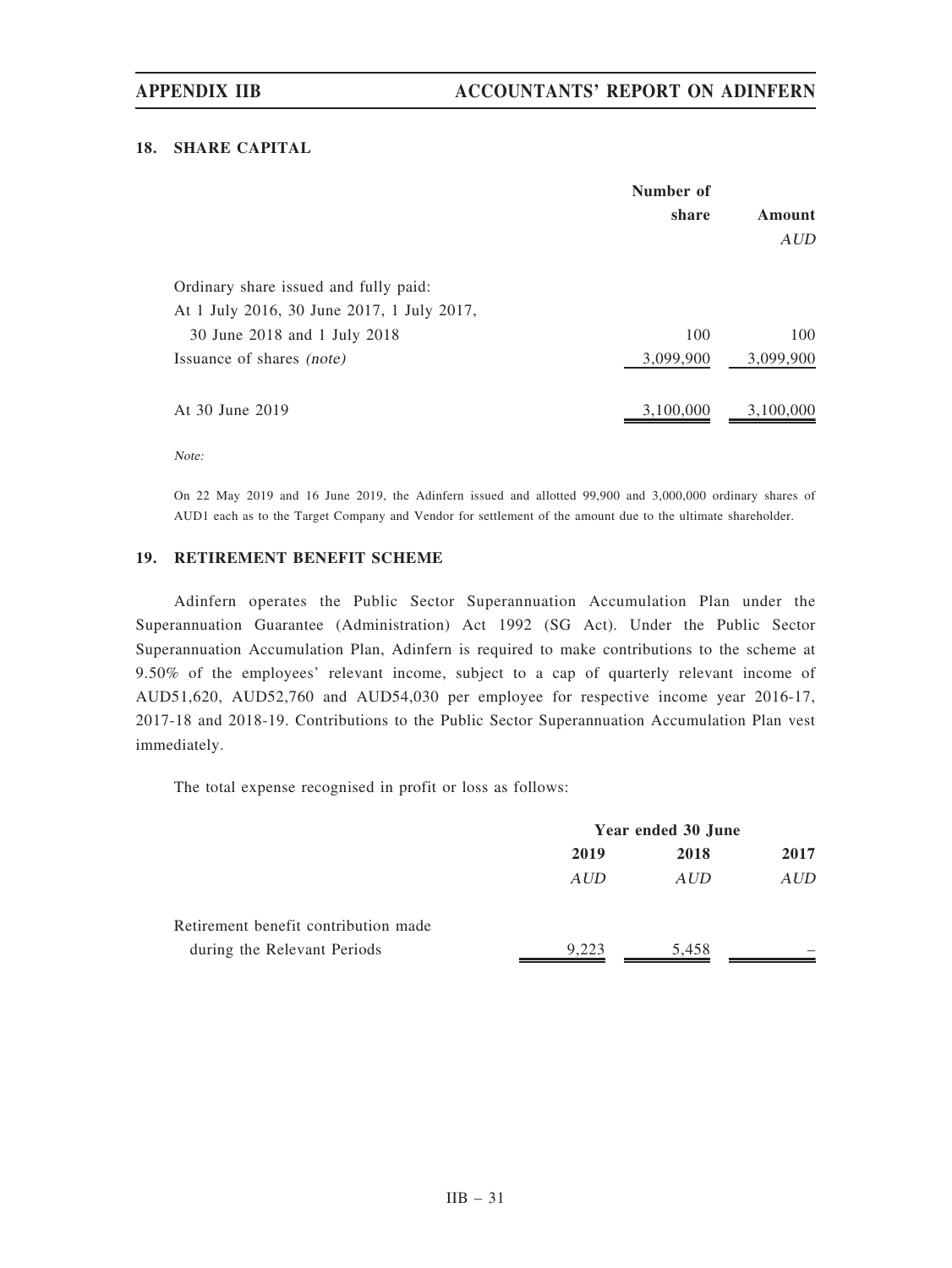## 20. RELATED PARTY TRANSACTIONS

There have no any related party transactions during the years ended 30 June 2017, 2018 and 2019.

## 21. CAPITAL RISK MANAGEMENT

Adinfern manages its capital to ensure that entities in Adinfern will be able to continue as a going concern while maximising the return to stakeholders through the optimisation of the debt and equity balance. Adinfern's overall strategy remains unchanged in the Relevant Periods.

The capital structure of Adinfern consists of equity attributable to owners of Adinfern, comprising issued paid-in capital, capital reserve and retained profits.

The directors of Adinfern review the capital structure on an annual basis. As part of this review, the directors of Adinfern consider the cost of capital and the risks associated with each class of capital. Based on the results of the review of the directors of Adinfern, Adinfern will balance its overall capital structure through the payment of dividends, raising new share capital as well as the issue of new debt or the redemption of existing debt.

## 22. FINANCIAL INSTRUMENTS

## Categories of financial instruments

|                                            | As at 30 June |            |            |  |  |
|--------------------------------------------|---------------|------------|------------|--|--|
|                                            | 2019          | 2018       | 2017       |  |  |
|                                            | AUD           | <b>AUD</b> | <b>AUD</b> |  |  |
| Financial assets<br>At amortised cost      | 183,454       | 115,557    | 250        |  |  |
| Financial liabilities<br>At amortised cost | 77,677        | 3,027,632  | 2,840      |  |  |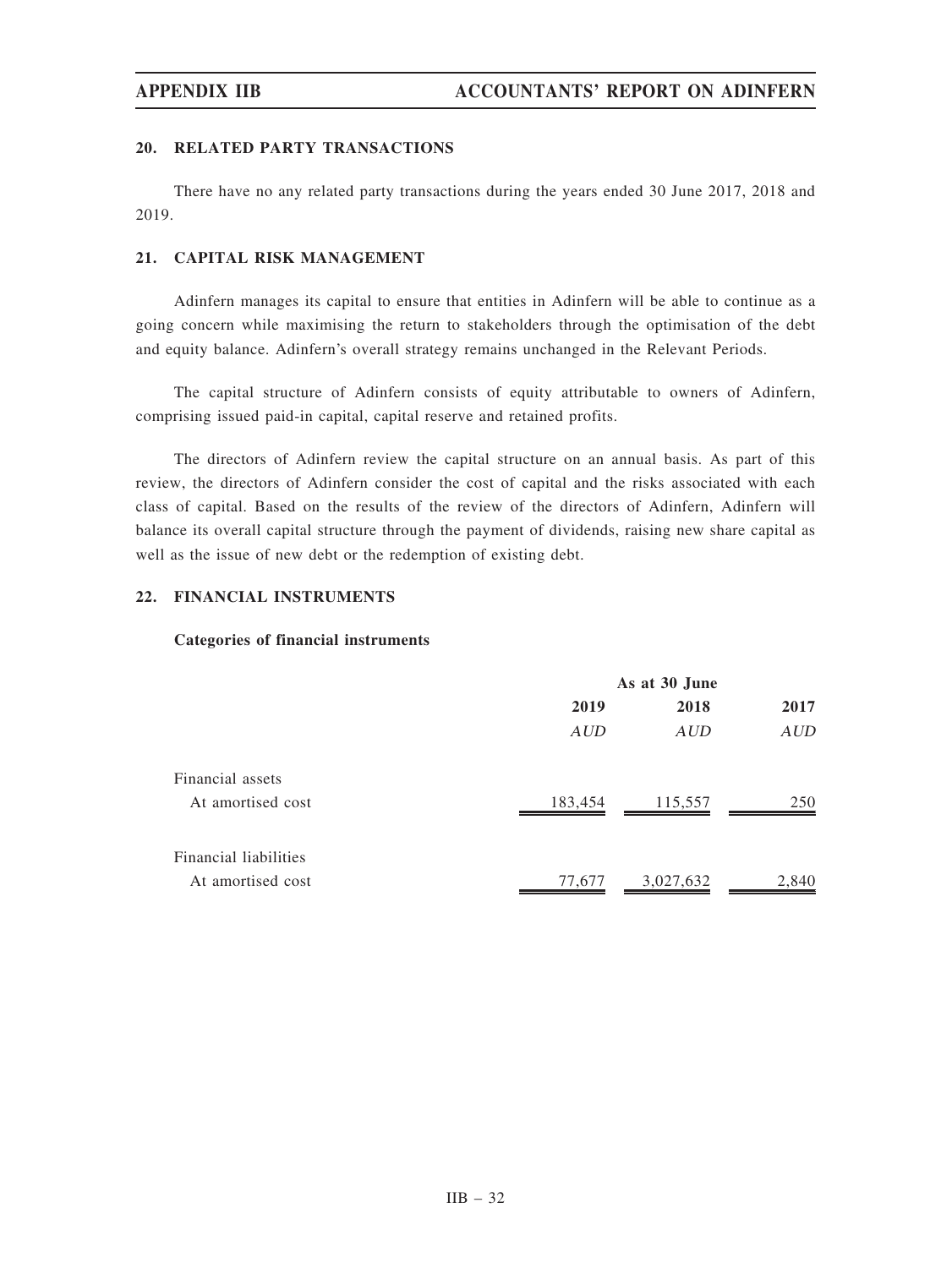### Financial risk management objectives and policies

Adinfern's major financial instruments include trade receivables, other receivables, amount due from a director, amount due from ultimate shareholder, bank balances and cash, trade payables, other payables and accruals and amount due to ultimate shareholder. Details of these financial instruments are set out in the respective notes. The risks associated with these financial instruments and the policies on how to mitigate these risks are set out below. The management manages and monitors these exposures to ensure appropriate measures are implemented on a timely and effective manner.

The main risks arising from Adinfern's financial instruments are market risk (interest rate risk), credit risk and liquidity risk. Adinfern's overall financial risk management objectives and policies remain unchanged in the Relevant Periods. The directors of Adinfern review and agree policies for managing each of these risks and they are summarised below.

# Interest rate risk

Adinfern's exposure to cash flow interest rate risk relates to its variable-rate bank balances. No sensitivity analysis has been presented because Adinfern's exposure to cash flow interest rate risk is not significant.

### Credit risk

Adinfern's maximum exposure to credit risk which will cause a financial loss to Adinfern due to failure to discharge an obligation by the counterparties is arising from the carrying amount of the respective recognised financial assets as stated in the statements of financial position.

Adinfern's credit risk is primarily attributable to its trade receivables. In order to minimise the credit risk, Adinfern's management continuously monitors the level of exposure to ensure that follow-up action is taken to recover overdue debts. In addition, Adinfern reviews the recoverable amount of each individual debt at the ends of each Relevant Periods to ensure that adequate impairment losses are made for irrecoverable amounts. In this regard, the directors consider that Adinfern's credit risk is significantly reduced.

The credit risk on bank balances is limited because of the concentration of credit risk on liquid funds which are deposited with several banks of high credit ratings. The Adinfern does not have significant concentration of credit risk.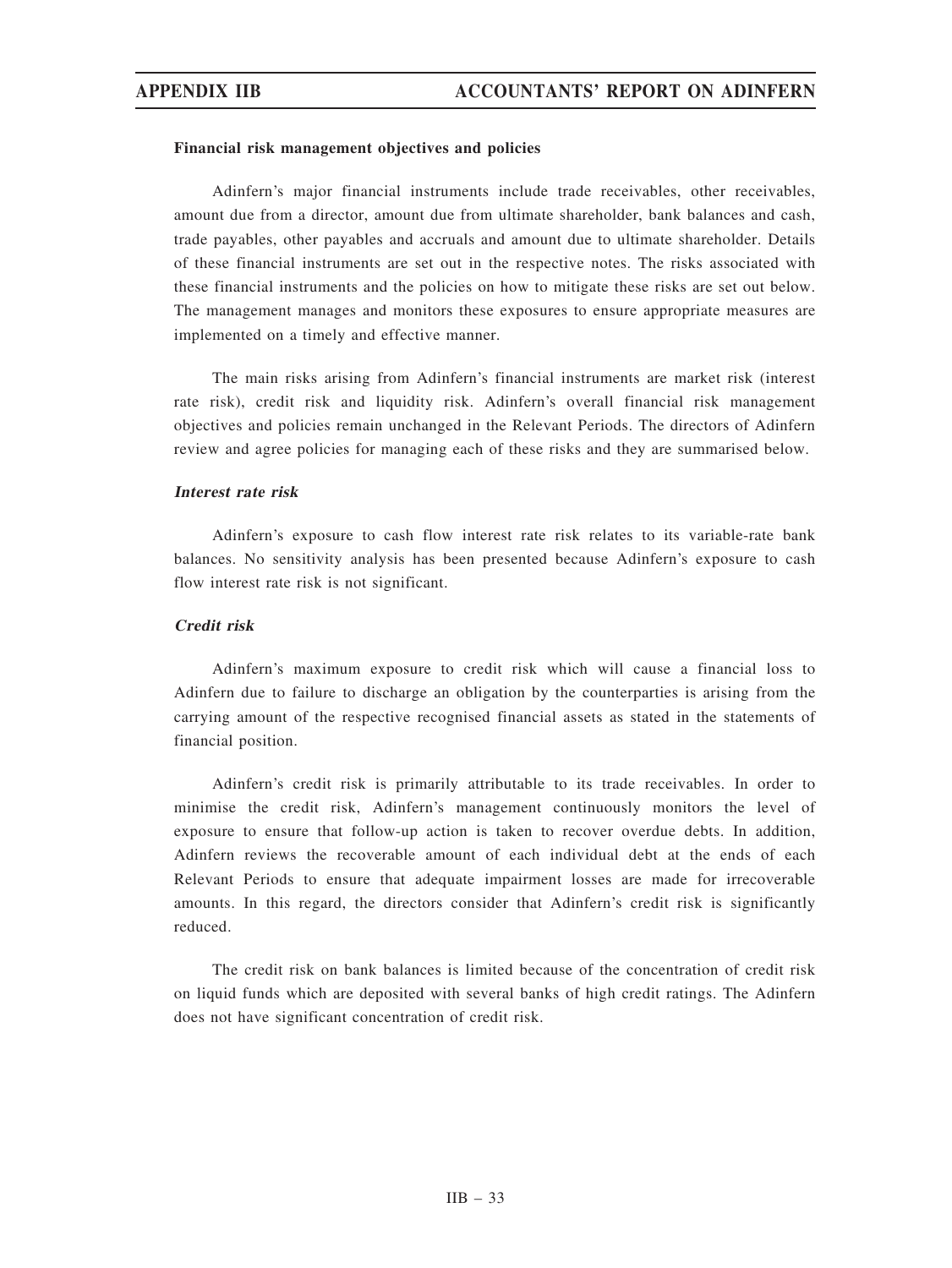# Liquidity risk

To manage the liquidity risk, Adinfern monitors and maintains a level of cash and cash equivalents deemed adequate by management to finance the operations of Adinfern and mitigate the effects of fluctuations in cash flows. Adinfern expects to fund its future cash flow needs through internally generated cash flows from operations, bank borrowings, as well as financing through owners.

The remaining contractual maturity of Adinfern's financial liabilities at the end of the Relevant Periods which are based on the undiscounted cash flows of financial liabilities based on the earliest date on which Adinfern can be required to pay are no fixed term of repayment.

## Fair values measurement of financial instruments

The directors consider that the carrying amounts of financial assets and financial liabilities recorded at amortised cost in the Historical Financial Information approximate to their fair values.

# 23. SUBSEQUENT EVENTS

There was no subsequent event that needs to be disclosed or adjusted by the Adinfern as at the date of this report.

# 24. SUBSEQUENT FINANCIAL STATEMENTS

No audited financial statements of Adinfern has been prepared in respect of any period subsequent to 30 June 2019.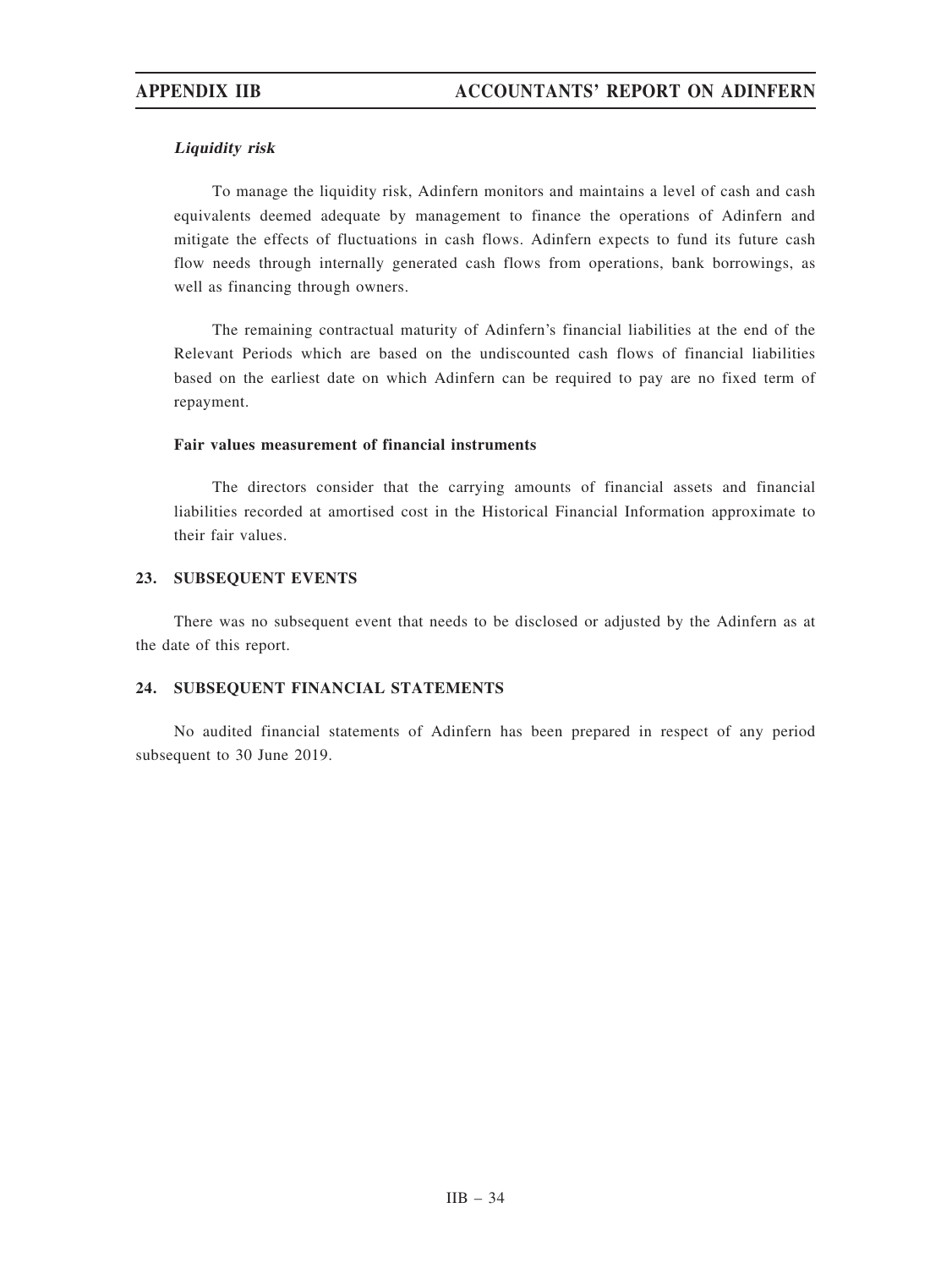The following is the text of <sup>a</sup> report, prepared for the sole purpose of inclusion in this circular, received from the independent reporting accountants, Elite Partners CPA Limited, in respect of the unaudited pro forma financial information of the Enlarged Group.

# 1. INTRODUCTION UNAUDITED PRO FORMA FINANCIAL INFORMATION OF THE ENLARGED GROUP

The accompanying illustrative unaudited pro forma statement of assets and liabilities of the Enlarged Group (''Unaudited Pro Forma Financial Information'') has been prepared by the directors of the Company to illustrate the effect of the acquisition (the ''Acquisition'') of entire issued share capital of Win Everest Holdings Limited (the ''Target Company'') (together with its immediate holding company collectively referred to as the ''Target Group'') (the Target Group together with the Group hereinafter referred to as the ''Enlarged Group'').

The Unaudited Pro Forma Financial Information have been prepared based on (i) the unaudited consolidated statement of financial position of the Group as at 30 June 2019, which has been extracted from interim report of the Company for the six months ended 30 June 2019 and (ii) the audited statement of financial position of the Target Company as at 30 June 2019, which has been extracted from the accountants' report of the Target Company as set out in Appendix IIA to the Circular and (iii) the audited statement of financial position of Adinfern as at 30 June 2019, which has been extracted from the accountants' report of the Target Company as set out in Appendix IIB to the Circular after making certain pro forma adjustments resulting from the Acquisition.

The Unaudited Pro Forma Financial Information is prepared based on a number of assumptions, estimates, uncertainties and currently available information, and is provided for illustrative purposes only. Accordingly, as a result of the nature of the Unaudited Pro Forma Financial Information, it may not give a true picture of the actual financial position of the Group that would have been attained had the Acquisition actually occurred on 30 June 2019. Furthermore, the Unaudited Pro Forma Financial Information does not purport to predict the Group's future financial position.

The Unaudited Pro Forma Financial Information should be read in conjunction with the financial information of the Group as set out in Appendix I of the Circular, the financial information of the Target Company as set out in Appendix IIA of the Circular, the financial information of Adinfern as set out in Appendix IIB of the Circular and other financial information included elsewhere in the Circular.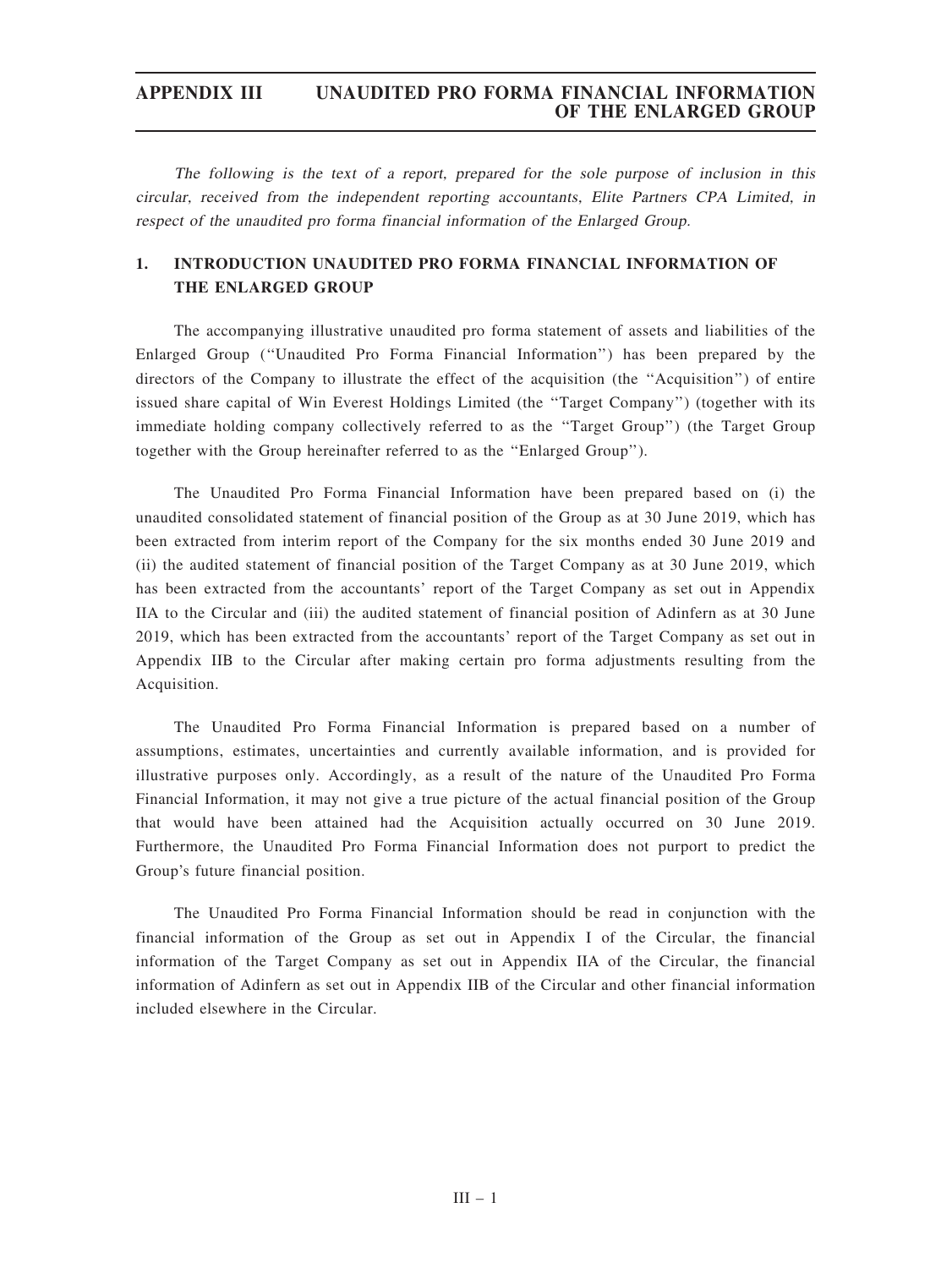# 2. UNAUDITED PRO FORMA CONSOLIDATED STATEMENT OF ASSETS AND LIABILITIES OF THE ENLARGED GROUP

|                                                          | The Group<br>as at<br>30 June<br>2019<br>HK\$'000<br>Note $(1)$ | The Target<br>Company<br>as at<br>30 June<br>2019<br>HK\$'000<br>Note $(2)$ | Adinfern<br>as at<br>30 June<br>2019<br>AUD'000<br>Note $(3)$ | Adinfern<br>as at<br>30 June<br>2019<br>HK\$'000<br>Note $(3)$ | Pro forma adjustment<br>HK\$'000<br>Note $(4)$ | HK\$'000<br>Note $(5)$ | The<br>Enlarged<br>Group<br>HK\$'000 |
|----------------------------------------------------------|-----------------------------------------------------------------|-----------------------------------------------------------------------------|---------------------------------------------------------------|----------------------------------------------------------------|------------------------------------------------|------------------------|--------------------------------------|
| Non-current assets                                       |                                                                 |                                                                             |                                                               |                                                                |                                                |                        |                                      |
| Property, plant and equipment                            | 1,560                                                           |                                                                             | 2,760                                                         | 15,140                                                         |                                                | 50,923                 | 67,623                               |
| Investment properties                                    | 25,828                                                          |                                                                             |                                                               |                                                                |                                                | $\overline{a}$         | 25,828                               |
| Goodwill                                                 | 35,644                                                          |                                                                             |                                                               |                                                                | $\overline{\phantom{a}}$                       | 3,418                  | 39,062                               |
| Interests in associates                                  | 36,735                                                          | $\overline{a}$                                                              |                                                               |                                                                |                                                |                        | 36,735                               |
| Interests in joint ventures                              |                                                                 |                                                                             |                                                               |                                                                | $\overline{\phantom{a}}$                       | ۰                      |                                      |
| Interests in a subsidiary                                | $\overline{\phantom{0}}$<br>30                                  | 17,007                                                                      |                                                               |                                                                | (17,007)                                       | ۰                      | 30                                   |
| Rental deposits<br>Deferred tax assets                   | 29                                                              |                                                                             |                                                               |                                                                |                                                |                        | 29                                   |
| Loan receivables                                         | 4,389                                                           |                                                                             |                                                               |                                                                |                                                |                        | 4,389                                |
|                                                          |                                                                 |                                                                             |                                                               |                                                                |                                                |                        |                                      |
| Total non-current assets                                 | 104,215                                                         | 17,007                                                                      | 2,760                                                         | 15,140                                                         |                                                |                        | 173,696                              |
| <b>Current</b> assets                                    |                                                                 |                                                                             |                                                               |                                                                |                                                |                        |                                      |
| Inventories                                              | 341,698                                                         |                                                                             | 179                                                           | 983                                                            |                                                |                        | 342,681                              |
| Loan and interest receivables                            | 35,324                                                          | $\overline{a}$                                                              | L,                                                            |                                                                |                                                |                        | 35,324                               |
| Trade receivables                                        | 31,468                                                          | $\overline{a}$                                                              | 126                                                           | 692                                                            |                                                | ۰                      | 32,160                               |
| Loan to an associate                                     | 3,000                                                           |                                                                             |                                                               |                                                                |                                                | $\overline{a}$         | 3,000                                |
| Amounts due from associates                              | 680                                                             | $\overline{a}$                                                              |                                                               |                                                                |                                                | ۳                      | 680                                  |
| Amounts due from joint ventures                          |                                                                 |                                                                             | ÷                                                             |                                                                |                                                |                        |                                      |
| Prepayments, deposits and other receivables              | 55,260                                                          |                                                                             | 21                                                            | 113                                                            |                                                |                        | 55,373                               |
| Income tax recoverable                                   | 9                                                               | $\overline{a}$                                                              |                                                               |                                                                |                                                |                        | 9                                    |
| Financial assets at fair value<br>through profit or loss | 12,650                                                          |                                                                             | $\overline{a}$                                                |                                                                |                                                |                        | 12,650                               |
| Bank balances and cash                                   | 29,418                                                          |                                                                             | 37                                                            | 201                                                            |                                                | (5,000)                | 24,619                               |
|                                                          |                                                                 |                                                                             |                                                               |                                                                |                                                |                        |                                      |
| Total current assets                                     | 509,507                                                         |                                                                             | 363                                                           | 1,989                                                          |                                                |                        | 506,496                              |
| <b>Total assets</b>                                      | 613,722                                                         | 17,007                                                                      | 3,123                                                         | 17,129                                                         |                                                |                        | 680,192                              |
| <b>Current liabilities</b>                               |                                                                 |                                                                             |                                                               |                                                                |                                                |                        |                                      |
| Trade payables                                           | 5,918                                                           |                                                                             | 38                                                            | 207                                                            |                                                |                        | 6,125                                |
| Other payables, accruals and deposits received           | 23,809                                                          | 16,937                                                                      | 40                                                            | 219                                                            |                                                | (16,937)               | 24,028                               |
| Income tax payable                                       | 1,373                                                           |                                                                             | $\overline{a}$                                                |                                                                |                                                |                        | 1,373                                |
| Borrowings                                               | 30,015                                                          |                                                                             |                                                               |                                                                |                                                |                        | 30,015                               |
|                                                          | 61,115                                                          | 16,937                                                                      | 78                                                            | 426                                                            |                                                |                        | 61,541                               |
| Net current assets/(liabilities)                         | 448,392                                                         | (16,937)                                                                    | 285                                                           | 1,563                                                          |                                                |                        | 444,955                              |
| Total assets less current liabilities                    | 552,607                                                         | 70                                                                          | 3,045                                                         | 16,703                                                         |                                                |                        | 618,651                              |
| Non-current liabilities<br>Promissory notes              | 180,610                                                         |                                                                             |                                                               |                                                                |                                                | 33,127                 | 213,737                              |
| Deferred tax liabilities                                 |                                                                 |                                                                             |                                                               |                                                                |                                                | 15,277                 | 15,277                               |
|                                                          | 180,610                                                         |                                                                             |                                                               |                                                                |                                                |                        | 229,014                              |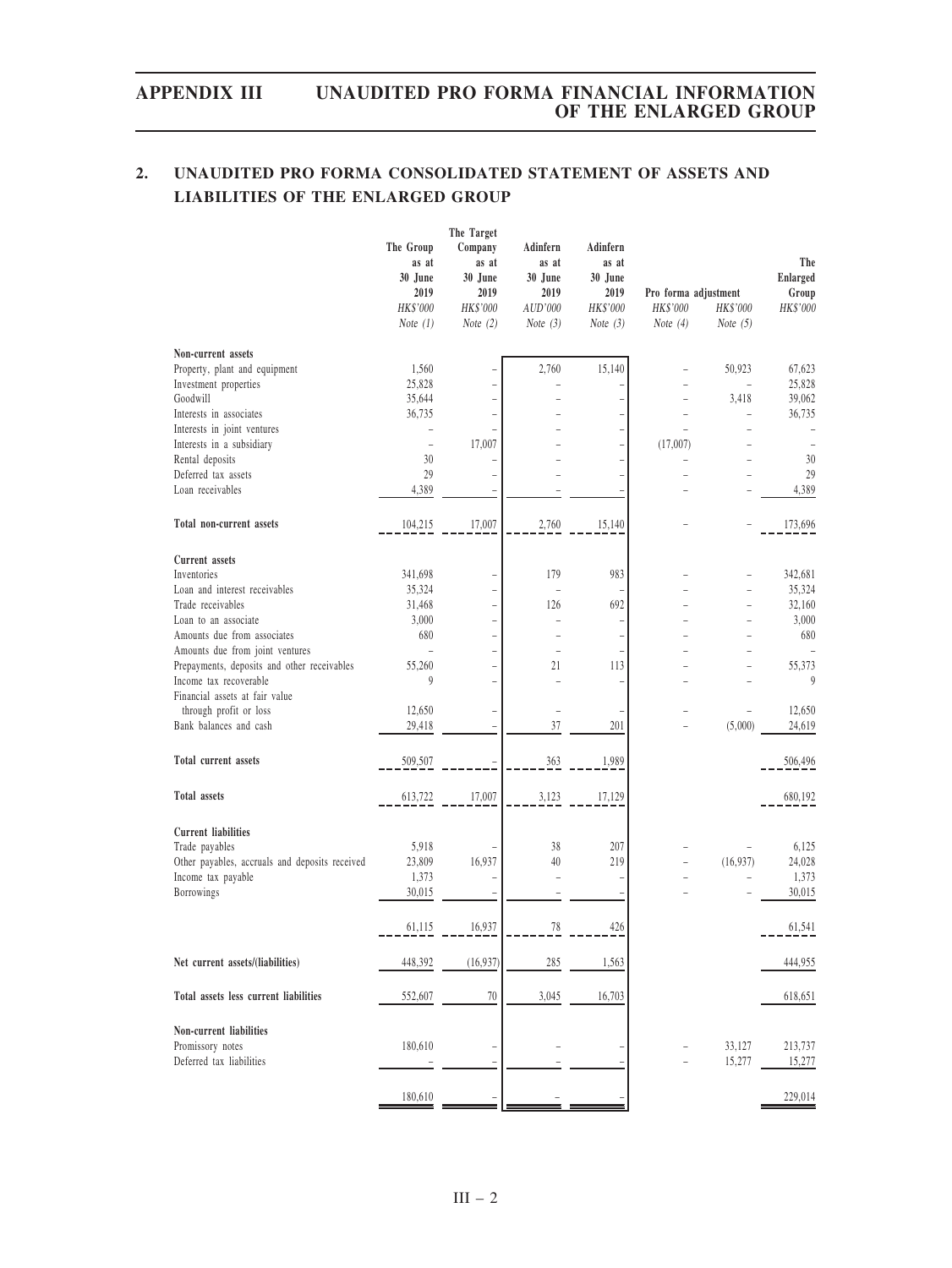# 3. NOTES TO THE UNAUDITED PRO FORMA FINANCIAL INFORMATION OF THE ENLARGED GROUP

- (1) Figures are extracted from the consolidated financial statements of the Group as set out in the interim report of the Company for the six months ended 30 June 2019.
- (2) Figures are extracted from the Target Company's statement of financial position as at 30 June 2019 included in the accountants' report of the Target Company as set out in Appendix IIA to the Circular.
- (3) Figures are extracted from Adinfern's statement of financial position as at 30 June 2019 included in the accountants' report of Adinfern as set out in Appendix IIB to the Circular, and are translated into Hong Kong dollars at the transaction rate of AUD1 to HK\$5.4861.
- (4) The adjustment represented the elimination of the investment cost of Adinfern from the Target Company to the issued share capital of Adinfern.
- (5) Pursuant to the sale and purchase agreement (the ''Acquisition Agreement'') entered into between Arrow Vision Limited (a direct wholly-owned subsidiary of the Company), the Company and Mr. Chow Yat Too (the ''Vendor''), the total consideration amounting to HK\$60 million, which shall be satisfied as to (i) cash consideration of HK\$5 million, (ii) approximately HK\$17.6 million by way of allotment and issue of 63,000,000 ordinary shares at the issue price of HK\$0.28 per share, to the Vendor credited as fully paid and (iii) approximately HK\$37.4 million by the issue of the promissory note.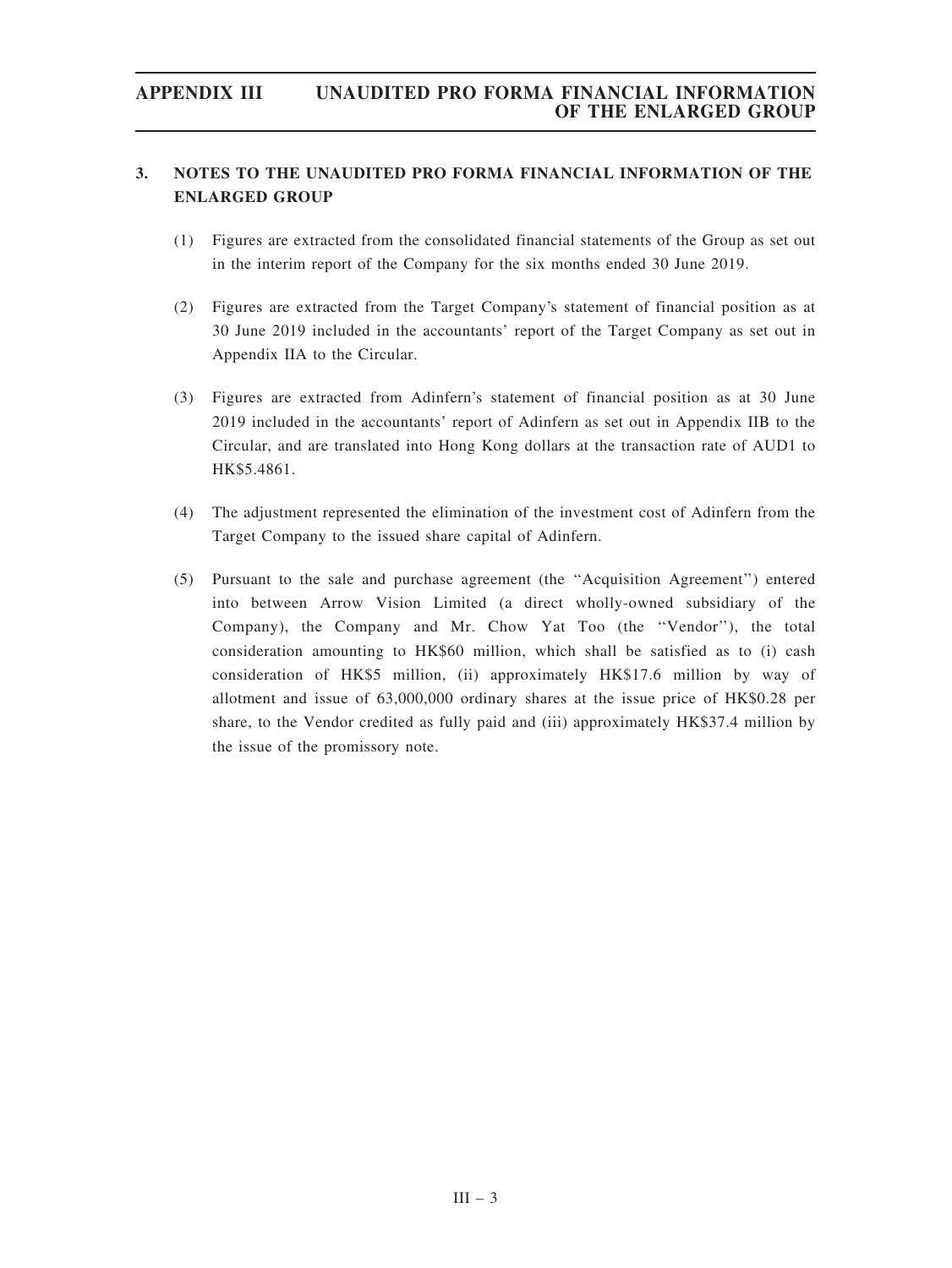The adjustment reflects the recognition of goodwill of approximately HK\$3,418,000, arising from the Acquisition, as if the Acquisition had been completed on 30 June 2019 as follows:

|                                                          | HK\$'000  |
|----------------------------------------------------------|-----------|
| Consideration                                            |           |
| Cash                                                     | 5,000     |
| Consideration shares                                     |           |
| $(63,000,000)$ ordinary shares x HK\$0.28 per share)     | 17,640    |
| Promissory note (Note)                                   | 33,127    |
|                                                          | 55,767    |
| Net liabilities of the Target Company,                   |           |
| excluding the interest in a subsidiary of HK\$16,988,000 | 16,937    |
| Net assets of Adinfern                                   | (16,703)  |
| Fair value adjustment of property, plant and equipment   | (50, 923) |
| Deferred taxation                                        | 15,277    |
| Shareholder's loan                                       | (16, 937) |
| Goodwill                                                 | 3,418     |

Note:

In accordance with HKFRS 3 Business Combination, when the consideration transferred by the acquirer in a business combination includes assets or liabilities resulting from a contingent consideration arrangement, the contingent consideration is measured at its acquisition-date fair value and included as part of the consideration transferred in a business combination. The fair value of the Promissory Note as at 30 June 2019 is estimated by using discounted cash flow method under which all expected cash flows to be generated by the Promissory Note discounted by the applicable effective interest rate of 11.78% to arrive at its present values. The application effective interest rate is determined with reference to bond yields of comparable debt instruments with similar credit rating of the Company.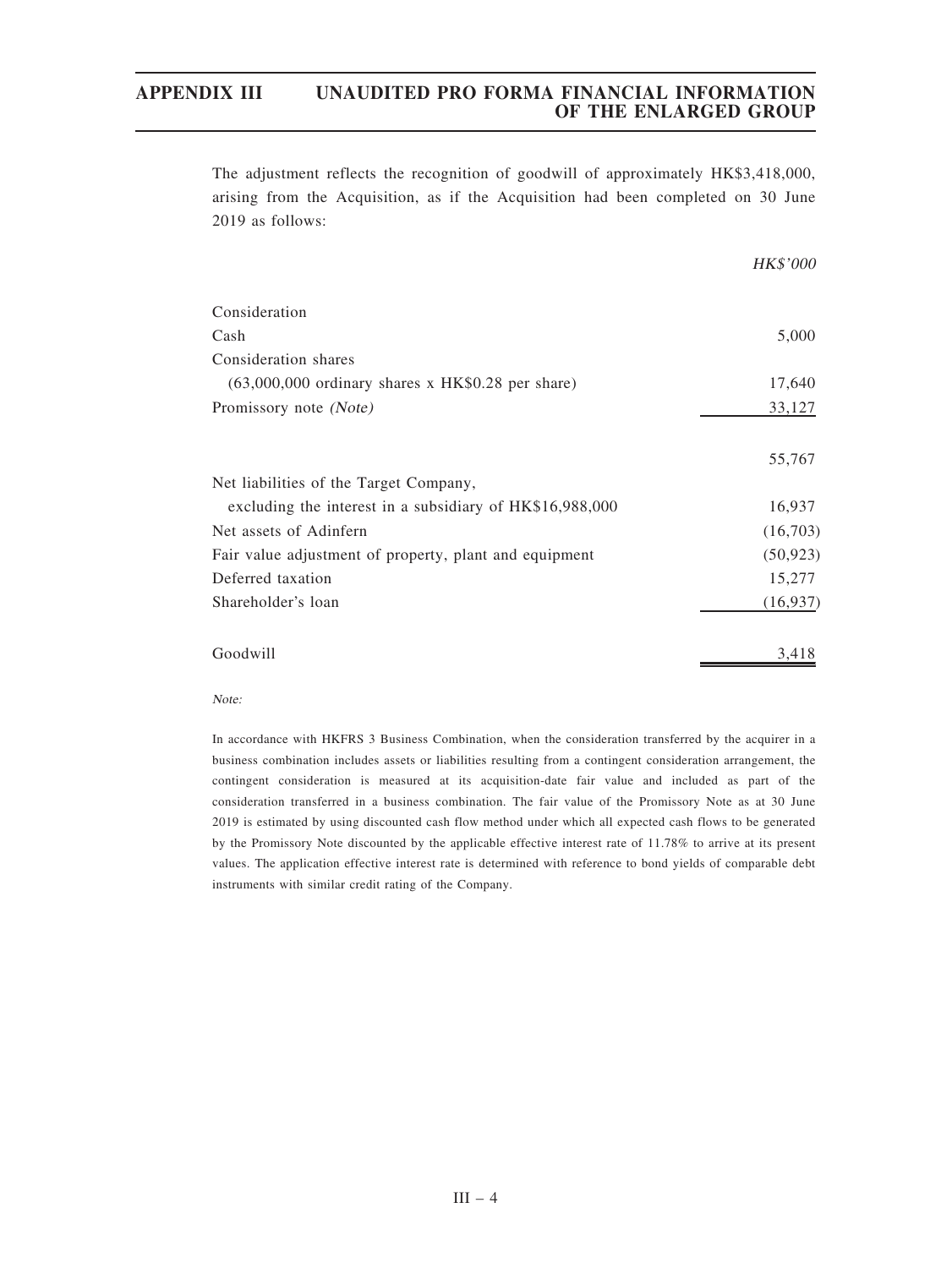# INDEPENDENT REPORTING ACCOUNTANTS' ASSURANCE REPORT ON THE COMPILATION OF UNAUDITED PRO FORMA FINANCIAL INFORMATION

## TO THE BOARD OF DIRECTORS OF FOOD IDEA HOLDINGS LIMITED

Dear Sirs,

We have completed our assurance engagement to report on the compilation of unaudited pro forma financial information (the ''Unaudited Pro Forma Financial Information'') of Food Idea Holdings Limited (the ''Company'') and its subsidiaries (hereinafter collectively referred to as the ''Group'') by the directors of the Company (the ''Directors'') for illustrative purposes only. The unaudited pro forma financial information consists of the unaudited pro forma consolidated statement of assets and liabilities as at 30 June 2019 and related notes as set out in Appendix III of the circular (the "Circular") issued by the Company. The applicable criteria on the basis of which the Directors have compiled the Unaudited Pro Forma Financial Information are set out in Appendix III of the Circular.

The Unaudited Pro Forma Financial Information has been compiled by the Directors to illustrate the impact of the acquisition (the ''Acquisition'') of the entire equity interest in the Target Company on the Group's financial position as at 30 June 2019 as if the Acquisition had taken place on 30 June 2019. As part of this process, information about the Group's financial position has been extracted by the Directors from the Group's unaudited condensed consolidated financial statements for the six months ended 30 June 2019, on which no independent auditor's review report has been published, the information about the Target Company's financial position as at 30 June 2019 has been extracted by the Directors from the accountants' report of the Target Company as set out in Appendix IIA to the Circular, and the information about Adinfern's financial position as at 30 June 2019 has been extracted by the Directors from the accountants' report of Adinfern as set out in Appendix IIB to the Circular.

### Directors' Responsibilities for the Unaudited Pro Forma Financial Information

The Directors are responsible for compiling the Unaudited Pro Forma Financial Information in accordance with paragraph 7.31 of the Rules Governing the Listing of Securities on the GEM of The Stock Exchange of Hong Kong Limited (the ''GEM Listing Rules'') and with reference to Accounting Guideline 7 ''Preparation of Pro Forma Financial Information for Inclusion in Investment Circulars" ("AG 7") issued by the Hong Kong Institute of Certified Public Accountants (the ''HKICPA'').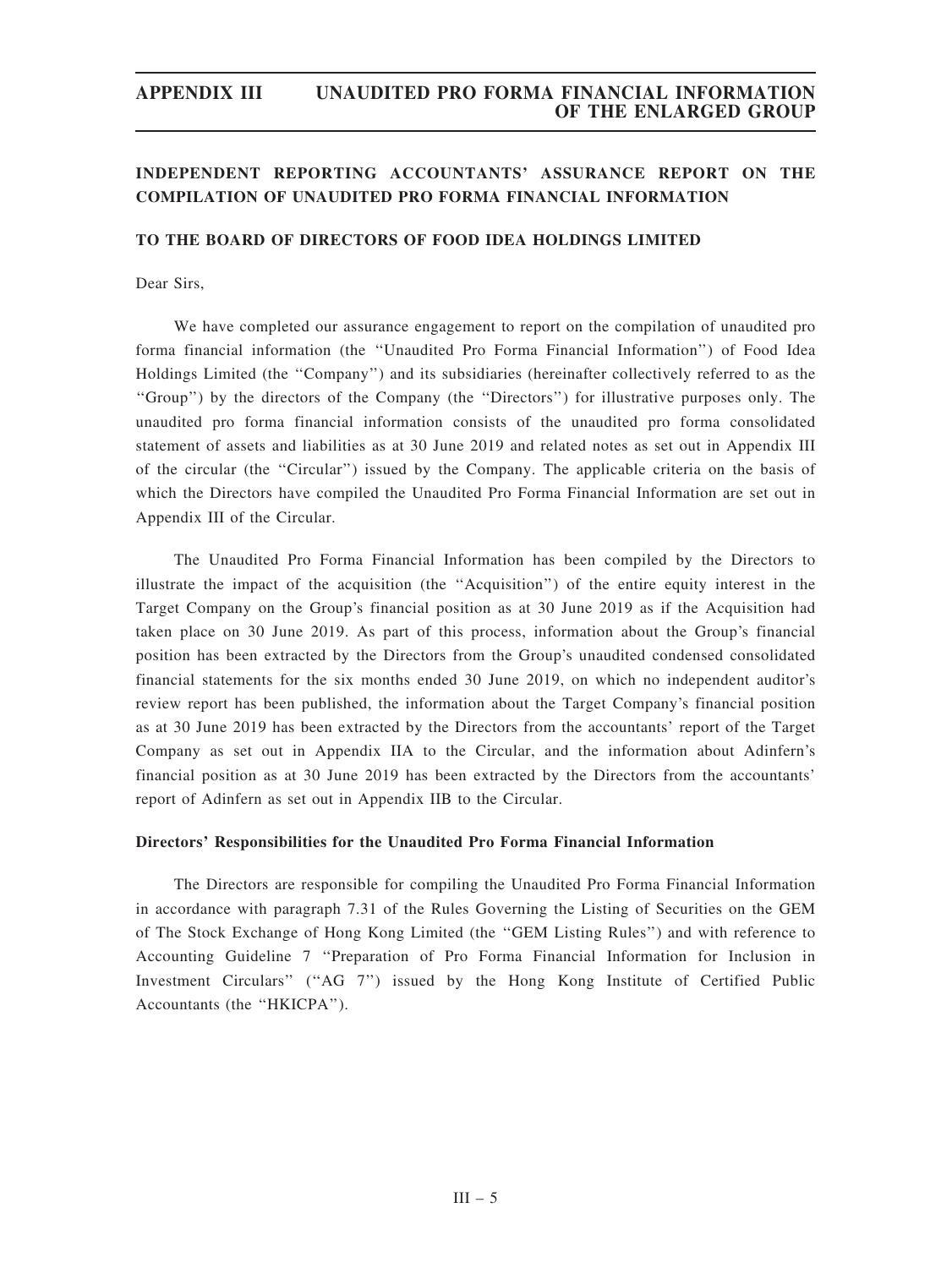## Our Independence and Quality Control

We have complied with the independence and other ethical requirements of the Code of Ethics for Professional Accountants issued by the HKICPA, which is founded on fundamental principles of integrity, objectivity, professional competence and due care, confidentiality and professional behavior.

Our firm applies Hong Kong Standard on Quality Control 1 ''Quality Control for Firms that Perform Audits and Review of Financial Statements, and Other Assurance and Related Services Engagements'' issued by the HKICPA and accordingly maintains a comprehensive system of quality control including documented policies and procedures regarding compliance with ethical requirements, professional standards and applicable legal and regulatory requirements.

## Reporting Accountants' Responsibilities

Our responsibility is to express an opinion, as required by paragraph 7.31(7) of the GEM Listing Rules, on the Unaudited Pro Forma Financial Information and to report our opinion to you. We do not accept any responsibility for any reports previously given by us on any financial information used in the compilation of the Unaudited Pro Forma Financial Information beyond that owed to those to whom those reports were addressed by us at the dates of their issue.

We conducted our engagement in accordance with Hong Kong Standard on Assurance Engagements 3420 ''Assurance Engagements to Report on the Compilation of Pro Forma Financial Information Included in a Prospectus'' issued by the HKICPA. This standard requires that the reporting accountants plan and perform procedures to obtain reasonable assurance about whether the Directors have compiled the Unaudited Pro Forma Financial Information in accordance with paragraph 7.31 of the GEM Listing Rules and with reference to AG 7 issued by the HKICPA.

For purposes of this engagement, we are not responsible for updating or reissuing any reports or opinions on any historical financial information used in compiling the Unaudited Pro Forma Financial Information, nor have we, in the course of this engagement, performed an audit or review of the financial information used in compiling the Unaudited Pro Forma Financial Information.

The purpose of the Unaudited Pro Forma Financial Information included in the Circular is solely to illustrate the impact of a significant event or transaction on unadjusted financial information of the Group as if the event had occurred or transaction had been undertaken at an earlier date selected for purposes of the illustration. Accordingly, we do not provide any assurance that the actual outcome of the Acquisition as at 30 June 2019 would have been as presented.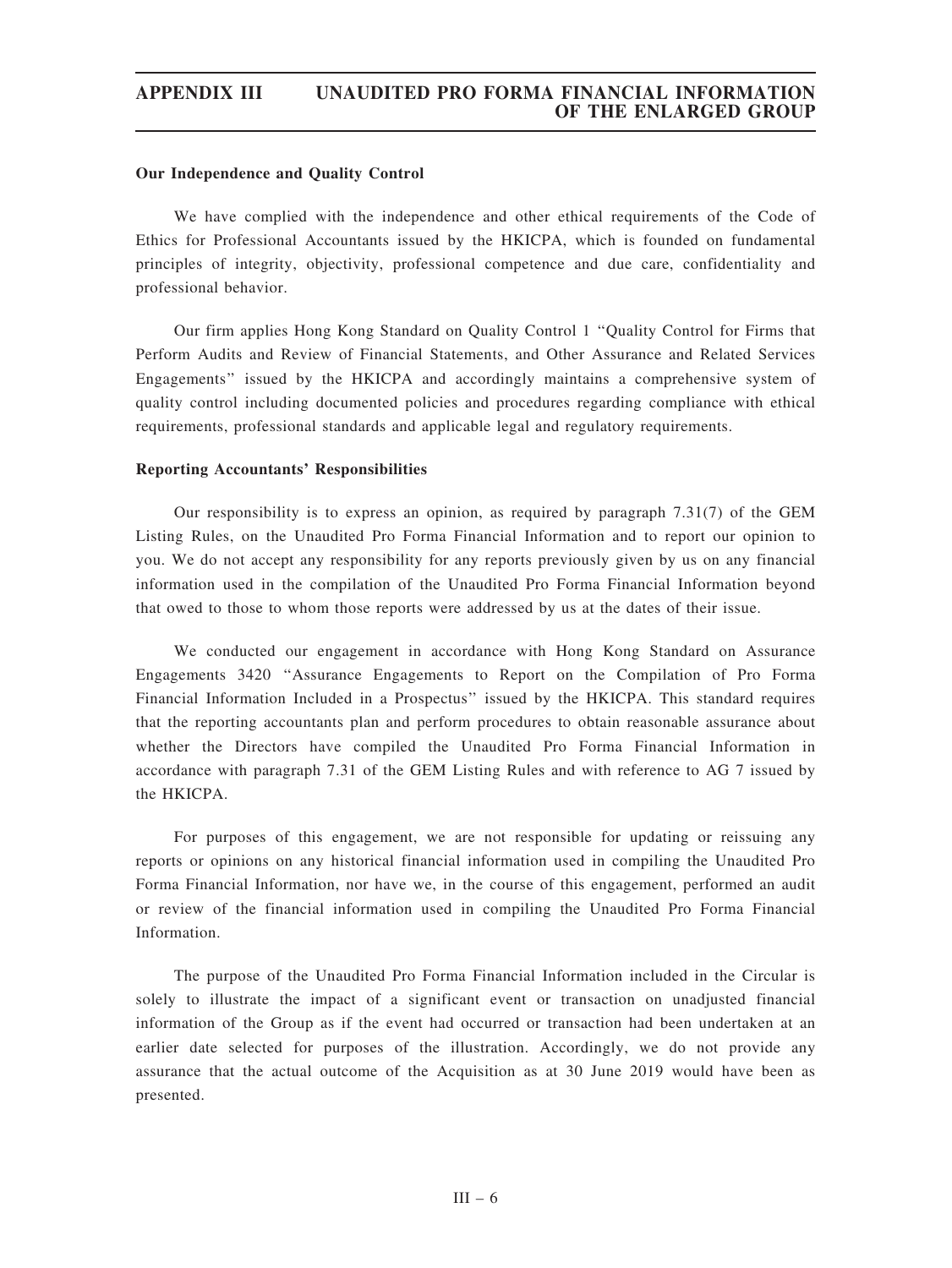A reasonable assurance engagement to report on whether the Unaudited Pro Forma Financial Information has been properly compiled on the basis of the applicable criteria involves performing procedures to assess whether the applicable criteria used by the Directors in the compilation of the Unaudited Pro Forma Financial Information provide a reasonable basis for presenting the significant effects directly attributable to the Acquisition, and to obtain sufficient appropriate evidence about whether:

- The related pro forma adjustments give appropriate effect to those criteria; and
- The Unaudited Pro Forma Financial Information reflects the proper application of those adjustments to the unadjusted financial information.

The procedures selected depend on the reporting accountants' judgment, having regard to the reporting accountants' understanding of the nature of the Group, the Acquisition in respect of which the Unaudited Pro Forma Financial Information has been compiled, and other relevant engagement circumstances.

The engagement also involves evaluating the overall presentation of the Unaudited Pro Forma Financial Information.

We believe that the evidence we have obtained is sufficient and appropriate to provide a basis for our opinion.

# Opinion

In our opinion:

- (a) the Unaudited Pro Forma Financial Information has been properly compiled on the basis stated;
- (b) such basis is consistent with the accounting policies of the Group; and
- (c) the adjustments are appropriate for the purposes of the Unaudited Pro Forma Financial Information as disclosed pursuant to paragraph 7.31(1) of the GEM Listing Rules.

Yours faithfully,

# Elite Partners CPA Limited

Certified Public Accountants

Hong Kong 5 December 2019

Siu Jimmy Practising Certificate Number P05898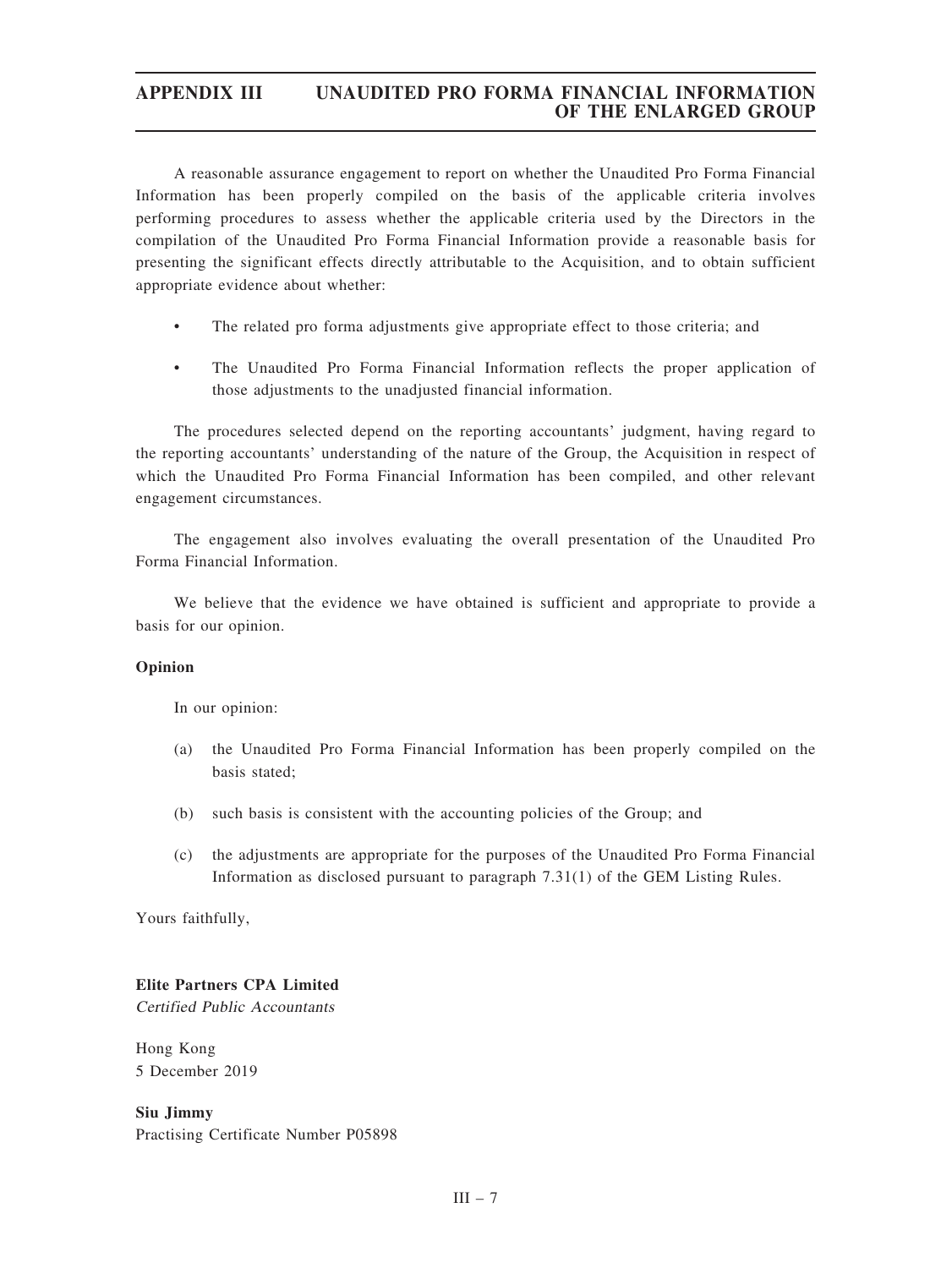Set out below is the management discussion and analysis of the Target Group for the three years ended 30 June 2017, 2018 and 2019 based on the financial information of the Target Group as set out in Appendix II to this circular

## BUSINESS REVIEW AND FINANCIAL REVIEW OF OPERATIONS

Since the incorporation, the Target Company is an investment holding company. During the Relevant Periods, the Target Company does not have material assets except for the investment in Adinfern. Accordingly, set out below is the management discussion and analysis of Adinfern for the three years ended 30 June 2017, 2018 and 2019, which is based on detailed financial information of Adinfern as set out in the accountants' report in Appendix IIB to this circular.

## Business review

Adinfern is principally engaged in supply of self-cultivated grapes for winery business and provision of short stay accommodation service and has a vineyard located in the Margaret River region in Australia. Adinfern also produces wines under its own brand name.

Adinfern's operating segment is wine and winery business. Since this is the major operating segment of the Adinfern, provision of short stay accommodation service represents minimal of revenue, no further analysis thereof is presented.

## Financial review

## Revenue

Adinfern had recorded a total revenue of AUDNil, AUD327,476 and AUD309,911 for the years ended 30 June 2017, 2018 and 2019 respectively.

The increase in revenue for the year ended 30 June 2018 as compared with the corresponding period in 2017 was mainly attributable to commence wine and winery business upon completion of acquisition of vineyard located in the Margaret River Region in Australia and generated revenue for the year ended 30 June 2018.

The decrease in revenue for the year ended 30 June 2019 as compared with the corresponding period in 2018 was mainly attributable to decrease in wine sales which outweigh the increase in sales of self-cultivated grapes.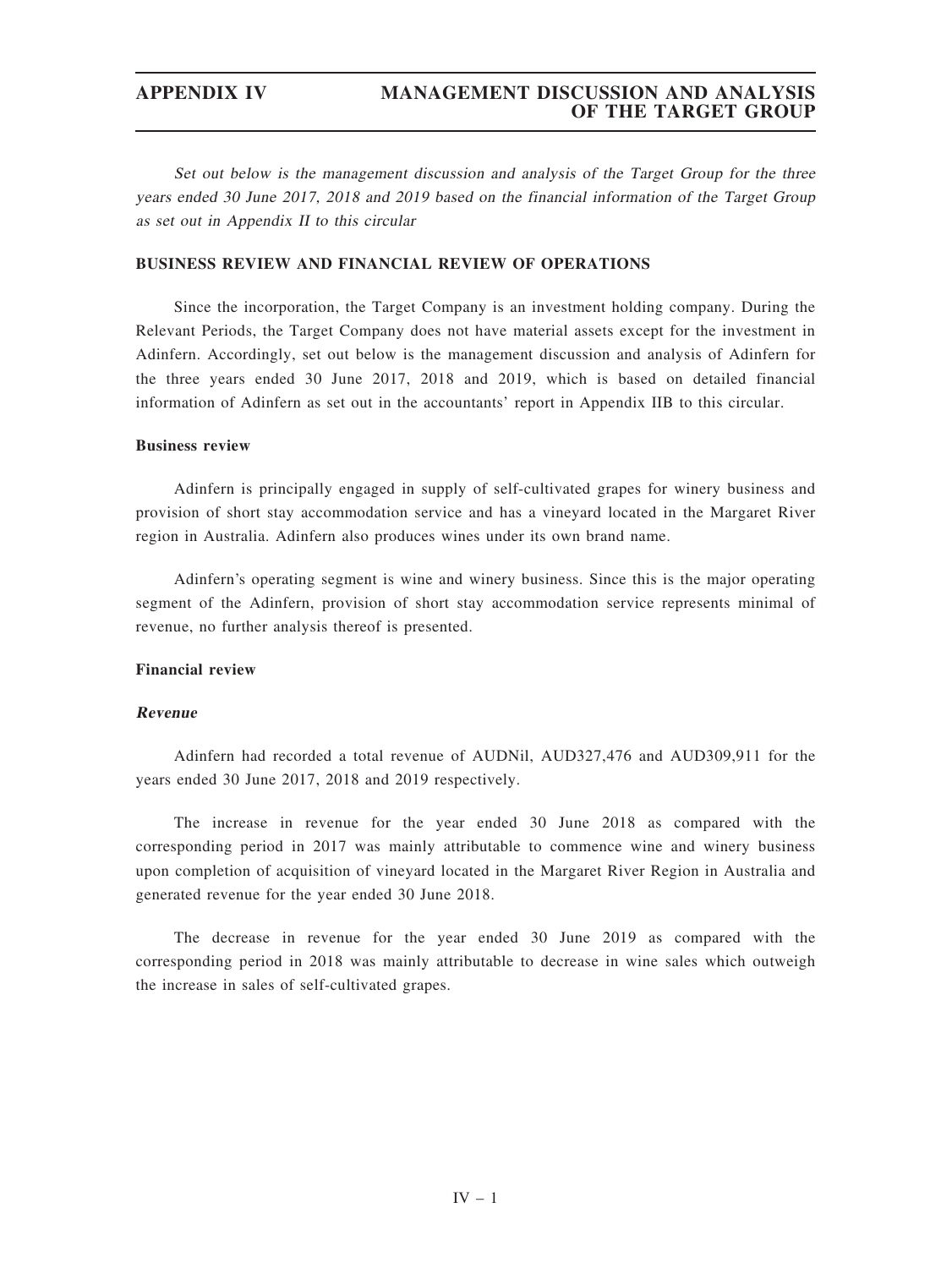### Cost of inventories consumed

The cost of inventories consumed of Adinfern amounted to AUDNil, AUD58,683 and AUD21,397 for the years ended 30 June 2017, 2018 and 2019 respectively.

The increase in cost of inventories consumed for the year ended 30 June 2018 as compared with the corresponding period in 2017 was mainly attributable to commence wine and winery business upon completion of acquisition of vineyard located in the Margaret River Region in Australia and incurred cost of sales for the year ended 30 June 2018.

The decrease in cost of inventories consumed for the year ended 30 June 2019 as compared with the corresponding period in 2018 was mainly attributable to decrease revenue in sales of wines.

## Cost of sales

The cost of sales of Adinfern amounted to AUDNil, AUD51,543 and AUD61,092 for the years ended 30 June 2017, 2018 and 2019 respectively.

The increase in cost of sales for the year ended 30 June 2018 as compared with the corresponding period in 2017 was mainly attributable to commence wine and winery business upon completion of acquisition of vineyard located in the Margaret River Region in Australia and incurred cost of sales for the year ended 30 June 2018.

The increase in cost of sales for the year ended 30 June 2019 as compared with the corresponding period in 2018 was mainly attributable to increase cost in self-cultivated grapes.

### Other operating expenses

The other operating expenses of Adinfern for the years ended 30 June 2017, 2018 and 2019 were AUD250, AUD273,979 and AUD187,696 respectively.

The increase in other operating expense for the year ended 30 June 2018 as compared with the corresponding period in 2017 was mainly attributable to commence wine and winery business upon completion of acquisition of vineyard located in the Margaret River Region in Australia and incurred other operating expenses for the year ended 30 June 2018.

The decrease in other operating expenses for the year ended 30 June 2019 as compared with the corresponding period in 2018 was mainly attributable to the one-off registration expense only incurred for the year ended 30 June 2018 and none incurred for the year ended 30 June 2019.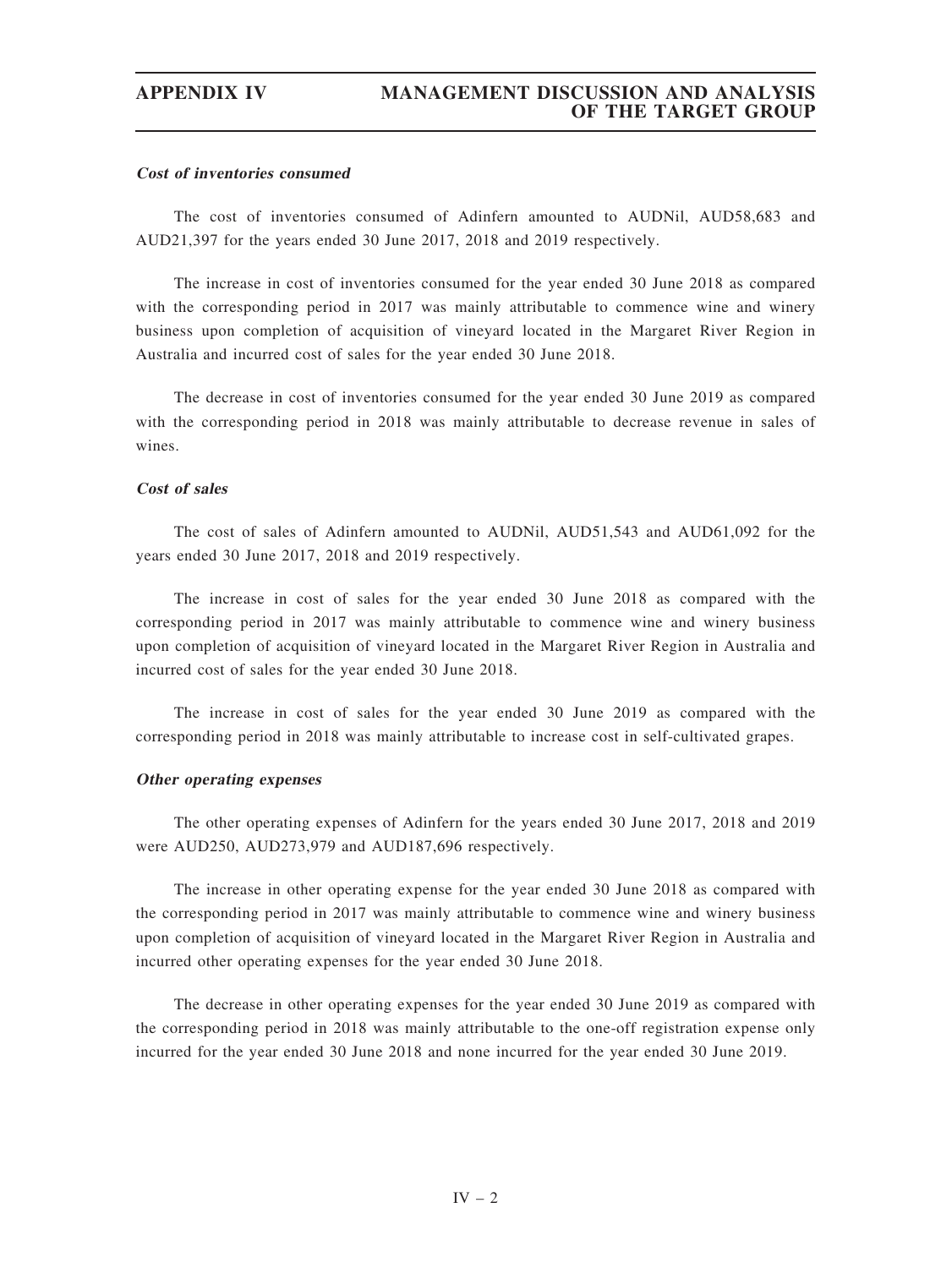## Profit/(loss) for the year

Adinfern recorded loss for the year of AUD250 and AUD72,975 for the years ended 30 June 2017 and 30 June 2018 respectively and recorded profit for the year of approximately AUD20,387 for the year ended 30 June 2019.

The increase in loss for the year ended 30 June 2018 as compared with the corresponding period in 2017 was mainly attributable to the one-off registration expense incurred for the year ended 30 June 2018.

The turnaround profit for the year ended 30 June 2019 as compared with the loss for the corresponding period in 2018 was mainly attributable to the one-off registration expense was no longer incurred for the year ended 30 June 2019.

## Liquidity and financial resources

- (i) As at 30 June 2017, 2018 and 2019 cash and cash equivalents of Adinfern comprise of bank balances and cash of AUD100, AUD33,600, and AUD36,605 respectively.
- (ii) As at 30 June 2017, 2018 and 2019, the current ratio (defined as total current assets divided by total current liabilities) of Adinfern were approximately 0.09 times, 0.06 times and 4.67 times respectively and there were no bank borrowings as at 30 June 2017, 2018 and 2019.
- (iii) Adinfern had net liabilities of AUD2,590 and AUD75,565 as at 30 June 2017 and 2018 respectively and net assets of AUD3,044,722 as at 30 June 2019. The increase in net assets was mainly due to the capitalisation of shareholder's loan by allotted 3,099,900 shares of Adinfern for the year ended 30 June 2019.

## Borrowings and gearing ratio

As at 30 June 2017, 2018 and 2019, Adinfern did not have any borrowings and gearing ratio is not applicable.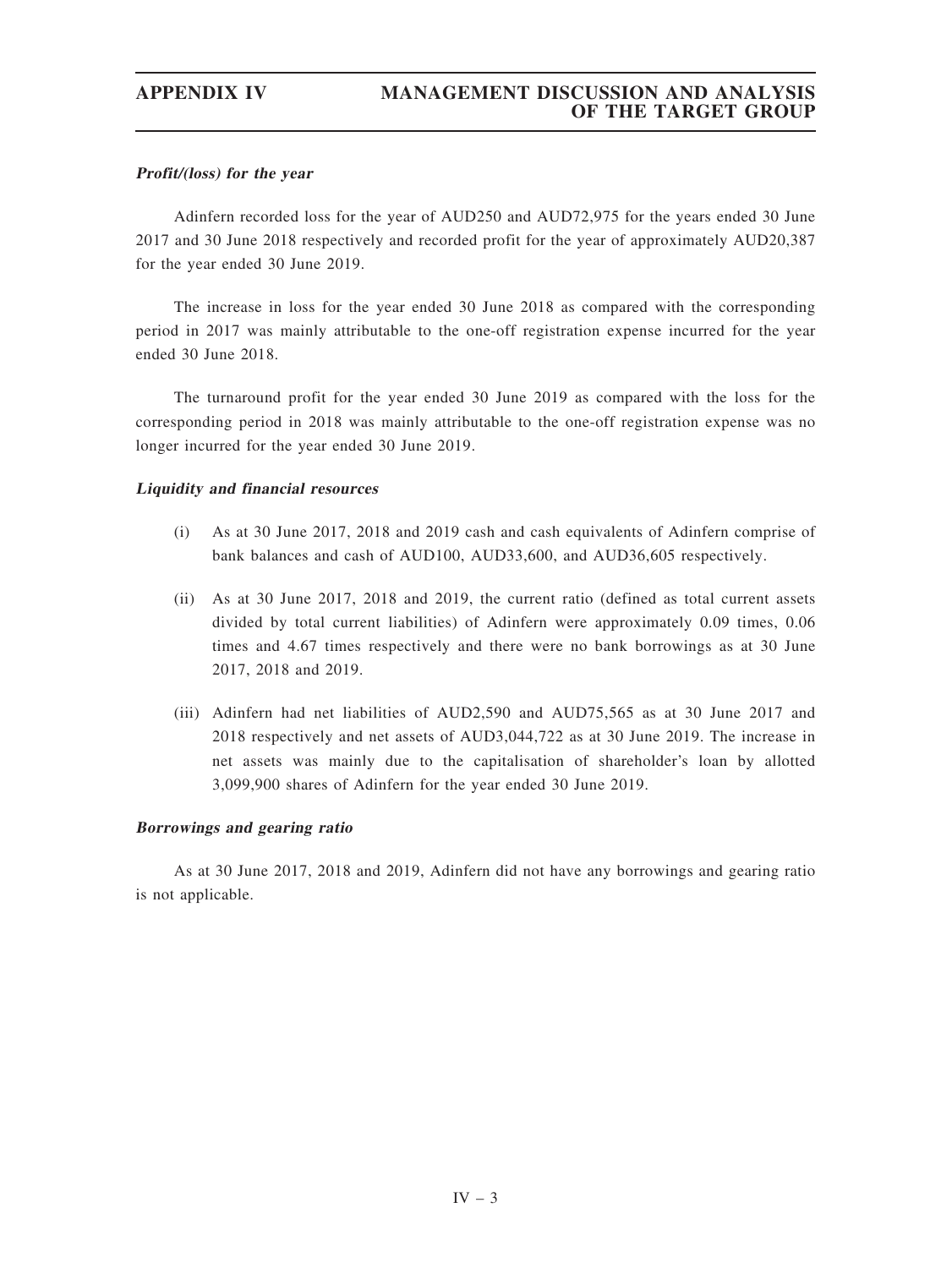## Pledge of assets

As at 30 June 2017, 2018 and 2019, Adinfern did not have any pledge of assets.

# **Commitments**

As at 30 June 2017, 2018 and 2019, Adinfern did not have any operating lease or capital commitments.

## Contingent liabilities

Adinfern had no material contingent liabilities as at 30 June 2017, 2018 and 2019.

### Treasury Policy

Adinfern had no formal treasury policy and did not enter into any form of financial arrangement for hedging for the three years ended 30 June 2017, 2018 and 2019.

# Significant investments held, material acquisitions or disposals of subsidiaries and affiliated companies, and plans for material investments or capital assets

On 28 July 2017, Adinfern entered into a sale and purchase with an independent third party to acquire a vineyard located at 8772 Bussell Highway, Cowaramup, WA 6284, Australia at the consideration of AUD 2,800,000.

## Employees Numbers and Remuneration Policy

As at 30 June 2017, Adinfern did not employ permanent employee (excluding the directors of Adinfern). As at 30 June 2018 and 2019, Adinfern had three employees (excluding the directors of Adinfern). The total staff costs of Adinfern for the years ended 30 June 2017, 2018 and 2019 were Nil, AUD68,181 and AUD89,448 respectively.

In order to attract and retain high quality staff and to enable smooth operation within Adinfern, Adinfern offered competitive remuneration packages (with reference to market conditions and individual qualifications and experience) and various in-house training courses. The remuneration packages are subject to review on a regular basis.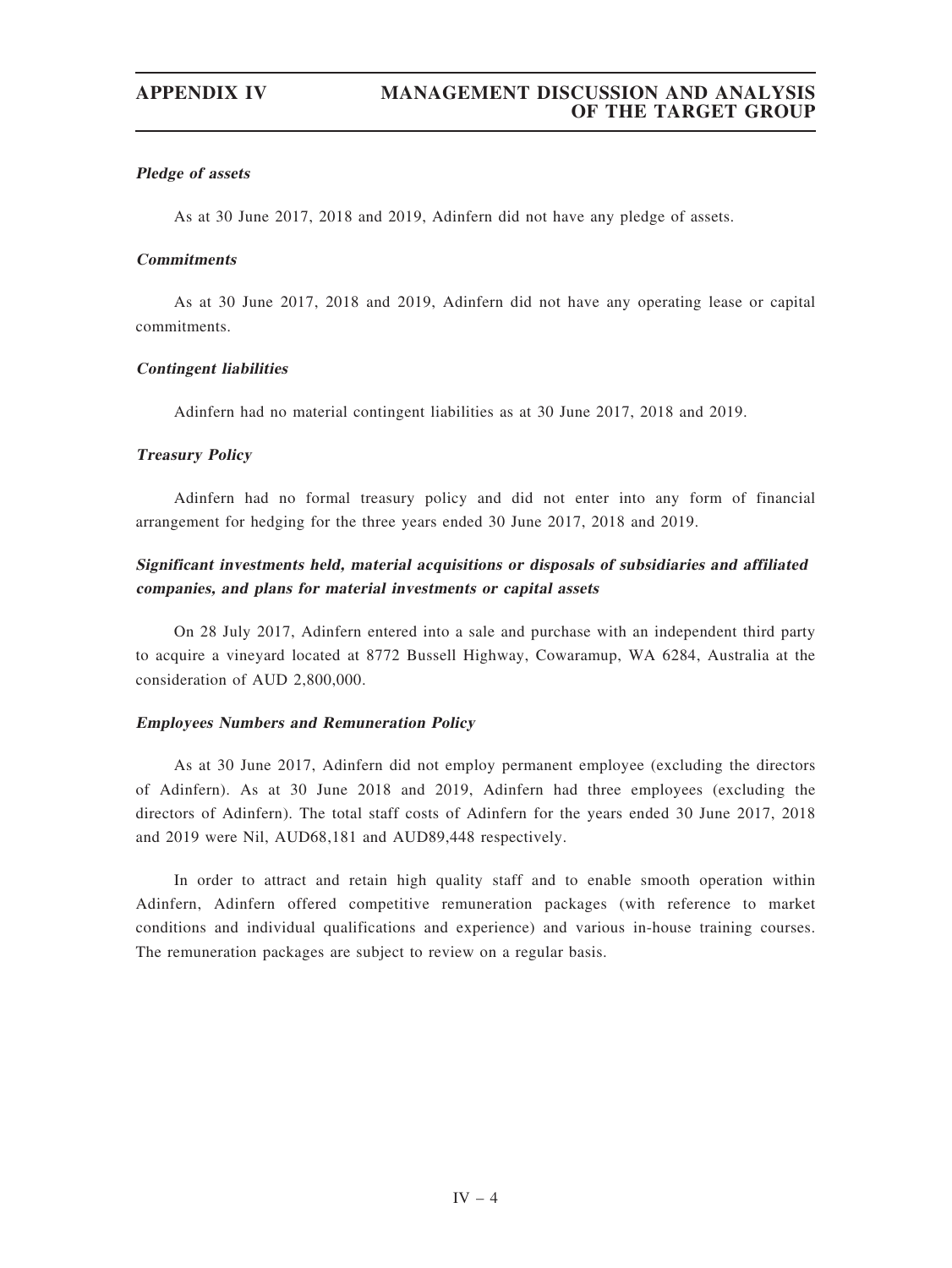

Unit B, 12/F., CKK Commercial Centre, 289 Hennessy Road, Wan Chai, Hong Kong Tel: (852) 2811 1876 Fax: (852) 3007 8501 W: www.raviagroup.com E: general@raviagroup.com

5 December 2019

Food Idea Holdings Limited Unit 306-A201, 3/F, Harbour Centre, Tower 1, 1 Hok Cheung Street, Hunghom, Kowloon, Hong Kong.

Dear Sirs/Madams,

# Re: Valuation of 8772 Bussell Highway, Cowaramup, West Australia, Australia (the ''Property'')

In accordance with the instructions of Food Idea Holdings Limited (the ''Company'', and together with its subsidiaries, the ''Group'') to value the Property in Australia, we confirm that we have carried out inspection, made relevant enquiries and obtained such further information as we consider necessary for the purpose of providing you with our opinion of the Market Value of the Property as at 30 September 2019 (the ''Date of Valuation'') for the purpose of incorporation of the Property into the Circular issued by the Group.

# 1. BASIS OF VALUATION

Our valuation of the Property is our opinion of the Market Value of the concerned property, which we would define as intended to mean "the estimated amount for which an asset or liability should exchange on the valuation date between <sup>a</sup> willing buyer and <sup>a</sup> willing seller in an arm's-length transaction, after proper marketing and where the parties had each acted knowledgeably, prudently and without compulsion''.

Market Value is understood as the value of an asset or liability estimated without regard to costs of sale or purchase (or transaction) and without offset for any associated taxes or potential taxes.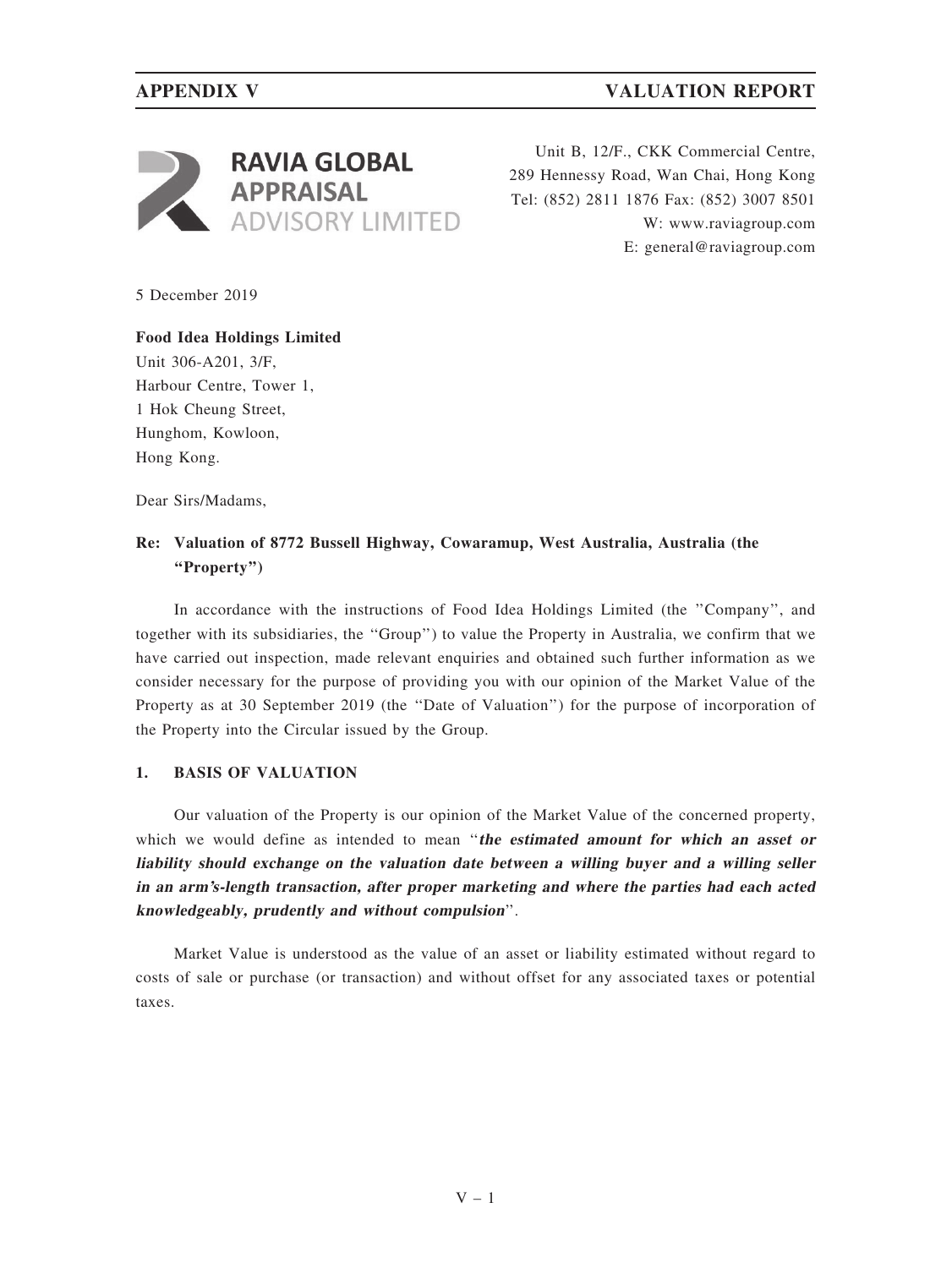### 2. VALUATION METHODOLOGY

In valuing the property, we have adopted a combination of the open market and depreciated replacement cost approaches in assessing the land portions and the buildings and structures portions of the property interests respectively. Hence, the sums of the two results represent the market values of the property interest as a whole. In the valuation of the land portions, references have been made to the standard land prices as published by the local government authorities and the prices realized in actual transactions or offered to potential purchasers as available in the subject locality. As the buildings and structures cannot be valued on the basis of market value, they have therefore been valued on the basis of their depreciated replacement cost. The depreciated replacement cost approach considers the costs to reproduce or to replace in new conditions of the buildings and structures in accordance with current construction cost for similar buildings and structures in the locality, with allowances for accrued depreciations as evidenced by observed conditions or obsolescence arising from physical, functional or economical causes. The depreciated replacement cost approach generally furnishes the most reliable indications of values for the property interests in the absence of comparable sales.

## 3. TITLE INVESTIGATION

We have been provided with copies of extracts of title documents relating to the Property. However, we have not inspected the original documents to verify the ownership or to verify any amendments which may not appear on the copies handed to us. We have relied on the information given by the Group regarding the title and other legal matters relating to the Property.

## 4. VALUATION ASSUMPTIONS

Our valuation has been made on the assumption that the owner sells the Property in the market in its existing state without the benefit of deferred term contracts, leasebacks, joint ventures, management agreements or any similar arrangements which would serve to affect the value of such property. In addition, no account has been taken of any option or right of preemption concerning or affecting the sale of the Property and no allowance has been made for the Property to be sold in one lot or to a single purchaser.

## 5. SOURCE OF INFORMATION

In the course of our valuation, we have relied to a very considerable extent on the information provided by the Group and have accepted advice given to us on such matters as planning approvals or statutory notices, easements, tenure, identification of the Property, particulars of occupation, site/floor areas, age of building and all other relevant matters which can affect the value of the Property. All documents have been used for reference only.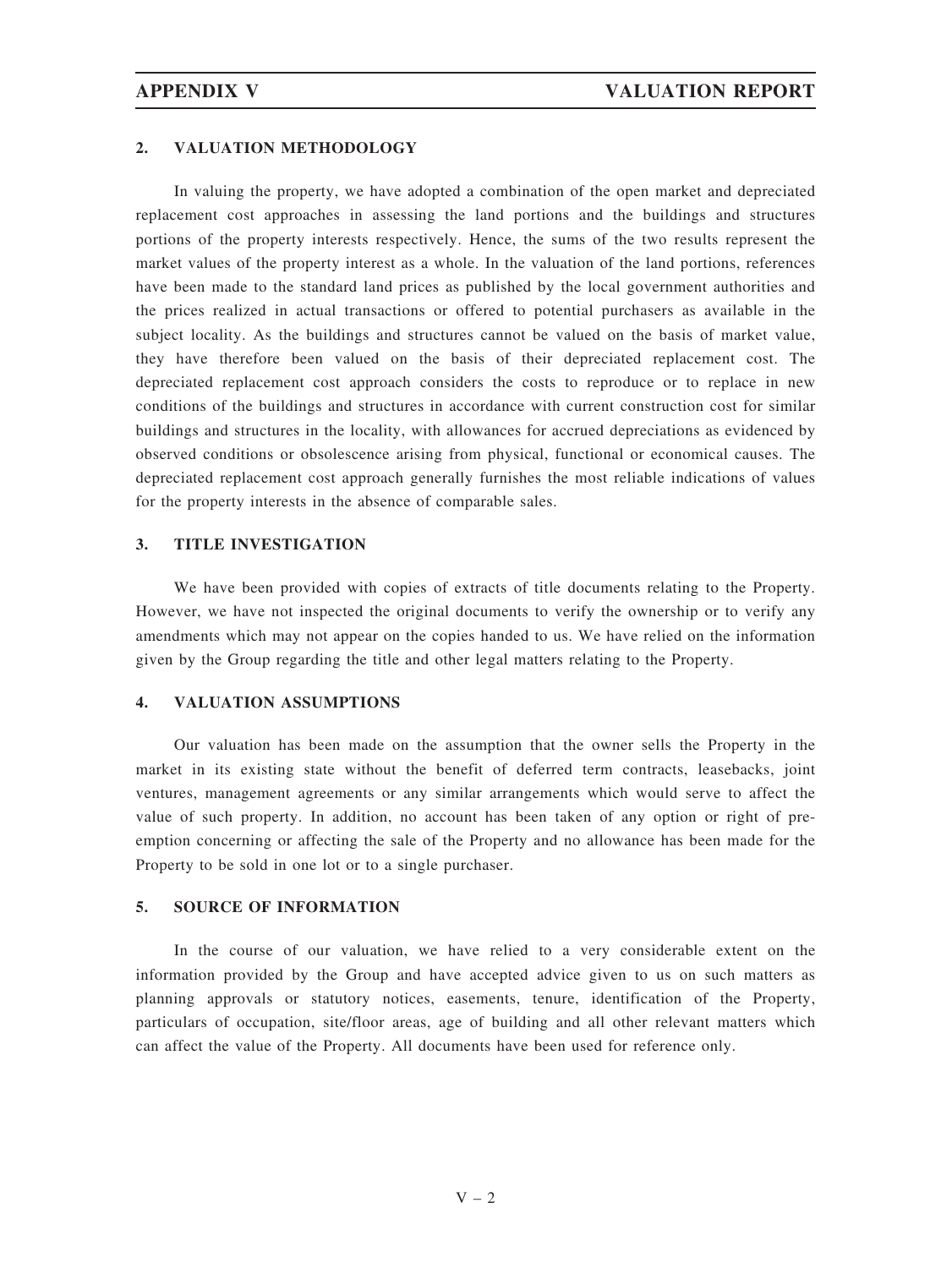Dimension, measurements and areas included in the valuation report attached are based on information provided to us and are therefore only approximations. We have not been able to carry out detailed on-site measurements to verify the site and floor areas of the Property and we have assumed that the areas shown on the documents handed to us are correct. We were also advised by the Group that no material facts have been omitted from the information provided.

## 6. VALUATION CONSIDERATION

We have inspected the exterior and, where possible, the interior of the Property. No structural survey has been made in respect of the Property. However, in the course of our inspection, we did not notice any serious defects. We are not, however, able to report that the Property is free from rot, infestation or any other structural defects. No tests were carried out on any of the building services.

No allowance has been made in our report for any charges, mortgages or amounts owing on any property interest nor for any expenses or taxation which may be incurred in affecting a sale. Unless otherwise stated, it is assumed that the Property is free from encumbrances, restrictions, title defects and outgoings of an onerous nature which could affect its value.

In valuing the Property, we have complied with the RICS Valuation – Professional Standard issued by the Royal Institution of Chartered Surveyors as well as International Valuation Standard. We have also complied with all the requirements contained in Chapter 8 of the GEM Rules Governing the Listing of Securities on GEM of The Stock Exchange of Hong Kong Limited (the ''Listing Rules'').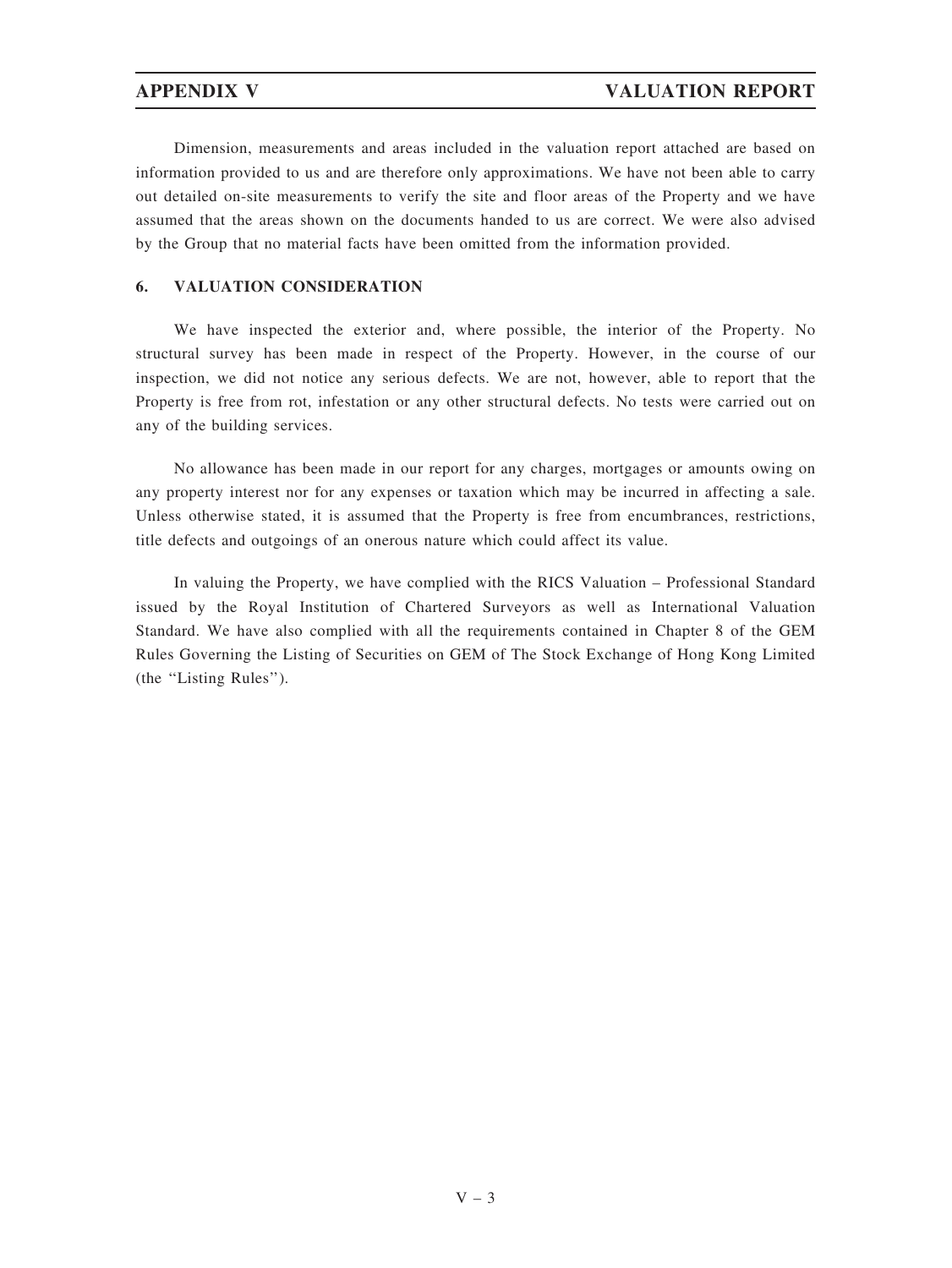# 7. REMARKS

Unless otherwise stated, all monetary amounts stated in our valuation are in Australian Dollars (AUD).

Our Valuation Certificate is attached herewith.

Yours faithfully, For and on behalf of RAVIA GLOBAL APPRAISAL ADVISORY LIMITED Chris Tang MRICS Senior Consultant

Mr. Chris Tang is <sup>a</sup> member of RICS who has over 20 years of experience in the valuation of properties in Hong Kong and Australia.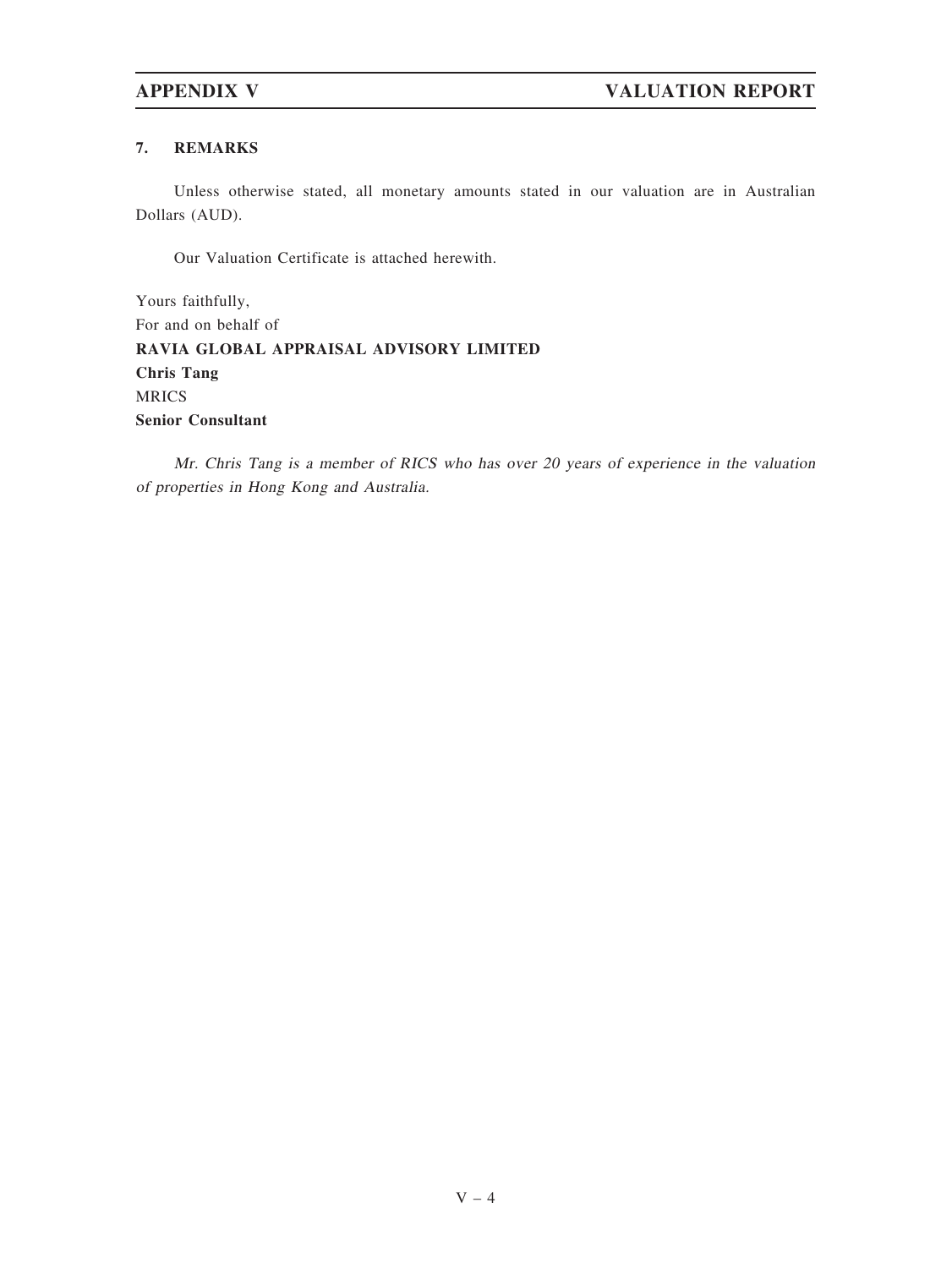# APPENDIX V VALUATION REPORT

Market Value in

## VALUATION CERTIFICATE

## Property intended to be acquired by the Group in the Australia

| <b>Property</b>       | <b>Description and Tenure</b> | <b>Particulars of Occupancy</b> | 19141 NGC 741UG 111<br><b>Existing State as at</b><br>30 September 2019 |
|-----------------------|-------------------------------|---------------------------------|-------------------------------------------------------------------------|
| 8772 Bussell Highway, | The Property is a large-      | As advised by the Group,        | AUD12,000,000.                                                          |
|                       |                               |                                 |                                                                         |
| Cowaramup,            | scale vineyard together       | the Property is being           |                                                                         |
| West Australia,       | with accommodation            | occupied by the Group.          |                                                                         |
| Australia             | building, wine production     |                                 |                                                                         |
|                       | plant and relevant building   |                                 |                                                                         |
|                       | and structures on a parcel    |                                 |                                                                         |
|                       | of land (Sketch of Land       |                                 |                                                                         |
|                       | No.: DP40555) with a total    |                                 |                                                                         |
|                       | land area of approximately    |                                 |                                                                         |
|                       | 34.0109 Ha (or about          |                                 |                                                                         |
|                       | $340,109$ sq.m.).             |                                 |                                                                         |
|                       | As advised by the Group,      |                                 |                                                                         |
|                       | the Property has a total      |                                 |                                                                         |
|                       | Gross Floor Area of           |                                 |                                                                         |
|                       | approximately 1,500.74        |                                 |                                                                         |
|                       | sq.m. and it was completed    |                                 |                                                                         |
|                       | in about 1980's.              |                                 |                                                                         |

### Notes:

- 1. Pursuant to title search, the registered proprietor of the Property is Adinfern Margaret River Pty Ltd..
- 2. According to legal opinion provided by Chan Galic Barristers, Solicitor & Notary Public, the opinions are as follows:
	- a. The Property is owned as ''Freehold'' by Adinfern Margaret River Pty Ltd.;
	- b. The Property is subject to the Shire's Scheme No 1 and is listed as "Primary Agriculture". There is no legal violation to such use; and
	- c. The Property is also within the Shire's Development Contribution Area (DCA1). Any proposed change of use or development on the Property must be approved by the Shire.
- 3. The Property was inspected by Elvis Ng, who has over 10 years of experience in valuation, in September 2019.
- 4. In the valuation of the land portions of the Property, we have made reference to prices of 3 land comparables with similar uses in wine industry located in West Australia. The unit land cost used by us in calculation is within the adjusted price range of the land comparables from around AUD150,000 per hectare to AUD250,000 per hectare.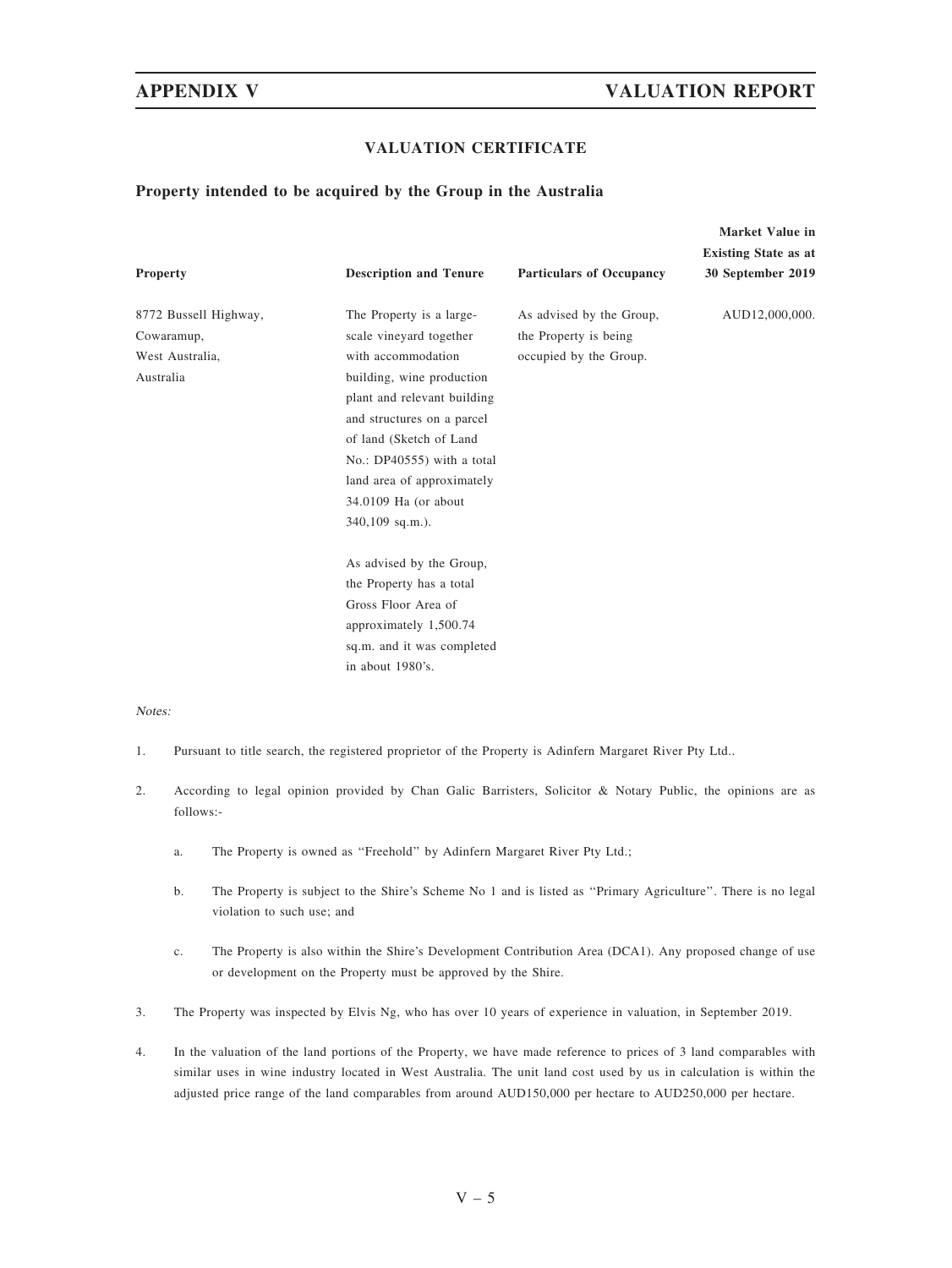### 1. RESPONSIBILITY STATEMENT

This circular, for which the Directors collectively and individually accept full responsibility, includes particulars given in compliance with the GEM Listing Rules for the purpose of giving information with regard to the Company. The Directors, having made all reasonable enquiries, confirm that to the best of their knowledge and belief the information contained in this circular is accurate and complete in all material respects and not misleading or deceptive, and there are no other matters the omission of which would make any statement herein or this circular misleading.

## 2. SHARE CAPITAL OF THE COMPANY

As at the Latest Practicable Date, the authorised and issued share capital of the Company were as follows:

| Authorised:                                      | HK\$           |
|--------------------------------------------------|----------------|
| Shares of HK\$0.1 each<br>1,000,000,000          | 100,000,000.00 |
| Issued and fully paid or credited as fully paid: | HK\$           |
| 414,931,214 Shares of HK\$0.1 each               | 41,493,121.40  |

Immediately after the Completion (assuming no further issue of new Shares or repurchase of Shares from the Latest Practicable Date to Completion other than the issue of the Consideration Shares), the authorised and issued share capital of the Company will be as follows:

| Authorised:   |                                                                   | HK\$           |
|---------------|-------------------------------------------------------------------|----------------|
| 1,000,000,000 | Shares of HK\$0.1 each                                            | 100,000,000.00 |
|               | Issued and fully paid or credited as fully paid:                  | HK\$           |
|               | 414,931,214 Shares of HK\$0.1 each                                | 41,493,121.40  |
| 63,000,000    | Consideration Shares to be allotted and issued<br>upon Completion | 6,300,000.00   |
| 477,931,214   | <b>Shares</b>                                                     | 47.793.121.40  |

All Shares currently in issue and the Consideration Shares rank pari passu in all respects with each other, including, in particular, as to dividends, voting rights and return of capital.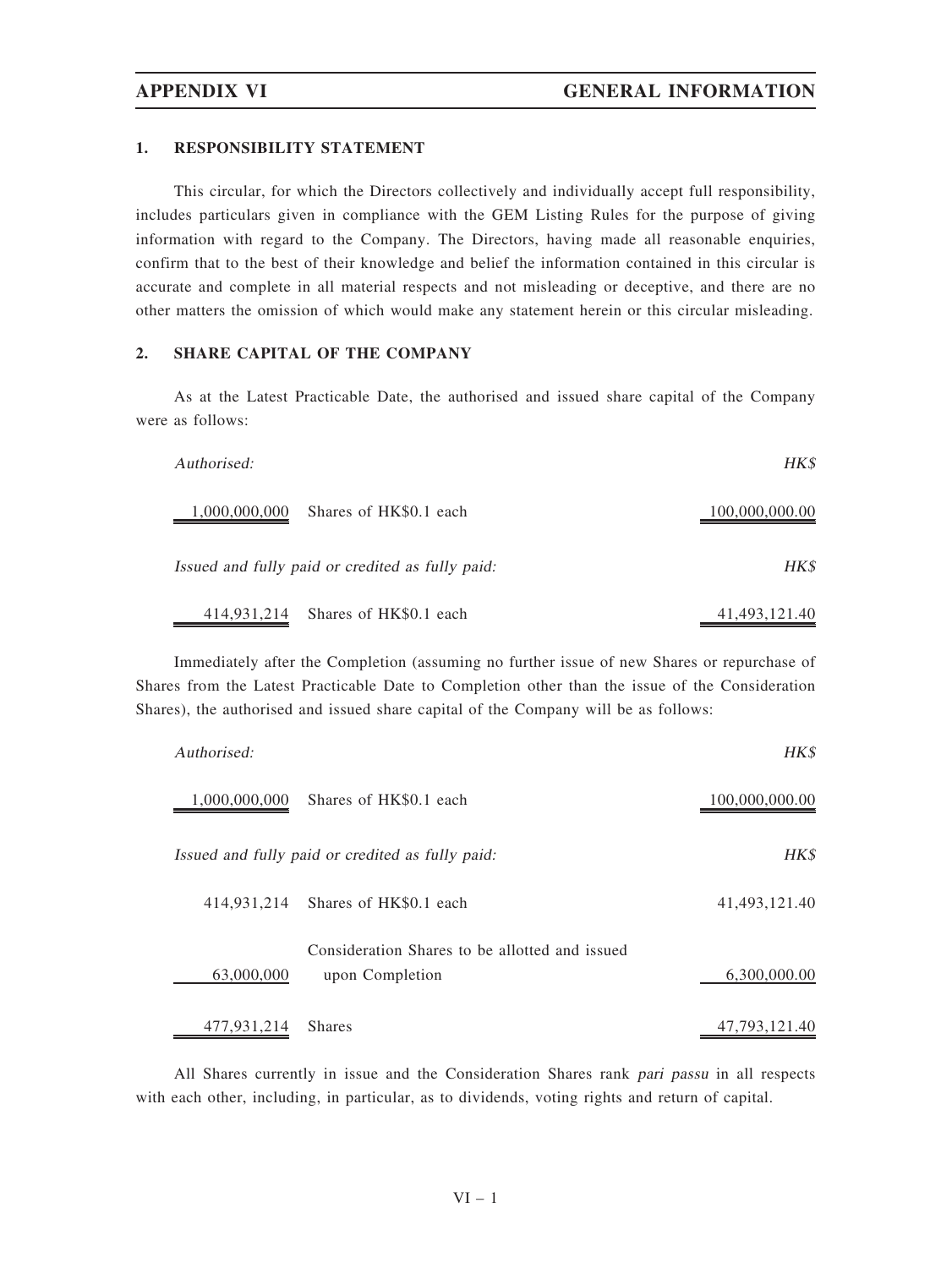## 3. DISCLOSURE OF INTERESTS

## (a) Directors' and chief executive's interests in the Company

Save as disclosed below, as at the Latest Practicable Date, none of the Directors or chief executive of the Company and/or any of their respective associates had any interest or short position in the Shares, underlying shares or debentures of the Company or any of its associated corporations (within the meaning of Part XV of the SFO) (a) which were required to be notified to the Company and the Stock Exchange pursuant to Divisions 7 and 8 of Part XV of the SFO (including interests or short positions which they were taken or deemed to have under such provisions of the SFO); or (b) which were required, pursuant to Section 352 of the SFO, to be entered in the register referred to therein; or (c) which were required, pursuant to Rule 5.46 to 5.67 of the GEM Listing Rules relating the securities transactions by the Directors, to be notified to the Company and the Stock Exchange.

## Long positions in Shares

|                         |                  | Approximate        |               |
|-------------------------|------------------|--------------------|---------------|
|                         |                  | Number of          | percentage of |
| <b>Name of Director</b> | Capacity         | <b>Shares</b> held | shareholding  |
|                         |                  |                    | (%)           |
|                         |                  |                    | (Note 1)      |
| Ms. Huang Wei           | Beneficial owner | 63,835,200         | 15.38         |

Note:

1. The approximately percentage of shareholding is calculated based on 414,931,214 Shares in issue as at the Latest Practicable Date.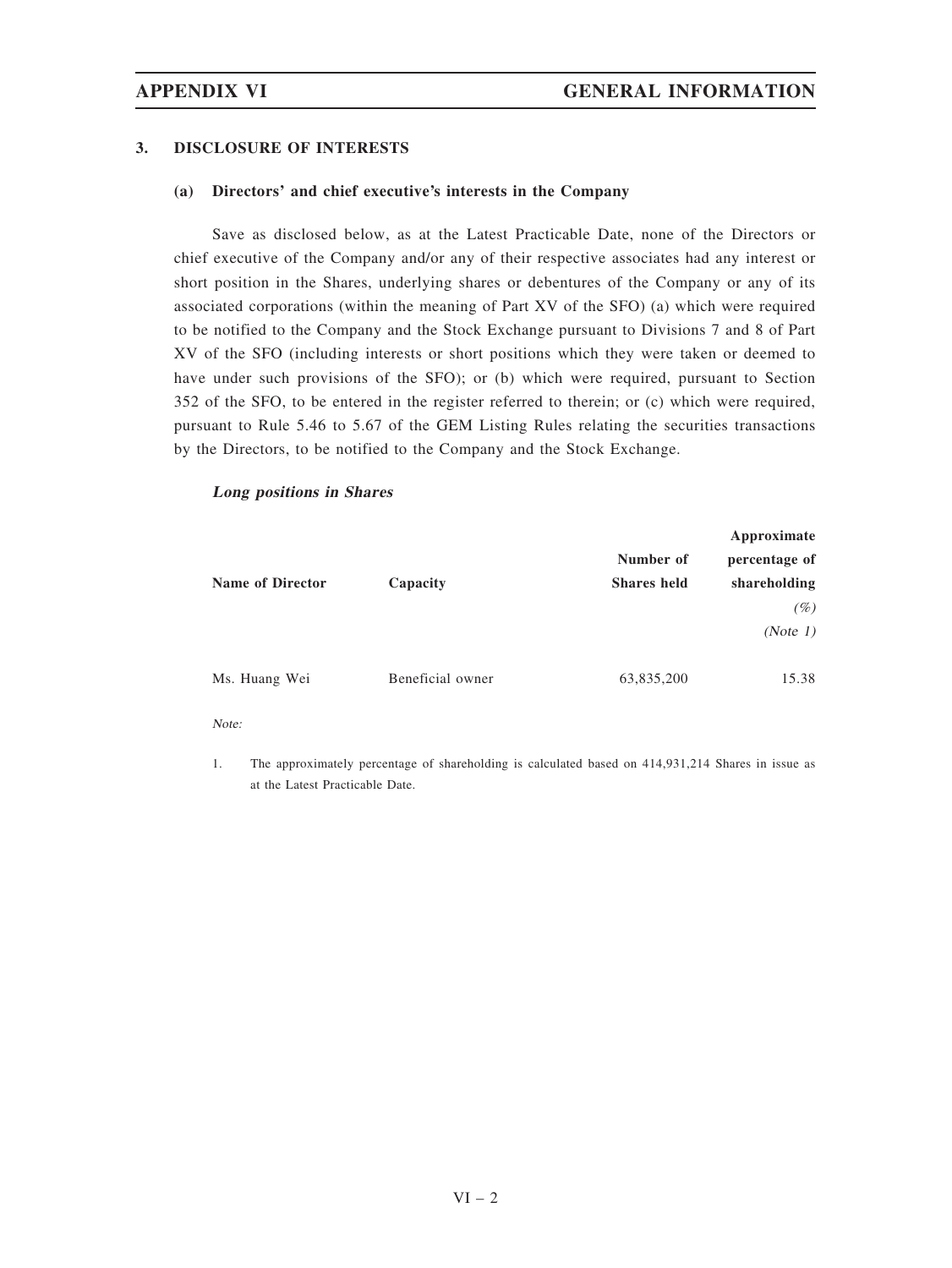# (b) Substantial Shareholders and other persons' interests in Shares and underlying shares of the Company

Save as disclosed below, as at the Latest Practicable Date, so far as was known to the Directors and chief executive of the Company, no person (other than a Director or chief executive of the Company), had, or were deemed or taken to have interests or short positions in the Shares or underlying shares of the Company which would fall to be disclosed to the Company and the Stock Exchange under the provisions of Divisions 2 and 3 of Part XV of the SFO and required to be entered into the register maintained by the Company pursuant to Section 336 of the SFO, who were, directly or indirectly, interested in 5% or more of the number of any class of share carrying rights to vote in all circumstances at general meetings of any other member of the Group or had any option in respect of such capital.

## Long positions in Shares

|                                                 |                                        |                    | Approximate   |
|-------------------------------------------------|----------------------------------------|--------------------|---------------|
| <b>Name of Substantial</b>                      |                                        | Number of          | percentage of |
| <b>Shareholders</b>                             | Capacity                               | <b>Shares</b> held | shareholding  |
|                                                 |                                        |                    | (%)           |
|                                                 |                                        |                    | (Note 1)      |
| Wong Ryan Tai Cheong<br>$("Mr. Wong")$ (Note 2) | Interest in controlled<br>corporations | 25,486,320         | 6.14          |
| <b>KMW</b> Investments Limited<br>(Note 2)      | Beneficial owner                       | 25,486,320         | 6.14          |
| Li Siu Ying                                     | Beneficial owner                       | 22,557,600         | 5.44          |

Notes:

- 1. The approximately percentage of shareholding is calculated based on 414,931,214 Shares in issue as at the Latest Practicable Date.
- 2. KMW Investments Limited is wholly and beneficially owned by Mr. Wong. By virtue of the SFO, Mr. Wong is deemed to be interested in the 25,486,320 Shares held by KMW Investments Limited.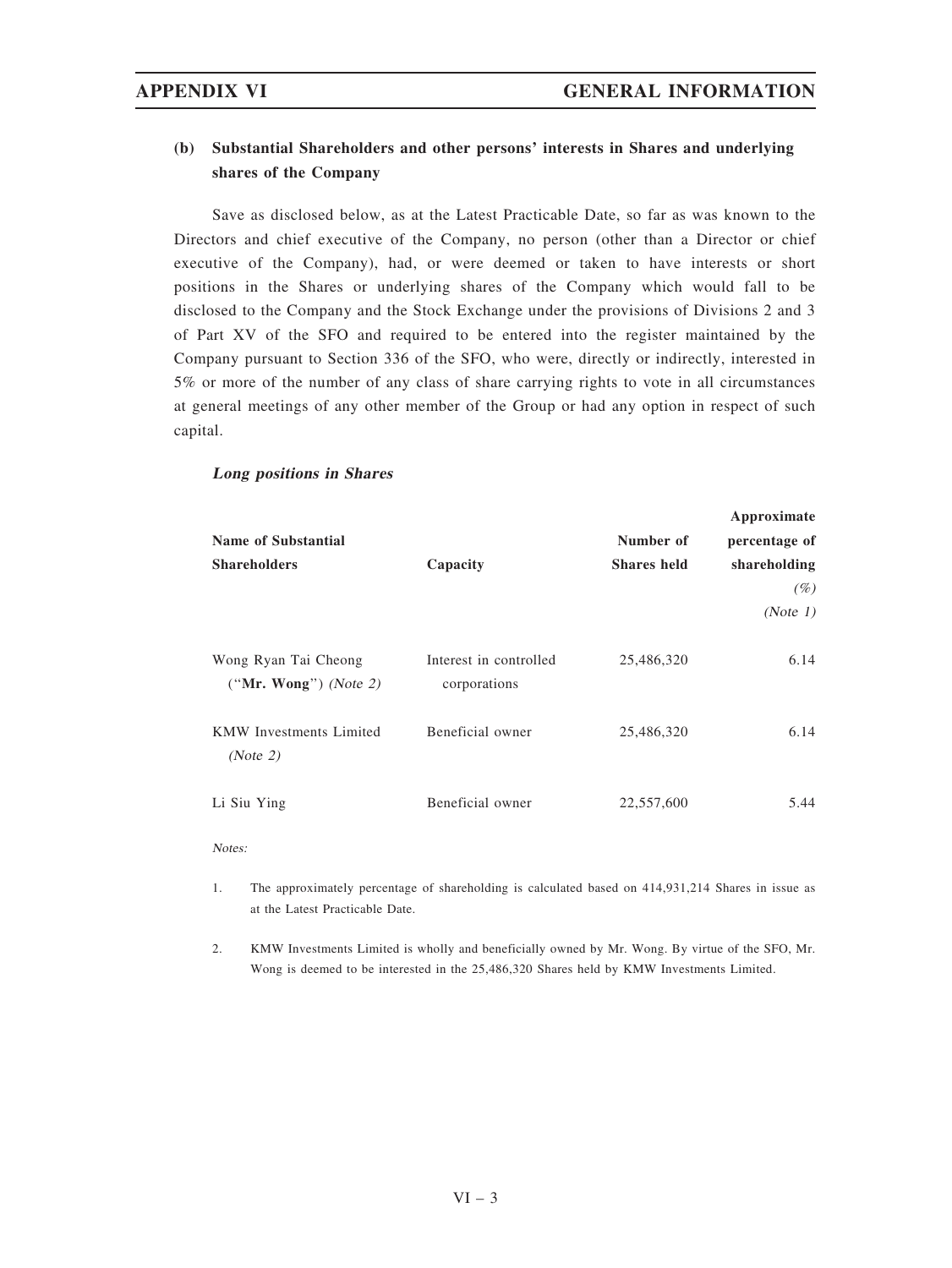# 4. LITIGATION

As at the Latest Practicable Date, no member of the Enlarged Group was engaged in any litigation or arbitration or claim of material importance and no litigation or claim of material importance is known to the Directors to be pending or threatened by or against any member of the Enlarged Group.

# 5. SERVICE CONTRACTS

As at the Latest Practicable Date, none of the Directors had entered or proposed to entered into any service contracts with any member of the Group, excluding contracts expiring or determinable by the employer within one year without payment of any compensation (other than statutory compensation).

## 6. COMPETING INTERESTS

As at the Latest Practicable Date, none of the Directors, controlling shareholders or their respective close associates had any interests in businesses which compete or might compete with the businesses of the Enlarged Group or had any other conflict of interests with the Enlarged Group.

# 7. DIRECTORS' INTEREST IN ASSETS OR CONTRACTS OR ARRANGEMENTS SIGNIFICANT TO THE GROUP

- (a) save for Ms. Huang Wei is the vendor in relation to the 2019 Acquisition, as at the Latest Practicable Date, none of the Directors has or had any direct or indirect interest in any assets which have been acquired or disposed of by or leased to any member of the Enlarged Group, or are proposed to be acquired or disposed of by or leased to any member of the Enlarged Group since 31 December 2018 (being the date to which the latest published audited accounts of the Group were made up); and
- (b) as at the Latest Practicable Date, none of the Directors was materially interested, directly or indirectly, in any contract or arrangement entered into by any member of the Enlarged Group which is subsisting as at the Latest Practicable Date and is significant in relation to the business of the Enlarged Group.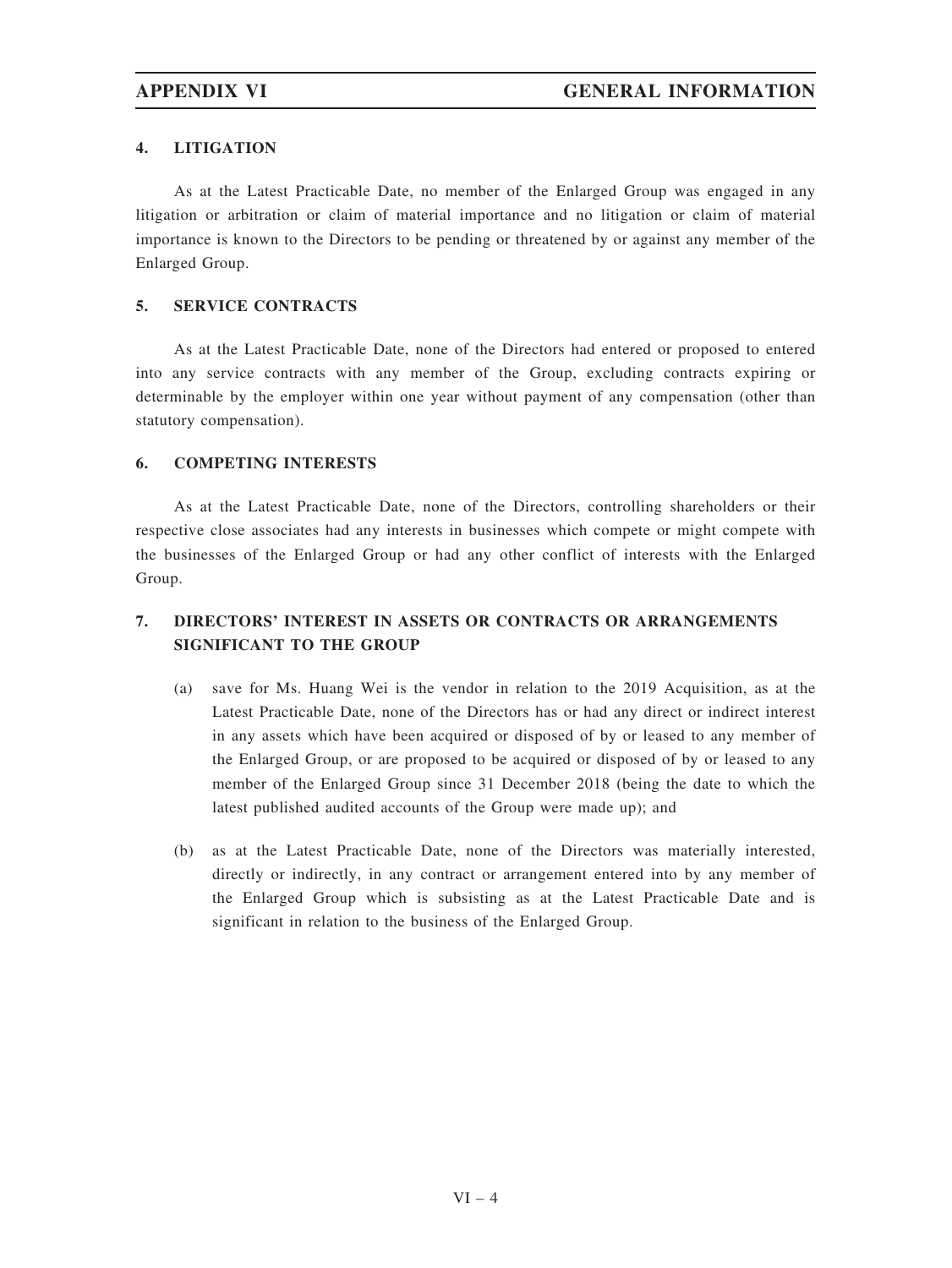# 8. MATERIAL CONTRACTS

The following contracts (being contracts not entered into in the ordinary course of business of the Enlarged Group) were entered into by members of the Enlarged Group within two years immediately preceding the date of this circular and are or may be material:

## The Group

- (a) the sale and purchase agreement dated 22 October 2018 entered into among Arrow Vision Limited (as purchaser), a direct wholly-owned subsidiary of the Company, the Company and Ms. Huang Wei (as vendor), in relation to the acquisition of 100% of the issued share capital of Palinda Holding Group Limited at a consideration of HK\$76,000,000;
- (b) the provisional agreement dated 2 April 2019 entered into between Food Idea Group Limited (as vendor, "**FIGL**"), a direct wholly-owned subsidiary of the Company, and a company incorporated in Hong Kong with limited liability (as purchaser), in relation to disposal of the entire issued share capital of Food Idea Capital Limited (as target company, "FICL") and entire amount due and owing by FICL to FIGL as at 31 May 2019 at a consideration of HK\$13,380,000;
- (c) the placing agreement dated 11 June 2019 entered into between the Company (as issuer) and Core Pacific-Yamaichi International (H.K.) Limited (as bookrunner and placing agent) in relation to the placing of the unsubscribed rights shares and the nonqualifying shareholders unsold rights shares; and
- (d) the Agreement.

# The Target Group

(a) The sale and purchase agreement dated 28 July 2017 entered into between Adinfern as purchaser and Mervyn John Smith and Janis Marguerite Smith collectively as vendor, in relation to the acquisition of vineyard located at 8772 Bussell Highway, Cowaramup, WA 6284, Australia at the consideration of AUD2,800,000.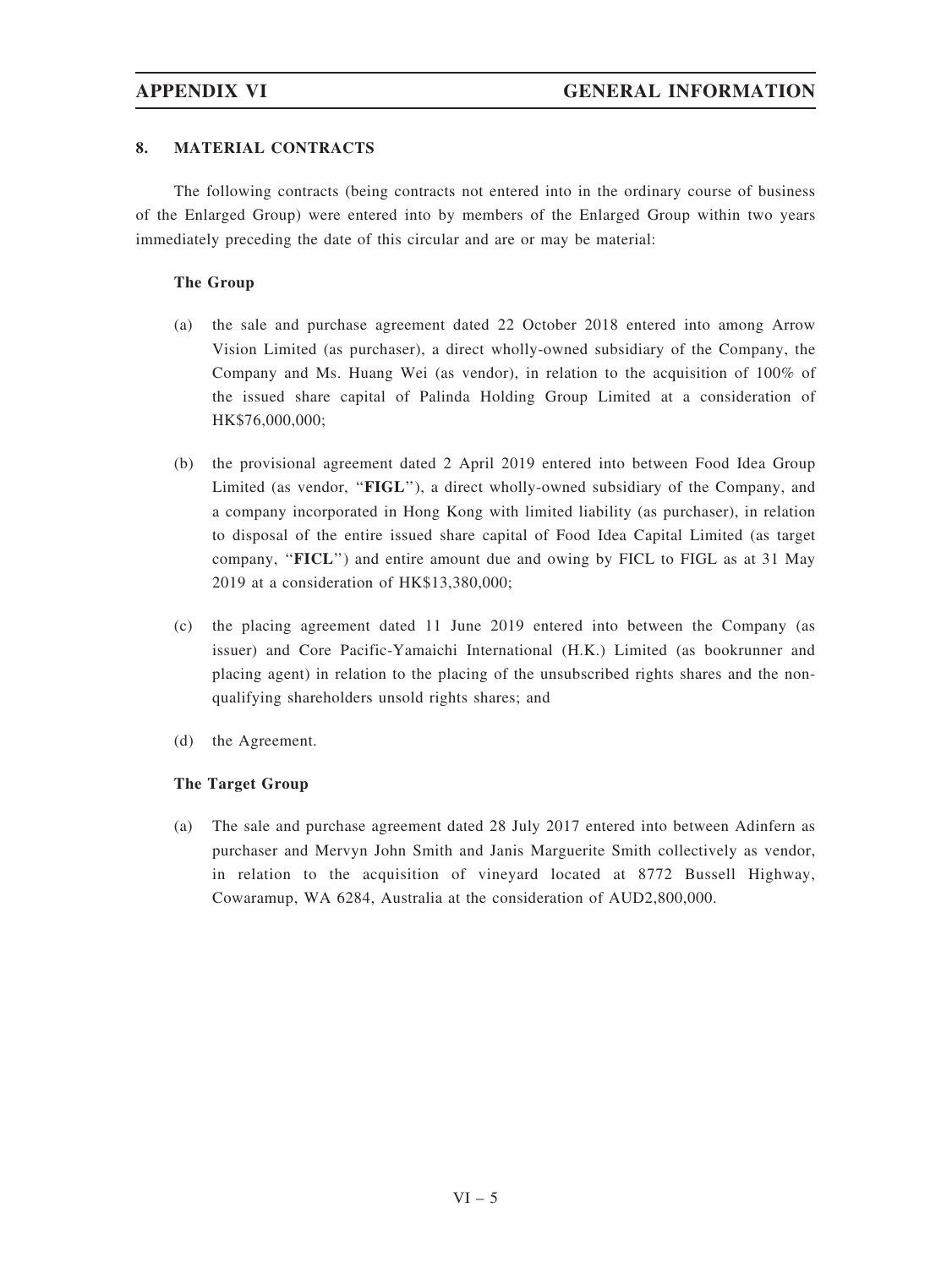## 9. EXPERTS AND CONSENTS

The following are the qualification of the experts or professional advisers who have given opinion or advice contained in this circular:

| <b>Name</b>                | <b>Oualification</b>         |
|----------------------------|------------------------------|
| Elite Partners CPA Limited | Certified Public Accountants |
| Ravia                      | Independent valuer           |

As at the Latest Practicable Date, each of the above experts has given and has not withdrawn its written consent to the issue of this circular with the inclusion herein of its letter and report and references to its name in the form and context in which it appears.

As at the Latest Practicable Date, none of the above experts had any interest, either direct or indirect, in any assets which have been, since 31 December 2018, being the date to which the latest published audited consolidated financial statements of the Group were made up, acquired or disposed of by or leased to or were proposed to be acquired or disposed of by or leased to any member of the Enlarged Group nor had any shareholding in any member of the Enlarged Group nor any right (whether legally enforceable or not) to subscribe for or to nominate persons to subscribe for securities in any member of the Enlarged Group.

## 10. DOCUMENTS AVAILABLE FOR INSPECTION

Copies of the following documents are available for inspection during normal business hours on any weekday (except public holidays) at the principal place of business of the Company in Hong Kong at Unit 306-A201, 3/F., Harbour Centre, Tower 1, 1 Hok Cheung Street, Hunghom, Kowloon, Hong Kong from the date of this circular up to and including the date of EGM (both days inclusive):

- (a) the memorandum of association and articles of association of the Company;
- (b) the annual reports of the Company for the years ended 31 December 2016, 2017 and 2018 respectively;
- (c) the interim report of the Company for the six months ended 30 June 2019;
- (d) the accountants' report on the Target Company and Adinfern, the text of which is set out in Appendix IIA and Appendix IIB to this circular respectively;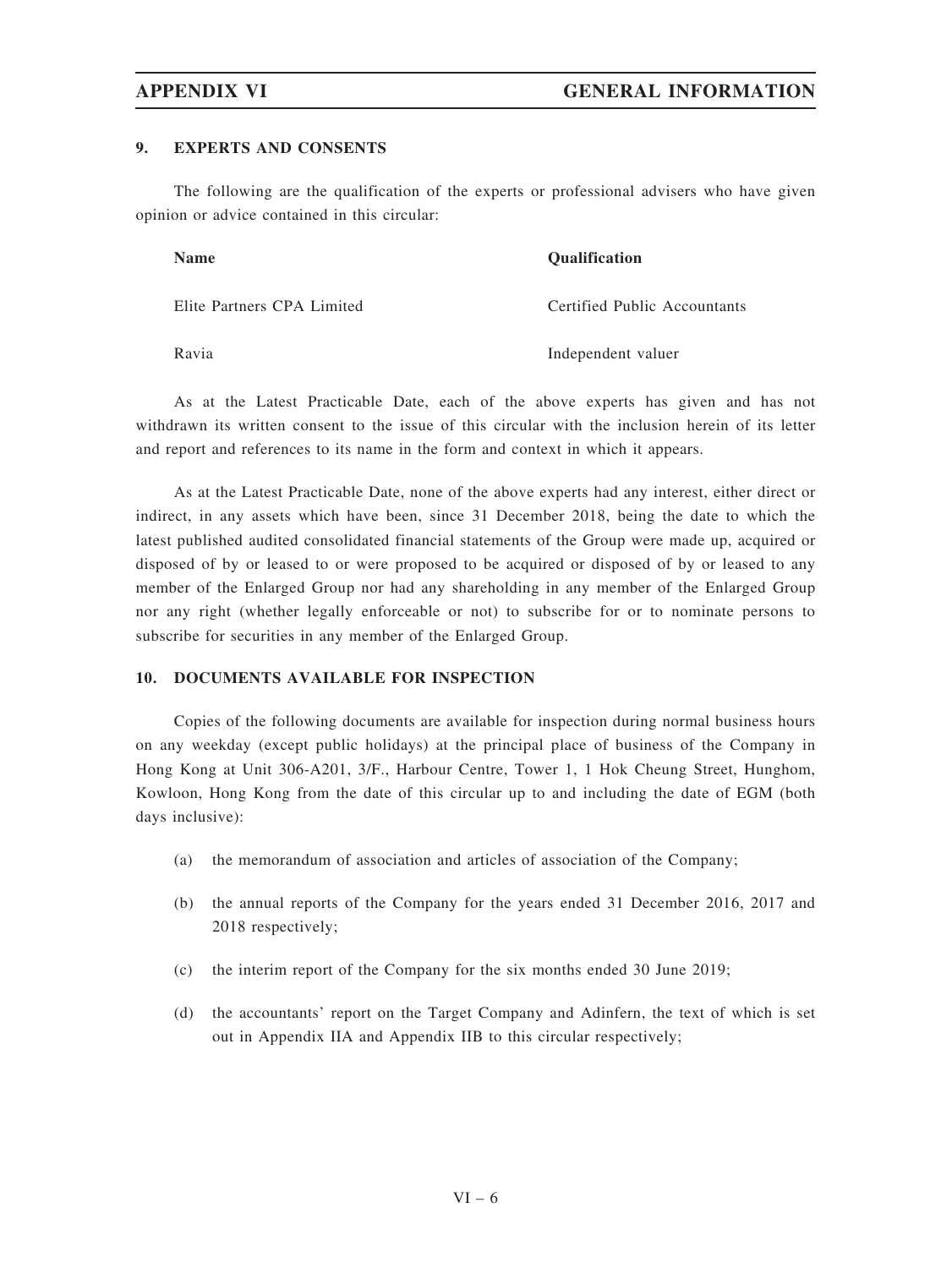- (e) the report on the unaudited pro forma financial information of the Enlarged Group issued by Elite Partners CPA Limited set out in Appendix III to this circular;
- (f) the valuation report on the Property, the text of which is set out in Appendix V to this circular;
- (g) the consent letters referred to in the paragraph under the heading ''Experts and Consents'' in this Appendix to this circular;
- (h) the material contracts disclosed in the paragraph under the heading ''Material Contracts'' in this Appendix to this circular; and
- (i) this circular.

# 11. GENERAL

- (a) The registered office of the Company is situated at Cricket Square, Hutchins Drive, PO Box 2681, Grand Cayman, KY1-1111, Cayman Islands and its principal place of business in Hong Kong is Unit 306-A201, 3/F., Harbour Centre, Tower 1, 1 Hok Cheung Street, Hunghom, Kowloon, Hong Kong.
- (b) The compliance officer of the Company is Ms. Huang Wei. She obtained a Bachelor of Business (Accounting) degree from Central Queensland University in 1997.
- (c) The company secretary of the Company is Mr. Chung Man Wai, Stephen. He holds a Bachelor's degree of Science in Applied Accountancy from Oxford Brookes University in United Kingdom. He is a member of Hong Kong Institute of Certified Public Accountants.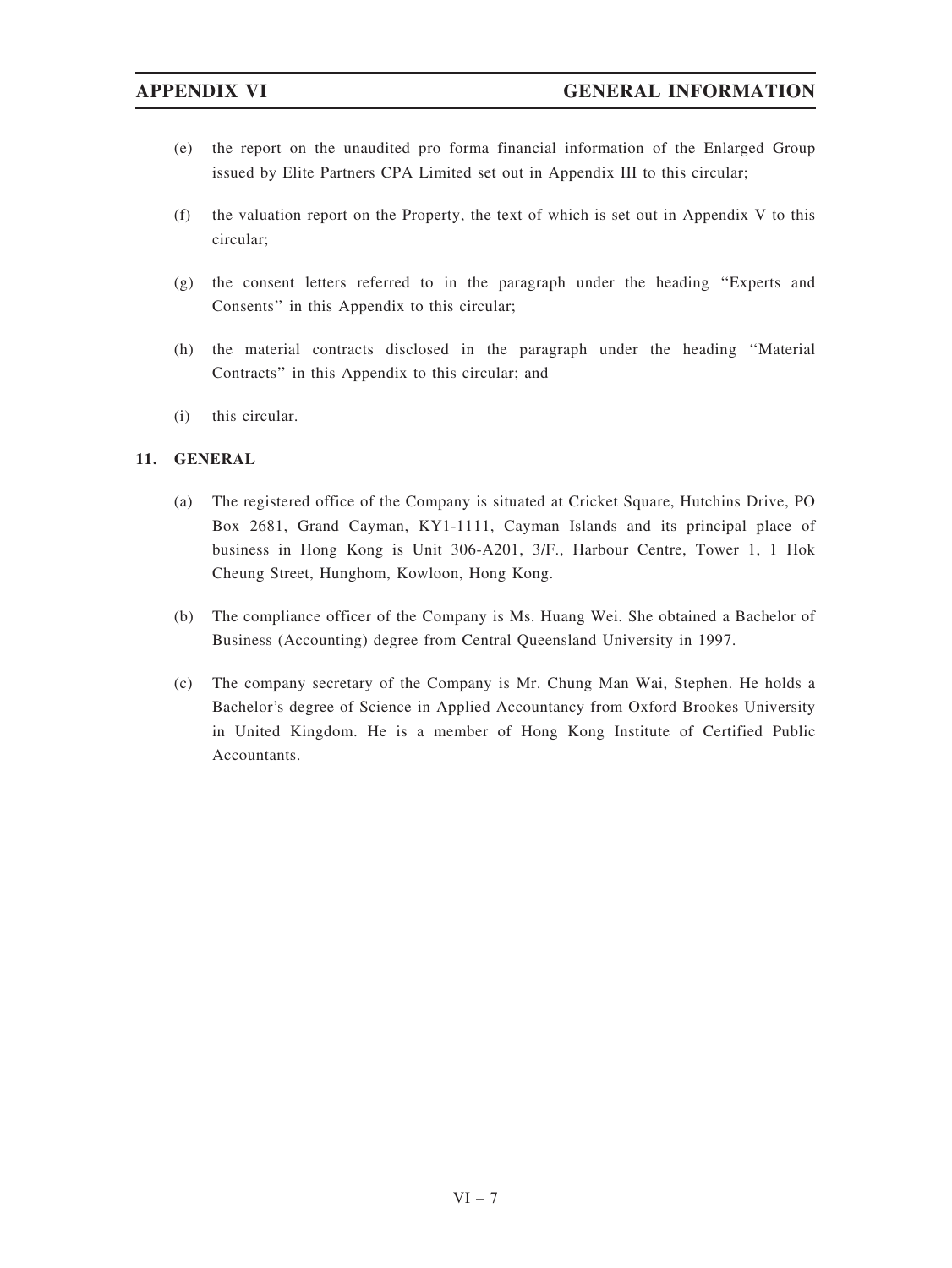- (d) The audit committee of the Board (''Audit Committee'') comprises of three independent non-executive Directors, namely, Mr. Li Lap Keung (Chairman), Mr. So Yat Chuen and Dr. Wu Wing Kuen, B.B.S.. The primary duties of the Audit Committee, among other things, are to assist the Board in overseeing and reviewing (i) the effectiveness of the Group's risk management and internal control systems and regulatory compliance of the Group; (ii) the integrity of the Company's financial statements and application of accounting standards and significant judgements contained in the financial statements; and (iii) the relationship with the external auditors by reference to the work performed by the auditors, their fees and terms of engagement, and make recommendation to the Board on the appointment, reappointment and removal of external auditors. The biography of the members of the Audit Committee are set out below:
	- a. Mr. Li Lap Keung ("Mr. Li"), aged 36, was appointed as an independent nonexecutive Director on 22 February 2019. Mr. Li has been serving as a company secretary of Hevol Services Group Company Limited, the shares of which are listed on the main board of the Stock Exchange (Stock code: 6093) since February 2019. Mr. Li has over 6 years' experience of external and internal audit in international accountancy firms and 2 years as a senior manager and head of auditing at Jimei International Entertainment Group Limited (now known as Starlight Culture Entertainment Group Limited), the shares of which are listed on the main board of the Stock Exchange (stock code: 1159). Mr. Li has experience in financial and internal audit together with compliance aspects for private and listed companies for various industries. Mr. Li was a director of Kaken Company Limited, a private company limited by shares incorporated in Hong Kong, which was dissolved by deregistration on 19 February 2016 under section 751 of the Companies Ordinance (Chapter 622 of the Laws of Hong Kong). Kaken Company Limited was principally engaged in investment holding. To the best of the knowledge and belief of Mr. Li, Kaken Company Limited had ceased business and become defunct and was solvent at the time of it being dissolved by deregistration.

Mr. Li obtained his bachelor degree in Business Administration (Honours) in Accountancy from the City University of Hong Kong in 2008. He is a member of the Hong Kong Institute of Certified Public Accountants.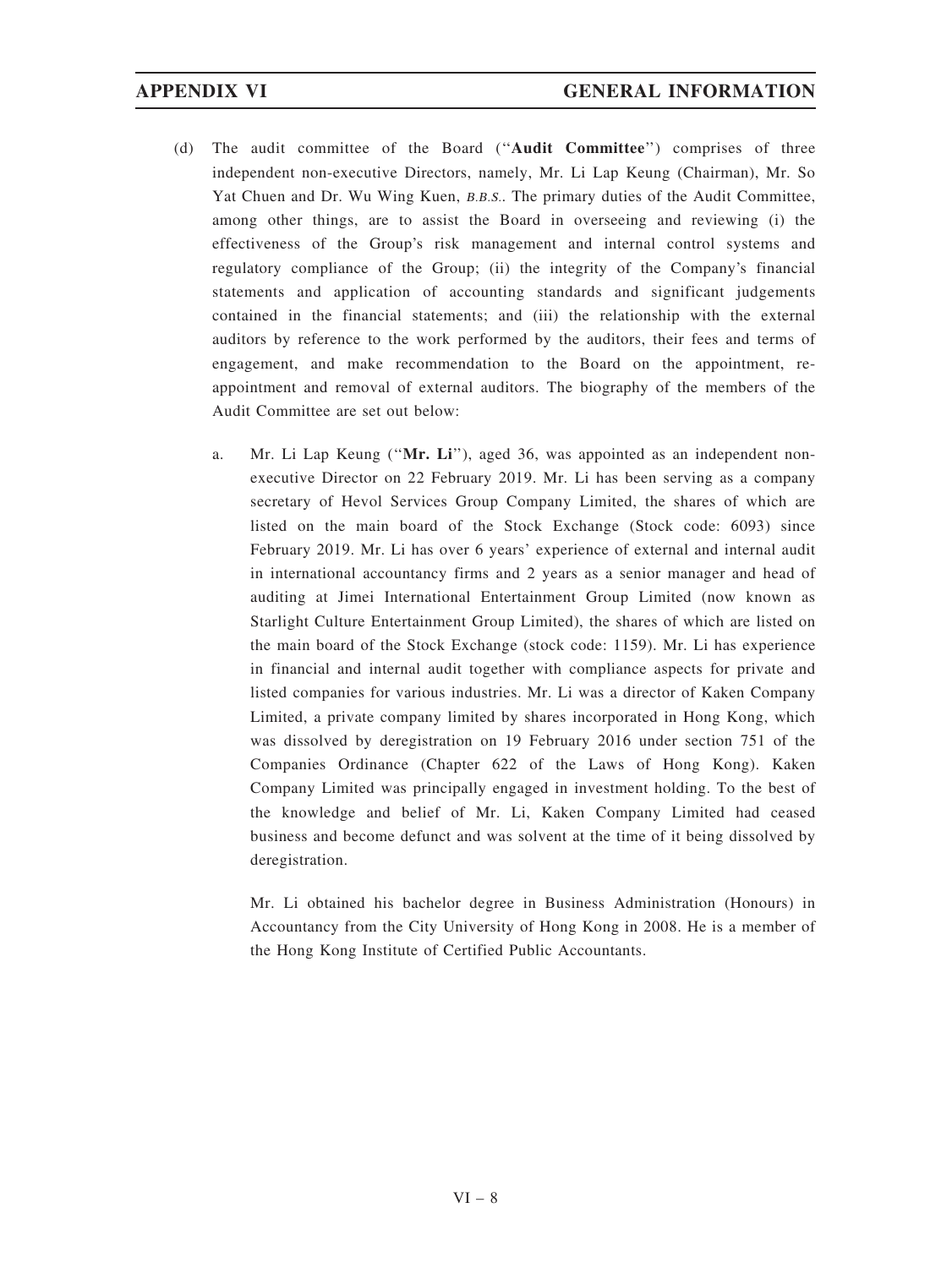b. Mr. So Yat Chuen ("Mr. So"), aged 50, was appointed as an independent nonexecutive Director on 22 February 2019. He is a solicitor of the High Court of the Hong Kong Special Administrative Region and has over 22 years of experience in legal sector. Mr. So is currently one of the chairmen of the Appeal Tribunal Panel (Buildings) (section 45 of the Building Ordinance (Cap. 123 of the Laws of Hong Kong)) and his appointment is for the period from 1 December 2018 to 30 November 2021. He is also a member of the Wanchai West Area Committee under the Home Affairs Department, The Government of the Hong Kong Special Administrative Region from 2014 to 2020.

Mr. So obtained a Bachelor of Laws degree from Peking University, a Postgraduate Diploma in English and Hong Kong Law from Manchester Metropolitan University in 2001 and a Master of Laws degree from the University of Greenwich in 2016.

c. Dr. Wu Wing Kuen, B.B.S. (''Dr. Wu''), aged 62, was appointed as an independent non-executive Director on 16 January 2019. He has over 25 years of experience in real estate investment. He has been serving as director of Jet View Investment Limited since December 1991 and as director of Jade Mind Investment Limited since October 2004. Both companies are principally engaged in real estate investments. Dr. Wu has also been serving as independent nonexecutive director of HongGuang Lighting Holdings Company Limited (stock code: 6908), Nanfang Communication Holdings Limited (stock code: 1617) and Million Cities Holdings Limited (stock code: 2892), the shares of which are listed on the main board of the Stock Exchange, since December 2016, November 2016 and June 2018. Dr. Wu has also served as independent nonexecutive director of EFT Solutions Holdings Limited (stock code: 8062), a company listed on the GEM of the Stock Exchange, since 26 March 2019.

Dr. Wu obtained his doctoral degree in business administration from the Clayton University in the United States in June 1989.

Dr. Wu was awarded the Bronze Bauhinia Star by The Government of the Hong Kong Special Administrative Region in July 2012. Dr. Wu is currently a voting member of the Hong Kong Jockey Club and president of the Sha Tin District Community Fund. Dr. Wu is a member of the Sha Tin District Fight Crime Committee and a member of the Appeal Tribunals Panel of the Planning and Lands Branch of the Development Bureau of The Government of the Hong Kong Special Administrative Region.

- (e) the Hong Kong branch share registrar and transfer office of the Company is Union Registrars Limited at Suites 3301-04, 33/F., Two Chinachem Exchange Square, 338 King's Road, North Point, Hong Kong.
- (f) the English text of this circular and the accompanying form of proxy shall prevail over this respective Chinese test in the case of inconsistency.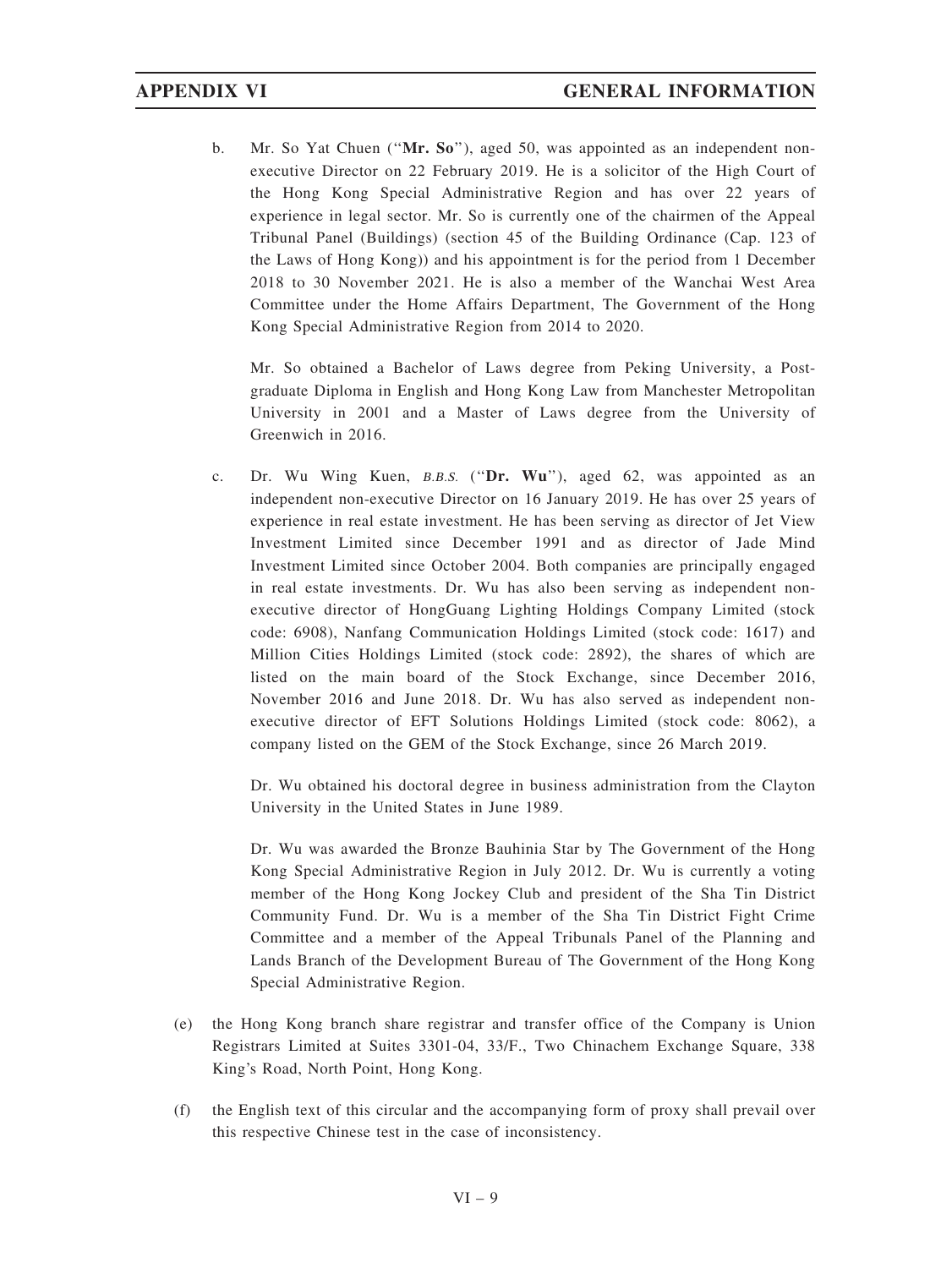The following is the particulars of the retiring Directors subject to re-election at the EGM:

## MS. HUANG WEI (''MS. HUANG'')

Ms. Huang, aged 52, obtained a Bachelor of Business (Accounting) degree from Central Queensland University in 1997. Ms. Huang has over 20 years of experience in financial management aspects. Ms. Huang currently serves as a director of certain subsidiaries of the Company.

Ms. Huang was a director of Sanmax Holdings Limited, a private company limited by shares incorporated in Hong Kong, which was dissolved by deregistration on 9 December 2016 under section 751 of the Companies Ordinance (Chapter 622 of the Laws of Hong Kong). Sanmax Holdings Limited was inactive. To the best of the knowledge and belief of Ms. Huang, Sanmax Holdings Limited had not commenced business since its incorporation and was solvent at the time of it being dissolved by deregistration.

Ms. Huang is interested in an aggregate of 63,835,200 Shares, representing approximately 15.38% of the total number of Shares in issue as at the Latest Practicable Date.

Ms. Huang has entered into a service agreement with the Company with an initial term of 3 years and the appointment can be terminated by either the Company or Ms. Huang giving to the other party not less than three month's prior written notice. The Company and Ms. Huang shall discuss whether to renew the term of appointment prior to the expiration of the relevant term of appointment. If either party disagrees with the renewal of the term of appointment, such party shall notify the other party in writing at least three months prior to the expiration of the relevant term of appointment. Subject to the consent of both parties, the term of appointment may be renewed automatically for one year on expiry of the initial term and for successive terms of 3 years each commencing on expiry of the then current term. The appointment is also subject to the retirement by rotation and re-election at general meeting of the Company in accordance with the articles of association of the Company. Ms. Huang is entitled to an annual director's fee of HK\$240,000 with discretionary bonus, which is determined after arm's length negotiation between Ms. Huang and the Company with reference to her job complexity, workload, duties, responsibilities within the Company and the prevailing market conditions. Such fee has been approved by the Board and the remuneration committee of the Board (the ''Remuneration Committee'') and will be reviewed by the Board and the Remuneration Committee on an annual basis.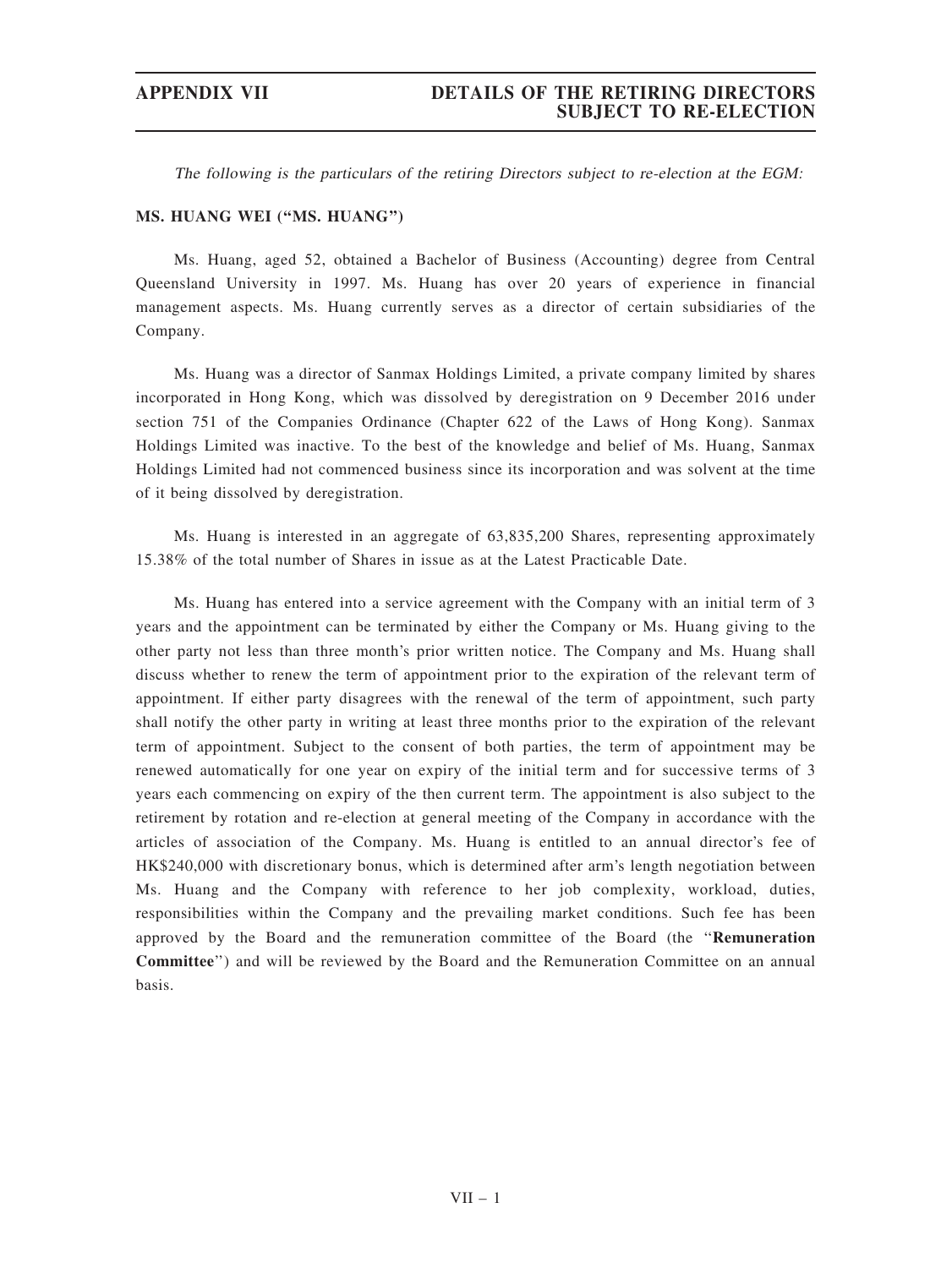# APPENDIX VII DETAILS OF THE RETIRING DIRECTORS SUBJECT TO RE-ELECTION

Save as disclosed above, Ms. Huang (i) does not have any interest or short position in the shares, underlying shares or debentures of the Company or any of its associated corporations within the meaning of Part XV of the Securities and Futures Ordinance (Cap. 571 of the Laws of Hong Kong); (ii) has not held any other major appointments and professional qualifications or directorship in any Hong Kong or overseas listed public companies in the last three years; and (iii) does not have any relationship with any director, senior management or substantial or controlling shareholder(s) (having the meaning ascribed to them in the GEM Listing Rules of the Company nor does she hold any position in the Company or any of its subsidiaries.

Ms. Huang has confirmed that there is no other information relating to her that is required to be disclosed pursuant to Rules  $17.50(2)(h)$  to  $17.50(2)(v)$  of the GEM Listing Rules and there are no other matters which need to be brought to the attention of the shareholders of the Company in connection with her appointment.

## MR. DOU SHENG (''MR. DOU'')

Mr. Dou, aged 40, graduated from the Henan University of Science and Technology\*(河南 科技大學)with a bachelor degree in Material Science and Engineering in 2002. He has over 10 years of experience in sales distribution and marketing in China.

Mr. Dou was a director of Min Star International Development Company Limited 閩星國際 發展有限公司, a private company limited by shares incorporated in Hong Kong, which was dissolved by deregistration on 21 December 2018 under section 751 of the Companies Ordinance (Chapter 622 of the Laws of Hong Kong). Min Star International Development Company Limited 閩星國際發展有限公司 had ceased business and become defunct and was solvent at the time of it being dissolved by deregistration.

Mr. Dou has entered into a service agreement with the Company on 24 October 2019 with an initial term of 3 years and the appointment can be terminated by either the Company or Mr. Dou giving to the other party not less than three months' prior written notice. The Company and Mr. Dou shall discuss whether to renew the term of appointment prior to the expiration of the relevant term of appointment. If either party disagrees with the renewal of the term of appointment, such party shall notify the other party in writing at least three months prior to the expiration of the relevant term of appointment. Subject to the consent of both parties, the term of appointment may be renewed automatically for one year on expiry of the initial term and for successive terms of 3 years each commencing on expiry of the then current term. The appointment is also subject to the retirement by rotation and re-election at general meeting of the Company in accordance with the articles of association of the Company. Mr. Dou is entitled to an annual director's fee of HK\$108,000 with discretionary bonus, which is determined after arm's length negotiation between Mr. Dou and the Company with reference to his job complexity, workload, duties, responsibilities within the Company and the prevailing market conditions. Such fee has been approved by the Board and the Remuneration Committee and will be reviewed by the Board and the Remuneration Committee on an annual basis.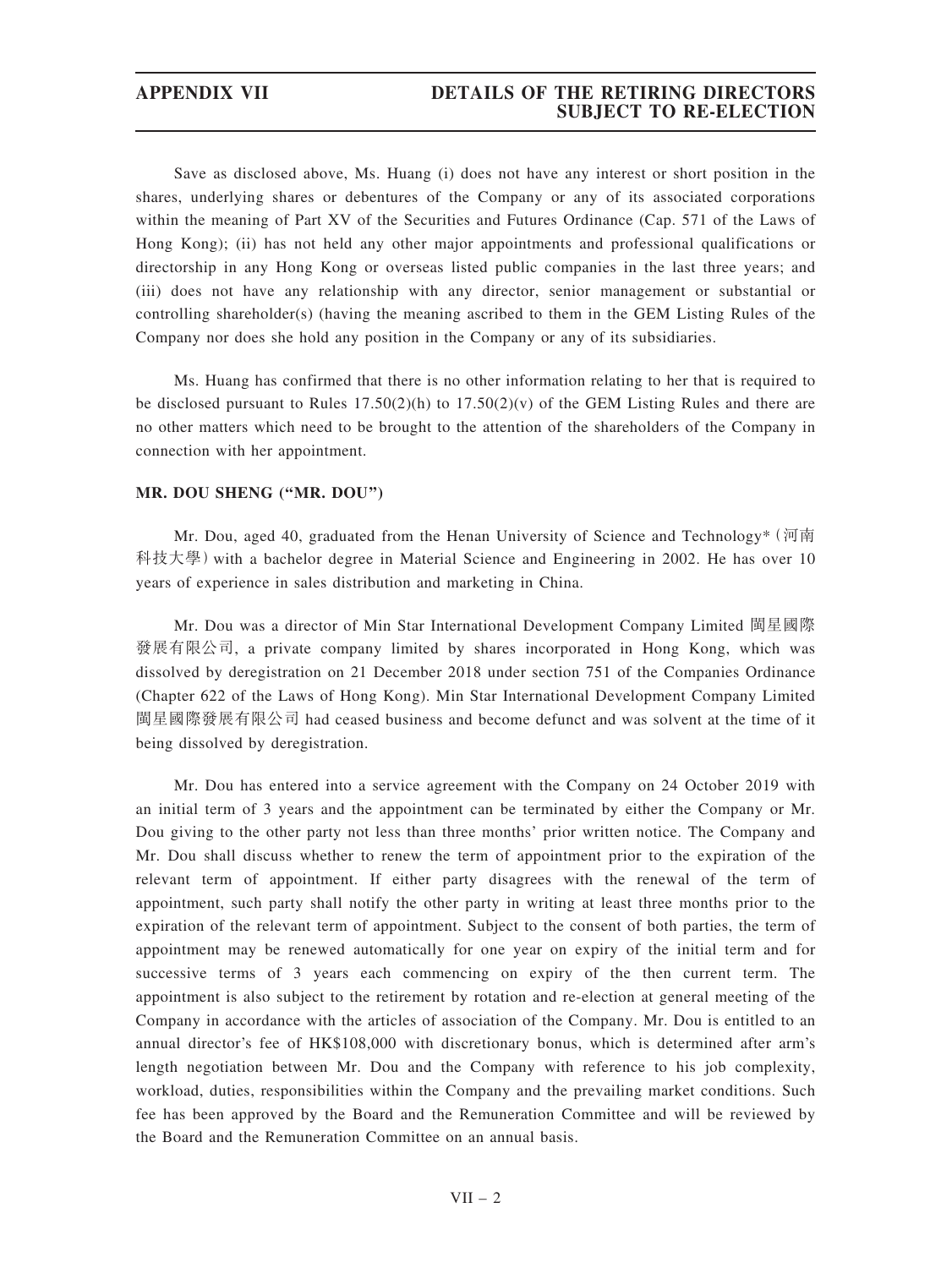# APPENDIX VII DETAILS OF THE RETIRING DIRECTORS SUBJECT TO RE-ELECTION

Save as disclosed above, Mr. Dou (i) does not have any interest or short position in the shares, underlying shares or debentures of the Company or any of its associated corporations within the meaning of Part XV of the Securities and Futures Ordinance (Cap. 571 of the Laws of Hong Kong); (ii) has not held any other major appointments and professional qualifications or directorship in any Hong Kong or overseas listed public companies in the last three years; and (iii) does not have any relationship with any director, senior management or substantial or controlling shareholder(s) (having the meaning ascribed to them in the GEM Listing Rules of the Company nor does he hold any position in the Company or any of its subsidiaries.

Mr. Dou has confirmed that there is no other information relating to him that is required to be disclosed pursuant to Rules  $17.50(2)(h)$  to  $17.50(2)(v)$  of the GEM Listing Rules and there are no other matters which need to be brought to the attention of the Shareholders in connection with his appointment.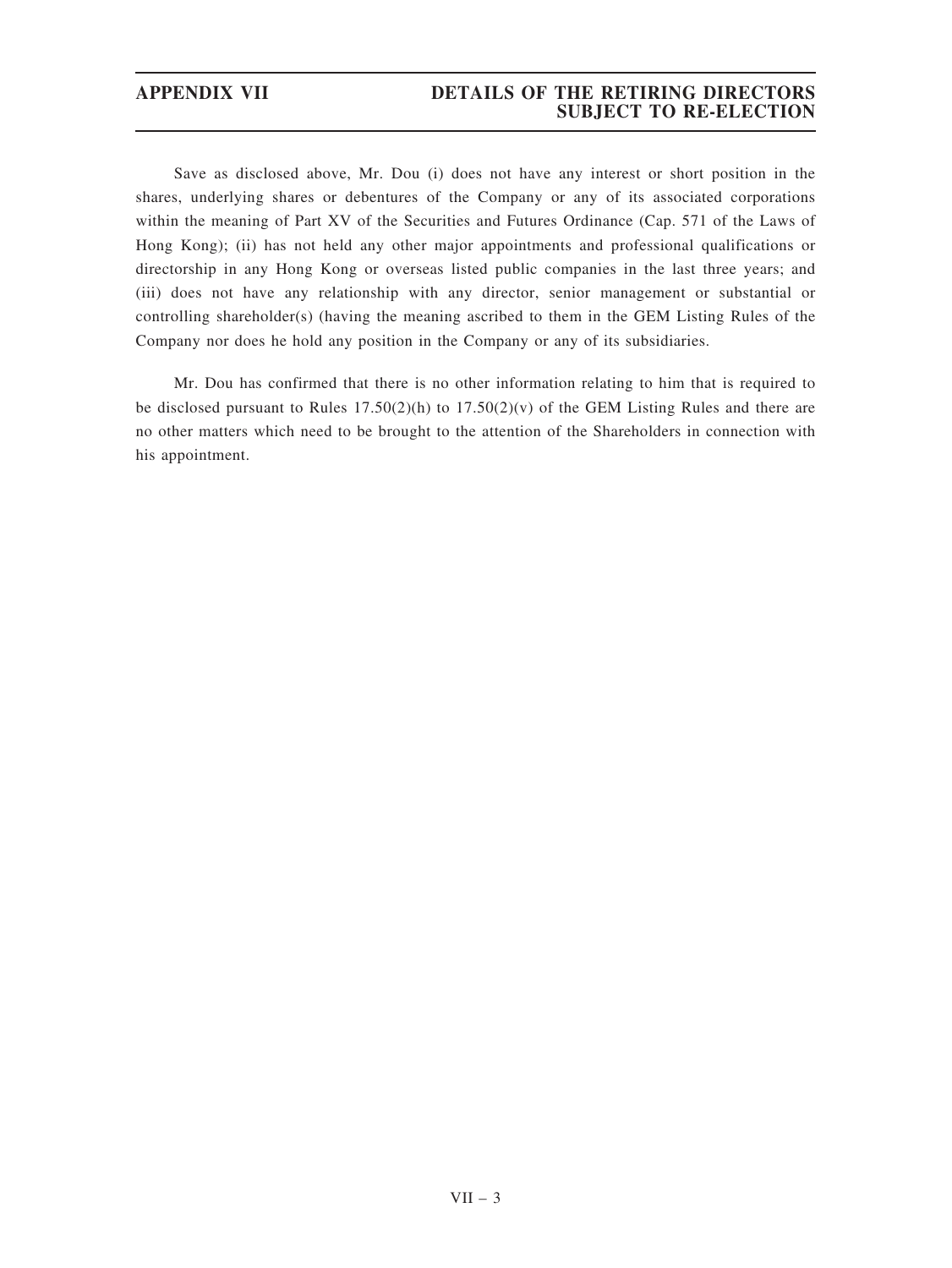## NOTICE OF EGM

# **新煮意控股有限公司 FOOD IDEA HOLDINGS LIMITED**

(Incorporated in the Cayman Islands with limited liability) **(Stock Code: 8179)**

NOTICE IS HEREBY GIVEN that an extraordinary general meeting (''EGM'') of Food Idea Holdings Limited (the ''Company'') will be held at 10:00 a.m. on Friday, 20 December 2019 at 2/F, J Plus, 35-45B Bonham Strand, Sheung Wan, Hong Kong for the purpose of considering and, if thought fit, passing the following resolutions as ordinary resolutions:

#### ORDINARY RESOLUTIONS

### 1. ''THAT:

- (a) the Agreement (as defined in the circular dated 5 December 2019 despatched to the shareholders of the Company (the "Circular")), a copy of which has been produced to this meeting marked ''A'' and signed by the chairman hereof for the purpose of identification, and all the transactions contemplated thereunder be and are hereby approved, confirmed and ratified;
- (b) the grant of a specific mandate (the ''Specific Mandate'') to the directors of the Company (the ''Directors'') to allot and issue the Consideration Shares (as defined in the Circular) to the Vendor (as defined in the Circular) pursuant to the terms and conditions of the Agreement be and is hereby approved, the Specific Mandate is in addition to, and shall not prejudice nor revoke any general or specific mandate(s) which has/have been granted or may from time to time be granted to the Directors by the shareholders of the Company prior to the passing of this resolution;
- (c) the issue of the Promissory Note (as defined in the Circular) in accordance with the terms of the Agreement be and are hereby approved; and
- (d) any one director of the Company be and is hereby authorised to do such acts and deeds in his sole and absolute discretion and opinion deemed expedient and appropriate to implement and effect the Agreement and the transactions contemplated thereunder.''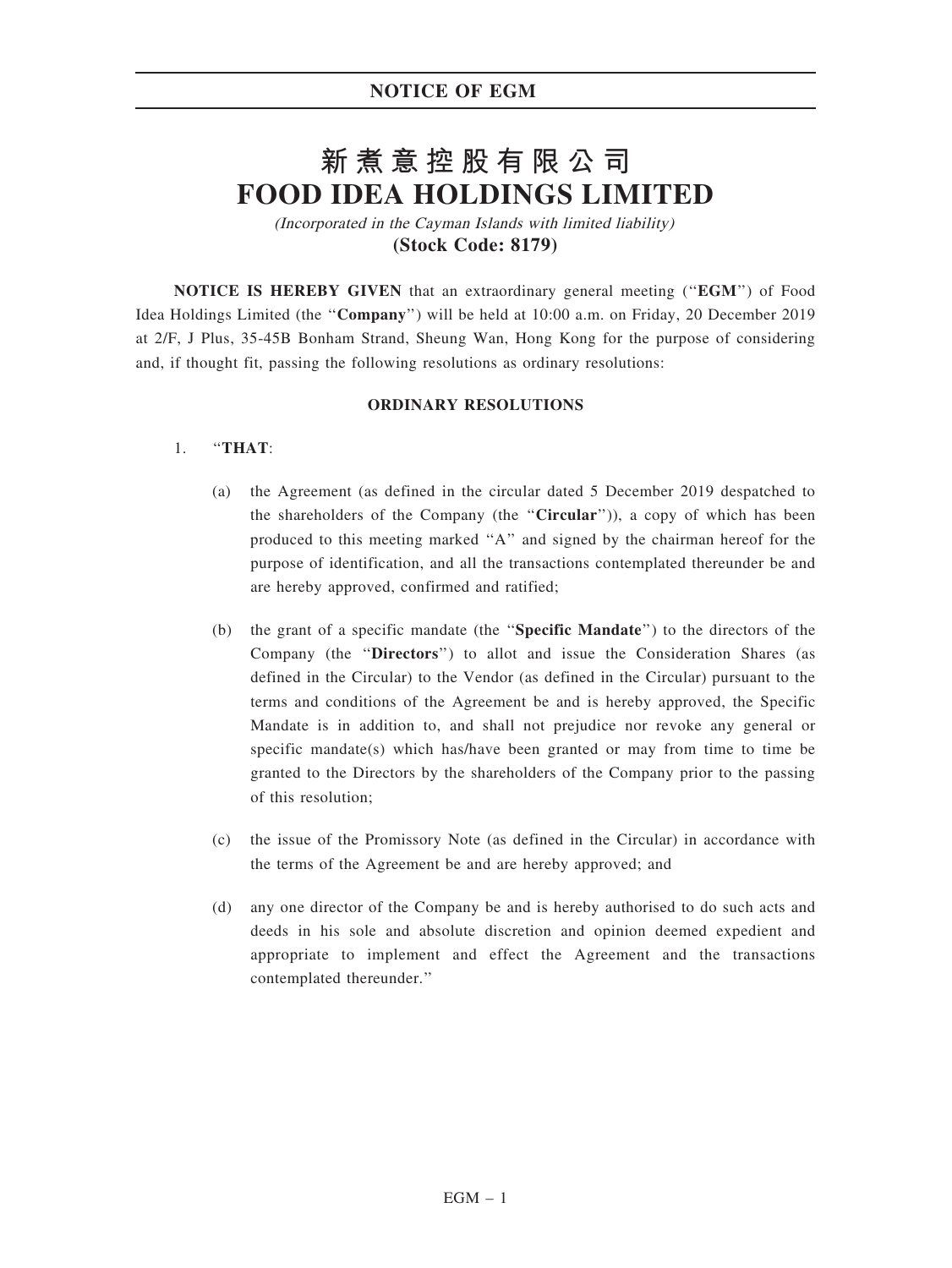#### 2. ''THAT

- (a) Ms. Huang Wei be re-elected as an executive Director.
- (b) Mr. Dou Sheng be re-elected as an executive Director.''

Yours faithfully For and on behalf of the Board of Food Idea Holdings Limited Huang Wei Chairlady and executive Director

Hong Kong, 5 December 2019

Registered Office: Cricket Square Hutchins Drive PO Box 2681 Grand Cayman KY1-1111 Cayman Islands

Principal place of business in Hong Kong: Unit 306-A201, 3/F. Harbour Centre, Tower 1 1 Hok Cheung Street Hunghom, Kowloon Hong Kong

Notes:

- 1. A member entitled to attend and vote at the EGM convened by the above notice is entitled to appoint one or more proxy to attend and, subject to the provisions of the articles of association of the Company, to vote on his behalf. A proxy need not be a member of the Company but must be present in person at the EGM to represent the member. If more than one proxy is so appointed, the appointment shall specify the number and class of shares in respect of which each such proxy is so appointed.
- 2. In order to be valid, the form of proxy and the power of attorney (if any), under which it is signed or a notarially certified copy thereof, must be lodged, at the office of the Company's share registrar and transfer office in Hong Kong, Union Registrars Limited at Suites 3301-04, 33/F., Two Chinachem Exchange Square, 338 King's Road, North Point, Hong Kong not less than 48 hours before the time for holding the meeting or adjourned meeting.
- 3. Completion and return of a form of proxy will not preclude members of the Company from attending and voting in person at the EGM or any adjournment thereof should they so wish and in such event, the form of proxy shall be deemed to be revoked.
- 4. Where there are joint registered holders of any shares of the Company, any one of such persons may vote at the EGM, either personally or by proxy, in respect of such shares as if he were solely entitled thereto; but if more than one of such joint holders be present at the EGM personally or by proxy, that one of the said person as present whose name stands first on the register in respect of such share of the Company shall alone be entitled to vote in respect thereof.